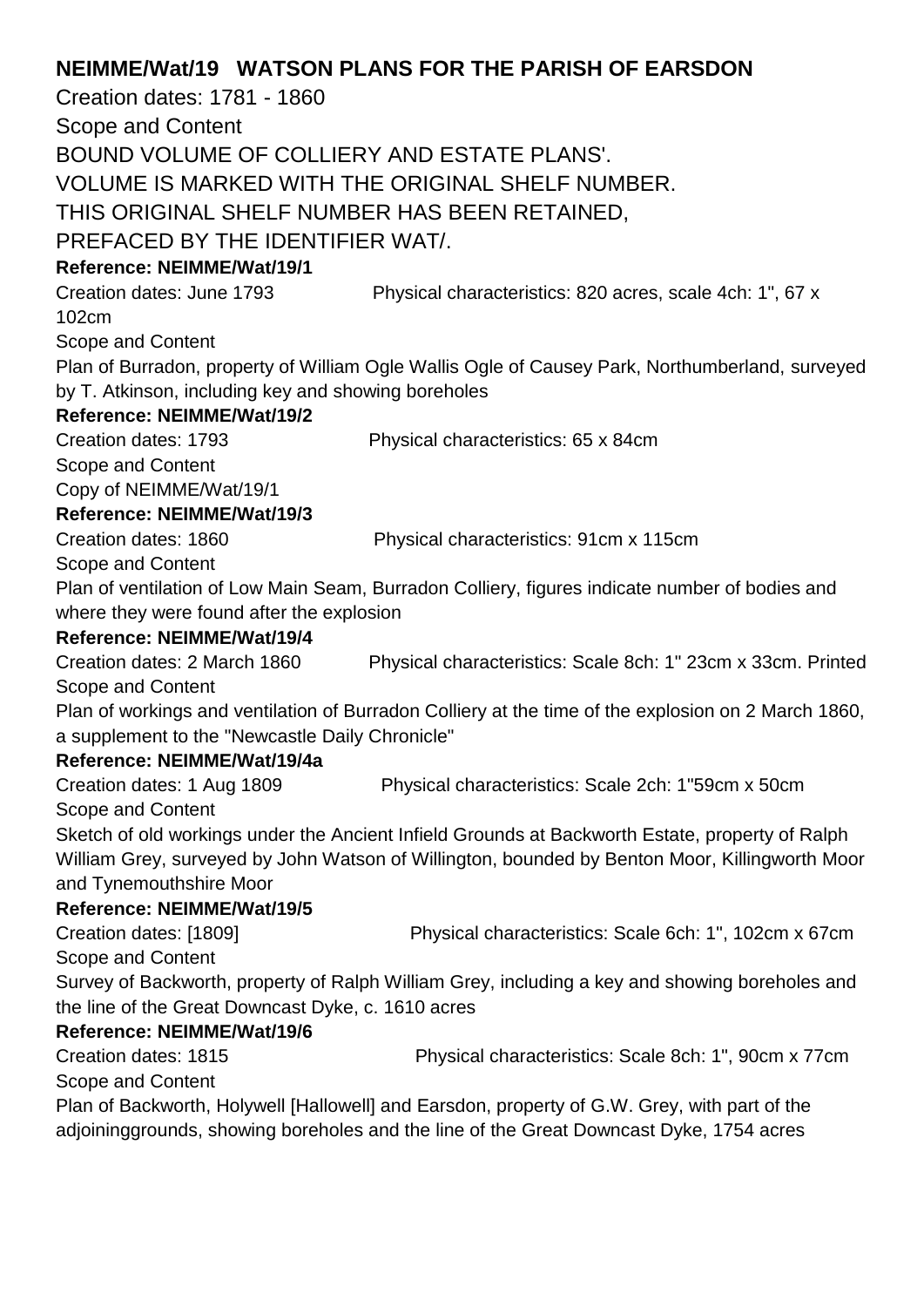| Reference: NEIMME/Wat/19/7                             |                                                                                                 |
|--------------------------------------------------------|-------------------------------------------------------------------------------------------------|
| Creation dates: [1815]                                 | Physical characteristics: Scale 4ch: 1", 75cm x 61cm                                            |
| Scope and Content                                      |                                                                                                 |
|                                                        | Estate plan of Backworth, property of Ralph Wm. Grey, showing line of the Great Downcast Dyke,  |
| C. 1610 acres                                          |                                                                                                 |
| Reference: NEIMME/Wat/19/8                             |                                                                                                 |
| Creation dates: nd                                     | Physical characteristics: Scale 5ch: 1", 103cm x 89cm                                           |
| Scope and Content                                      |                                                                                                 |
|                                                        | Estate plan of Seaton Delaval, including a key. Piece missing from left hand corner, 1687 acres |
| Reference: NEIMME/Wat/19/9                             |                                                                                                 |
| Creation dates: 1821                                   | Physical characteristics: Scale 4ch: 1", 50cm x                                                 |
| 77 <sub>cm</sub>                                       |                                                                                                 |
| Scope and Content                                      |                                                                                                 |
|                                                        | Estate plan of Earsdon, property of Christopher Fenwick, bought by the Duke of Northumberland,  |
|                                                        | surveyed by Thomas Bell, including a key, 263 acres, land bought as Fenwick's marriage          |
| settlement                                             |                                                                                                 |
| Reference: NEIMME/Wat/19/10                            |                                                                                                 |
| Creation dates: May 1781                               | Physical characteristics: Scale 4ch: 1", 79cm x 66cm                                            |
| Scope and Content                                      |                                                                                                 |
|                                                        | Plan of West Field and Wolf Hill farms in Holywell [Hallowell] property of Ralph Wm. Grey,      |
|                                                        | surveyed by William Richardson, including a key, 350 acres, bounded by land belonging to Grey   |
| and Fenwick                                            |                                                                                                 |
| Reference: NEIMME/Wat/19/11                            |                                                                                                 |
| Creation dates: nd                                     | Physical characteristics: Scale 2ch: 1", 160cm x 114cm                                          |
| Scope and Content                                      |                                                                                                 |
| Plan of Hartley Colliery workings in the Low Main Seam |                                                                                                 |
| Reference: NEIMME/Wat/19/12                            |                                                                                                 |
| Creation dates: nd                                     | Physical characteristics: Scale c. 3': 1", 28cm x 44cm                                          |
| Scope and Content                                      |                                                                                                 |
| Ground plan of a proposed engine at Hartley Colliery   |                                                                                                 |
| Reference: NEIMME/Wat/19/13                            |                                                                                                 |
| Creation dates: [1821]                                 | Physical characteristics: Scale 8ch: 1", 119cm x 104cm, slightly torn                           |
| Scope and Content                                      |                                                                                                 |
|                                                        | Estate plan of Backworth, Holywell [Hallowell] and Earsdon, marking pit                         |
| Reference: NEIMME/Wat/19/14                            |                                                                                                 |
| Creation dates: nd                                     | Physical characteristics: 52cm x 91cm, part missing                                             |
| Scope and Content                                      |                                                                                                 |
|                                                        | Estate plan of Seaton Delaval, showing boreholes, pits and troubles                             |
| Reference: NEIMME/Wat/19/15                            |                                                                                                 |
| Creation dates: nd                                     | Physical characteristics: Scale 8ch: 1", 59cm x 91cm                                            |
| Scope and Content                                      |                                                                                                 |
|                                                        | Estate plan of Seaton Delaval, property of Francis Blake Delaval, showing old and new pits,     |
| boreholes, water levels and dykes                      |                                                                                                 |
| Reference: NEIMME/Wat/19/16                            |                                                                                                 |
| Creation dates: nd                                     | Physical characteristics: Scale 8ch: 1", 175cm x 126cm                                          |
| Scope and Content                                      |                                                                                                 |
|                                                        | Estate plan of Backworth, Seghill and Burradon and colliery plan of Willington, Wallsend and    |
|                                                        | Bigges Main, showing boreholes, pits and intended new winning in Seghill                        |
|                                                        |                                                                                                 |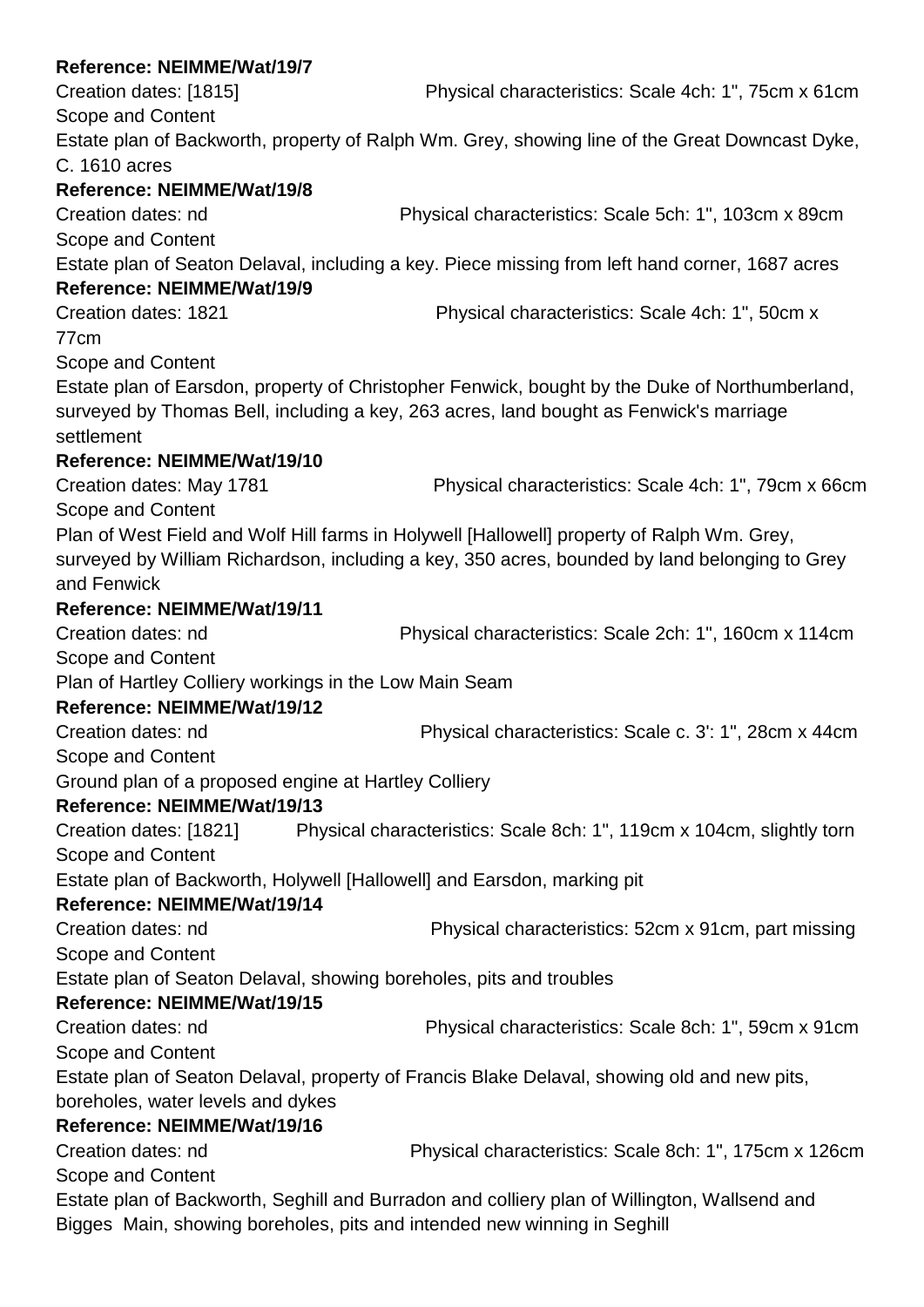| Reference: NEIMME/Wat/19/17                                               |                                                                                                    |
|---------------------------------------------------------------------------|----------------------------------------------------------------------------------------------------|
| Creation dates: July 1826                                                 | Physical characteristics: Scale 3ch: 1", 130cm x 153cm                                             |
| Scope and Content                                                         |                                                                                                    |
|                                                                           | Plan of workings in the High Main Seam, Seghill Colliery, indicating boreholes and other pits      |
| Reference: NEIMME/Wat/19/18                                               |                                                                                                    |
| Creation dates: nd                                                        | Physical characteristics: 77cm x 102cm                                                             |
| Scope and Content                                                         |                                                                                                    |
| Estate plan of Seghill, showing boreholes and giving details of borings   |                                                                                                    |
| Reference: NEIMME/Wat/19/19                                               |                                                                                                    |
| Creation dates: nd                                                        | Physical characteristics: 111cm x 202cm                                                            |
| Scope and Content                                                         |                                                                                                    |
|                                                                           | Plan of Seghill indicating boreholes and lines of upcasts, downcasts, risers and dykes and marking |
| Nightingale Pit                                                           |                                                                                                    |
| Reference: NEIMME/Wat/19/20                                               |                                                                                                    |
| Creation dates: nd                                                        | Physical characteristics: Scale 3ch: 1", 130cm x 148cm                                             |
| <b>Scope and Content</b>                                                  |                                                                                                    |
| Plan of Seghill Colliery, showing boreholes and giving details of borings |                                                                                                    |
| Reference: NEIMME/Wat/19/21                                               |                                                                                                    |
| Creation dates: July 1826                                                 | Physical characteristics: Scale 1ch: 1", 55cm x 77cm                                               |
| Scope and Content                                                         |                                                                                                    |
|                                                                           | Plan of the workings in the High Main Seam, Seghill Colliery, showing 2 dippers and the Engine     |
| and John Pits                                                             |                                                                                                    |
| Reference: NEIMME/Wat/19/22                                               |                                                                                                    |
| Creation dates: Aug 1826                                                  | Physical characteristics: Scale 1ch: 1", 55cm x 77cm                                               |
| Scope and Content                                                         |                                                                                                    |
|                                                                           | Plan of workings in the Grey Seam, Seghill Colliery, showing Engine and John Pits                  |
| Reference: NEIMME/Wat/19/23                                               |                                                                                                    |
| Creation dates: March 1809                                                | Physical characteristics: Scale 8ch: 1", 73cm x 56cm                                               |
| Scope and Content                                                         |                                                                                                    |
|                                                                           | Plan of part of Backworth, property of R.W.Grey, showing pits, boreholes and intended              |
| waggonway                                                                 |                                                                                                    |
| Reference: NEIMME/Wat/19/24                                               |                                                                                                    |
| Creation dates: nd                                                        | Physical characteristics: Scale 2ch: 1", 65cm x 48cm                                               |
| Scope and Content                                                         |                                                                                                    |
|                                                                           | Plan of Seghill, showing Engine Pit, line of the Cramlington Waggonway and proposed new road       |
| Reference: NEIMME/Wat/19/25                                               |                                                                                                    |
| Creation dates: nd                                                        | Physical characteristics: Scale 1/2ch: 1", 40cm x 76cm                                             |
| Scope and Content                                                         |                                                                                                    |
| Plan of a proposed staith, probably at Seghill                            |                                                                                                    |
| Reference: NEIMME/Wat/19/26                                               |                                                                                                    |
| Creation dates: nd                                                        | Physical characteristics: Scale 3fath: 1", 61cm x 34cm                                             |
| Scope and Content                                                         |                                                                                                    |
| Section of strata sunk to the Engine Pit, Seghill Colliery                |                                                                                                    |
| Reference: NEIMME/Wat/19/27                                               |                                                                                                    |
| Creation dates: nd                                                        | Physical characteristics: Scale 9: 1", 68cm x 89cm, printed                                        |
| Scope and Content                                                         |                                                                                                    |
|                                                                           | Details of an underground engine at Seghill Colliery, drawn by William Horsley, Junior             |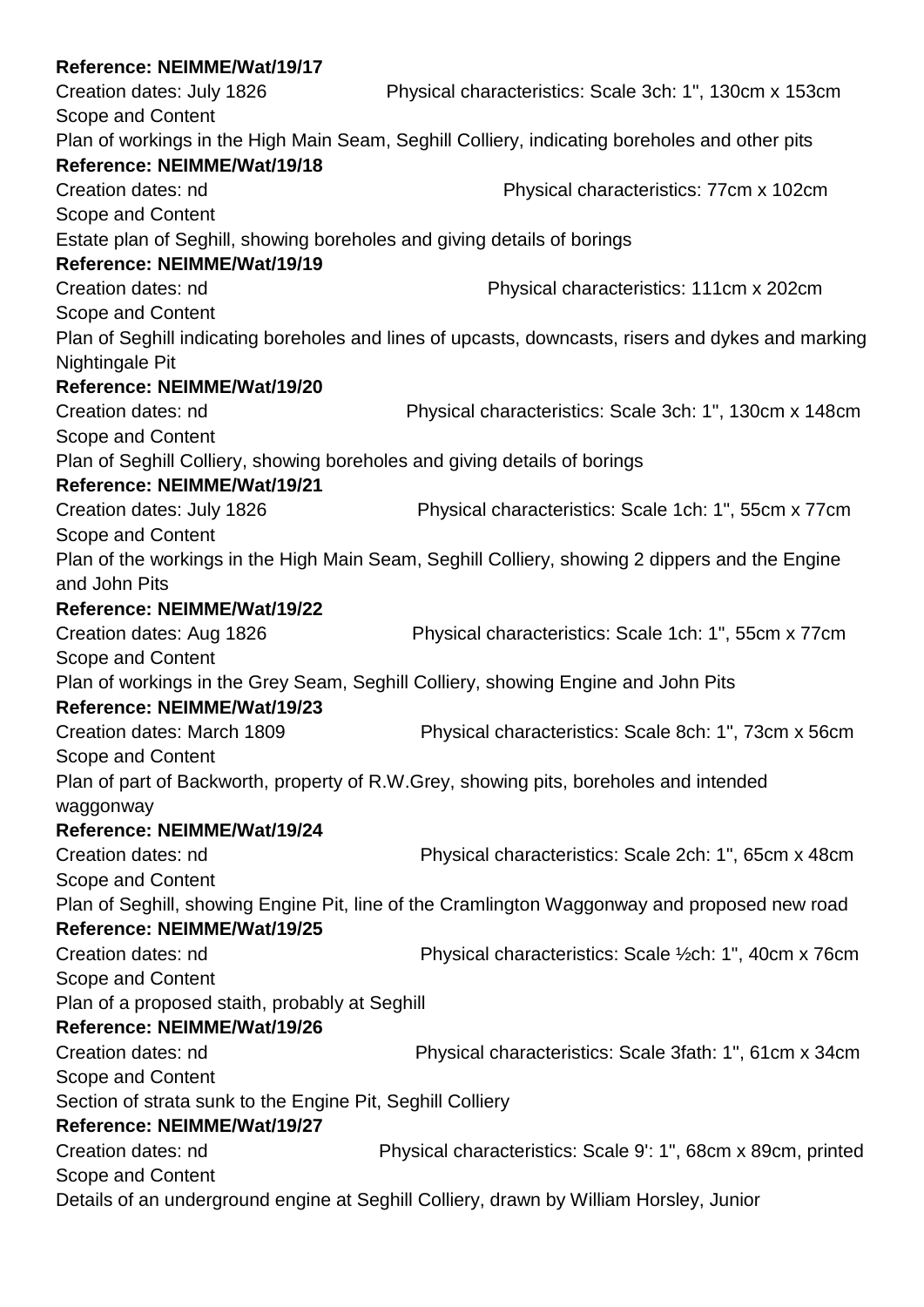Creation dates: nd Physical characteristics: Scale 2': 1", 68cm x 90cm, printed Scope and Content Ground plan of a 120 h.p. underground steam engine at Seghill Colliery, drawn by William Horsley, junior **Reference: NEIMME/Wat/19/29** Scope and Content Side elevation of /28 Creation dates: 1854 Physical characteristics: Scale 200': 1", 56cm x 78cm printed Scope and Content Plan of proposed docks, yards and breakwaters in Blyth Harbour, James Abernethy, engineer **Reference: NRO 3410/Wat/19/30** Creation dates: 1854 Physical characteristics: Scale 200': 1", 56cm x 78cm printed Scope and Content Plan of proposed docks, yards and breakwaters in Blyth Harbour, James Abernethy, engineer **Reference: NEIMME/Wat/19/31** Creation dates: [1854] Physical characteristics: Printed Scope and Content Proposal for work in Blyth Harbour by the Blyth Harbour, Docks and Railway Company, including a line of railway to connect the harbour to the Blyth and Tyne Railway, James Abernethy, engineer **Reference: NEIMME/Wat/19/32** Creation dates: 1853 Physical characteristics: Scale 500': 1", 82cm x 53cm, printed Scope and Content Plan of proposed docks, breakwaters and railway at Blyth Harbour and the connection to the Blyth and Tyne Railway, James Abernethy, engineer **Reference: NEIMME/Wat/19/33** Creation dates: 1857 Physical characteristics: Scale 400': 1", 28cm x 47cm, printed Scope and Content Map of Blyth Harbour, incorporating alterations, James Abernethy, engineer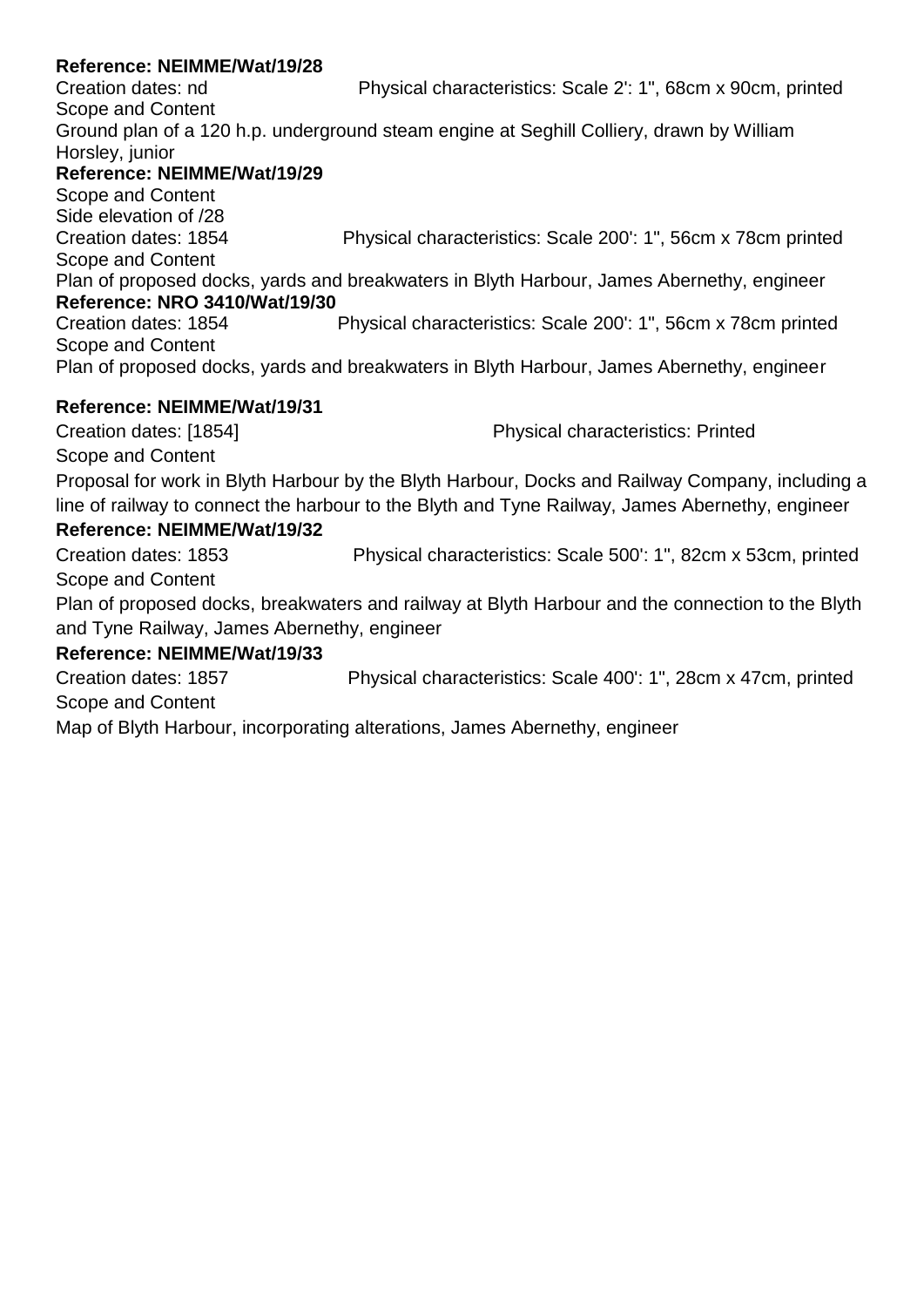|                                                                                                   | NEIMME/Wat/20 WATSON PLANS FOR THE Parishes of Longbenton,                                         |  |
|---------------------------------------------------------------------------------------------------|----------------------------------------------------------------------------------------------------|--|
| Dinnington, Cramlington and Stannington.                                                          |                                                                                                    |  |
| Creation dates: 1730 - 1810                                                                       |                                                                                                    |  |
| Scope and Content                                                                                 |                                                                                                    |  |
| BOUND VOLUME OF COLLIERY AND ESTATE PLANS.                                                        |                                                                                                    |  |
| VOLUME IS MARKED WITH THE ORIGINAL SHELF NUMBER.                                                  |                                                                                                    |  |
| THIS ORIGINAL SHELF NUMBER HAS BEEN RETAINED,                                                     |                                                                                                    |  |
| PREFACED BY THE IDENTIFIER WAT/                                                                   |                                                                                                    |  |
| Reference: NEIMME/Wat/20/1                                                                        |                                                                                                    |  |
| Creation dates: nd                                                                                | Physical characteristics: Scale 8ch: 1", 48cm x 64cm                                               |  |
| Scope and Content                                                                                 |                                                                                                    |  |
| Estate plan of Weetslade and East Wideopen                                                        |                                                                                                    |  |
| Reference: NEIMME/Wat/20/2                                                                        |                                                                                                    |  |
| Creation dates: 1730                                                                              | Physical characteristics: 71cm x 118cm                                                             |  |
| Scope and Content                                                                                 |                                                                                                    |  |
| 4ch: 1"                                                                                           | Estate plan of West Brunton, 1123 acres, including key and giving pencil details of borings, scale |  |
| Reference: NEIMME/Wat/20/3                                                                        |                                                                                                    |  |
| Creation dates: 1810                                                                              | Physical characteristics: 63cm x 116cm                                                             |  |
| Scope and Content                                                                                 |                                                                                                    |  |
|                                                                                                   | Copy Estate plan of Dinnington, copied by William Row, junior, 760 acres, scale 4ch: 1", Original  |  |
| plan 1730, copy 1810                                                                              |                                                                                                    |  |
| Reference: NEIMME/Wat/20/4                                                                        |                                                                                                    |  |
| Creation dates: nd                                                                                | Physical characteristics: 85cm x 68cm                                                              |  |
| Scope and Content                                                                                 |                                                                                                    |  |
| Estate plan of West Brunton, including key, scale 6ch: 1"                                         |                                                                                                    |  |
| Reference: NEIMME/Wat/20/5                                                                        |                                                                                                    |  |
| Creation dates: nd                                                                                | Physical characteristics: 96cm x 69cm                                                              |  |
| Scope and Content                                                                                 |                                                                                                    |  |
| Estate plan of West Brunton, Fawdon and Dinnington, showing new winnings, scale 12ch: 1"          |                                                                                                    |  |
| Reference: NEIMME/Wat/20/6                                                                        |                                                                                                    |  |
| Creation dates: nd                                                                                | Physical characteristics: 74cm x 64cm                                                              |  |
| Scope and Content                                                                                 |                                                                                                    |  |
| Estate plan of Dinnington, Fawdon and Brunton, 967 acres, showing a winning at Fawdon, scale      |                                                                                                    |  |
| 12ch: 1"                                                                                          |                                                                                                    |  |
| Reference: NEIMME/Wat/20/7                                                                        |                                                                                                    |  |
| Creation dates: nd                                                                                | Physical characteristics: 87cm x 59cm                                                              |  |
| Scope and Content                                                                                 |                                                                                                    |  |
|                                                                                                   | Estate plan of East Brunton, property of Charles John Brandling, 280 acres, scale 4ch: 1"          |  |
| Reference: NEIMME/Wat/20/8                                                                        |                                                                                                    |  |
| Creation dates: 1730 - 1810                                                                       | Physical characteristics: 64cm x 81cm                                                              |  |
| Scope and Content                                                                                 |                                                                                                    |  |
|                                                                                                   | Estate plan of Wideopen, copy of an original plan from the Court of Chancery, now in the           |  |
| possession of Froggett, Robson and Lightfoot, attorneys to Grey Hesilrige, copied by William Row, |                                                                                                    |  |
| junior, 651 acres, including a key, scale 4ch: 1" original plan 1730, copy 1810.                  |                                                                                                    |  |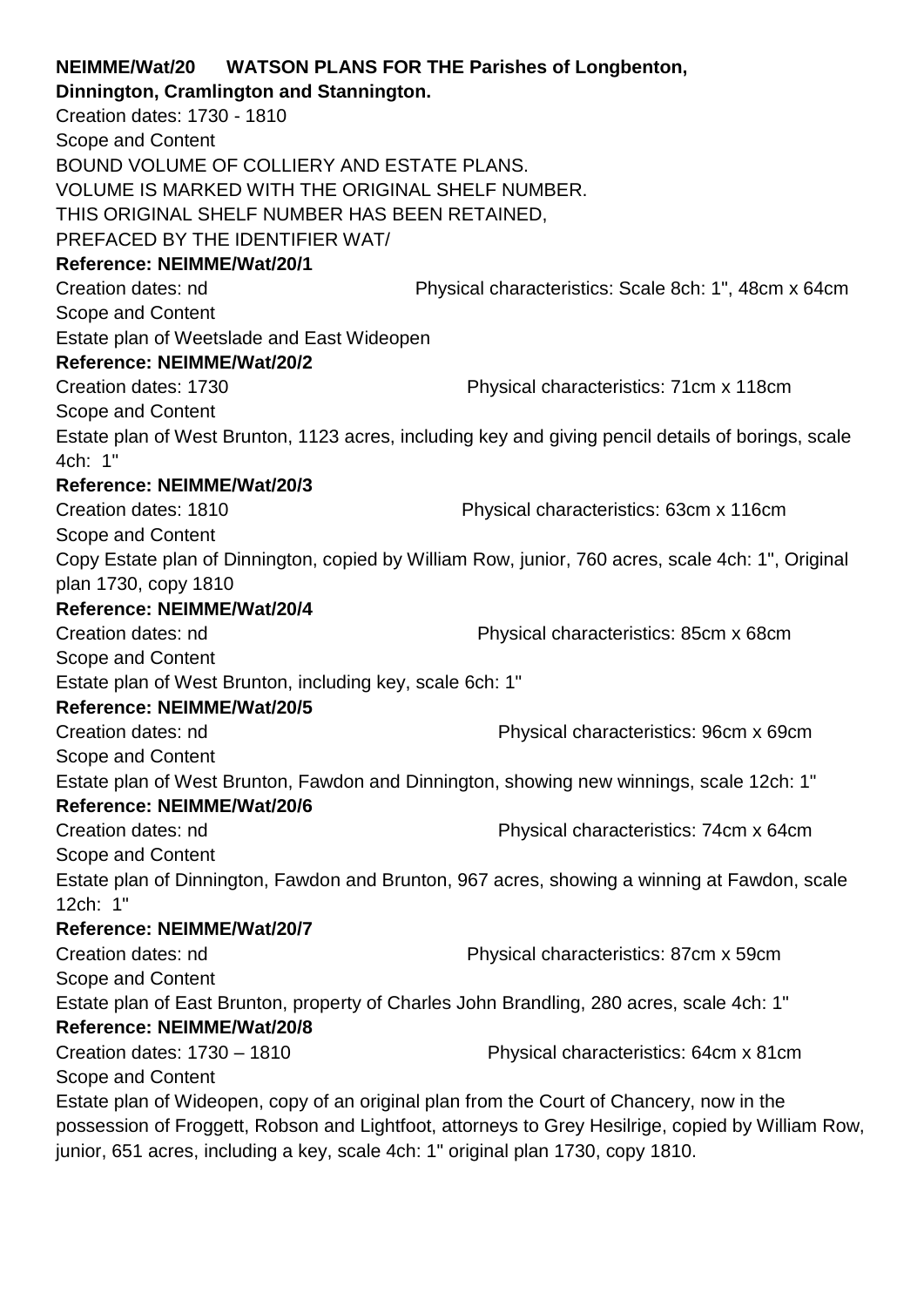| Physical characteristics: 64cm x 78cm                                                          |
|------------------------------------------------------------------------------------------------|
|                                                                                                |
| Copy Estate plan of Fawdon, property of M. Bell, late Sir a. Hesilrige, copied by William Row, |
|                                                                                                |
|                                                                                                |
| Physical characteristics: 83cm x 67cm                                                          |
|                                                                                                |
| Estate plan of Weetslade, copy of an original plan from the Court of Chancery, now in the      |
| possession of Froggett, Robson and Lightfoot of Castle Street, London, attorneys to Grey       |
| Hesilrige, including a key, scale 4ch: 1" original plan [1730], copy 1810                      |
|                                                                                                |
| Physical characteristics: 73cm x 95cm                                                          |
|                                                                                                |
| Estate plan of East Brunton, 919 acres, including a key, scale 4ch: 1"                         |
|                                                                                                |
| Physical characteristics: 54cm x 64cm                                                          |
|                                                                                                |
|                                                                                                |
|                                                                                                |
| Physical characteristics: 54cm x 64cm                                                          |
|                                                                                                |
| Estate plan of Brenkley and Mason, property of Matthew Duane                                   |
|                                                                                                |
| Physical characteristics: Scale 16ch: 1", 45cm x 57cm                                          |
|                                                                                                |
| Estate plan of Brenkley and Mason, faint marking of downcasts                                  |
|                                                                                                |
| Physical characteristics: Scale 16ch: 1", 67cm x 101cm                                         |
|                                                                                                |
| Estate plan of the east part of Castle Ward, marking pits                                      |
|                                                                                                |
| Physical characteristics: 66cm x 92cm                                                          |
|                                                                                                |
| Estate plan of Cramlington, property of George Shum Storey, sale 8ch: 1"                       |
|                                                                                                |
| Physical characteristics: Scale 2ch: 1", 54cm x 69cm                                           |
|                                                                                                |
| Plan of part of the workings in Main Seam at Downhill Colliery, property of Sir Matthew White  |
|                                                                                                |
|                                                                                                |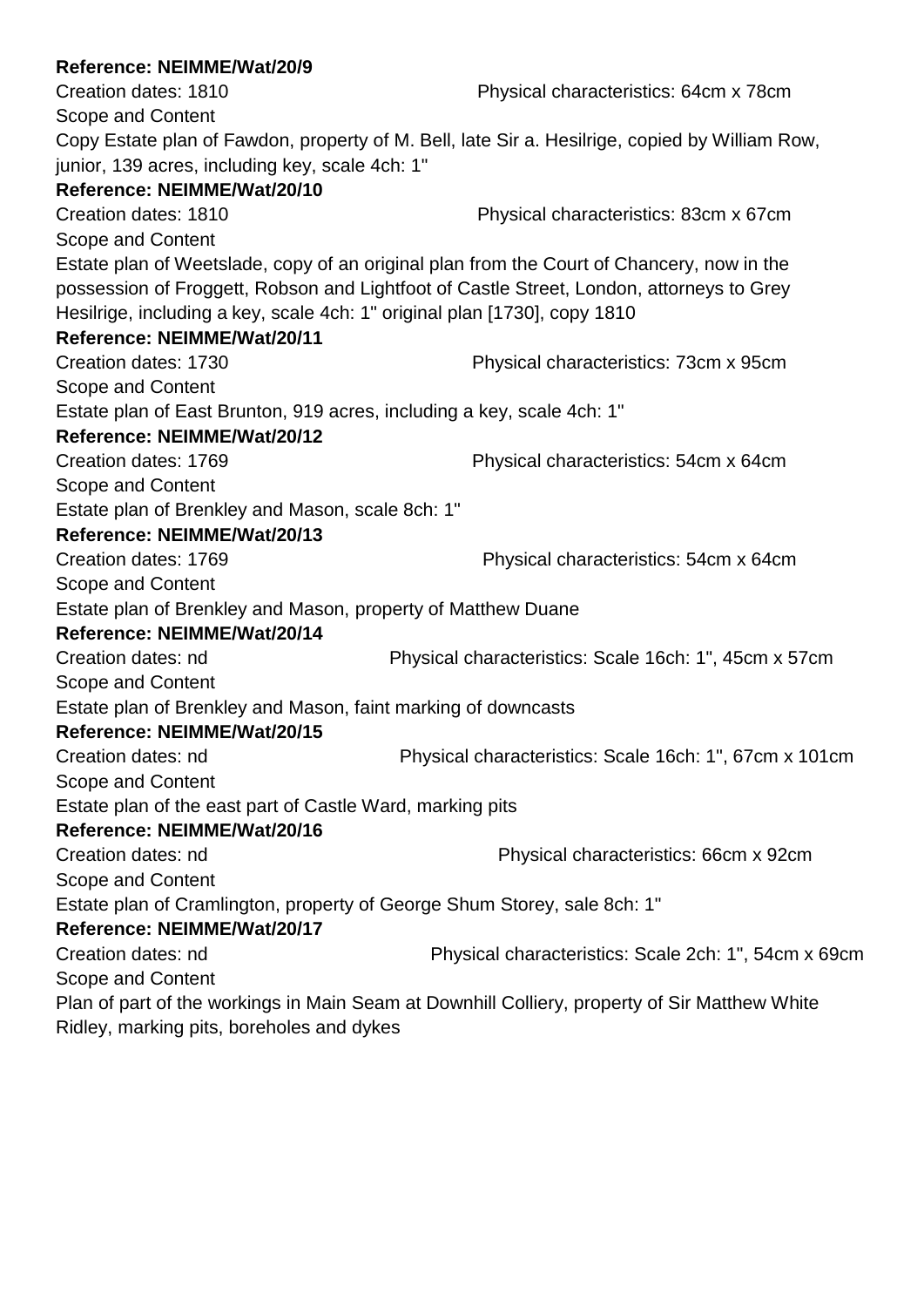# **WATSON 20a Large Maps**

# **Reference: NEIMME/Wat/20a/1**

| Creation dates: nd                                                | Physical characteristics: Scale 8ch: 1", 44cm x 52cm                                                    |
|-------------------------------------------------------------------|---------------------------------------------------------------------------------------------------------|
| Scope and Content                                                 |                                                                                                         |
|                                                                   | Estate plan of Weetslade and Wideopen, property of Charles John Brandling, showing site of              |
| intended workmen's houses                                         |                                                                                                         |
| Creation dates: nd                                                | Physical characteristics: 26cm x 18cm                                                                   |
| Scope and Content                                                 |                                                                                                         |
|                                                                   | Plan of existing bridle road and proposed new bridle road through Benton, property of Charles           |
| <b>William Bigge</b>                                              |                                                                                                         |
| Creation dates: nd                                                | Physical characteristics: 18cm x 23cm                                                                   |
| Scope and Content                                                 |                                                                                                         |
| Plan of Longbenton Colliery, Bryans Main and Northumberland Main  |                                                                                                         |
| Reference: NEIMME/Wat/20a/2                                       |                                                                                                         |
| Creation dates: 6 Aug 1819                                        | Physical characteristics: Scale 8ch: 1", 65cm x 100cm                                                   |
| Scope and Content                                                 |                                                                                                         |
| Estate plan of Killingworth Moor, marking new roads               |                                                                                                         |
| Reference: NEIMME/Wat/20a/3                                       |                                                                                                         |
| Creation dates: 1819                                              | Physical characteristics: Scale 4ch: 1", 71cm x 118cm                                                   |
| Scope and Content                                                 |                                                                                                         |
|                                                                   | Estate plan of West Brunton, 1123 acres, including key and giving pencil details of borings             |
| Reference: NEIMME/Wat/20a/4                                       |                                                                                                         |
| Creation dates: 11 July 1809                                      | Physical characteristics: Scale 4ch: 1", 170cm x 86cm                                                   |
| Scope and Content                                                 |                                                                                                         |
|                                                                   | Plan of the workings at Killingworth Colliery, showing lines of dykes and dips, marking boreholes       |
| and bad coal                                                      |                                                                                                         |
| Reference: NEIMME/Wat/20a/5                                       |                                                                                                         |
| Creation dates: nd                                                | Physical characteristics: Scale 2ch: 1", 69cm x 49cm                                                    |
| Scope and Content                                                 |                                                                                                         |
| Plan of Gosforth Pit and Heaton Old Engine Pit                    |                                                                                                         |
| Reference: NEIMME/Wat/20a/6                                       |                                                                                                         |
| Creation dates: nd                                                | Physical characteristics: Scale 16ch: 1", 65cm x 65cm                                                   |
| Scope and Content                                                 |                                                                                                         |
|                                                                   | Royalty plan of Longbenton, Heaton and Killingworth, marking colliery railways                          |
| Reference: NEIMME/Wat/20a/7                                       |                                                                                                         |
| Creation dates: 6 Dec 1818                                        | Phyical characteristics: Scale 4ch: 1", 66cm x 75cm                                                     |
| Scope and Content                                                 |                                                                                                         |
|                                                                   | Plan of linings in the A Pit, Killingworth Colliery to ascertain the extent of workings made out of the |
|                                                                   | royalty by Lord Carlisle into that of the Master and Fellows of Balliol College                         |
| Reference: NEIMME/Wat/20a/8                                       |                                                                                                         |
| Creation dates: nd                                                | Physical characteristics: 116cm x 115cm                                                                 |
| Scope and Content                                                 |                                                                                                         |
| Plan of workings on Killingworth Moor, purchased from Thomas Pugh |                                                                                                         |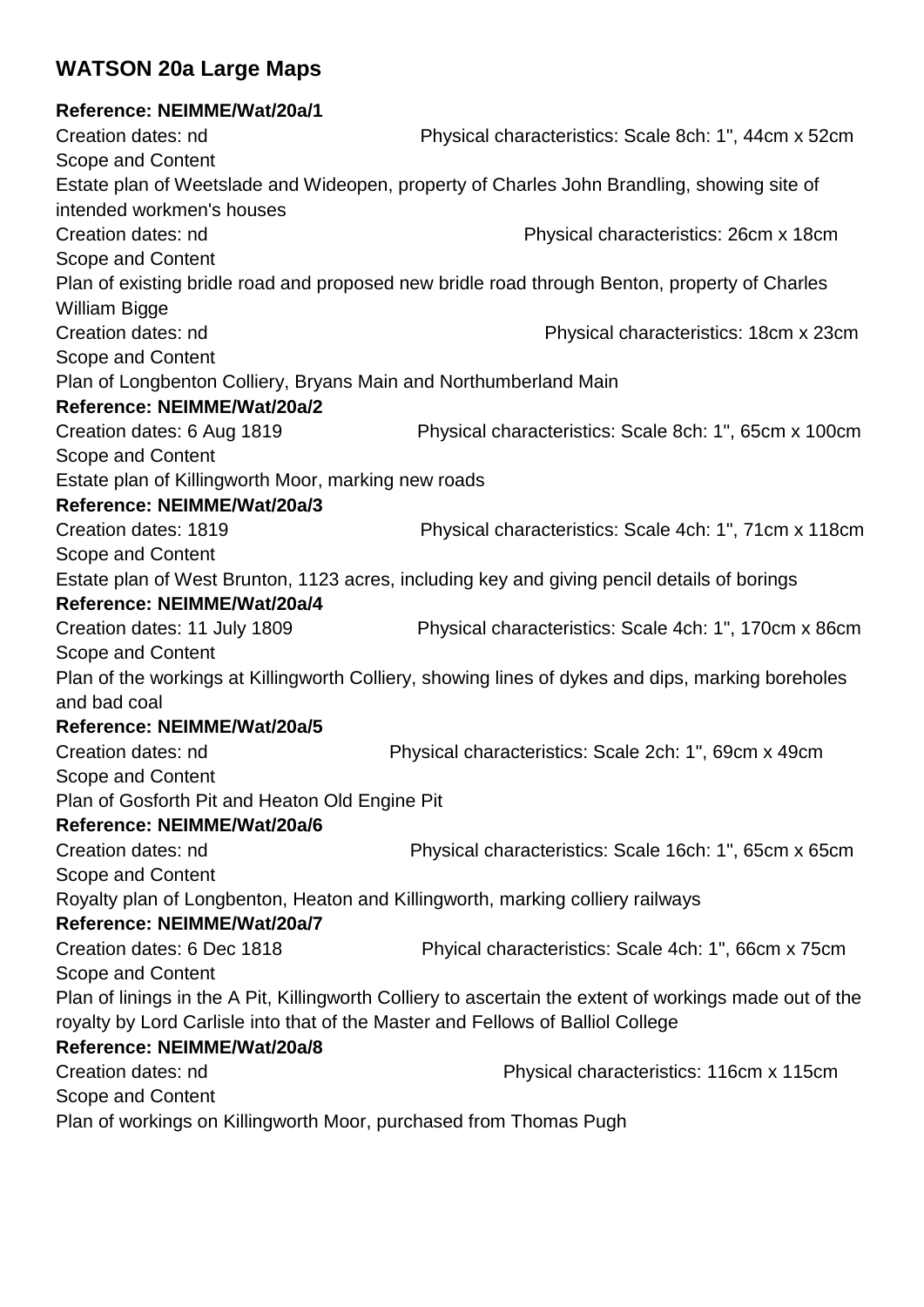Creation dates: ndPhysical characteristics: Scale 8ch: 1", 50cm x 63cm Scope and Content Estate plan of Longbenton, property of Lord Carlisle, showing borings, pits, water levels, waggonways and line of the Great Dyke Original 1749, copy nd Related Material See also Prof. M. Louis "Early Steam Engines in the North of England", Transactions of the Institute of Mining Engineers, Vol LXXXII, 1932, pp.526 - 530. **Reference: NEIMME/Wat/20a/10** Creation dates: [1795]Physical characteristics: 20cm x 31cm Scope and Content Plan of 2 houses in Longbenton **Reference: NEIMME/Wat/20a/11** Creation dates: ndPhysical characteristics: Scale 80yds: 1", 47cm x 59cm Scope and Content Plan of workings in Longbenton Colliery, showing drifts, pits and borings **Reference: NEIMME/Wat/20a/12** Creation dates: May 1749Physical characteristics: Scale 4ch: 1", 95cm x 69cm Scope and Content Estate plan of Longbenton, property of the Earl of Carlisle, showing the line of dykes **Reference: NEIMME/Wat/20a/13** Creation dates: 22 March 1762Physical characteristics: Scale 100yds: 1", 65cm x 87cm Scope and Content Plan of workings in Longbenton Colliery, property of Lord Ravensworth and Partners, showing pits, drifts and the new engine levels **Reference: NEIMME/Wat/20a/14** Creation dates: 1829Physical characteristics: Scale 3ch: 1", 128cm x 98cm Scope and Content Plan of workings at Longbenton, part of the Earl of Carlisle's Royalty, showing boreholes, pits and old workings **Reference: NEIMME/Wat/20a/15** Creation dates: 22 March 1762Physical characteristics: Scale 100yds: 1", 70cm x 107cm Scope and Content Plan of workings at Longbenton Colliery, property of Lord Ravensworth and Partners, showing pits, dykes and new engine levels **Reference: NEIMME/Wat/20a/16** Creation dates: ndPhysical characteristics: Scale 4ch: 1", 99cm x 65cm Scope and Content Plan of the workings in the High Main Seam at East Benton Colliery, referred to in a lease granted to Messrs Johnson and Partners, showing pits and the line of dykes **Reference: NEIMME/Wat/20a/17** Creation dates: ndPhysical characteristics: Scale 2ch: 1", 65cm x 101cm Scope and Content Plan of the Endeavour Pit, Walker Hill Colliery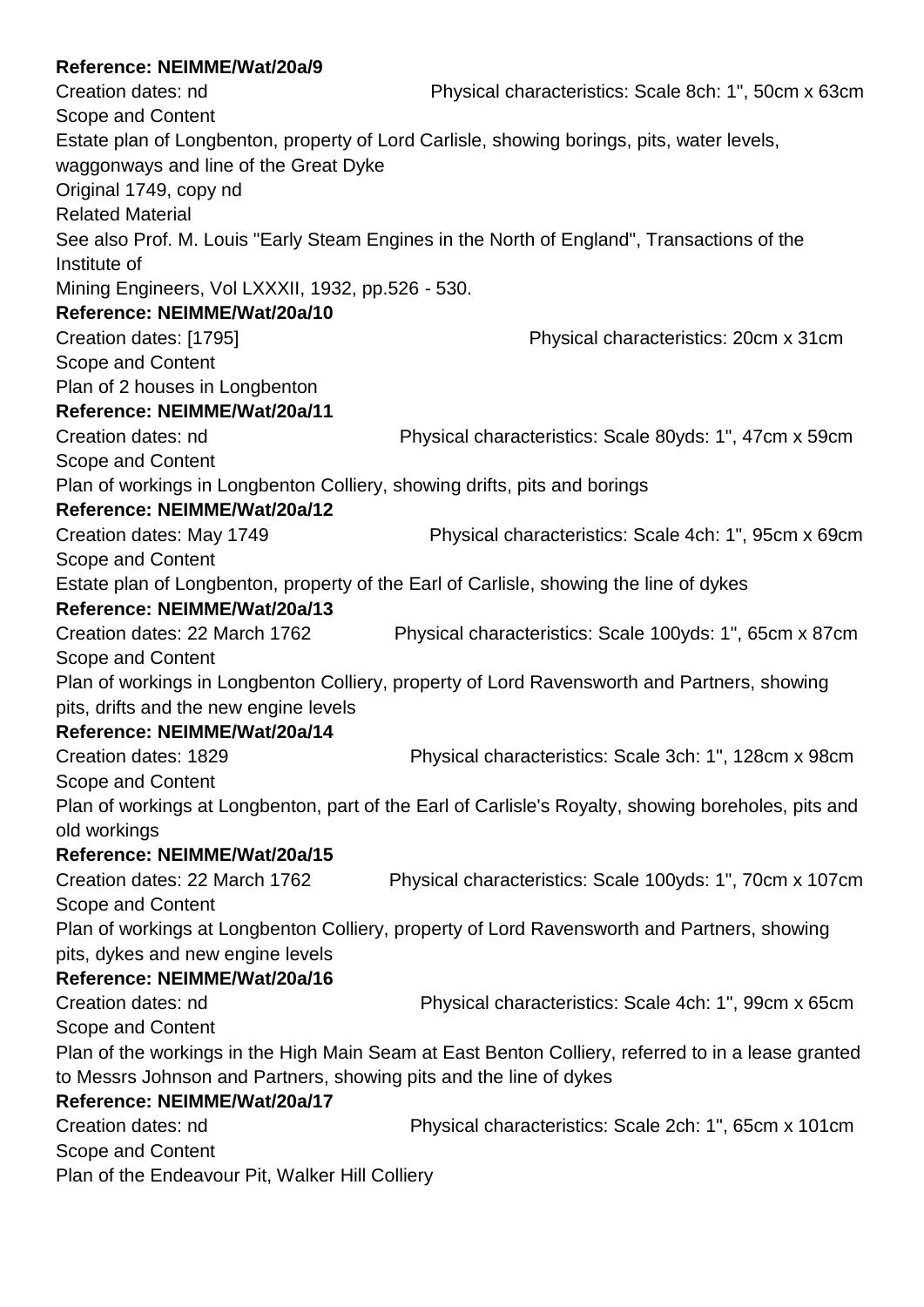| Reference: NEIMME/Wat/20a/18                                         |                                                                                                   |
|----------------------------------------------------------------------|---------------------------------------------------------------------------------------------------|
| Creation dates: nd                                                   | Physical characteristics: Scale 8ch: 1", 65cm x 54cm                                              |
| Scope and Content                                                    |                                                                                                   |
| <b>Estate Plan of Walker</b>                                         |                                                                                                   |
| Reference: NEIMME/Wat/20a/19                                         |                                                                                                   |
| Creation dates: May 1749                                             |                                                                                                   |
| Scope and Content                                                    |                                                                                                   |
|                                                                      | Estate plan of Longbenton, property of Lord Carlisle, first draft of a survey by John Watson,     |
| showing water levels and line of Great Dykescale 8ch: 1"             |                                                                                                   |
| Reference: NEIMME/Wat/20a/20                                         |                                                                                                   |
| Creation dates: 1780                                                 | Physical characteristics: Scale 4ch: 1", 74cm x 54cm                                              |
| Scope and Content                                                    |                                                                                                   |
|                                                                      | Plan of the coal on the upper side of the Thistle Pit Dyke, Walker, adjoining the land of Sir     |
|                                                                      | Matthew White Ridley I and Hargreave and Levoin, showing pits, Byker and Walker Engines and       |
| the Jane Pit Dyke                                                    |                                                                                                   |
| Reference: NEIMME/Wat/20a/21                                         |                                                                                                   |
|                                                                      | Physical characteristics: 80cm x 65cm                                                             |
| Scope and Content                                                    |                                                                                                   |
| Plan of [Walker Colliery, 1821]                                      |                                                                                                   |
| Reference: NEIMME/Wat/20a/22                                         |                                                                                                   |
| Creation dates: nd                                                   | Physical characteristics: Scale 2ch: 1", 66mc x 50cm                                              |
| Scope and Content                                                    |                                                                                                   |
|                                                                      | Plan of Heaton and Walker Collieries and Estates, showing pits and the line of the upcast dyke to |
| the west                                                             |                                                                                                   |
| Reference: NEIMME/Wat/20a/23                                         |                                                                                                   |
| Creation dates: [1823]                                               | Physical characteristics: Scale 2ch: 1", 77cm x 67cm                                              |
| Scope and Content                                                    |                                                                                                   |
|                                                                      | Plan of linings in Walker Colliery, showing pits and the face of Bigges Main Colliery workings    |
| Reference: NEIMME/Wat/20a/24                                         |                                                                                                   |
| Creation dates: nd                                                   | Physical characteristics: 66cm x 74cm                                                             |
| Scope and Content                                                    |                                                                                                   |
| Plan of the face workings in Bigges Main Colliery, showing Henry Pit |                                                                                                   |
| Reference: NEIMME/Wat/20a/25                                         |                                                                                                   |
| Creation dates: [1810]                                               | Physical characteristics: 255cm x 125cm                                                           |
| Scope and Content                                                    |                                                                                                   |
|                                                                      | Plan of the workings in Walker and Heworth Collieries, showing pits, borings, types of coal and   |
| extent of former workings Parts missing                              |                                                                                                   |
|                                                                      |                                                                                                   |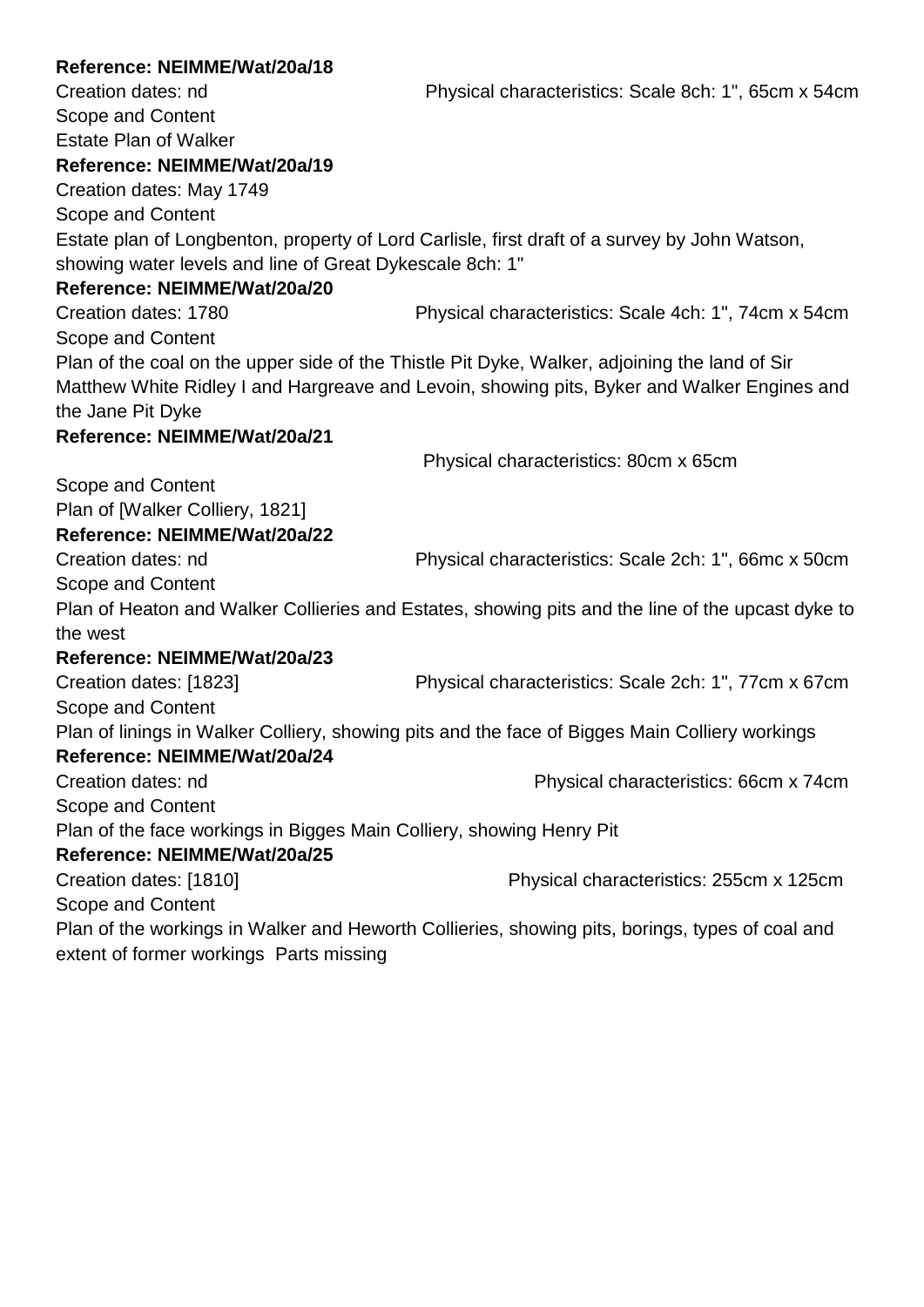Scope and Content BOUND VOLUME OF COLLIERY AND ESTATE PLANS. VOLUME IS MARKED WITH THE ORIGINAL SHELF NUMBER. THIS ORIGINAL SHELF NUMBER HAS BEEN RETAINED, PREFACED BY THE IDENTIFIER WAT/

## **Reference: NEIMME/Wat/21/1**

Creation dates: 20 July 1764 Physical characteristics: Scale 8ch: 1", 119cm x 124cm

Scope and Content

Colliery plan of Shiremoor, property of the Earl of Northumberland, showing pits, borings, new

waggonway and new winning

#### **Reference: NEIMME/Wat/21/2**

Physical characteristics: 116cm x 48cm. poor condition.

Scope and Content

As NEIMME/Wat/21/1, indicating supposed water level from new winning

#### **Reference: NEIMME/Wat/21/3**

Creation dates: 1764 Physical characteristics: 129cm x 55cm

Scope and Content

As NEIMME/Wat/21/1

#### **Reference: NEIMME/Wat/21/4**

Creation dates: 1784 Physical characteristics: Scale 4ch: 1", 96cm x 76cm

Scope and Content

Plan of Balkwell Farm, the property of Sir Ralph Milbank, surveyed by J. Fryer

#### **Reference: NEIMME/Wat/21/5**

Creation dates: 7 Dec 1769 Physical characteristics: Scale 4ch: 1", 145cm x 102cm

Scope and Content

Plan of Chirton Colliery, property of Edward Collingwood, John Liddell, Sir Ralph Milbank, the Duke of Northumberland, Earl of Carlisle, Lawson and Walker, including extensive key giving details of geology, workings and water levels, showing pits, boreholes, waggonway and crank gin, 1084 acres, parts missing

#### **Reference: NEIMME/Wat/21/6**

| Creation dates: 1769 | Physical characteristics: 115cm x 92cm |
|----------------------|----------------------------------------|
| Scope and Content    |                                        |

As NEIMME/Wat/21/5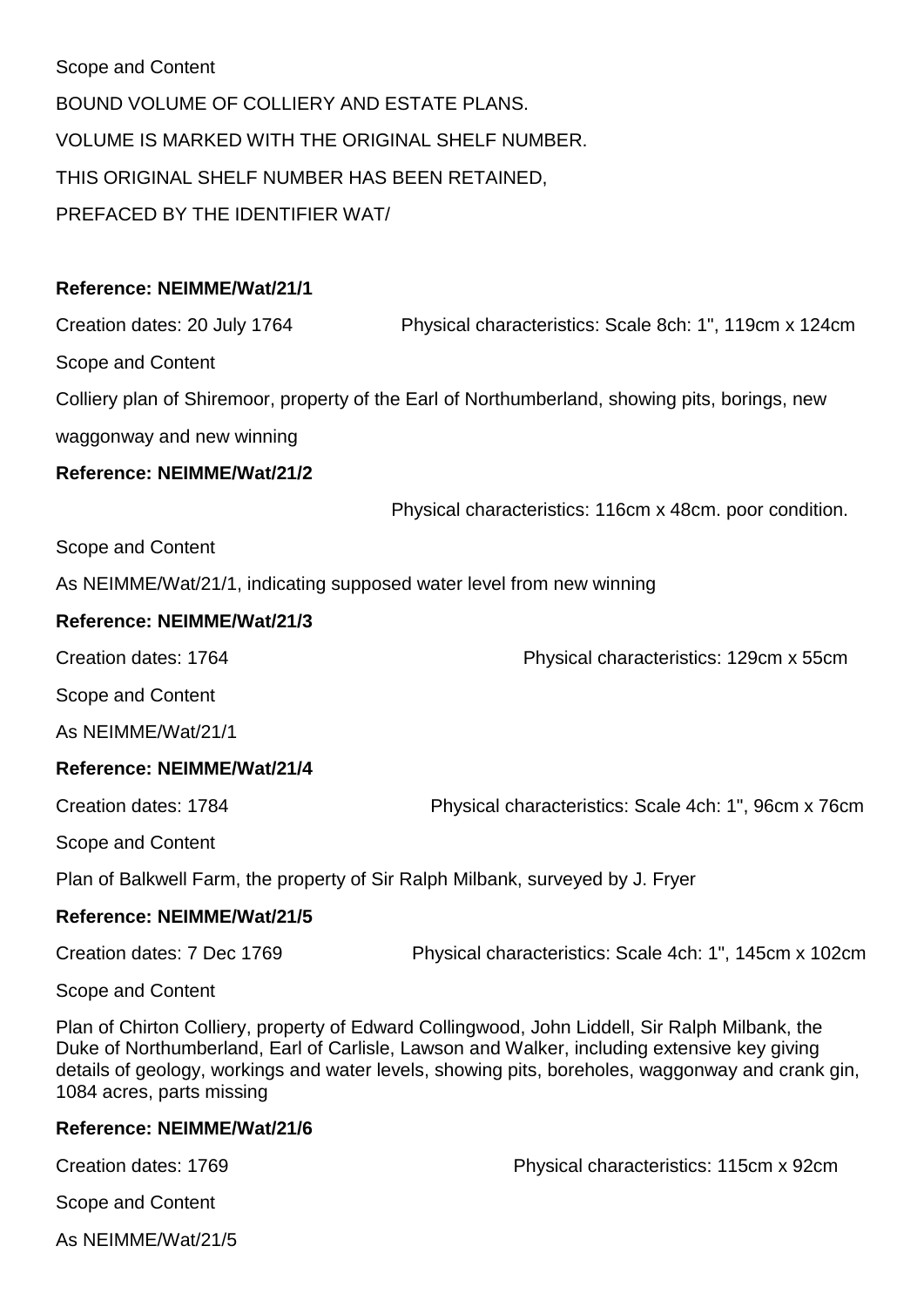Creation dates: 1769 Physical characteristics: 111cm x 89cm

Scope and Content

As NEIMME/Wat/21/5

### **Reference: NEIMME/Wat/21/8**

Creation dates: nd Physical characteristics: Scale 5ch: 1", 106cm x 75cm

Scope and Content

Estate plan of Chirton, property of Edward Collingwood, Hylton Lawson, Walker, Sir Ralph Milbank, Duke of Northumberland and Earl of Carlisle, marking boreholes and dykes, 1084 acres

#### **Reference: NEIMME/Wat/21/9**

Creation dates: nd Physical characteristics: 117cm x 63cm

Scope and Content

Estate plan of Chirton, property of Edward Collingwood, Hylton Lawson, Walker, Earl of Carlisle and Yeoman

## **Reference: NEIMME/Wat/21/10**

Creation dates: 25 Oct 1804 Physical characteristics: Scale 8ch: 1", 65cm x 48cm

Scope and Content

Royalty plan of Chirton

## **Reference: NEIMME/Wat/21/11**

Creation dates: nd Physical characteristics: Scale 4ch: 1", 58cm x 76cm

Scope and Content

Estate plan of part of Chirton, property of J. Collingwood and A.M. Lawson, showing pits and lines of present and proposed waggonways

#### **Reference: NEIMME/Wat/21/12**

Creation dates: nd Physical characteristics: 56cm x 78cm

Scope and Content

As NEIMME/Wat/21/11

## **Reference: NEIMME/Wat/21/13**

Creation dates: nd Physical characteristics: 34cm x 57cm

Scope and Content

Estate plan of part of Chirton, property of Michael Robson, Tyne Brewery and the executors of Mr

Crawford, showing sites of proposed new pit and waggonways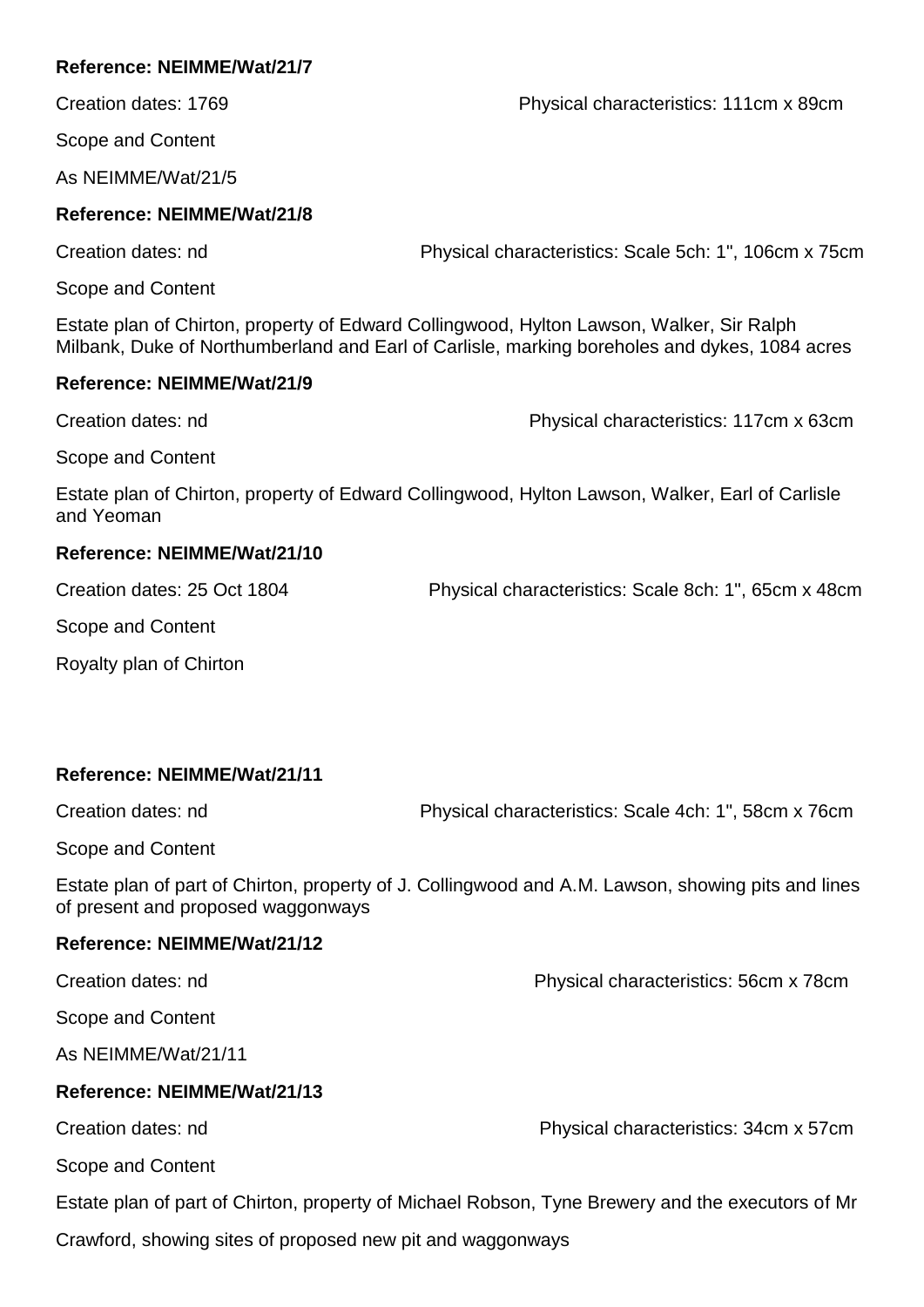Creation dates: nd Physical characteristics: 35cm x 66cm

Scope and Content

As NEIMME/Wat/21/13

### **Reference: NEIMME/Wat/21/15**

x 78cm

Creation dates: nd Physical characteristics: Scale 4ch: 1", 49cm

Scope and Content

Estate plan of part of Chirton, property of J. Collingwood and A.M. Lawson, showing pits, waggonways and pitmen's houses

#### **Reference: NEIMME/Wat/21/16**

Creation dates: nd Physical characteristics: Scale 1ch: 1", 38cm x 37cm

Scope and Content

Plan of part of Chirton, showing waggonway near Milbourn Place and spouts

#### **Reference: NEIMME/Wat/21/17**

Creation dates: Jan 1808 Physical characteristics: Scale 6': 1", 21cm x 46cm

Scope and Content

Plan of the first 10 houses at the north end of the building ground at Chirton Colliery

## **Reference: NEIMME/Wat/21/18**

Creation dates: [1808] Physical characteristics: Scale 6': 1", 25cm x 50cm

Scope and Content

Plan of the first 10 houses at the south end of the building ground at Chirton Colliery

## **Reference: NEIMME/Wat/21/18a**

Creation dates: Nov 1845 Physical characteristics: Scales 4ch: 1" and 40': 1", 65cm x 95cm, printed

Scope and Content

Plan and sections of the Northumberland Dock and Percy Branch Railway at Coble Dean, River Tyne,engineers Robert Stephenson and Robert Nicholson, showing Percy Main Colliery, Newcastle and North Shields Railway and Backworth and Fawdon Waggonways

#### **Reference: NEIMME/Wat/21/19**

Creation dates: nd Physical characteristics: Scale 2ch: 1", 63cm x 55cm

Scope and Content

Plan of the north of the Coble Dean showing the present and ancient course of the rivulet at low water, bounded by Chirton and Flatworth Estates, surveyed by Thomas Bell, showing waggonways and coal staith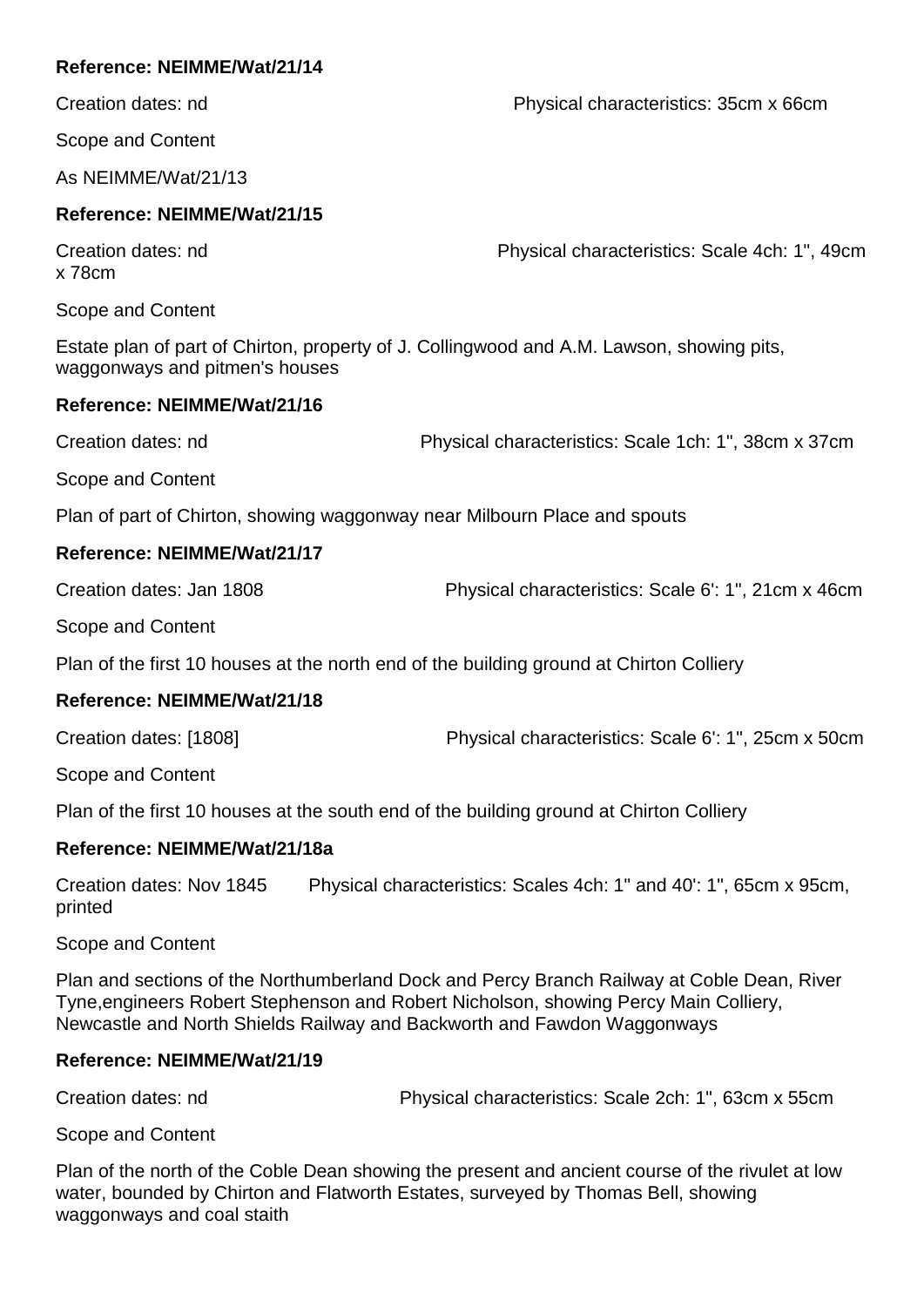Creation dates: 1845

Scope and Content

Copy of NEIMME/Wat/21/18

#### **Reference: NEIMME/Wat/21/21**

Creation dates: nd Physical characteristics: Scale 1ch: 1", 36cm x 44cm

Scope and Content

Plan of Chirton quayside and docks, showing waggonway to staith

#### **Reference: NEIMME/Wat/21/22**

Creation dates: nd Physical characteristics: Scale 22yds: 1", 50cm x 45cm

Scope and Content

Plan of quays and houses [Chirton] at the west end of North Shields, leased by Lord Collingwood to Messrs Bells, Robson and Watson, for waggonways, showing line of proposed way

#### **Reference: NEIMME/Wat/21/23**

| Creation dates: nd                | Physical characteristics: Scale 1ch: 1", 36cm x 38cm |
|-----------------------------------|------------------------------------------------------|
| Scope and Content                 |                                                      |
| Plan of Chirton dock and shipyard |                                                      |
| Reference: NEIMME/Wat/21/24       |                                                      |
|                                   |                                                      |

Creation dates: nd Physical characteristics: 24cm x 42cm

Scope and Content

Sketch of the holing round the Hopewell Pit shaft in the Low Main Seam, Burdon Main Colliery

### **Reference: NEIMME/Wat/21/25**

| Creation dates: nd | Physical characteristics: 230cm x 165cm |
|--------------------|-----------------------------------------|
|                    |                                         |

Scope and Content

Plan of workings in Chirton Colliery

#### **Reference: NEIMME/Wat/21/26**

Creation dates: nd Physical characteristics: 46cm x 116cm

Scope and Content

Section of a line of a waggonway from Chirton Engine Pit to the staith

#### **Reference: NEIMME/Wat/21/26a**

Creation dates: 1845 Physical characteristics: Scales 4ch: 1" and 40': 1", 84cm x 97cm printed

Scope and Content

Plan and section of Tynemouth Docks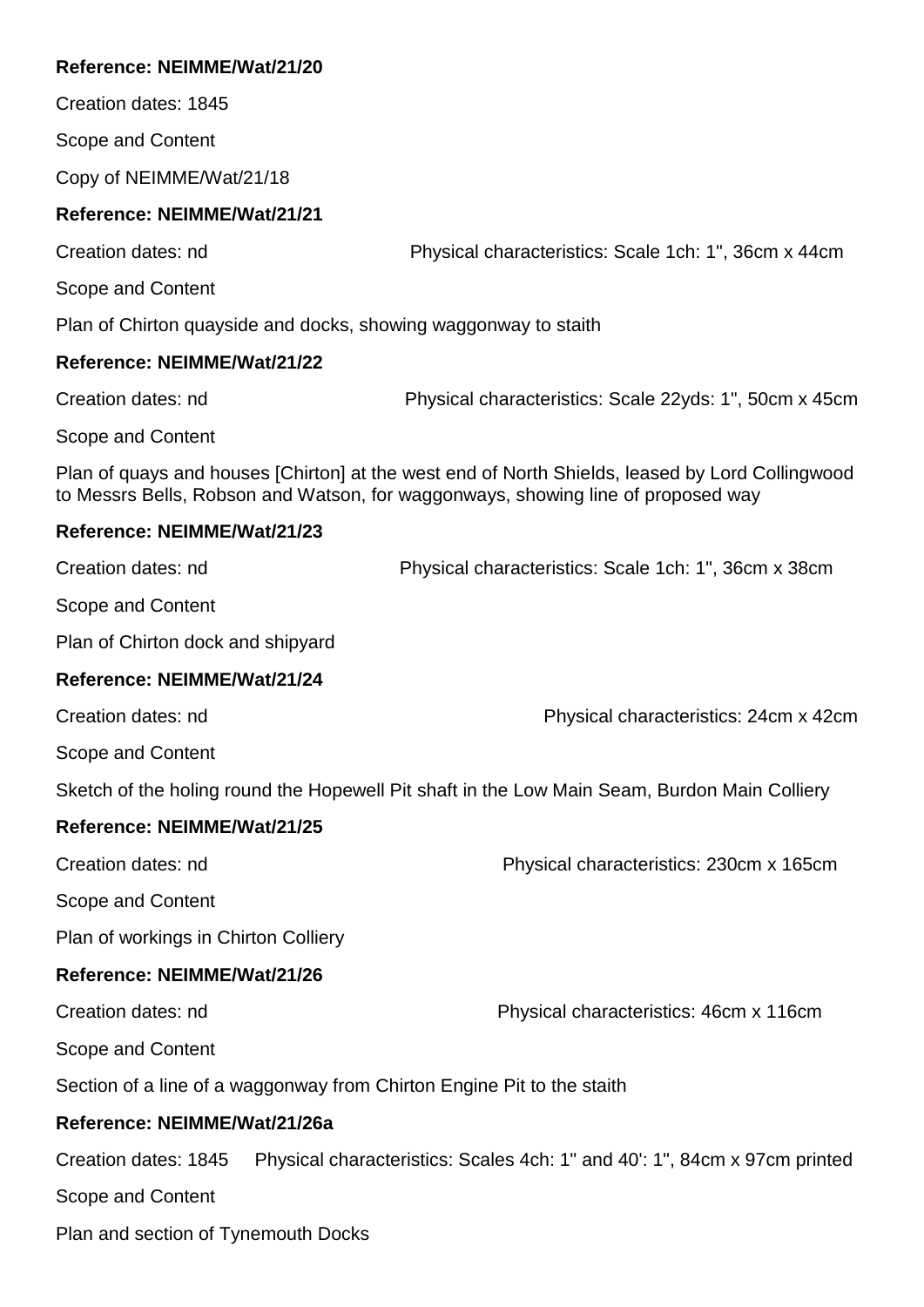Creation dates: 1757 Physical characteristics: Scale 8ch: 1", 100cm x 65cm

Scope and Content

Estate plan of Preston and Tynemouth, surveyed by Thompson, 1219 acres, including key

## **Reference: NEIMME/Wat/21/28**

Creation dates: 5 Feb 1819 Physical characteristics: Scale 2ch: 1", 62cm x 58cm

Scope and Content

Plan of Preston North Farm, property of Thomas Fenwick

#### **Reference: NEIMME/Wat/21/29**

Creation dates: 1795 Physical characteristics: Scale 4ch: 1", 65cm x 97cm Scope and Content

Estate plan of Shiremoor and Benton Moor, property of Ralph William Grey, showing Scaffold Hill

**Quarries** 

#### **Reference: NEIMME/Wat/21/30**

Creation dates: 1798 Physical characteristics: Scale 4ch: 1", 65cm x 56cm

Scope and Content

Plan of Dockwray Square, Shiremoor, property of Mr Liddell, surveyed by George Pickering, including key, 157 acres

#### **Reference: NEIMME/Wat/21/31**

Creation dates: July 1811 Physical characteristics: Scale 32ch: 1", 47cm x 78cm

Scope and Content

Plan of Murton Colliery and farm, property of Robert Ward, 200 acres, showing pits, waggonway to

Murton Staith and new winnings in Percy Main and Collingwood Main

#### **Reference: NEIMME/Wat/21/32**

Creation dates: 1811 Physical characteristics: 38cm x 24cm Scope and Content As NEIMME/Wat/21/31 **Reference: NEIMME/Wat/21/33** Creation dates: 13 Feb 1818 Physical characteristics: Scale 8': 1", 75cm x 45cm Scope and Content Section of seams sunk through from the High Main to the Yard Coal at Murton and Burdon Main

**Collieries**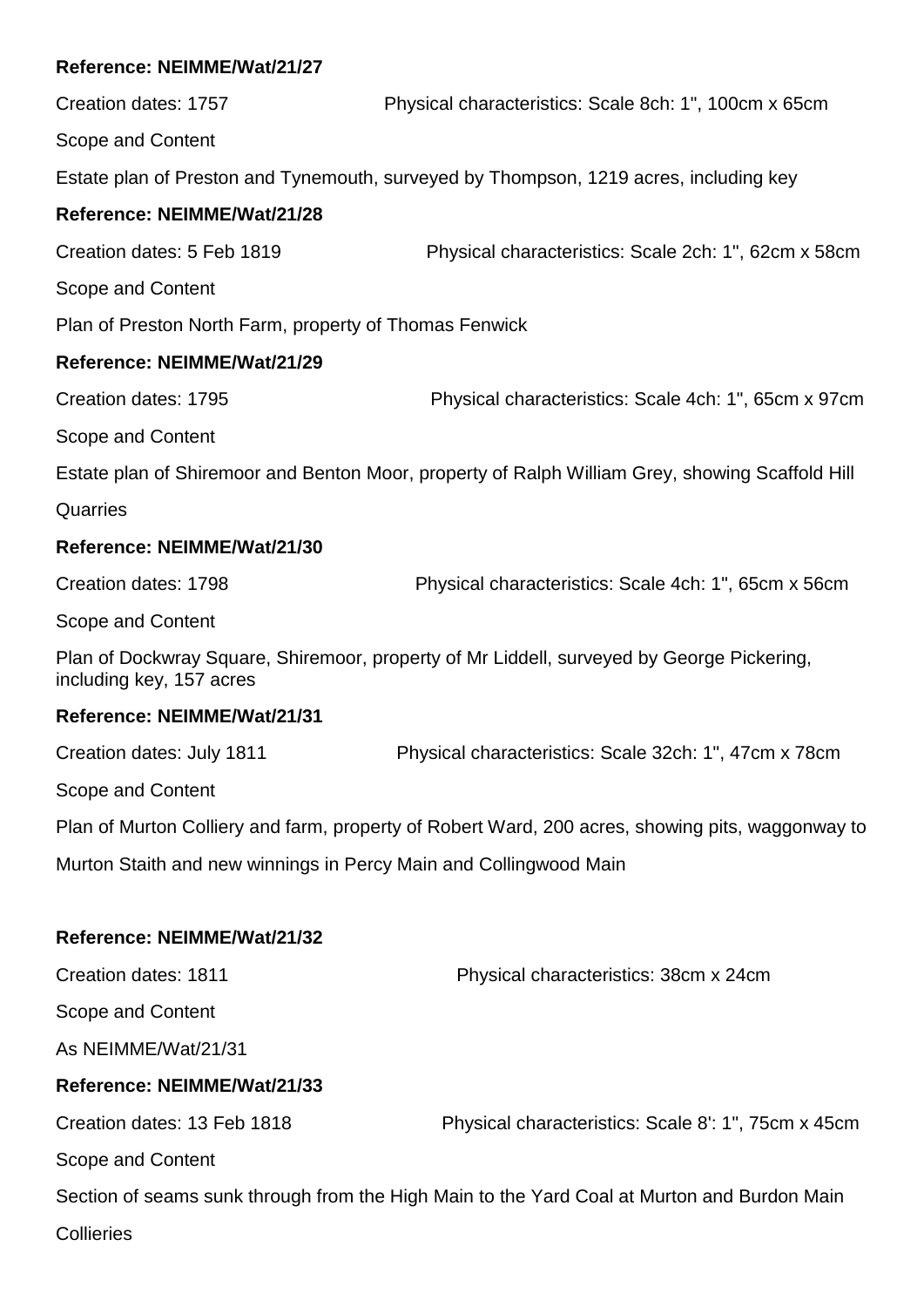Creation dates: nd Physical characteristics: 44cm x 41cm

Scope and Content

Plans of Percy Main Waggonway and staith and Murton East and West spouts and plan and section of west spout, with estimate of costs of building a platform between the gears of Murton **Staith**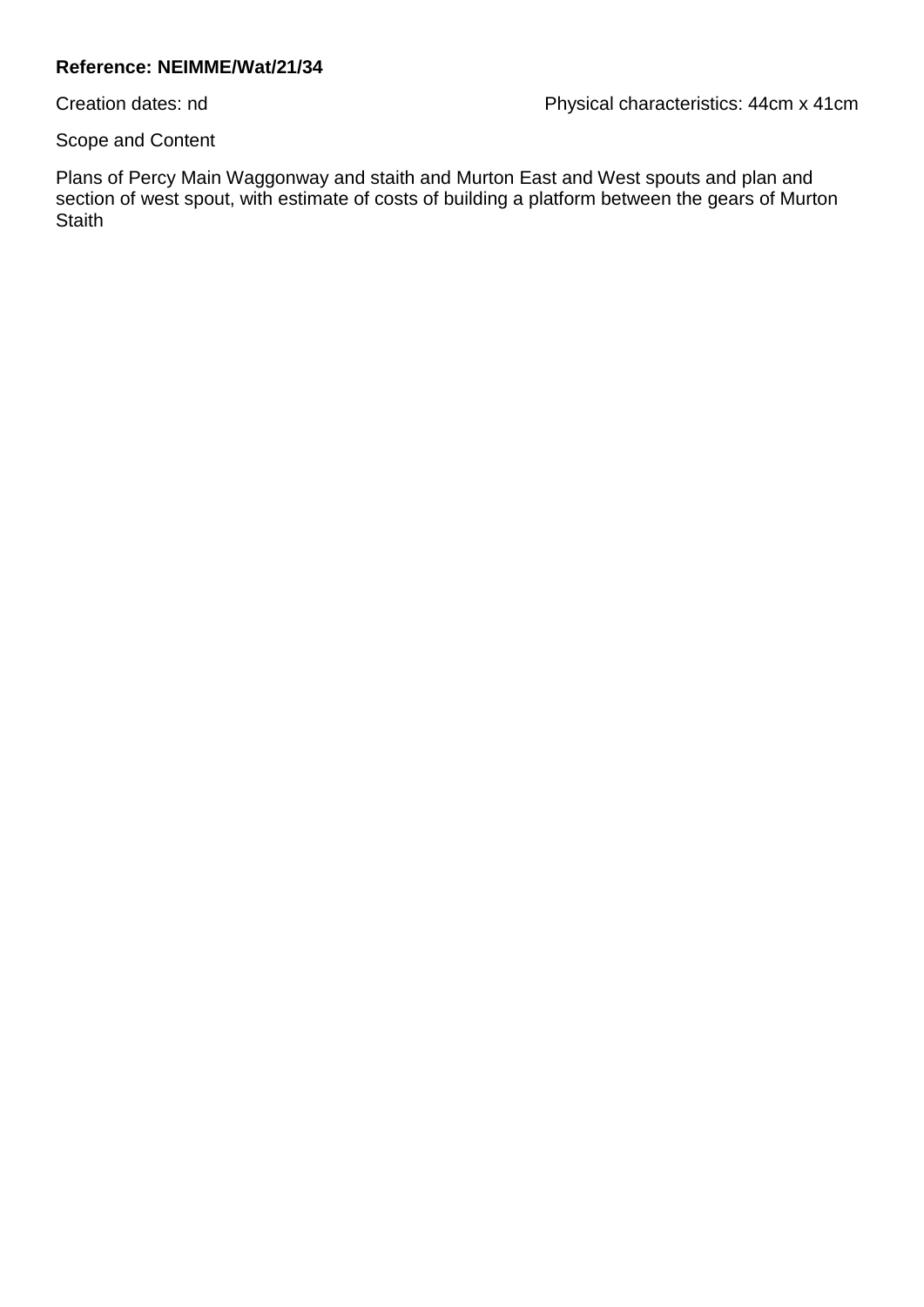#### **NEIMME/Wat/22 WATSON PLANS FOR THE Parish of Wallsend**

Creation dates: 1796-1815

Scope and Content

BOUND VOLUME OF COLLIERY AND ESTATE PLANS.

VOLUME IS MARKED WITH THE ORIGINAL SHELF NUMBER. THIS ORIGINAL SHELF NUMBER HAS BEEN RETAINED, PREFACED BY THE IDENTIFIER WAT/

#### **Reference: NEIMME/Wat/22/1**

Creation dates: nd Physical characteristics: 128cm x 148cm

Scope and Content

Plan of workings in Wallsend Colliery, showing pits, staiths, dykes, water level drifts and a lime kiln

Scale 3ch: 1"

#### **Reference: NEIMME/Wat/22/2**

Creation dates: 2 Aug 1808 Physical characteristics: 50cm x 58cm

Scope and Content

Plan of collieries in Wallsend, property of Bells, Brown, Russell and Temple, including Percy Main,

Collingwood Main and Temple Main, showing pits and water level, scale 12ch: 1"

#### **Reference: NEIMME/Wat/22/3**

Creation dates: [1808] Physical characteristics: 36cm x 43cm

Scope and Content

As, showing new winnings, scale 16ch: 1"

#### **Reference: NEIMME/Wat/22/4**

Scope and Content

As NEIMME/Wat/22/2

#### **Reference: NEIMME/Wat/22/5**

Creation dates: nd Physical characteristics: 36cm x 47cm

Scope and Content

Sketch plan of [Willington], bounded by land belonging to the Duke of Northumberland and **Bewicke** 

and Craster

#### **Reference: NEIMME/Wat/22/6**

Creation dates: 26 March 1827 Physical characteristics: 47cm x 60cm

Scope and Content

Plan of Willington Waggonway and Staith, surveyed by John Bell, scale 2ch: 1"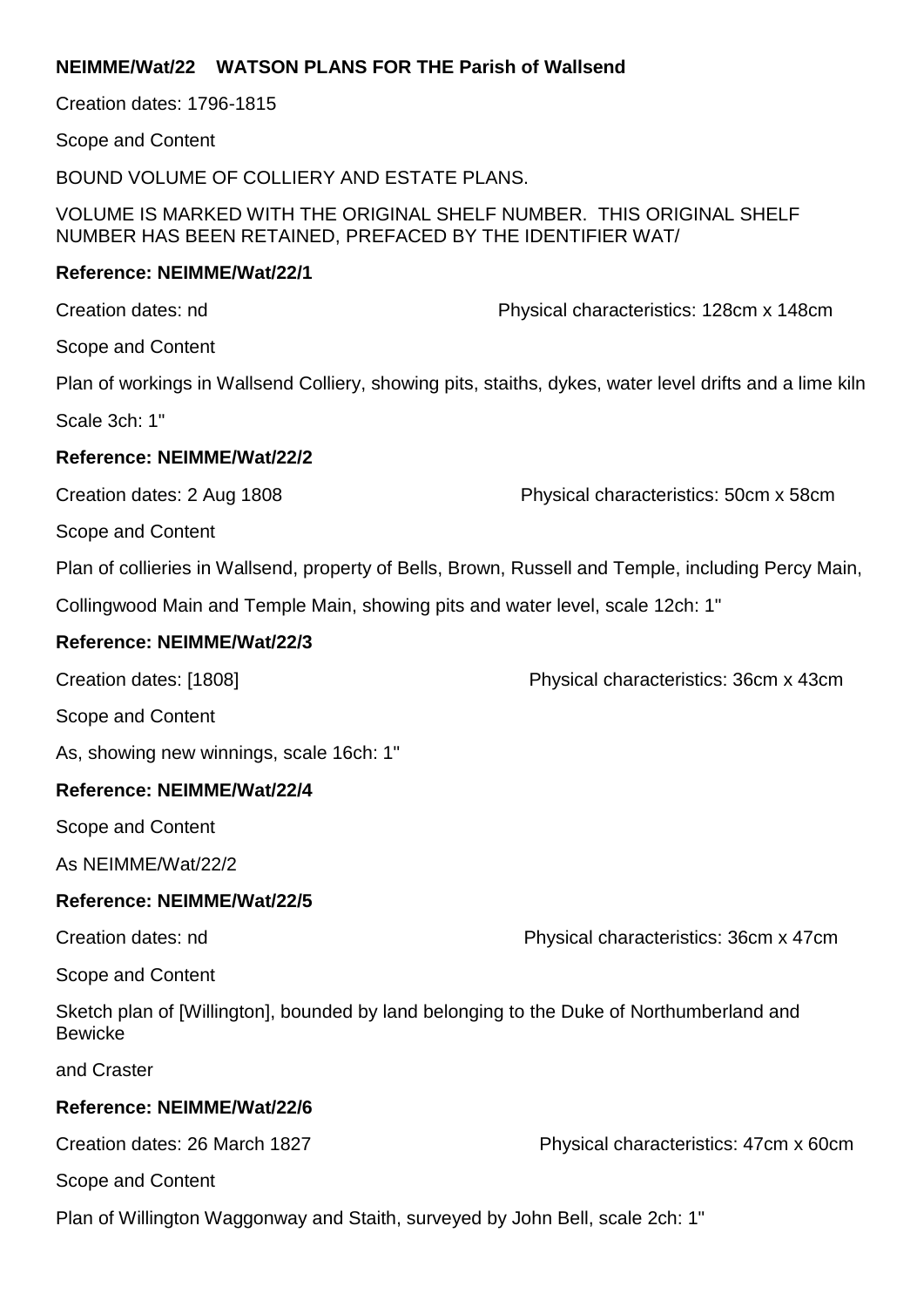Creation dates: 20 Aug 1811 Physical characteristics: 47cm x 60cm

Scope and Content

Plan of part of the land belonging to Bewicke and Craster at Willington Quay, showing proposed line of footpath to Benton Staith, showing Willington Staith, Benton and Killingworth Waggonways, a steam mill and ballast machine, scale 4ch: 1"

#### **Reference: NEIMME/Wat/22/8**

Creation dates: nd Physical characteristics: 27cm x 155cm

Scope and Content

Plan of the workings in the Bensham Seam at Willington Quay and Jarrow, marking pits, scale 2ch: 1",

**Reference: NEIMME/Wat/22/9** Physical characteristics: 133cm x 107cm

Scope and Content

As, marking pits, rolleyways and crane

#### **Reference: NEIMME/Wat/22/10**

Creation dates: April 1806 Physical characteristics: 103cm x 118cm

Scope and Content

Estate plan of Wallsend, property of Russell, Bells and Brown and Temple, surveyed by John Watson, marking Bells' and Brown's new winnings, scale 6ch: 1"

#### **Reference: NEIMME/Wat/22/11**

Creation dates: 1806

Scope and Content

As NEIMME/Wat/22/10

#### **Reference: NEIMME/Wat/22/12**

Creation dates: nd Physical characteristics: 50cm x 51cm

Scope and Content

Estate plan of Wallsend, property of Russell and Temple, and of Collingwood Main, property of Bells and Brown, scale 12ch: 1"

#### **Reference: NEIMME/Wat/22/13**

Creation dates: nd

Scope and Content

As NEIMME/Wat/22/12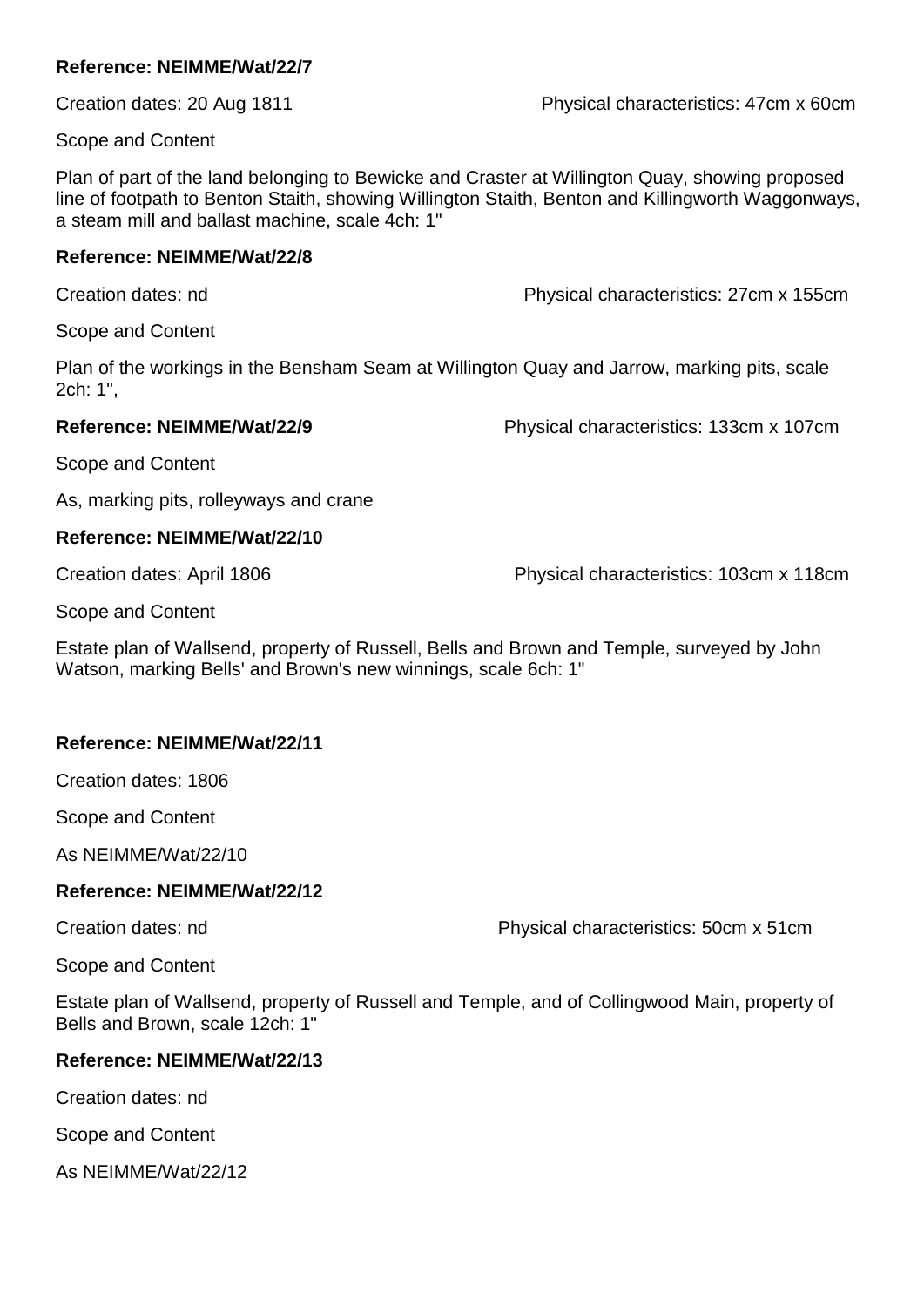| Reference: NEIMME/Wat/22/14                                                                                                 |                                         |
|-----------------------------------------------------------------------------------------------------------------------------|-----------------------------------------|
| Creation dates: nd                                                                                                          | Physical characteristics: 116cm x 135cm |
| Scope and Content                                                                                                           |                                         |
| Estate plan of Willington Quay, showing Willington and Benton Staiths and a steam mill                                      |                                         |
| Reference: NEIMME/Wat/22/15                                                                                                 |                                         |
| Creation dates: nd                                                                                                          | Physical characteristics: 137cm x 140cm |
| Scope and Content                                                                                                           |                                         |
| As NEIMME/Wat/22/14, also showing ballast machine and a new winning at Willington and<br>workings in the dip dyke at Jarrow |                                         |
| Reference: NEIMME/Wat/22/16                                                                                                 |                                         |
| Creation dates: [1791]                                                                                                      | Physical characteristics: 51cm x 65cm   |
| Scope and Content                                                                                                           |                                         |
| Plan of linings made at Engine Pit, Willington                                                                              |                                         |
| Reference: NEIMME/Wat/22/17                                                                                                 |                                         |
| Creation dates: [1791]                                                                                                      | Physical characteristics: 55cm x 72cm   |
| Scope and Content                                                                                                           |                                         |
| Plan of workings in Willington, showing the Engine Pit and stone drift                                                      |                                         |
| Reference: NEIMME/Wat/22/18                                                                                                 |                                         |
| Creation dates: 1, 12 Aug 1791                                                                                              | Physical characteristics: 42cm x 55cm   |
| Scope and Content                                                                                                           |                                         |
| Plan of linings and survey taken from the centre of the Bewicke Pit shaft, Willington, showing<br>workings                  |                                         |
| Reference: NEIMME/Wat/22/19                                                                                                 |                                         |
| Creation dates: nd                                                                                                          | Physical characteristics: 63cm x 51cm   |
| Scope and Content                                                                                                           |                                         |
| Plans of proposed alterations to a public house and farm house on Willington Farm, property of                              |                                         |
| Charles William Bigge, scale 6': 1",                                                                                        |                                         |
| Reference: NEIMME/Wat/22/20                                                                                                 |                                         |
| Creation dates: nd                                                                                                          | Physical characteristics: 65cm x 52cm   |
| Scope and Content                                                                                                           |                                         |
| Unidentified plan                                                                                                           |                                         |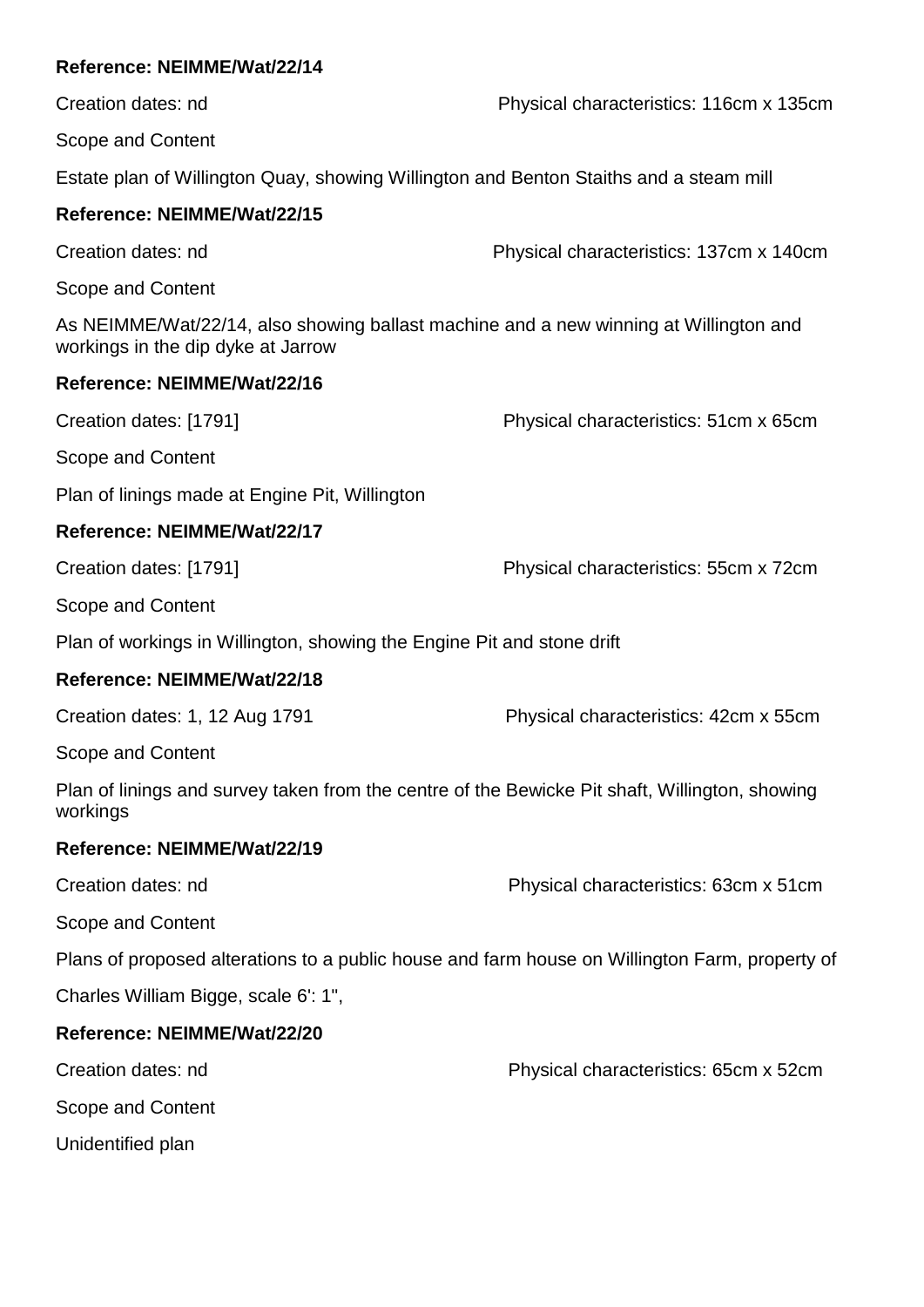Creation dates: 8 Feb 1804 Physical characteristics: 77cm x 47cm

Scope and Content

Section of an engine house and cross section of a pit at Willington, property of Matthew Bell, drawn by Fenton, Murray and Wood, scale 4': 1"

#### **Reference: NEIMME/Wat/22/22**

Creation dates: 30 March 1811 Physical characteristics: 55cm x 42cm

Scope and Content

Estimate of the cost of rebuilding a public house and a farm house at Willington Farm, property of

Charles William Bigge, by C.L. Stoker

#### **Reference: NEIMME/Wat/22/22a**

Creation dates: nd Physical characteristics: 98cm x 58cm

Scope and Content

Estate plan of Willington Farm, property of Sir Ralph Milbanke, including key to roads, buildings and waste grounds, scale 4ch: 1"

#### **Reference: NEIMME/Wat/22/23**

Creation dates: 9 March 1811 Physical characteristics: 53cm x 77cm

Scope and Content

Sketch of a quay proposed to be built on the west side of the gutt adjacent to Willington Quay, showing Willington and Benton Staiths, including key, scale 2ch: 1"

#### **Reference: NEIMME/Wat/22/24**

Creation dates: nd

Scope and Content

List of estimated costs for building 23 above.

Incomplete

#### **Reference: NEIMME/Wat/22/25**

Creation dates: nd Physical characteristics: 62cm x 50cm

Scope and Content

Sketch of the grounds through which the Bewicke Pit Waggonway passes, property of Bewicke and Craster, John Orde and Charles William Bigge, showing pits and old and new lines of waggonway, scale 4ch: 1"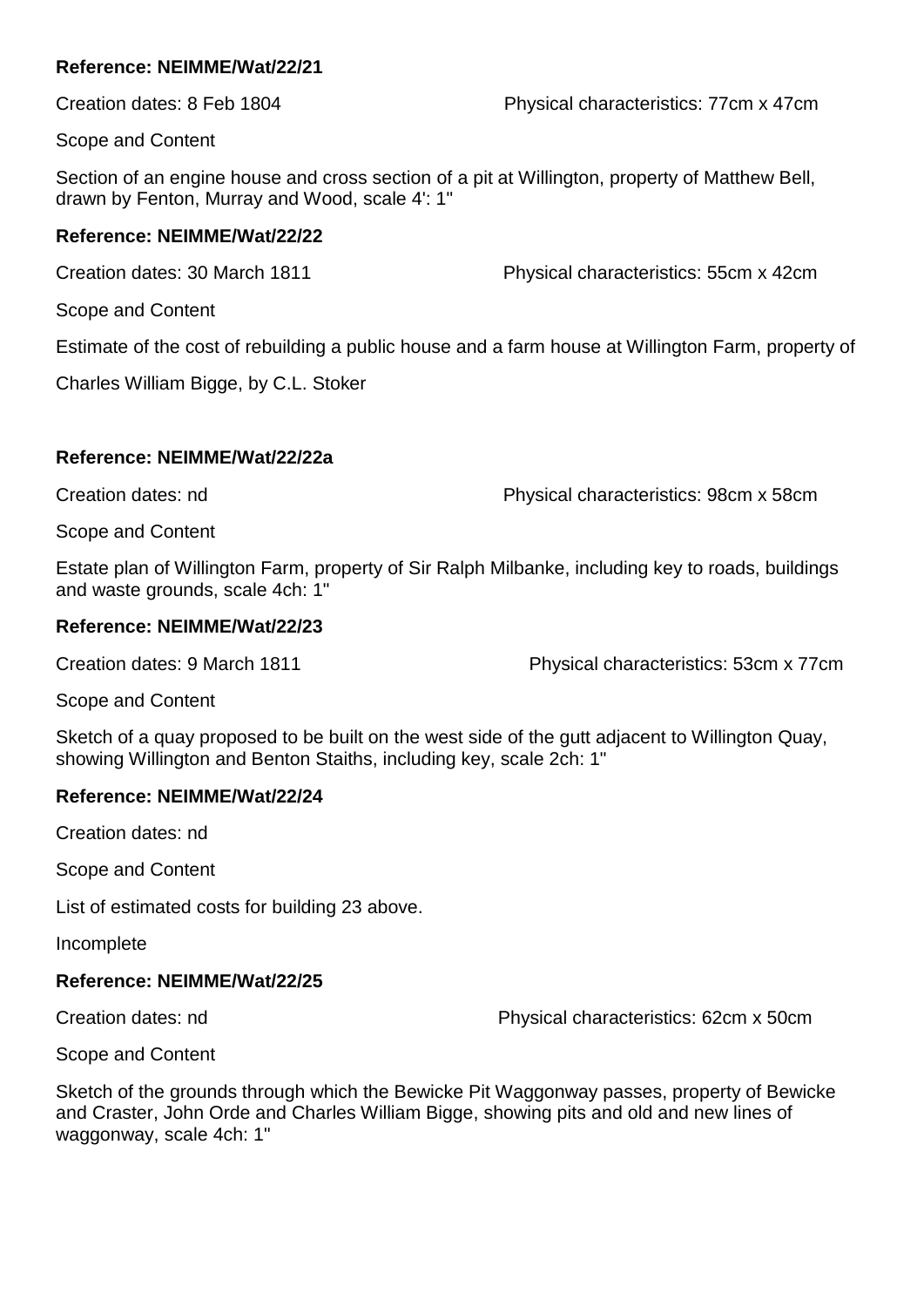Creation dates: nd Physical characteristics: 27cm x 29cm

Scope and Content

Sketch of a waggonway (probably a continuation of 25) from the turnpike road to the quay, giving measurements of old and new waggonways, scale 4ch: 1"

## **Reference: NEIMME/Wat/22/27**

Creation dates: nd Physical characteristics: 34cm x 195cm

Scope and Content

Plan of the line of the Bigges Main Byway and high water line, with distance between the two

## **Reference: NEIMME/Wat/22/28**

Creation dates: 1815

Scope and Content

Plan of the workings in the High Main Seam, Bigges Main as left in 1797, showing coal left along

eastern boundary adjoining Russel's Wallsend Colliery, surveyed by John Watson, scale 4ch: 1", Jan 1815.

Related Material

See also report re the thinning of the Western barrier at Wallsend, 18 Jan 1815, Wat/3/105/7

## **Reference: NEIMME/Wat/22/29**

Creation dates: nd Physical characteristics: 60cm x 47cm

Scope and Content

Unidentified plan [?Bigges Main] showing A and B Pits

## **Reference: NEIMME/Wat/22/30**

Creation dates: [1796] Physical characteristics: 33cm x 49cm

Scope and Content

Plan of an engine and boiler [?Bigges Main], scale 3': 1"

## **Reference: NEIMME/Wat/22/31**

Creation dates: 7 Oct 1796

Scope and Content

Specifications for a Boulton and Watt Engine at Bigges Main

Specifications for work on an engine at Willington, 5 Sept 1796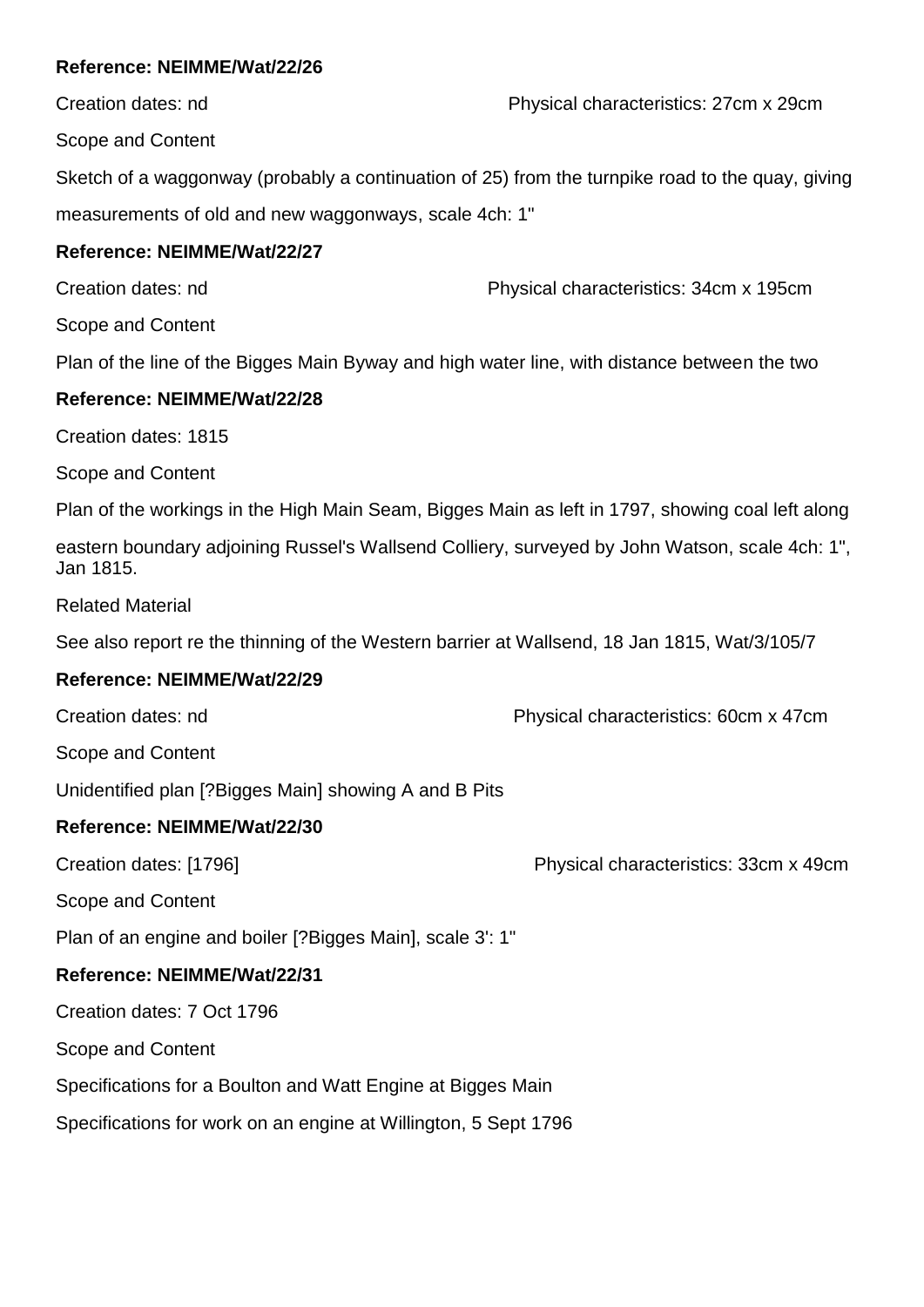|                                                                                          |                                      | NEIMME/Wat/23 WATSON PLANS FOR THE Parishes of Woodhorn [Woodburn], Bothal                       |
|------------------------------------------------------------------------------------------|--------------------------------------|--------------------------------------------------------------------------------------------------|
|                                                                                          |                                      | and Bedlington. Scope and Content BOUND VOLUME OF COLLIERY AND ESTATE PLANS.                     |
| Reference: NEIMME/Wat/23/1                                                               |                                      |                                                                                                  |
| Creation dates: [1830]                                                                   |                                      | Physical characteristics: Scale 8ch: 1", 60cm x 87cm                                             |
| Scope and Content                                                                        |                                      |                                                                                                  |
|                                                                                          |                                      | Estate plan of Cowpen, property of the representatives of the late Rev Robert Croft and partners |
|                                                                                          |                                      | and Newsham, property of Sir Matthew White Ridley, showing the barrier between the estates,      |
|                                                                                          | marking Cowpen Pits and Whin Dyke    |                                                                                                  |
| Reference: NEIMME/Wat/23/2                                                               |                                      |                                                                                                  |
| Creation dates: 19 Nov 1830                                                              |                                      | Physical characteristics: Scale 4ch: 1", 48cm x 60cm                                             |
| Scope and Content                                                                        |                                      |                                                                                                  |
|                                                                                          |                                      | Plan of workings in A Pit, Cowpen Colliery showing the line of the barrier to be left against    |
|                                                                                          |                                      | Newsham, property of Sir Matthew White Ridley and Rev Robert Croft and partners, marking         |
|                                                                                          | waggonway and Blyth and Cowpen Quays |                                                                                                  |
| Reference: NEIMME/Wat/23/3                                                               |                                      |                                                                                                  |
| Creation dates: 1830                                                                     |                                      | Physical characteristics: 49cm x 58cm                                                            |
| Scope and Content                                                                        |                                      |                                                                                                  |
|                                                                                          |                                      | As NEIMME/Wat/23/2 above, with explanatory note by John Straker and John Watson                  |
| Reference: NEIMME/Wat/23/4                                                               |                                      |                                                                                                  |
| Creation dates: 1830                                                                     |                                      | Physical characteristics: 49cm x 64cm                                                            |
| Scope and Content                                                                        |                                      |                                                                                                  |
|                                                                                          |                                      | As NEIMME/Wat/23/2 above, with letter of explanation addressed to John Watson                    |
| Reference: NEIMME/Wat/23/5                                                               |                                      |                                                                                                  |
| Creation dates: nd                                                                       |                                      | Physical characteristics: 64cm x 101cm                                                           |
| Scope and Content                                                                        |                                      |                                                                                                  |
|                                                                                          |                                      | Plan of workings in B Pit [? Cowpen], marking the Whin Dyke, scale 4ch: 1"                       |
| Reference: NEIMME/Wat/23/6                                                               |                                      |                                                                                                  |
| Creation dates: nd                                                                       |                                      | Physical characteristics: 64cm x 101cm                                                           |
| Scope and Content                                                                        |                                      |                                                                                                  |
|                                                                                          |                                      | Plan of workings in A Pit [? Cowpen], marking a house, property of Mr Hogget                     |
| Reference: NEIMME/Wat/23/7                                                               |                                      |                                                                                                  |
| Creation dates: nd                                                                       |                                      | Physical characteristics: 103cm x 90cm                                                           |
| Scope and Content                                                                        |                                      |                                                                                                  |
| Plan of workings in the High Main Seam, Cowpen, property of Rev Robert Croft and others, |                                      |                                                                                                  |
| marking waggonway and pits, scale 4ch: 1"                                                |                                      |                                                                                                  |
| Reference: NEIMME/Wat/23/8                                                               |                                      |                                                                                                  |
| Creation dates: nd                                                                       |                                      | Physical characteristics: 109cm x 155cm                                                          |
| Scope and Content                                                                        |                                      |                                                                                                  |
|                                                                                          |                                      | As NEIMME/Wat/23/7 above, marking Cowpen village and barrier                                     |
| Reference: NEIMME/Wat/23/9                                                               |                                      |                                                                                                  |
| Creation dates: [1750]                                                                   |                                      | Physical characteristics: 61cm x 40cm                                                            |
| Scope and Content                                                                        |                                      |                                                                                                  |
| Plan of Black Close or Cambois Colliery marking pits, boreholes and quay                 |                                      |                                                                                                  |
| Reference: NEIMME/Wat/23/10                                                              |                                      |                                                                                                  |
| Creation dates: 20 March 1755                                                            |                                      | Physical characteristics: 38cm x 50cm                                                            |
| Scope and Content                                                                        |                                      |                                                                                                  |
|                                                                                          |                                      | Plan of Black Close or Cambois Colliery, property of the Countess of Oxford, surveyed by John    |
| Watson, marking quay, staith, pits, boreholes, waggonway and houses, scale 2ch: 1"       |                                      |                                                                                                  |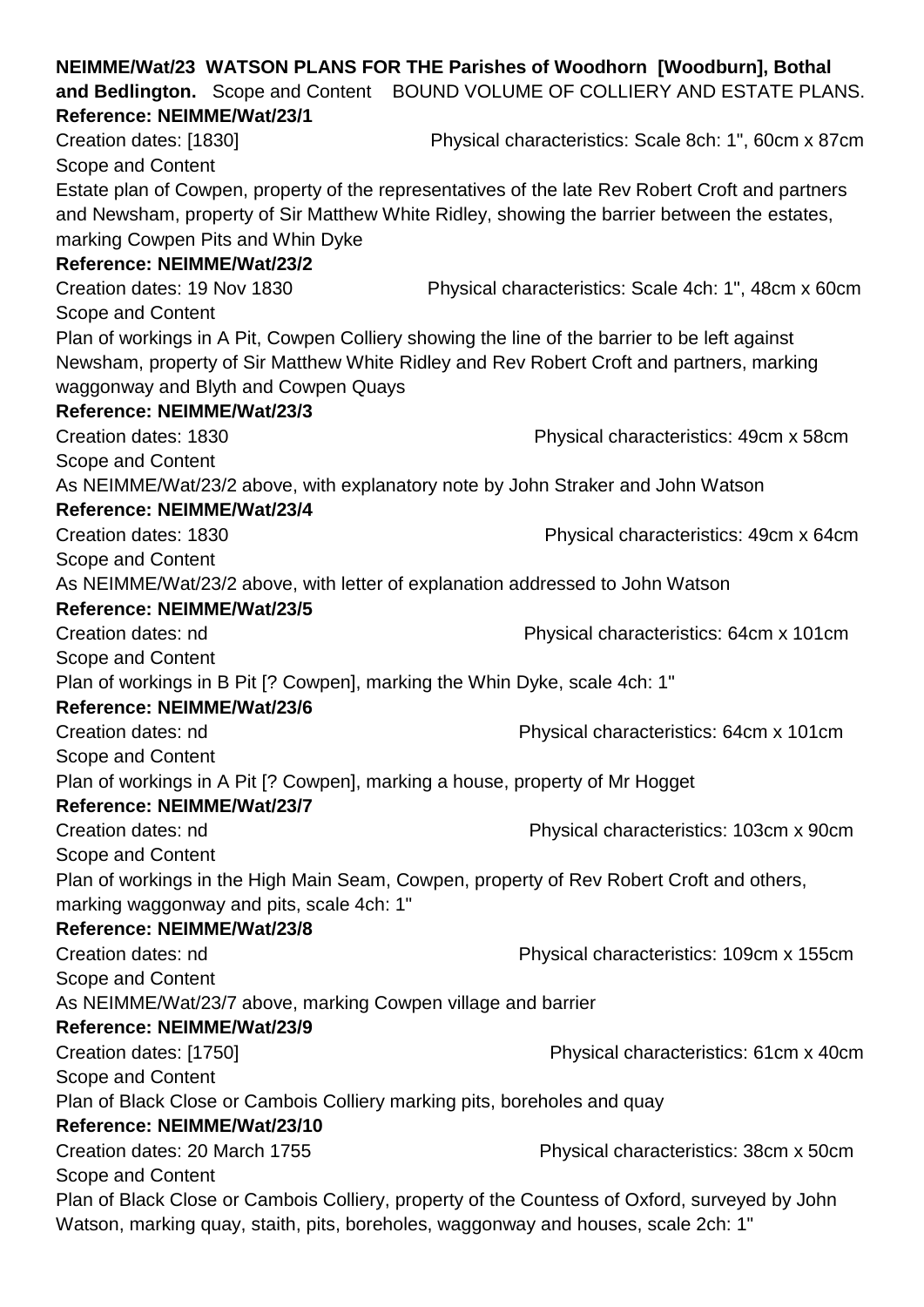| Reference: NEIMME/Wat/23/11                                                                           |                                         |
|-------------------------------------------------------------------------------------------------------|-----------------------------------------|
| Creation dates: 1788                                                                                  | Physical characteristics: 53cm x 75cm   |
| Scope and Content                                                                                     |                                         |
| Estate plan of Choppington and Sheepwash (Bedlington), scale 8ch: 1"                                  |                                         |
| Reference: NEIMME/Wat/23/12                                                                           |                                         |
| Creation dates: 1815                                                                                  | Physical characteristics: 72cm x 32cm   |
| Scope and Content                                                                                     |                                         |
| Estate plan of Cambois and East Sleekburn                                                             |                                         |
| Reference: NEIMME/Wat/23/13                                                                           |                                         |
| Creation dates: 1802                                                                                  | Physical characteristics: 100cm x 134cm |
| Scope and Content                                                                                     |                                         |
| Estate plan of East Sleekburn (Bedlington), surveyed by John Bell, scale 3ch: 1"                      |                                         |
| Reference: NEIMME/Wat/23/14                                                                           |                                         |
| Creation dates: 1798                                                                                  | Physical characteristics: 64cm x 71cm   |
| Scope and Content                                                                                     |                                         |
| Estate plan of Netherton, property of Fredrick, Earl Carlisle, surveyed by F. White, York, scale 8ch: |                                         |
| 1"                                                                                                    |                                         |
| Reference: NEIMME/Wat/23/15                                                                           |                                         |
| Creation dates: [c.1815, pencil annotations dated 1832]                                               | Physical characteristics: 70cm x 52cm   |
| Scope and Content                                                                                     |                                         |
| Plan of grounds between Blyth and Netherton belonging to the Bishop of Durham, including key          |                                         |
| and showing site of a proposed winning at Netherton and proposed waggonway from it to Blyth           |                                         |
| harbour and Blyth staith and Cowpen Colliery Waggonway                                                |                                         |
| Reference: NEIMME/Wat/23/16                                                                           |                                         |
| Creation dates: nd                                                                                    | Physical characteristics: 163cm x 77cm  |
| Scope and Content                                                                                     |                                         |
| Plan of workings at Netherton Colliery marking pits                                                   |                                         |
| Reference: NEIMME/Wat/23/17                                                                           |                                         |
| Creation dates: nd                                                                                    | Physical characteristics: 54cm x 76cm   |
| Scope and Content                                                                                     |                                         |
| As above, marking a house, property of Mr Pows, scale 2ch: 1"                                         |                                         |
| Reference: NEIMME/Wat/23/18                                                                           |                                         |
| Creation dates: [1819]                                                                                | Physical characteristics: 55cm x 37cm   |
| Scope and Content                                                                                     |                                         |
| Plan of workings in the Yard Seam, Netherton Colliery, marking pits, scale 2ch: 1"                    |                                         |
| Reference: NEIMME/Wat/23/19                                                                           |                                         |
| Creation dates: nd                                                                                    | Physical characteristics: 56cm x 33cm   |
| Scope and Content                                                                                     |                                         |
| Plan of workings from the Far Pit, Walker                                                             |                                         |
| <b>Related Material</b>                                                                               |                                         |
| See also NEIMME/Wat/23/20.                                                                            |                                         |
| Reference: NEIMME/Wat/23/20                                                                           |                                         |
| Creation dates: nd                                                                                    | Physical characteristics: 145cm x 107cm |
| Scope and Content                                                                                     |                                         |
| Plan of workings in the Main Seam, Netherton, property of the Earl of Carlisle, leased to Messrs      |                                         |
| King and Bell, marking pits, boreholes and the Whin Dyke, scale 2ch: 1                                |                                         |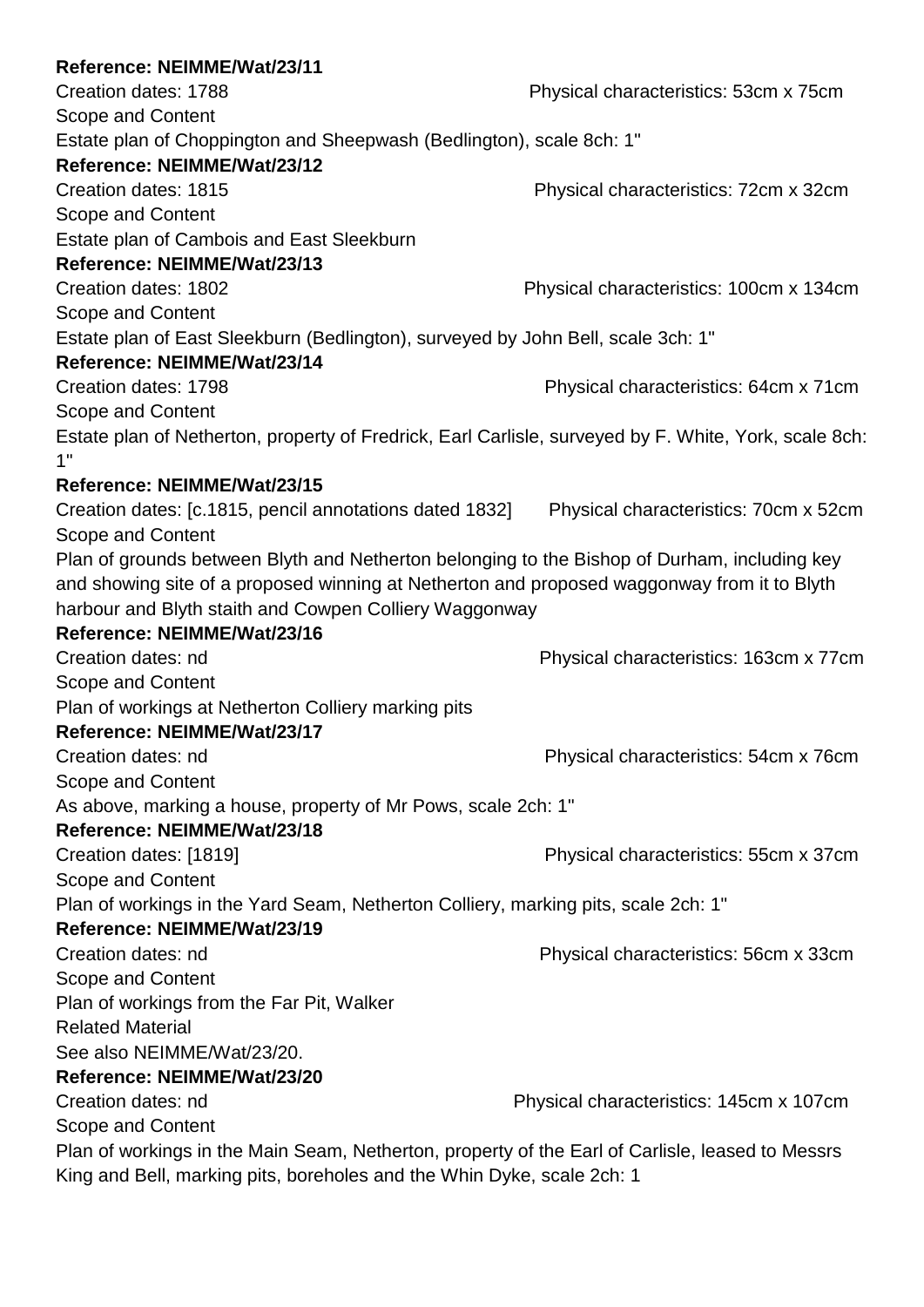| NEIMME/Wat/23a WATSON PLANS FOR THE Parishes of Newburn,                                          |                                        |
|---------------------------------------------------------------------------------------------------|----------------------------------------|
| Ovingham, Heddon and Haltwhistle.                                                                 |                                        |
| Creation dates: 1728 - 1820                                                                       |                                        |
| Scope and Content                                                                                 |                                        |
| BOUND VOLUME OF COLLIERY AND ESTATE PLANS.                                                        |                                        |
| VOLUME IS MARKED WITH THE ORIGINAL SHELF NUMBER.                                                  |                                        |
| THIS ORIGINAL SHELF NUMBER HAS BEEN RETAINED,                                                     |                                        |
| PREFACED BY THE IDENTIFIER WAT/                                                                   |                                        |
| Reference: NEIMME/Wat/NEIMME/Wat/23a/1                                                            |                                        |
| Creation dates: nd                                                                                | Physical characteristics: 66cm x 196cm |
| Scope and Content                                                                                 |                                        |
| Plan of the workings in the Main Coal Seam, at Black Shiel Bogg Colliery, property of Robert      |                                        |
| Pearson, giving depths of pits and boreholes, scale 2ch: 1"                                       |                                        |
| Reference: NEIMME/Wat/NEIMME/Wat/23a/2                                                            |                                        |
| Creation dates: nd                                                                                | Physical characteristics: 75cm x 110cm |
| Scope and Content                                                                                 |                                        |
| Plan of the Main Coal Seam [Black Sheil Bogg Colliery, Haltwhistle]                               |                                        |
| Reference: NEIMME/Wat/NEIMME/Wat/23a/3                                                            |                                        |
| Creation dates: 1772                                                                              | Physical characteristics: 90cm x 87cm  |
| Scope and Content                                                                                 |                                        |
| Plan of Plainmeller Common, Haltwhistle scale 8ch: 1"                                             |                                        |
| Reference: NEIMME/Wat/23a/4                                                                       |                                        |
| Creation dates: May 1820                                                                          | Physical characteristics: 48cm x 96cm  |
| Scope and Content                                                                                 |                                        |
| Section of 3 seams of coal at Kingswood Colliery, property of Geoffrey Waldie and showing the     |                                        |
| depths at which coal should be found under Plainmeller Common, property of Robert Pearson,        |                                        |
| scale 20yds: 1"                                                                                   |                                        |
| Reference: NEIMME/Wat/23a/5                                                                       |                                        |
| Creation dates: 1728                                                                              | Physical characteristics: 69cm x 66cm  |
| Scope and Content                                                                                 |                                        |
| Estate plan of the boundaries and extent of the enclosed land at Hedley on the Hill and Ovingham, |                                        |
| property of His Grace the Duke of Somerset, Mr Surtees and Thomas Turner, surveyed by John        |                                        |
| Robinson, scale 5ch: 1"                                                                           |                                        |
| Reference: NEIMME/Wat/23a/6                                                                       |                                        |
| Creation dates: 1728                                                                              |                                        |
| Scope and Content                                                                                 |                                        |
| Explanation of NEIMME/Wat/23a/5                                                                   |                                        |
| Reference: NEIMME/Wat/23a/7                                                                       |                                        |
| Creation dates: nd                                                                                | Physical characteristics: 87cm x 66cm  |
| Scope and Content                                                                                 |                                        |
| Plan of workings in the Splint Seam, Heddon Colliery, scale 4ch: 1"                               |                                        |
| Reference: NEIMME/Wat/23a/8                                                                       |                                        |
| Creation dates: nd                                                                                | Physical characteristics: 98cm x 66cm  |
| Scope and Content                                                                                 |                                        |
| As NEIMME/Wat/23a/7                                                                               |                                        |
|                                                                                                   |                                        |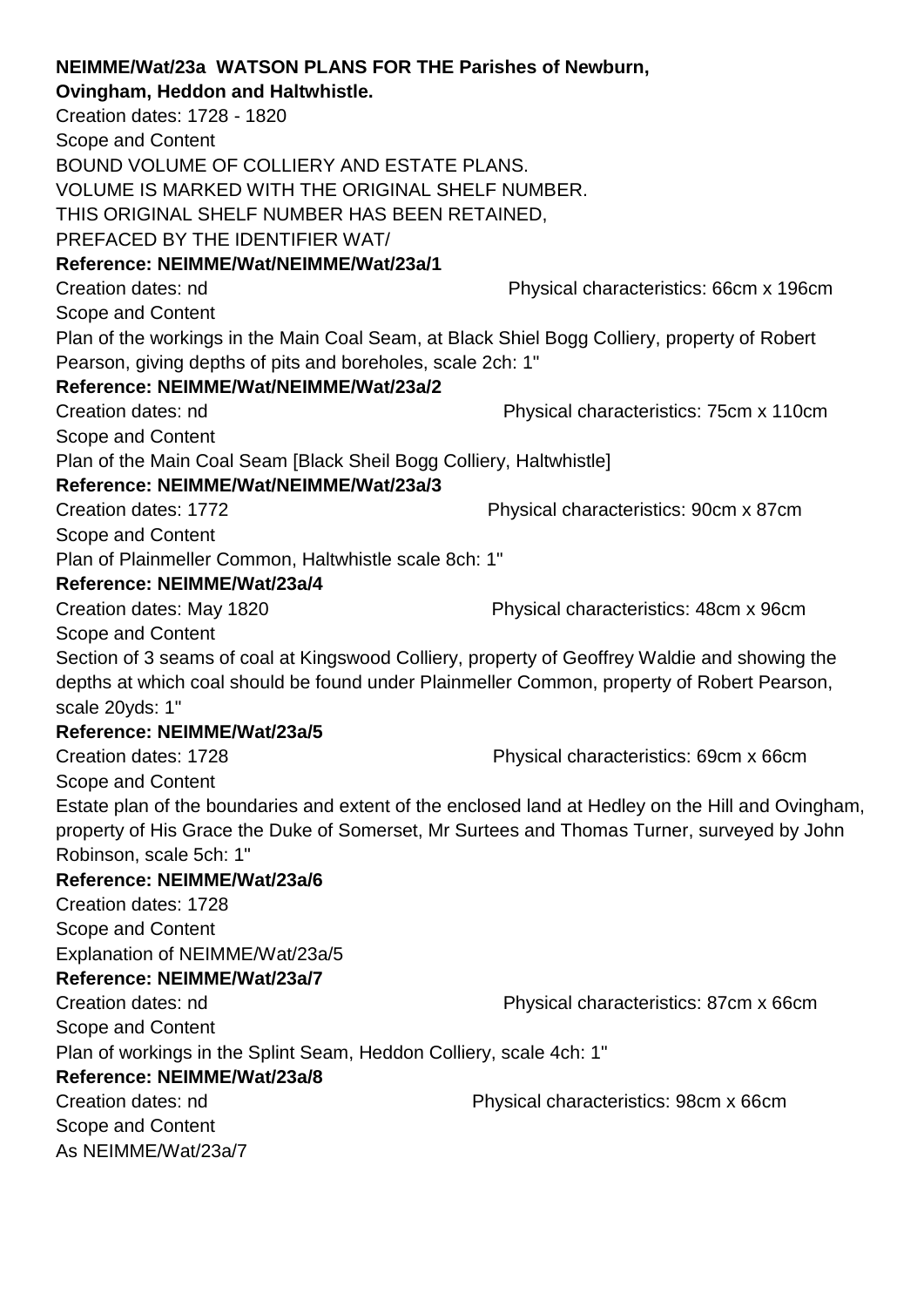| Reference: NEIMME/Wat/23a/9                                                                     |                                                                                                     |  |
|-------------------------------------------------------------------------------------------------|-----------------------------------------------------------------------------------------------------|--|
| Creation dates: nd                                                                              | Physical characteristics: 82cm x 167cm                                                              |  |
| Scope and Content                                                                               |                                                                                                     |  |
| Plan of workings in the Low Main Seam, East Denton Colliery, scale 4ch: 1"                      |                                                                                                     |  |
| Reference: NEIMME/Wat/23a/10                                                                    |                                                                                                     |  |
| Creation dates: nd                                                                              | Physical characteristics: 44cm x 115cm                                                              |  |
| Scope and Content                                                                               |                                                                                                     |  |
| Plan of workings in the Severn Quarter or Kenton Main Seam, East Denton Colliery, scale 2ch: 1" |                                                                                                     |  |
| Reference: NEIMME/Wat/23a/11                                                                    |                                                                                                     |  |
| Creation dates: nd                                                                              | Physical characteristics: 31cm x 126cm                                                              |  |
| Scope and Content                                                                               |                                                                                                     |  |
| As NEIMME/Wat/23a/10 above                                                                      |                                                                                                     |  |
| Reference: NEIMME/Wat/23a/12                                                                    |                                                                                                     |  |
| Creation dates: 1789                                                                            | Physical characteristics: 65cm x 106cm                                                              |  |
| Scope and Content                                                                               |                                                                                                     |  |
| Plan of an estate called Newbiggin, property of Lord Carlisle, surveyed by Thomas Wilkin, scale |                                                                                                     |  |
| 4ch: 1"                                                                                         |                                                                                                     |  |
| Reference: NEIMME/Wat/23a/13                                                                    |                                                                                                     |  |
| Creation dates: nd                                                                              | Physical characteristics: 96cm x 116cm                                                              |  |
| Scope and Content                                                                               |                                                                                                     |  |
| Estate plan of East and West Fawdon, Smith's Close and Bullock Stead                            |                                                                                                     |  |
| Reference: NEIMME/Wat/23a/14                                                                    |                                                                                                     |  |
| Creation dates: nd                                                                              | Physical characteristics: 76cm x 102cm                                                              |  |
| Scope and Content                                                                               |                                                                                                     |  |
|                                                                                                 | Estate plan of Brunton and Newbiggin grounds, property of the Earl of Carlisle, marking position of |  |
| the workings and including explanation of the plan, scale 3ch: 1"                               |                                                                                                     |  |
| Reference: NEIMME/Wat/23a/15                                                                    |                                                                                                     |  |
| Creation dates: nd                                                                              | Physical characteristics: 86cm x 160cm                                                              |  |
| Scope and Content                                                                               |                                                                                                     |  |
| Plan of workings in the Beaumont Seam south of the main dyke and in the Five Quarter Seam       |                                                                                                     |  |
| north of the main dyke, East Denton Colliery, giving depths of pits, scale 4ch: 1"              |                                                                                                     |  |
| Reference: NEIMME/Wat/23a/16<br>Creation dates: 1754                                            |                                                                                                     |  |
|                                                                                                 | Physical characteristics: 112cm x 66cm                                                              |  |
| Scope and Content                                                                               |                                                                                                     |  |
| Estate plan of East Denton and a farm in Lemington, surveyed by Isaac Thompson, scale 4ch: 1"   |                                                                                                     |  |
| Reference: NEIMME/Wat/23a/17                                                                    |                                                                                                     |  |
| Creation dates: nd                                                                              | Physical characteristics: 27cm x 37cm                                                               |  |
| Scope and Content                                                                               |                                                                                                     |  |
| Plan showing the site of Tryal Pit, East Denton and Sussex Pit, West Denton, including          |                                                                                                     |  |
| explanation re the coal from West Denton, scale 2ch: 1"                                         |                                                                                                     |  |
| Reference: NEIMME/Wat/23a/18                                                                    |                                                                                                     |  |
| Creation dates: nd                                                                              | Physical characteristics: 51cm x 38cm                                                               |  |
| Scope and Content                                                                               |                                                                                                     |  |
| Plan of workings in the Beaumont Seam, East Denton Colliery, showing Sussex, Montagu and        |                                                                                                     |  |
| Good Intent Pits, scale 2ch: 1"                                                                 |                                                                                                     |  |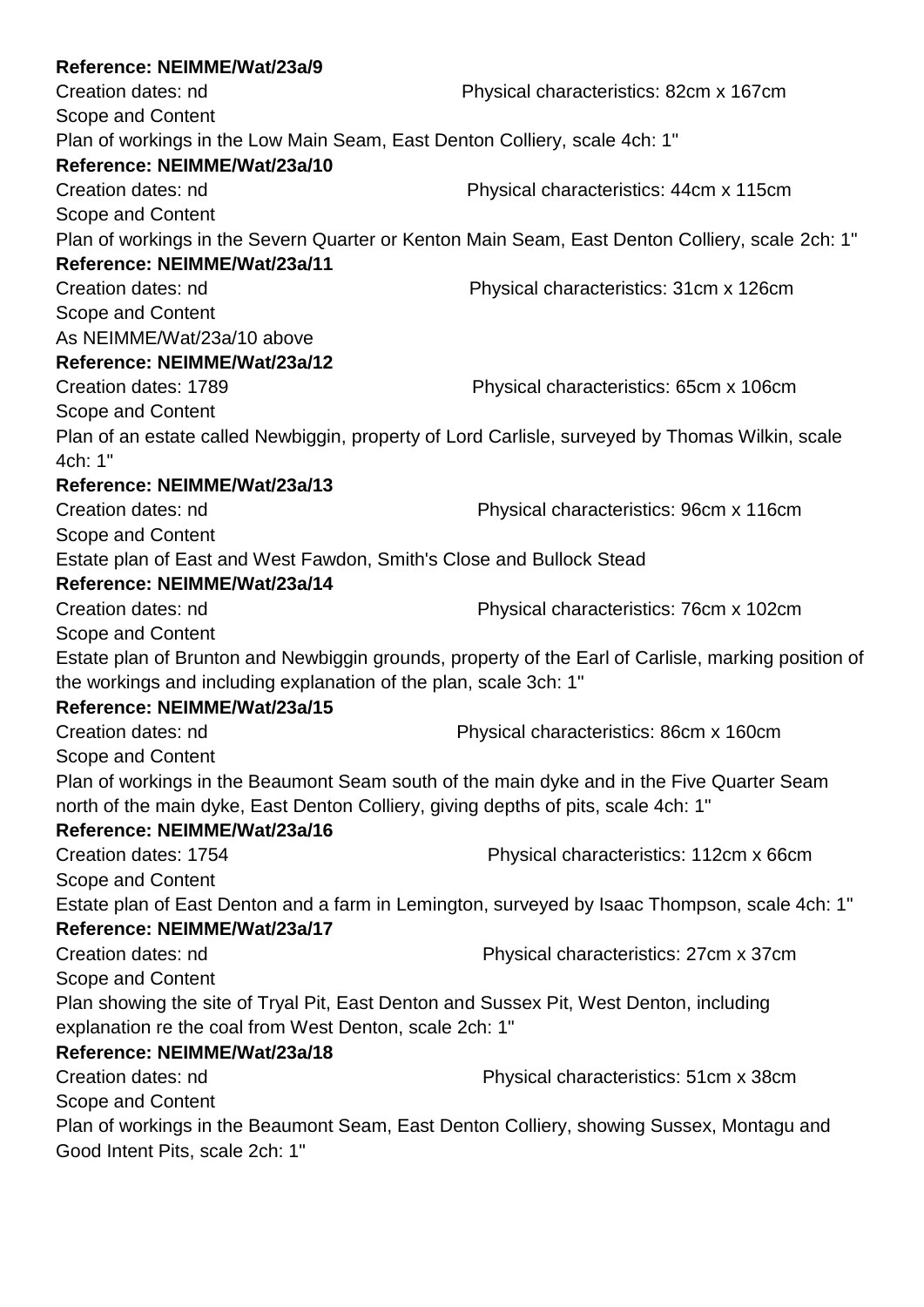| Reference: NEIMME/Wat/23a/19                                                                               |                                        |  |
|------------------------------------------------------------------------------------------------------------|----------------------------------------|--|
| Creation dates: nd                                                                                         | Physical characteristics: 64cm x 50cm  |  |
| Scope and Content                                                                                          |                                        |  |
| Plan of workings at Tryal Pit, [East Denton]                                                               |                                        |  |
| Reference: NEIMME/Wat/23a/20                                                                               |                                        |  |
| Creation dates: nd                                                                                         | Physical characteristics: 48cm x 65cm  |  |
| Scope and Content                                                                                          |                                        |  |
| Section of the Beaumont Seam [East Denton Colliery], scale 72': 1"                                         |                                        |  |
| Reference: NEIMME/Wat/23a/21                                                                               |                                        |  |
| Creation dates: 1781                                                                                       | Physical characteristics: 99cm x 65cm  |  |
| Scope and Content                                                                                          |                                        |  |
| Estate plan of enclosed lands at Throckley, property of Greenwich Hospital, showing pits, scale<br>4ch: 1" |                                        |  |
| Reference: NEIMME/Wat/23a/22                                                                               |                                        |  |
| Creation dates: nd                                                                                         | Physical characteristics: 100cm x 66cm |  |
| Scope and Content                                                                                          |                                        |  |
| Plan of workings in the Engine Seam, Throckley Colliery, scale 4ch: 1"                                     |                                        |  |
| Reference: NEIMME/Wat/23a/23                                                                               |                                        |  |
| Creation dates: nd                                                                                         | Physical characteristics: 93cm x 65cm  |  |
| Scope and Content                                                                                          |                                        |  |
| Plan of workings in an unidentified colliery                                                               |                                        |  |
| Reference: NEIMME/Wat/23a/24                                                                               |                                        |  |
| Creation dates: nd                                                                                         | Physical characteristics: 54cm x 42cm  |  |
| Scope and Content                                                                                          |                                        |  |
| Estate plan of West Denton or Bells Close, lately belonging to John Blackett, now the property of          |                                        |  |
| John Baker, and of Lemington and East Denton, belonging to Edward Montague, marking position               |                                        |  |
| of the borehole and proposed site of the engine, scale 10ch: 1"                                            |                                        |  |
| Reference: NEIMME/Wat/23a/25                                                                               |                                        |  |
| Creation dates: nd                                                                                         | Physical characteristics: 86cm x 66cm  |  |
| Scope and Content                                                                                          |                                        |  |
| Estate plan of West Denton, showing position of the pits, scale 4ch: 1"                                    |                                        |  |
| Reference: NEIMME/Wat/23a/26                                                                               |                                        |  |
| Creation dates: nd                                                                                         | Physical characteristics: 76cm x 38cm  |  |
| Scope and Content                                                                                          |                                        |  |
| Plan of workings in the Low Main Seam, Sugely Farm, adjacent to West Denton, property of Lord              |                                        |  |
| Rokeby scale 2ch: 1"                                                                                       |                                        |  |
| Reference: NEIMME/Wat/23a/27                                                                               |                                        |  |
| Creation dates: nd                                                                                         | Physical characteristics: 21cm x 33cm  |  |
| Scope and Content                                                                                          |                                        |  |
| Horizontal elevation of the proposed battery across the gill near Guard's Grounds [between                 |                                        |  |
| Prudhoe and Crawcrook], scale 10yds: 1"                                                                    |                                        |  |
| Reference: NEIMME/Wat/23a/28                                                                               | Physical characteristics: 21cm x 33cm  |  |
| Scope and Content                                                                                          |                                        |  |
| Side elevation as above, including estimate of cost                                                        |                                        |  |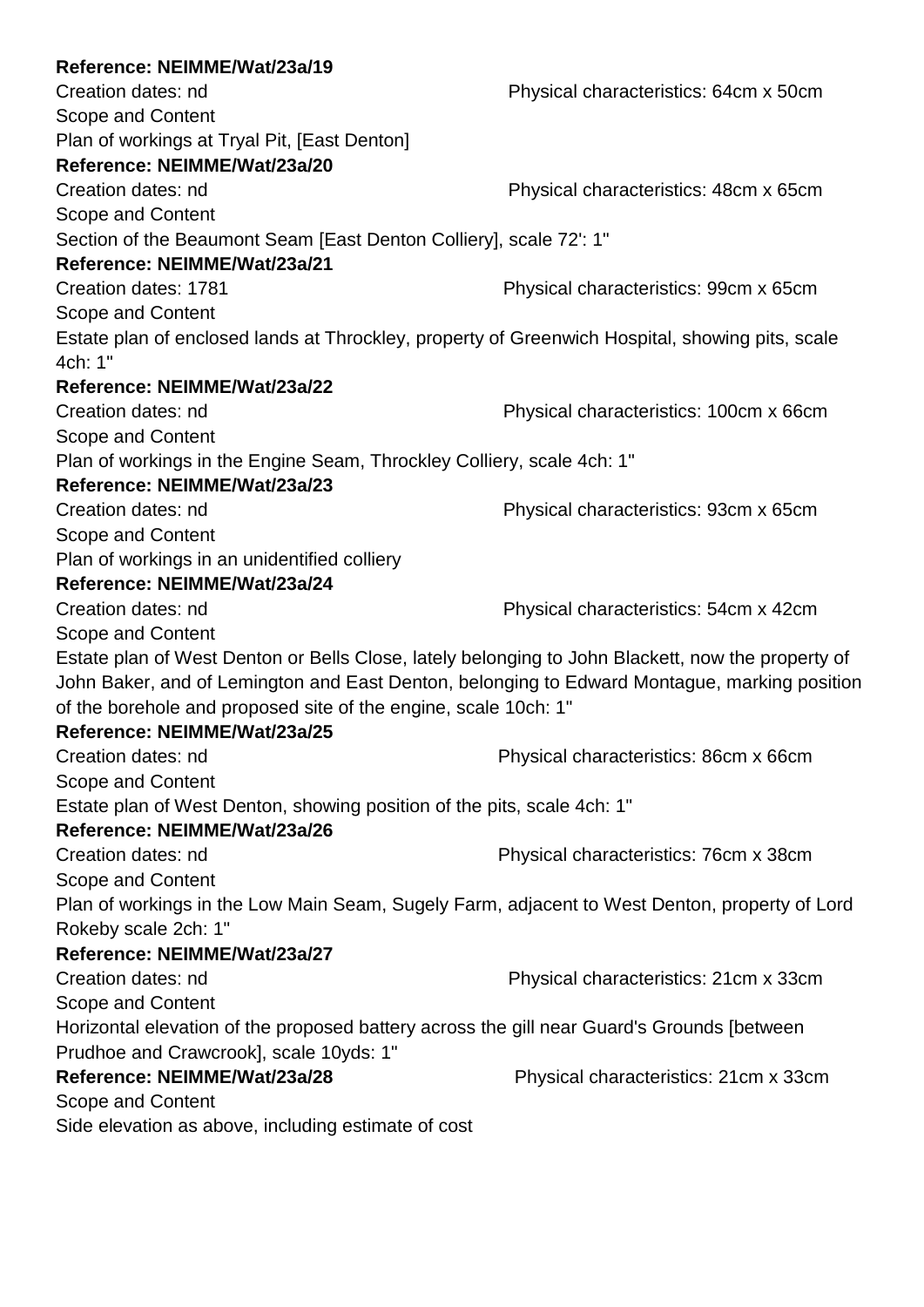Creation dates: nd Physical characteristics: 21cm x 33cm

Scope and Content

Side elevation of the intended bridge at the gill near Guard's Grounds, including estimate of cost, scale 10yds: 1"

## **Reference: NEIMME/Wat/23a/30**

Creation dates: nd Physical characteristics: 33cm x 21cm

Scope and Content

Horizontal and side elevations of [a waggonway], including estimate of costs, scale 60': 1"

## **Reference: NEIMME/Wat/23a/31**

Creation dates: nd Physical characteristics: 21cm x 33cm Scope and Content

Perspective elevation of Mickley Moor intended battery across the burn and gill near Mickley Moor New Winning, including estimate of costs, scale 10yds: 1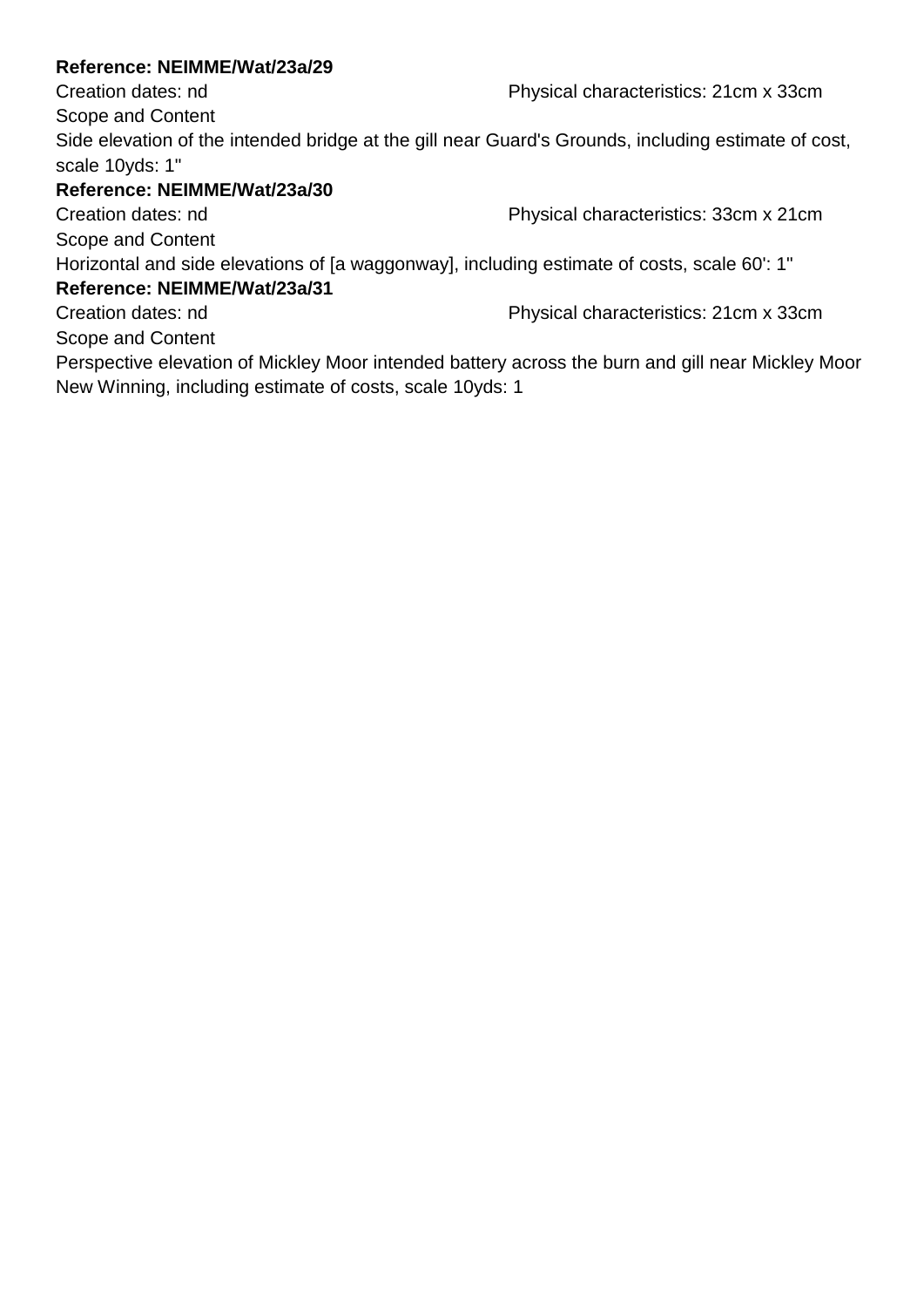## **NEIMME/Wat/24 WATSON PLANS FOR Northumberland General, Vol. 1.**

Creation dates: 1750 - 1850

Scope and Content

BOUND VOLUME OF COLLIERY AND ESTATE PLANS.

VOLUME IS MARKED WITH THE ORIGINAL SHELF NUMBER. THIS ORIGINAL SHELF NUMBER HAS BEEN RETAINED, PREFACED BY THE IDENTIFIER WAT/

#### **Reference: NEIMME/Wat/24/1**

Creation dates: c.1772 Physical characteristics: Scale 4ch: 1", 64cm x 51cm, printed

Scope and Content

Plan of the lower part of the River Tyne by John Fryer, Mathematician in Newcastle surveyed 1772, 1773

#### **Reference: NEIMME/Wat/24/2**

Creation dates: c.1773 Physical characteristics: 65cm x 207cm, printed

Scope and Content

Continuation of NEIMME/Wat/24/1 above to the estuary, including a drawing of the ruins of

Tynemouth Castle, published by John Fryer and dedicated to him by the master pilots and seamen of Trinity House, Newcastle, 27 May 1773

#### **Reference: NEIMME/Wat/24/3**

Creation dates: 1773 Physical characteristics: 65cm x 51cm

Scope and Content

Part of NEIMME/Wat/24/1 & NEIMME/Wat/24/2, Jarrow section

#### **Reference: NEIMME/Wat/24/4**

Creation dates: 1773 Physical characteristics: 65cm x 51cm

Scope and Content

Part of NEIMME/Wat/24/1 & NEIMME/Wat/24/2, Tynemouth section

## **Reference: NEIMME/Wat/24/5**

Creation dates: 1773 Physical characteristics: 65cm x 54cm

Scope and Content

Part of NEIMME/Wat/24/1 & NEIMME/Wat/24/2, Central section

## **Reference: NEIMME/Wat/24/6**

Creation dates: nd c.1851 Physical characteristics: 67cm x 89cm, printed

Scope and Content

Plan of the Tyne Estuary, showing Mr Rendel's piers and the north and south piers proposed by W.A. Brooks SCALE 4ch: 1" 1832, 1845, 1851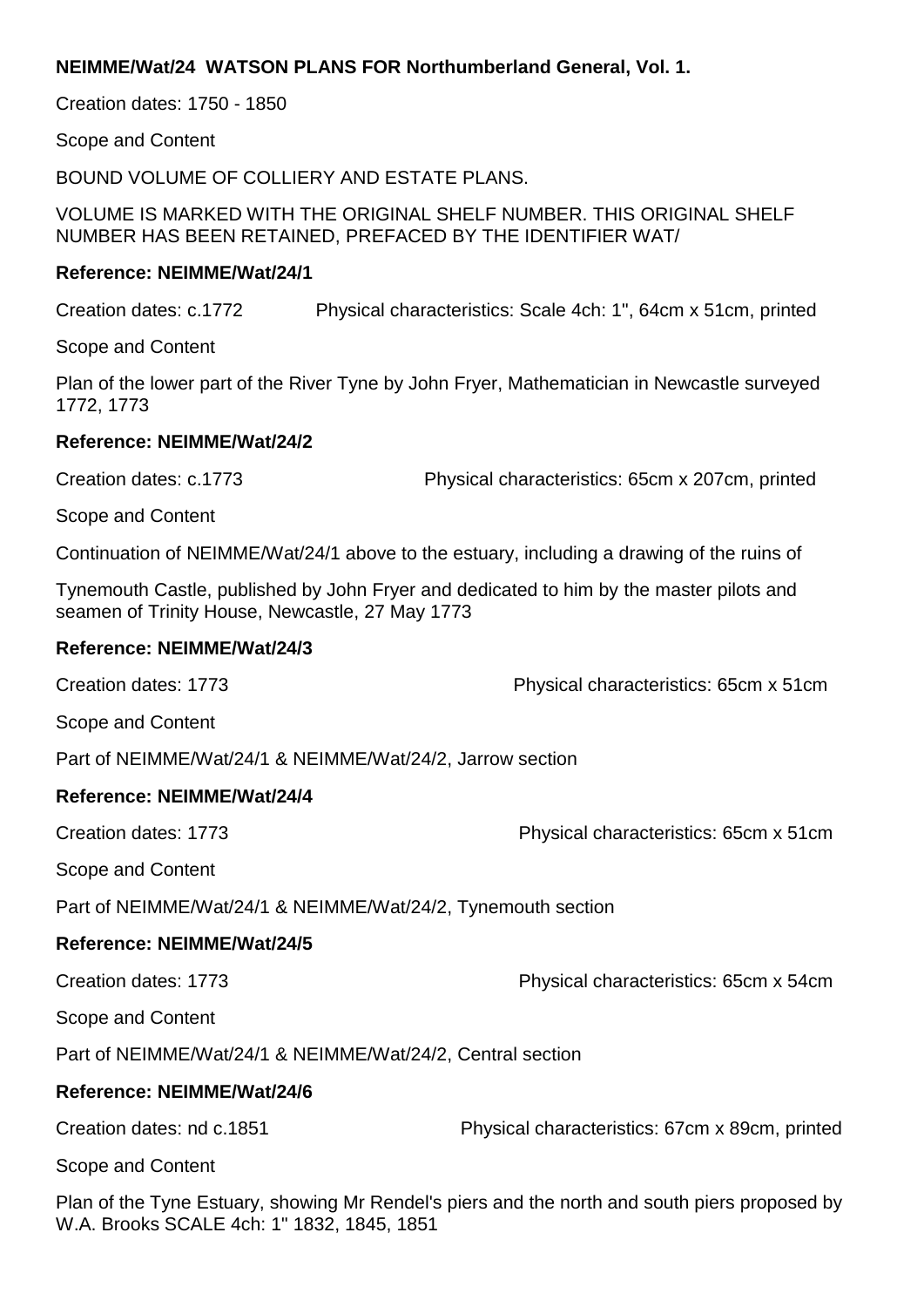Creation dates: [1850] Physical characteristics: 65cm x 85cm, printed

Scope and Content

Plan of Winlaton, Swalwell, Whickham and Dunston, marking the River Derwent, Swalwell Iron Works, Swalwell Branch Railway and Newcastle and Carlisle Railway and Team Iron Works, engraved by M. and M.W. Lambert, Newcastle, scale 4ch: 1"

#### **Reference: NEIMME/Wat/24/8**

Creation dates: 1851 Physical characteristics: 62cm x 94cm, printed

Scope and Content

Plan of the River Tyne from Hedwin Streams to the Spar Hawke in the sea, showing projections and improvements recommended by W.A. Brooks, C.E. and referred to in the report to the Tyne

Commissioners, marking railways, iron, lead and engine works, staiths, collieries, chemical works,

ballast works, quarries and quays, litographed by M. and M.W. Lambert, Newcastle, scale 4": 1 mile

#### **Reference: NEIMME/Wat/24/9**

Creation dates: nd c.19th century Physical characteristics: 67cm x 48cm

Scope and Content

Plan of the Tyne estuary including Tynemouth and Jarrow, original c.1600, 19th century copy

#### **Reference: NEIMME/Wat/24/10**

Creation dates: nd Physical characteristics: 53cm x 48cm, printed

Scope and Content

Map showing the situation of the Tyne Collieries and principal roads and waggonways, scale 1 mile: 1"

#### **Reference: NEIMME/Wat/24/11**

Creation dates: nd

Scope and Content

As NEIMME/Wat/24/10

#### **Reference: NEIMME/Wat/24/12**

Creation dates: nd Physical characteristics: 64cm x 53cm

Scope and Content

Plan of part of the River Pont [near Ponteland] showing land bounded by property of Mr Dunn,

Nathaniel Ogle and John Stapleton and showing Cold Coats Burn and Small Burn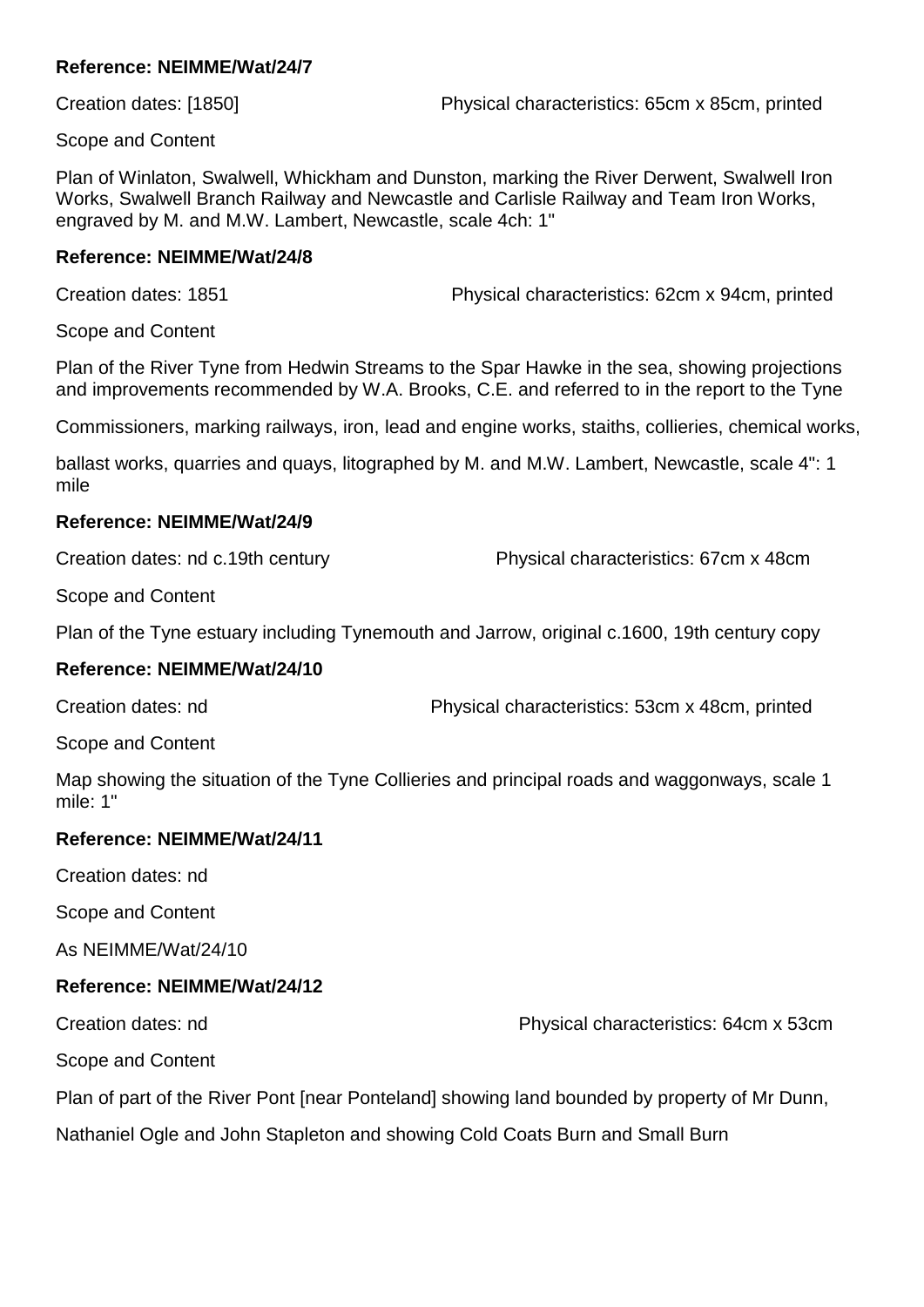Creation dates: 1840 Physical characteristics: 55cm x 95cm, printed

Scope and Content

Plan of the Tyne from Newcastle to the sea, showing the situation of coal staiths on both sides of the river with their depths at high water of spring tides and their distances from collieries on the river, including an elevation of a coal staith with drop and spout, drawn by P.S. Reid and engraved by M. And M.W. Lambert of Newcastle, scale 4": 1 mile

#### **Reference: NEIMME/Wat/24/14**

Creation dates: 1840 Scope and Content

As NEIMME/Wat/24/13

#### **Reference: NEIMME/Wat/24/15**

Creation dates: 1851 Physical characteristics: 65cm x 83cm, printed

Scope and Content

Plan and sections of a proposed dock t Warkworth Harbour on the River Coquet at Amble, showing staiths, railways, proposed dock and extentions to the north pier, by George Remington, engineer, litographed by F. Warr of Holburn, London scales 2ch: 1" and 80': 1"

#### **Reference: NEIMME/Wat/24/16**

Creation dates: nd Physical characteristics: 76cm x 62cm

Scope and Content

Plan of the workings in the east part of Tannhouse Colliery scale 2ch: 1"

#### **Reference: NEIMME/Wat/24/17**

Creation dates: nd Physical characteristics: 81cm x 99cm

Scope and Content

Plan of workings in Chirton Colliery, marking pits, water levels and crank gin and giving details of

borings scale 2ch: 1"

#### **Reference: NEIMME/Wat/24/18**

Creation dates: [1766] Physical characteristics: 33cm x 52cm, part missing

Scope and Content

Survey of Boghall Colliery, Unthank (Berwick) marking the barrier of whole coal against Tweedmouth Moor, pit houses and Alexander Grey's House scale 10ch: 1"

#### **Reference: NEIMME/Wat/24/19**

Creation dates: [c.1750] Physical characteristics: 33cm x 80cm

Scope and Content

Plan of the River Wansbeck from Morpeth to the sea, showing land belonging to the Duke of Portland and Lord Carlisle and workings at Morpeth Banks and Choppington scale 400yds: 1"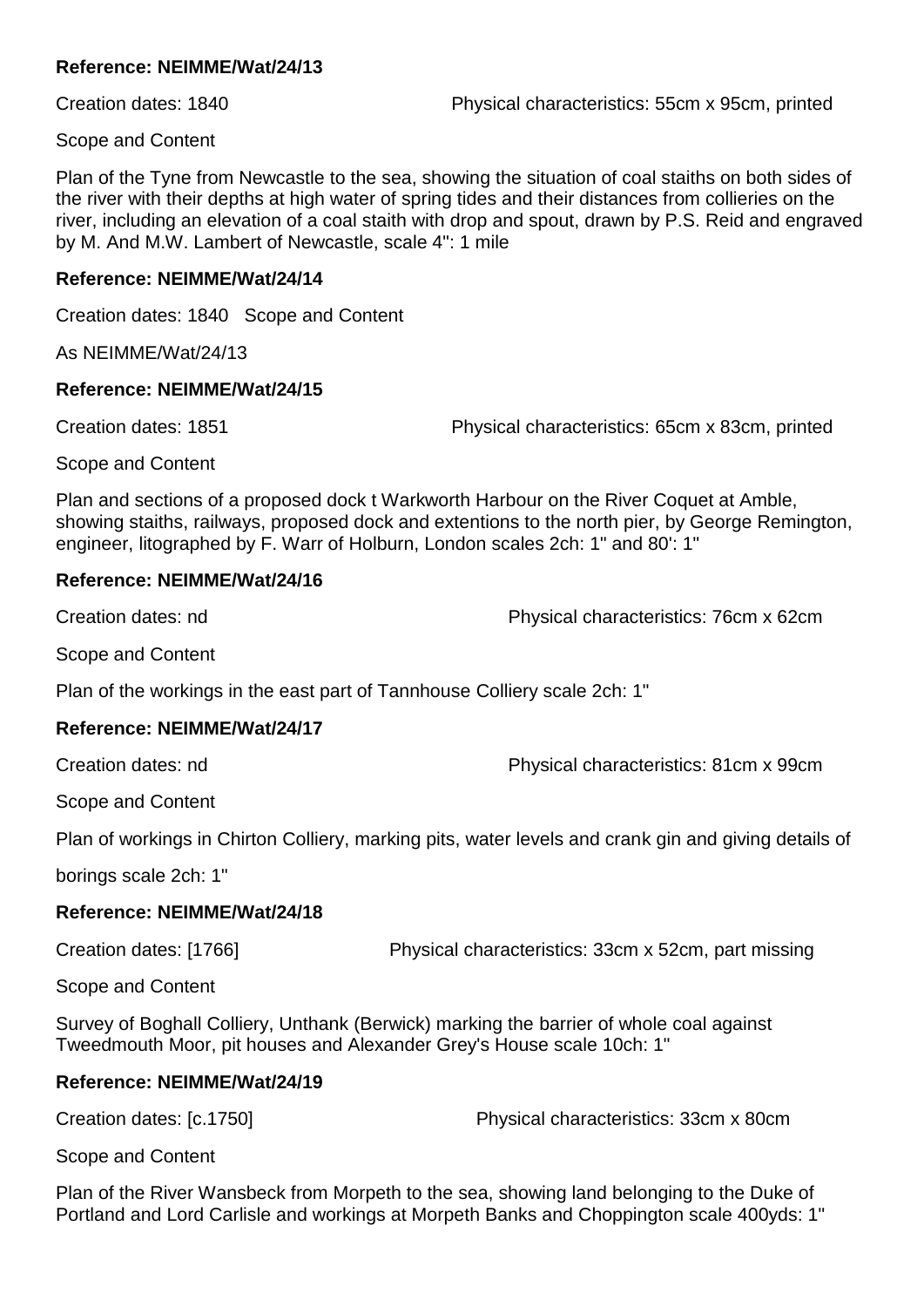Scope and Content

Plan of the lower part of the River Tyne from a survey by John Fryer, copied by J. Story, scale 4ch: 1", original survey 1772, copy 1812

Related Material

See NEIMME/Wat/24/1 - NEIMME/Wat/24/5

#### **Reference: NEIMME/Wat/24/21**

Creation dates: nd Physical characteristics: 41cm x 29cm. printed

Scope and Content

Plan of the mining district of Alston Moor, with part of the dales of the Tyne, Wear and Tees, published

by W. Davison of Alnwick, engraved by W. Collard, scale 4 miles: 1"

#### **Reference: NEIMME/Wat/24/22**

Creation dates: 30 April 1777 Physical characteristics: 53cm x 41cm

Scope and Content

Plan of a new winning at Cold Rise, Newham, showing boreholes, with explanation of workings, signed by William Brown, scale 4ch: 1"

#### **Reference: NEIMME/Wat/24/23**

Creation dates: 18 Jan 1850 Physical characteristics: 54cm x 81cm, printed

Scope and Content

Plan of Alnwick Moor referred to by the provisional order for enclosure, litographed by A. Reid,

Newcastle, scale 12ch: 1"

#### **Reference: NEIMME/Wat/24/24**

Creation dates: 1770 Physical characteristics: 60cm x 60cm

Scope and Content

Plan of Newbiggin Colliery, property of Lord Carlisle, scale 4ch: 1"

## **Reference: NEIMME/Wat/24/25**

Creation dates: [25 April 1849] Physical characteristics: 70cm x 125cm

Scope and Content

Plan of workings in the Low Main Seam, Cowpen Colliery, marking pits and boreholes, Sleekburn

Village and the River Blyth, scale 4ch: 1"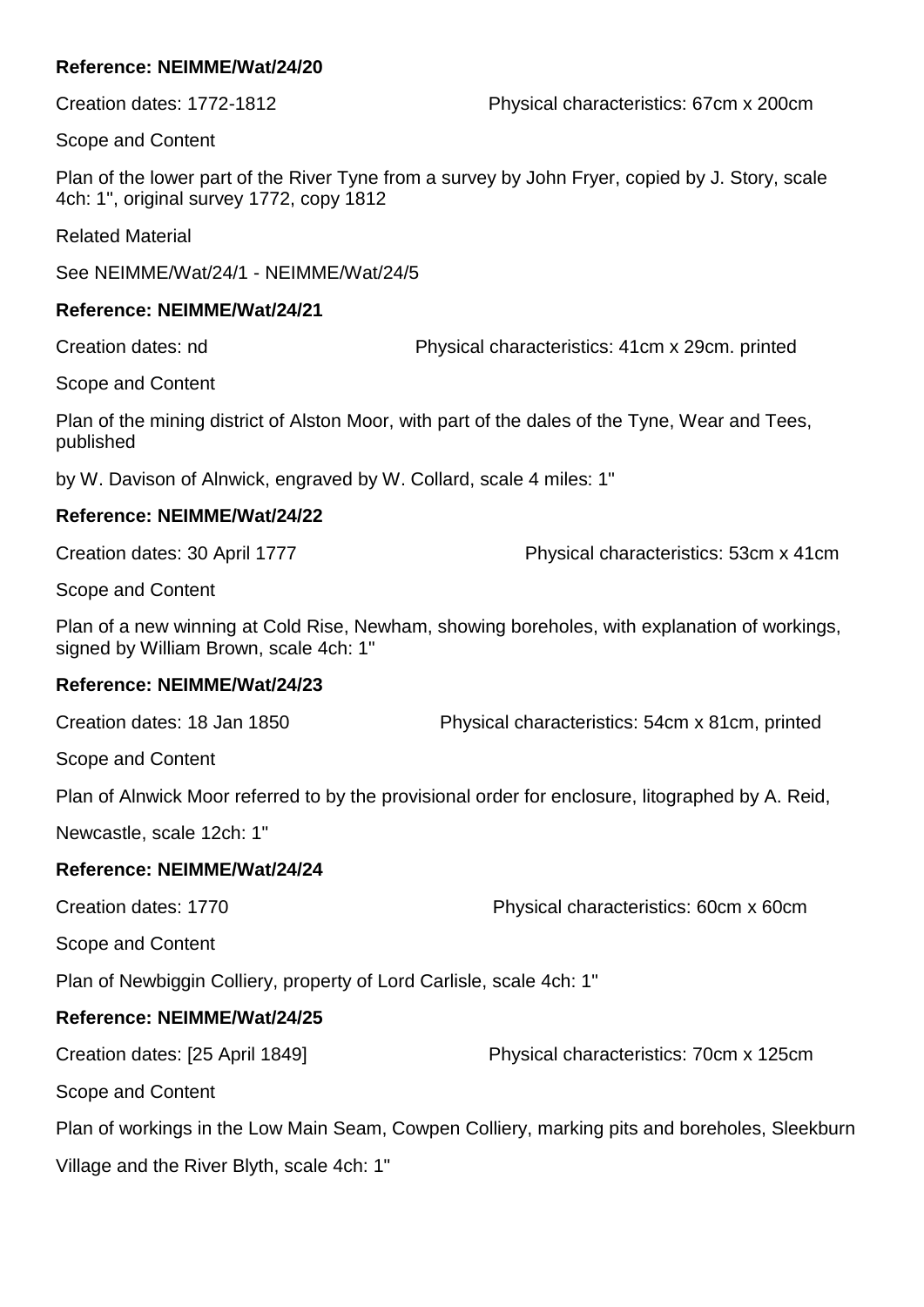Creation dates: nd Physical characteristics: 49cm x 36cm, printed

Scope and Content

Plan of the Tyne Low Main Seam, showing the lines of the section, swelly of thick coal, and the tract over which the b and has been proved, covering Earsdon, Holywell, Backworth, Burradon, Seghill, Seaton Delaval and Cramlington, lithographed by Andrew Reid of Newcastle, scale 32ch: 1"

#### **Reference: NEIMME/Wat/24/27**

Scope and Content

As NEIMME/Wat/24/26

#### **Reference: NEIMME/Wat/24/28**

Creation dates: nd Physical characteristics: 76cm x 170cm

Scope and Content

Plan of workings in Morpeth, marking pits, boreholes and waggonway

#### **Reference: NEIMME/Wat/24/29**

Creation dates: nd [c.1825] Physical characteristics: 74cm x 97cm

Scope and Content

Estate plan of Halliwell Reins, copied from an old plan, showing pits, engines, waggonway and

downcast dyke and workings, including a key, scale 3ch: 1", original n.d. copy Dec 1825

#### **Reference: NEIMME/Wat/24/30**

Creation dates: nd Physical characteristics: 72cm x 160cm

Scope and Content

Estate plan of Prestwick Carr, scale 4ch: 1"

#### **Reference: NEIMME/Wat/24/31**

Creation dates: May 1823 Physical characteristics: 83cm x 74cm

Scope and Content

Plan of workings in Jesmond Colliery at present worked by Sir Thomas Burdon and of the mansion houses and offices belonging to Messrs Anderson and Losh, showing surface damage and drains, scale 1ch: 1"

#### **Reference: NEIMME/Wat/24/32**

| Creation dates: [2 Feb 1799]                                   | Physical characteristics: 75cm x 66cm |
|----------------------------------------------------------------|---------------------------------------|
| Scope and Content                                              |                                       |
| Plan of workings in Talkin Colliery, Cumberland, scale 2ch: 1" |                                       |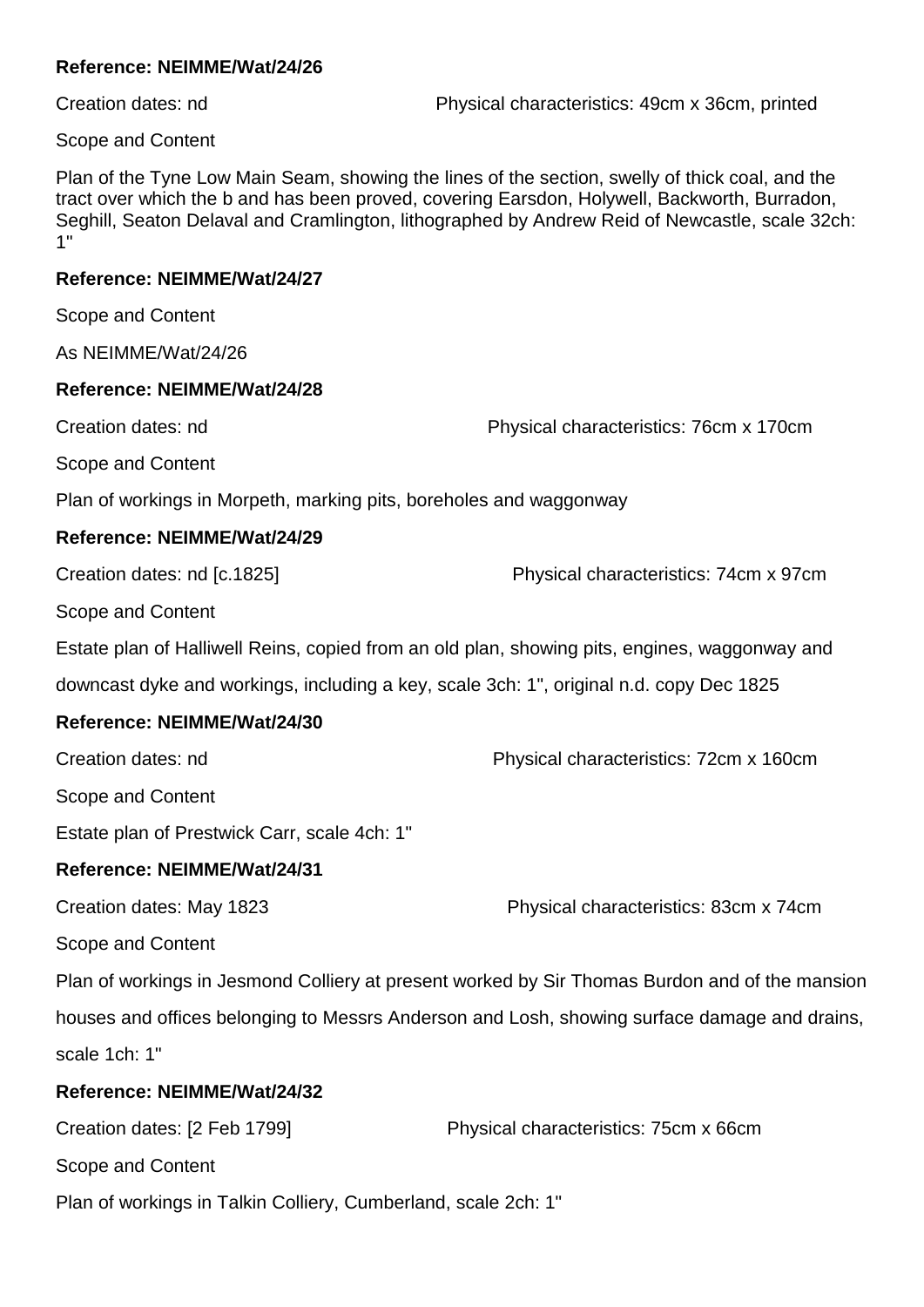Creation dates: nd Physical characteristics: 150cm x 163cm

Scope and Content

Plan of Cowpen estate and workings

### **Reference: NEIMME/Wat/24/34**

Scope and Content

Wat/20/10. Estate plan of Weetslade

#### **Reference: NEIMME/Wat/24/35**

Creation dates: nd [c.1730] Physical characteristics: 52cm x 71cm

Scope and Content

Estate plan of West Brunton, property of Sir Arthur Hesilrige of Nosely, Leicester, surveyed by William Donkin and copied by John Easton, mining engineer, 1123 acres, 8ch: 1", original 1730, copy n.d

#### **Reference: NEIMME/Wat/24/36**

Creation dates: nd Physical characteristics: 54cm x 74cm

Scope and Content

Plan of Cambois Colliery adjacent to the River Wansbeck, marking pits, borehole, waggonway, quay, lime kiln and houses, scale 2ch: 1"

#### **Reference: NEIMME/Wat/24/37**

Creation dates: 1 Dec 1769 Physical characteristics: 112cm x 86cm

Scope and Content

Plan of Chirton Colliery, property of John Liddle, marking pits, crank gin, waggonway and staith,

including a key, scale 4ch: 1"

#### **Reference: NEIMME/Wat/24/38**

Creation dates: c.1810 Physical characteristics: 127cm x 145cm

Scope and Content

Plan of workings in Chirton Colliery, marking pits, boreholes and housing at Milbourne Place, scale

2ch: 1"

#### **Reference: NEIMME/Wat/24/39**

Creation dates: nd Physical characteristics: 170cm x 200cm

Scope and Content

Plan of workings in the Low Main Seam, Cowpen and East Sleekburn, marking pits, barriers against Cambois, water levels and force pump, scale 3ch: 1"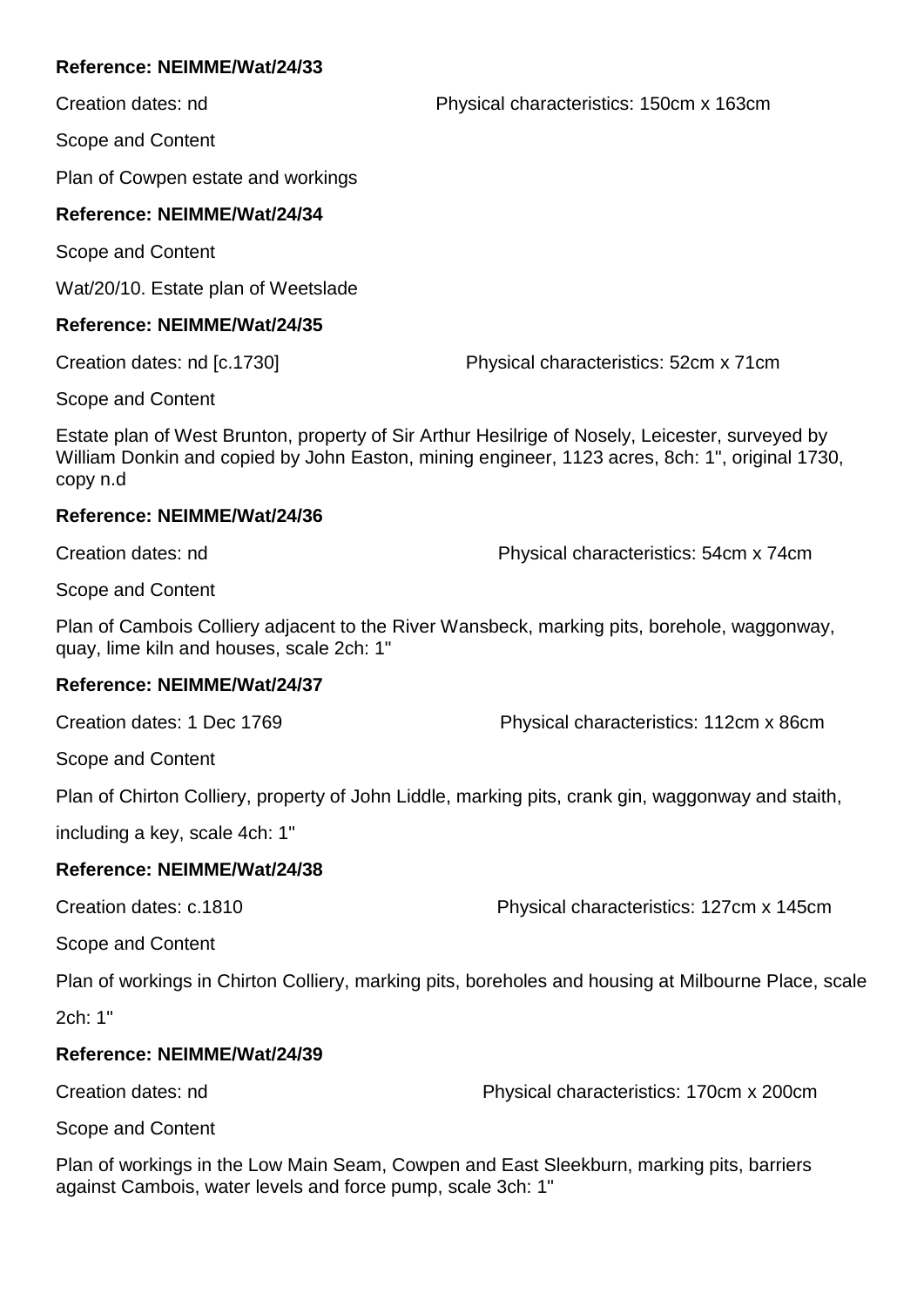Creation dates: nd Physical characteristics: 210cm x 200cm

Scope and Content

Plan of workings in the High Main Seam, Cowpen and East Sleekburn, marking pits, boreholes and cranes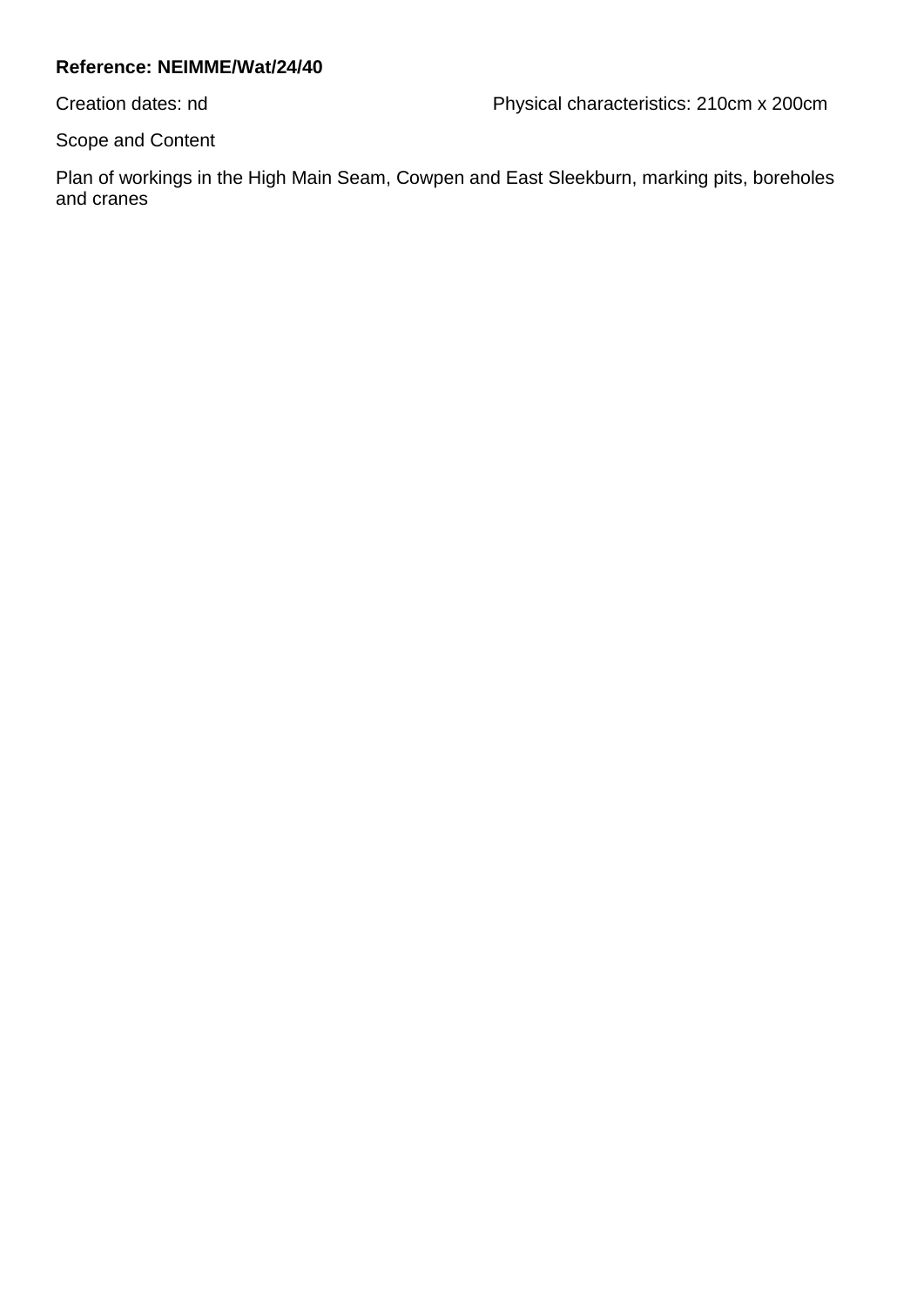#### **NEIMME/Wat/25 WATSON PLANS FOR Northumberland General. Vol 2.**

Creation dates: 1769 - 1856

Scope and Content

BOUND VOLUME OF COLLIERY AND ESTATE PLANS.

VOLUME IS MARKED WITH THE ORIGINAL SHELF NUMBER. THIS ORIGINAL SHELF NUMBER HAS BEEN RETAINED, PREFACED BY THE IDENTIFIER WAT/

#### **Reference: NEIMME/Wat/25/1**

Creation dates: 1787 Physical characteristics: 66cm x 52cm, part missing

Scope and Content

Plan of the collieries on the Tyne and Wear also Blyth, Bedlington and Hartley, with the country 11miles around Newcastle, taken from surveys by John Gibson, giving depths of pits, length ofwaggonways and amounts of keel dues on the Tyne and at Sunderland

#### **Reference: NEIMME/Wat/25/2**

Creation dates: 1790 Physical characteristics: 125cm x 64cm

Scope and Content

Plan of Coxlodge Colliery showing pits, boreholes and dykes the property of Mr Riddell, surveyed by Thomas Bell, scale 4ch: 1"

#### **Reference: NEIMME/Wat/25/3**

Creation dates: nd Physical characteristics: 48cm x 67cm

Scope and Content

Plan of the Callerton Estates, marking the line of the downcast dyke and pits, scale c.8½ch: 1"

#### **Reference: NEIMME/Wat/25/4**

Creation dates: nd [c.1730] Physical characteristics: 55cm x 66cm

Scope and Content

Estate plan of Dinnington, property of Sir Arthur Hesilrige of Nosely, Leics, giving list of names of tenants and grounds mentioned in the plan, copied by John Easton from surveys made by William Donkin, 8ch: 1", original survey 1730, copy n.d

#### **Reference: NEIMME/Wat/25/5**

Creation dates: 1808 Physical characteristics: 43cm x 35cm

Scope and Content

Estate plan of Coxlodge, surveyed by J.H. Fryer, scale 10ch: 1"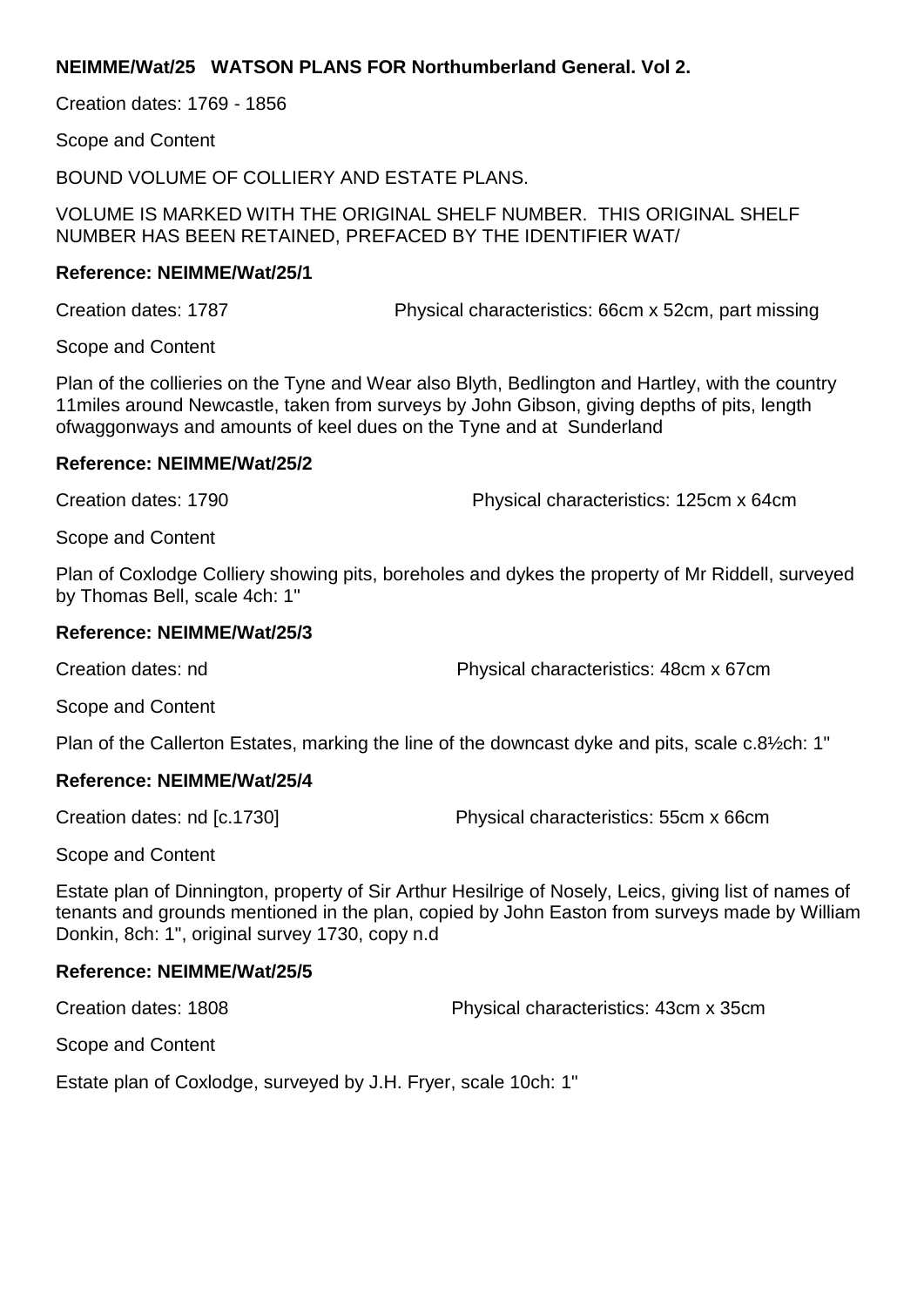Creation dates: 1800 Physical characteristics: 130cm x 67cm

Scope and Content

Plan of the different grounds to be passed over with the intended waggon road from Kenton and Coxlodge to the River Tyne, marking the line of the waggon road, scale 4ch: 1"

### **Reference: NEIMME/Wat/25/7**

Creation dates: nd Physical characteristics: 40cm x 67cm, incomplete

Scope and Content

Plan of bottle Moor Colliery, showing workings in the Engine Seam, scale 3ch: 1"

## **Reference: NEIMME/Wat/25/8**

Creation dates: nd

Scope and Content

As NEIMME/Wat/25/7, showing workings in the Main Seam

## **Reference: NEIMME/Wat/25/9**

Creation dates: nd Physical characteristics: 53cm x 42cm

Scope and Content

Plan of Wylam with the state of the Colliery, property of Mr Blackett, including an account of the colliery and elevation of Wylam House, scale 12ch: 1"

## **Reference: NEIMME/Wat/25/10**

Creation dates: nd Physical characteristics: 55cm x 74cm

Scope and Content

Estate plan of Gosforth, showing the line of the Great North Road, scale 8ch: 1"

## **Reference: NEIMME/Wat/25/11**

Creation dates: March 1769 Physical characteristics: 101cm x 45cm, damaged

Scope and Content

Plan of an intended scheme to supply Newcastle with water from a borehole at Coxlodge to the Barras Bridge in Newcastle, showing the different proprietors grounds the water may be conveyed through

## **Reference: NEIMME/Wat/25/12**

Creation dates: nd Physical characteristics: 81cm x 65cm

Scope and Content

Estate plan of Dinnington, Wideopen, Weetslade, West and East Brunton, Fawdon, Kenton and Coxlodge, showing the position of the boreholes, Killingworth winning and the line of the great dyke, scale 16ch: 1"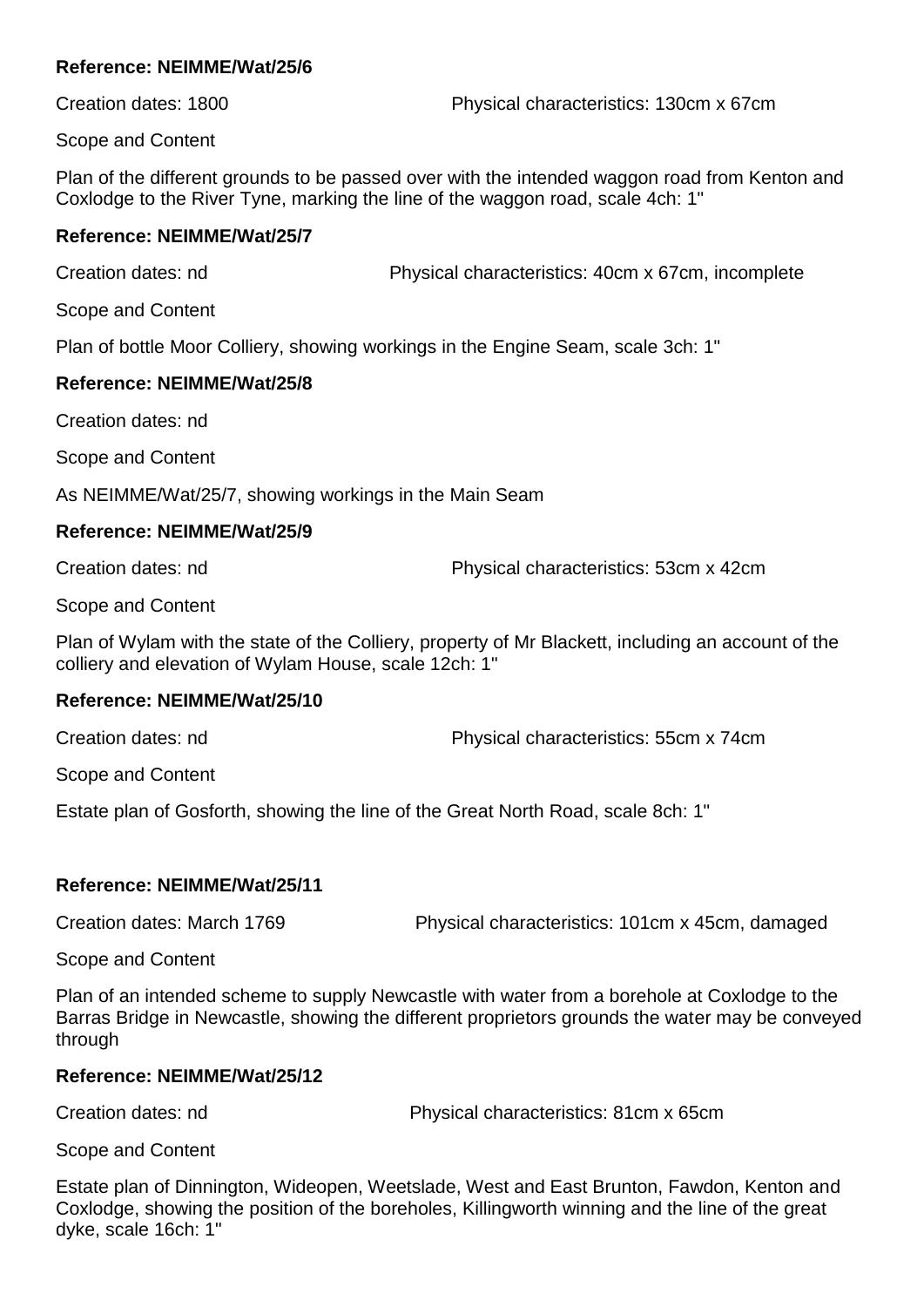Creation dates: nd Physical characteristics: 66cm x 50cm

Scope and Content

Estate plan of Heaton and Heaton Banks, showing position of pits and engines and areas unwrought, scale 8ch: 1"

### **Reference: NEIMME/Wat/25/14**

Creation dates: nd Physical characteristics: 106cm x 62cm

Scope and Content

Estate plan of Walker showing the line of the barrier to be left between Walker and Byker Old Workings, the extent of the workings on the Walker Estate in 1757, the line of the barrier between Walker and Heaton, sites of pits in Walker and the supposed line of a downcast dyke to the north east

#### **Reference: NEIMME/Wat/25/15**

Creation dates: nd Physical characteristics: 58cm x 47cm

Scope and Content

Plan of unidentified colliery [Alnwick area] showing the sites of Greens Quarry, Limestone Quarry and kiln and water level from Greens Quarry, scales 2ch: 1" and 10': 1"

## **Reference: NEIMME/Wat/25/16**

Creation dates: nd Physical characteristics: 55cm x 41cm, part missing Scope and Content Plan of the workings at Ouseburn Colliery, showing the site of the engine **Reference: NEIMME/Wat/25/17** Creation dates: nd Physical characteristics: 46cm x 57cm Scope and Content Plan of workings in Lawson's Main Pit, showing positions of boreholes, scale 2ch: 1" **Reference: NEIMME/Wat/25/18** Creation dates: nd Physical characteristics: 55cm x 66cm Scope and Content Estate plan of Red Barnes, property of Sir W Ridley with Heaton grounds and Shieldfield

## **Reference: NEIMME/Wat/25/19**

Creation dates: nd Physical characteristics: 50cm x 71cm

Scope and Content

Estate plan of Heaton, showing positions of the pits, engines and Walker Windmill, water levels and dykes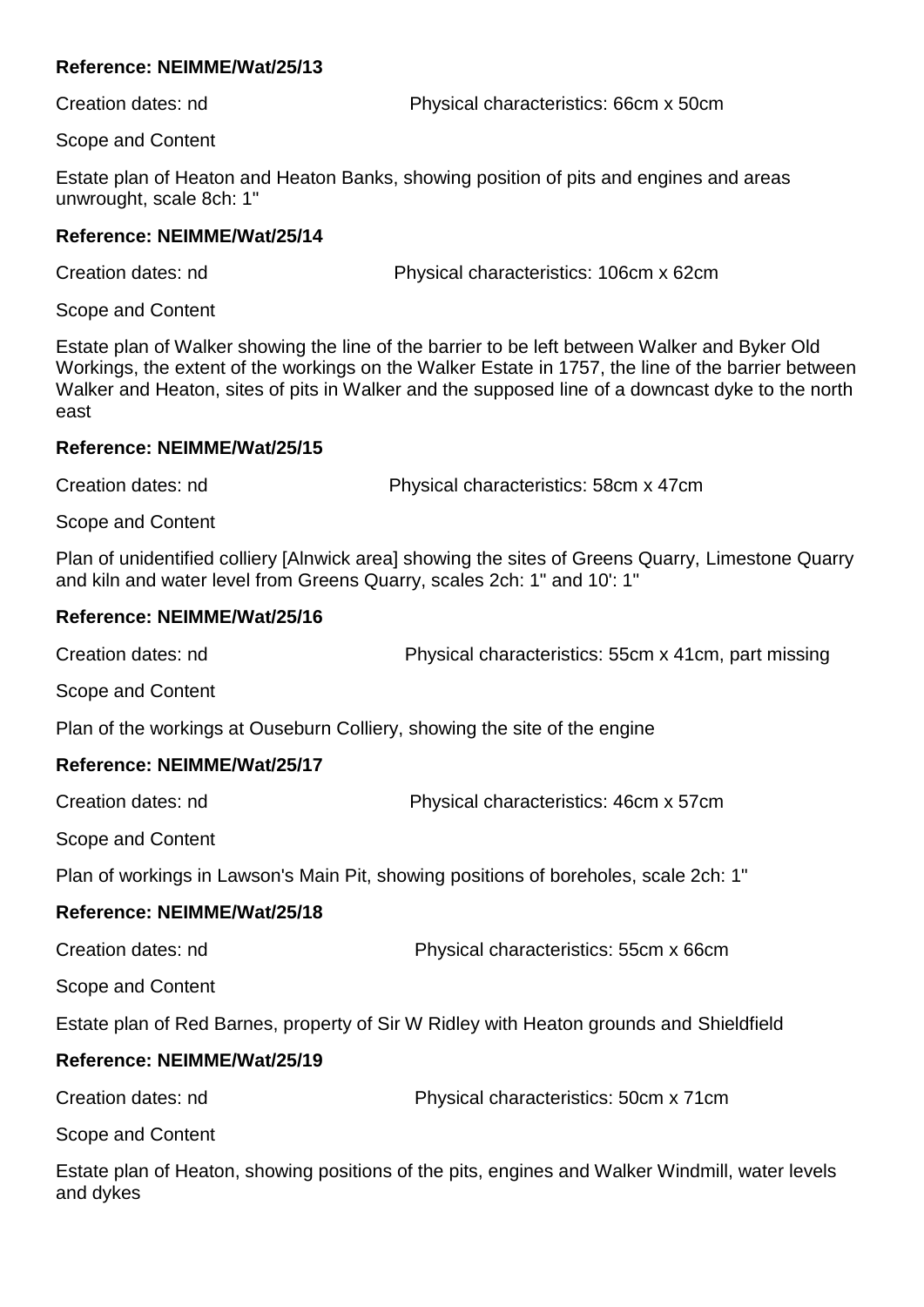Creation dates: nd Physical characteristics: 56cm x 59cm

Scope and Content

Estate plan, unidentified [West Brunton and Gosforth], scale 12ch: 1"

# **Reference: NEIMME/Wat/25/21**

Creation dates: nd Physical characteristics: 61cm x 83cm, printed

Scope and Content

Section of the Tyne Low Main Seam, showing the relative period or date of disturbances and a shaft of Backworth C Pit, lithographed by Andrew Reid, Newcastle, scale 2ch: 1", 20': 1"

# **Reference: NEIMME/Wat/25/22**

Creation dates: nd

Scope and Content

As NEIMME/Wat/25/21

# **Reference: NEIMME/Wat/25/23**

Creation dates: nd Physical characteristics: 66cm x 78cm

Scope and Content

Plan of Fawdon, property of Matthew Bell, late of Sir A. Hesilrige, scale 4ch: 1"

# **Reference: NEIMME/Wat/25/24**

Creation dates: 1819 Physical characteristics: 57cm x 70cm

Scope and Content

Estate plan of Fawdon and East Brunton, copied by John Easton from surveys made in 1730 by William Donkin, original 1730, copy Oct 1819

# **Reference: NEIMME/Wat/25/25**

Creation dates: nd Physical characteristics: 173cm x 146cm

Scope and Content

Plan of the workings at Kenton, Fawdon Nook and West Brunton, property of Sir Thomas Burdon and of East Brunton, property of C.L. Brandling and coal belonging to Grey Hesilrige, showing line of a barrier between Fawdon Nook and Kenton and East Brunton workings and old water level through Kenton, scale 4ch: 1"

# **Reference: NEIMME/Wat/25/26**

Creation dates: nd Physical characteristics: 178cm x 180cm

Scope and Content

Plan of working at Gosforth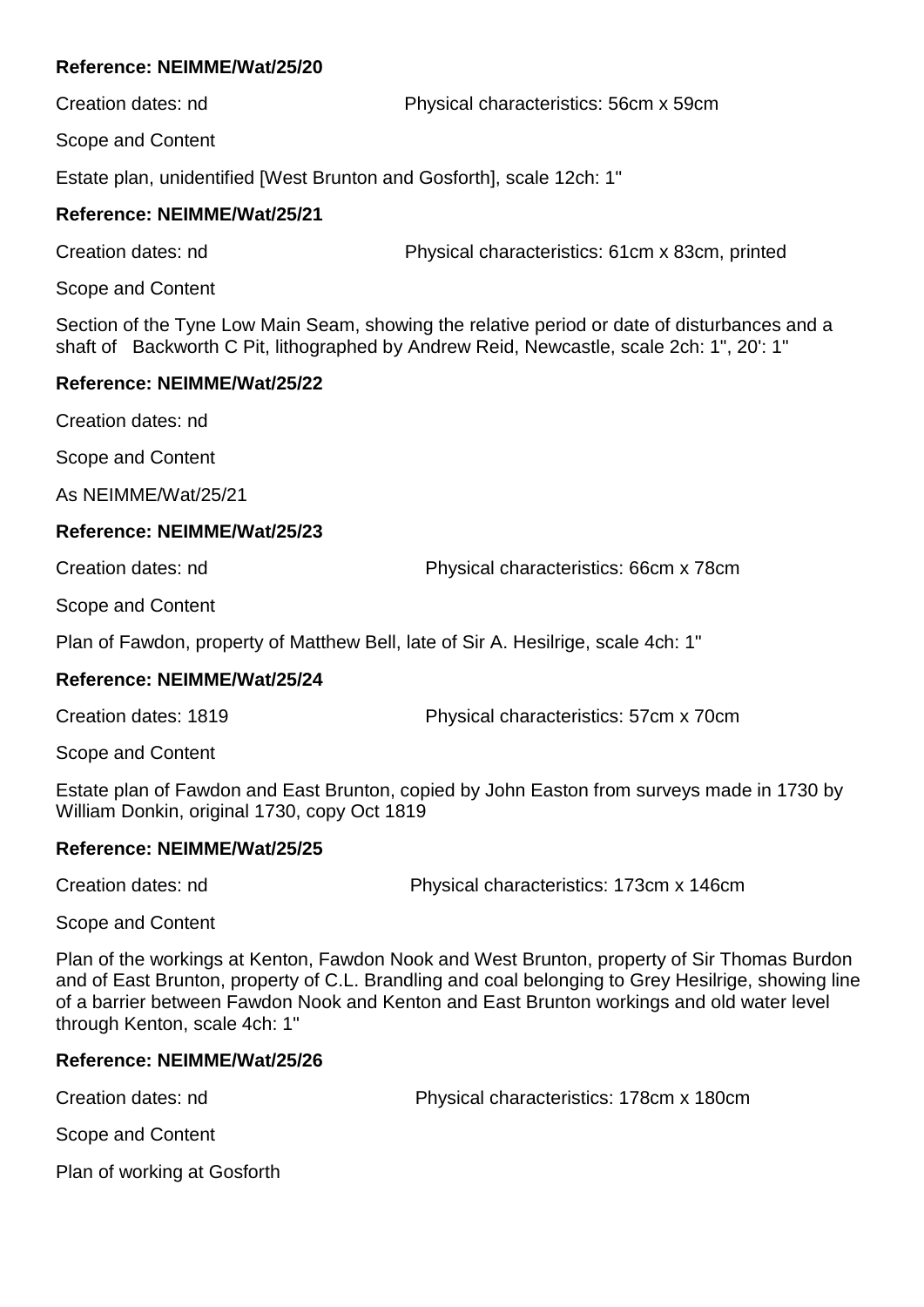Creation dates: nd Physical characteristics: 65cm x 214cm

Scope and Content

Estate plan of Dinnington, marking Delight Pit and the lines of the Jane Pit and Thistle Pit Dykes, scale 4ch: 1"

# **Reference: NEIMME/Wat/25/28**

Creation dates: nd Physical characteristics: 82cm x 62cm

Scope and Content

Plan of workings in the Engine Seam, Heddon Colliery, including explanation of the plan and showing pits at Throckley, scale 4ch: 1"

# **Reference: NEIMME/Wat/25/29**

Creation dates: nd Physical characteristics: 81cm x 49cm

Scope and Content

Plan of workings in the Main Seam, Heddon Colliery, including an explanation of the plan and marking the line of the water level through Heddon Colliery and pits in Throckley ground, scale 4ch: 1"

# **Reference: NEIMME/Wat/25/30**

| Creation dates: Sept 1809 | Physical characteristics: 129cm x 143cm |
|---------------------------|-----------------------------------------|
|                           |                                         |

Scope and Content

Plan of Prestwick Carr Common, Ponteland, with adjoining estates, scale 4ch: 1"

# **Reference: NEIMME/Wat/25/31**

| Creation dates: nd | Physical characteristics: 129cm x 151cm |
|--------------------|-----------------------------------------|
|--------------------|-----------------------------------------|

Scope and Content

Plan of unidentified workings [Walker Colliery] showing lines of dykes

# **Reference: NEIMME/Wat/25/32**

Scope and Content

Plan of workings in the High Main Seam, Walker Colliery, marking pits, dykes, the barrier adjoining Wallsend, boreholes, Hebburn and Moody's Quays and St Anthony's Staith, scale 2ch: 1"

# **Reference: NEIMME/Wat/25/33**

| Creation dates: 1856 | Physical characteristics: 134cm x 119cm |
|----------------------|-----------------------------------------|
| Scope and Content    |                                         |
|                      |                                         |

Plan of workings in the Low Main Seam, Walker Colliery, scale 2ch: 1"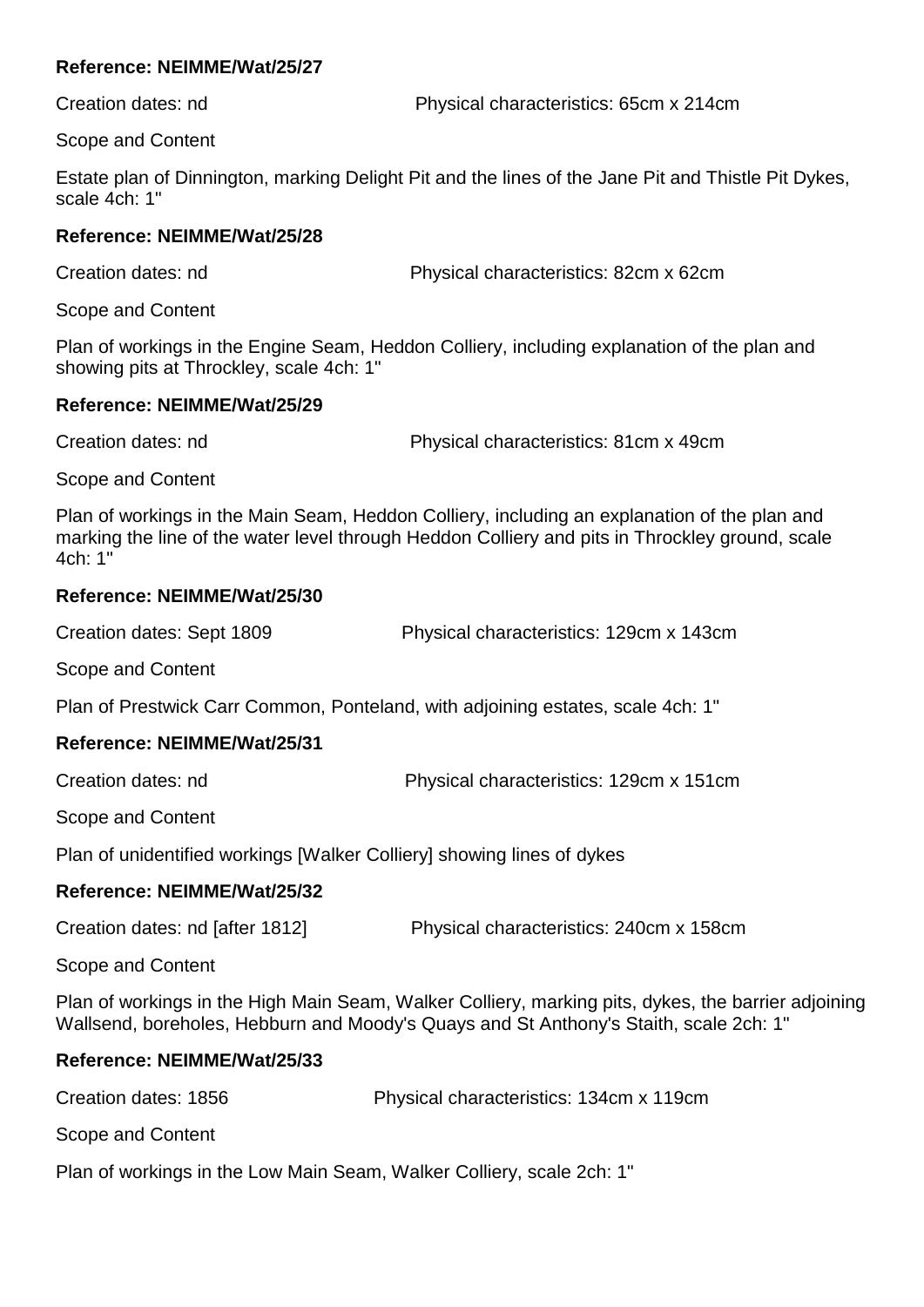# **NEIMME/Wat/26 WATSON PLANS FOR THE Parishes of Gosforth and Fawdon.**

Creation dates: 1752-1817

Scope and Content

BOUND VOLUME OF COLLIERY AND ESTATE PLANS.

VOLUME IS MARKED WITH THE ORIGINAL SHELF NUMBER. THIS ORIGINAL SHELF NUMBER HAS BEEN RETAINED, PREFACED BY THE IDENTIFIER WAT/

#### **Reference: NEIMME/Wat/26/1**

Creation dates: nd Physical characteristics: 65cm x 305cm

Scope and Content

Plan of the line of a waggonway from Kenton Colliery to Fawdon, scale 16': 1"

#### **Reference: NEIMME/Wat/26/2**

Creation dates: nd Physical characteristics: 37cm x 52cm

Scope and Content

Cross section of an engine house and boiler sealing drawn by John Watson, junior, for the owners of Fawdon Colliery, scale 4': 1"

#### **Reference: NEIMME/Wat/26/3**

Creation dates: nd Physical characteristics: 51cm x 46cm

Scope and Content

Longitudinal section of an engine house, drawn by John Watson, junior, for the owners of Fawdon

Colliery scale 4': 1"

#### **Reference: NEIMME/Wat/26/4**

Creation dates: nd Physical characteristics: 47cm x 58cm

Scope and Content

Ground plan of an engine house, drawn by John Waton, junior, for the owners of Fawdon Colliery scale 4': 1"

#### **Reference: NEIMME/Wat/26/5**

Creation dates: nd Physical characteristics: 65cm x 76cm

Scope and Content

Plan of a waggonway through East and West Kenton to Fawdon

#### **Reference: NEIMME/Wat/26/6**

Creation dates: nd Physical characteristics: 86cm x 111cm

Scope and Content

Estate plan of East and West Fawdon, marking Brunton Windmill scale 4ch: 1"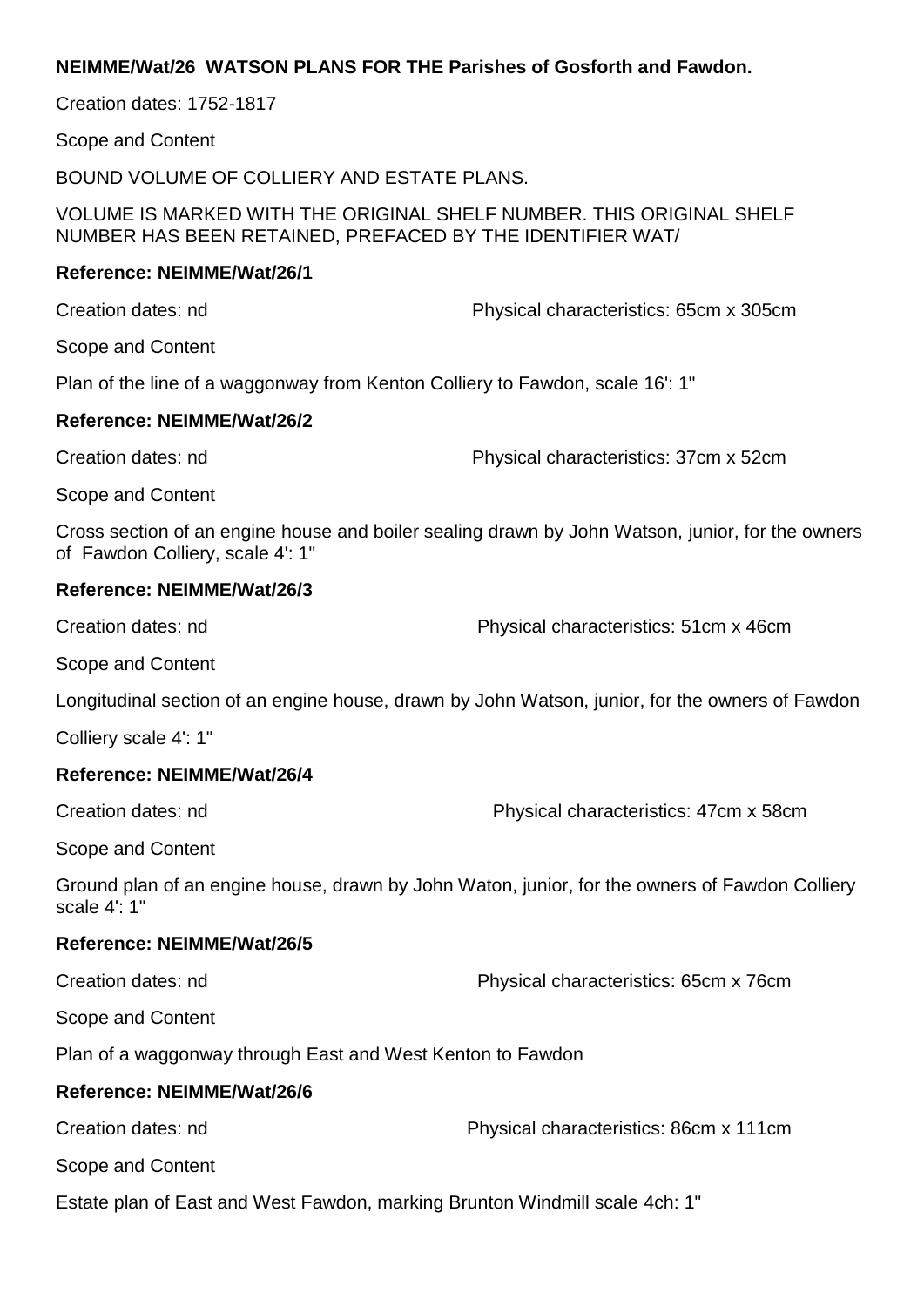Creation dates: nd Physical characteristics: 70cm x 106cm

Scope and Content

Plan of workings in West Kenton Colliery

# **Reference: NEIMME/Wat/26/8**

Creation dates: June 1801 Physical characteristics: 50cm x 73cm

Scope and Content

End view of a machine for drawing coals underground and a section of a waggonway, water level drift with stone post, a profile of the same and its parts, and representing the shaft and pulley wheels, and a ground plan of the same, drawn by Phineas Crowther for Kenton Colliery scale 4': 1"

# **Reference: NEIMME/Wat/26/9**

Creation dates: nd Physical characteristics: 102cm x 66cm

Scope and Content

Estate plan of East and West Kenton, marking the downcast dyke scale 9ch: 1"

# **Reference: NEIMME/Wat/26/10**

Creation dates: nd Physical characteristics: 71cm x 102cm

Scope and Content

Plan of the line of [a waggonway through Coxlodge] marking pits

# **Reference: NEIMME/Wat/26/11**

Creation dates: nd Physical characteristics: 59cm x 47cm

Scope and Content

Estate plan of Coxlodge showing the line of the intended waggonway from Fawdon Colliery also

intended line of the waggon road from East and West Brunton Collieries as referred to in a lease from Charles John Brandling to John de Ponthieu and partners scale 8ch: 1"

# **Reference: NEIMME/Wat/26/12**

Creation dates: nd Physical characteristics: 86cm x 107cm

Scope and Content

Plan of waggonways and the line of the seam between Kenton Engine Pit and Coxlodge Sinking pit scale 2ch: 1"

# **Reference: NEIMME/Wat/26/13**

Creation dates: nd Physical characteristics: 88cm x 111cm

Scope and Content

Plan of workings in Gosforth scale 2ch: 1"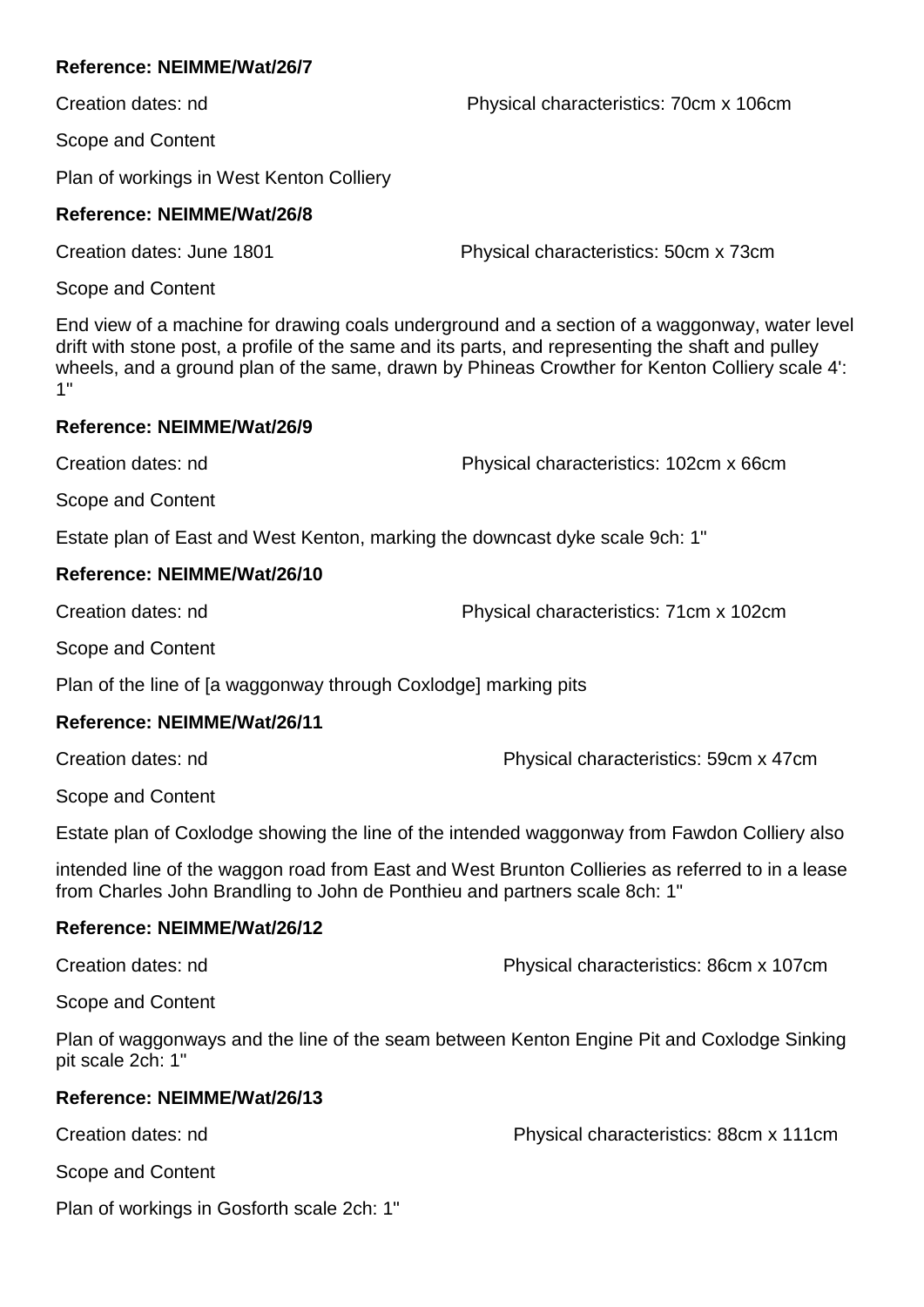Creation dates: nd Physical characteristics: 123cm x 66cm

Scope and Content

Estate plan of Coxlodge, property of Ralph Liddell, marking site of Newcastle Waterworks scale 4ch: 1"

# **Reference: NEIMME/Wat/26/15**

Creation dates: Nov 1752 Physical characteristics: 42cm x 55cm

Scope and Content

Sketch of Coxlodge Restoration Pit workings next to Gosforth Colliery, drawn by John Watson scale 30yds: 1"

# **Reference: NEIMME/Wat/26/16**

Creation dates: Dec 1767 Physical characteristics: Scale 25yds: 1", 48cm x 60cm

Scope and Content

Plan of workings in Fortune Pit, Gosforth Colliery

# **Reference: NEIMME/Wat/26/17**

Creation dates: nd Physical characteristics: 66cm x 54cm

Scope and Content

Plan of unidentified workings [Kenton and Coxlodge], marking the site of a gin and force pump scale 8ch: 1"

# **Reference: NEIMME/Wat/26/18**

Creation dates: nd Physical characteristics: 56cm x 89cm

Scope and Content

Plan of the line of [a waggonway through Fawdon and Coxlodge] scale 4ch: 1"

# **Reference: NEIMME/Wat/26/19**

Creation dates: nd Physical characteristics: 53cm x 76cm

Scope and Content

Plan and cross section of the line of an intended waggonway running through part of Shieldfield,

property of Thomas Wilkinson and Sir John Lawson, scale 2ch: 1"

# **Reference: NEIMME/Wat/26/20**

Creation dates: nd Physical characteristics: 50cm x 66cm

Scope and Content

Plan of the line of an unidentified waggonway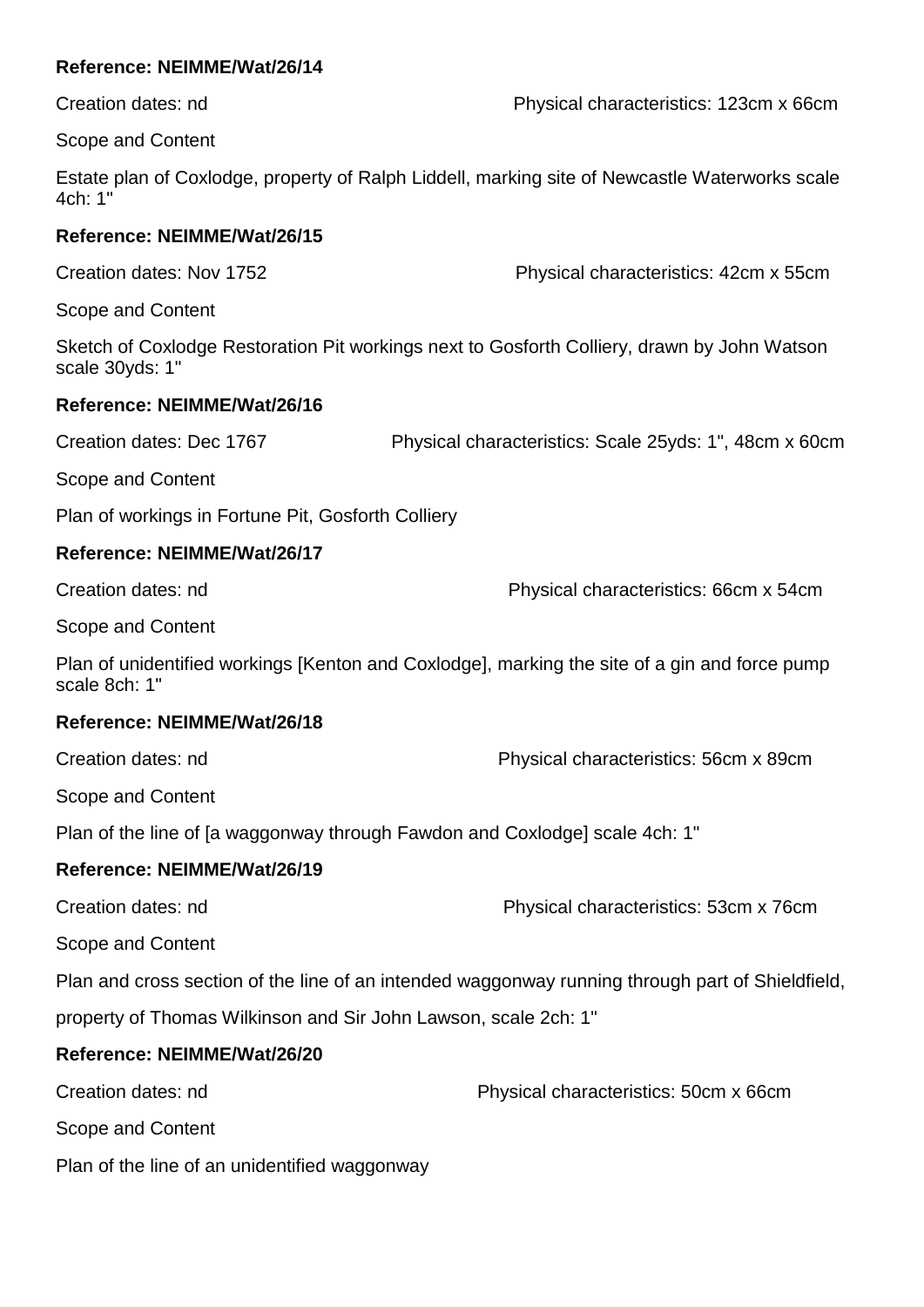Creation dates: nd Physical characteristics: 37cm x 47cm Scope and Content Plan of the line of a waggonway terminating at the mouth of the River Tyne, scale 1ch: 1" **Reference: NEIMME/Wat/26/22** Creation dates: nd Scope and Content As NEIMME/Wat/26/11 **Reference: NEIMME/Wat/26/23** Creation dates: nd Physical characteristics: 25cm x 81cm Scope and Content Section of a line of a waggonway from Kenton Engine Pit to Coxlodge Pit **Reference: NEIMME/Wat/26/24** Creation dates: nd Physical characteristics: 24cm x 138cm Scope and Content Section of a line of waggonway from Coxlodge Pit to Killingworth Road **Reference: NEIMME/Wat/26/25** Creation dates: nd Physical characteristics: 24cm x 141cm Scope and Content Section of a line of Coxlodge waggonroad from Killingworth Road to Sandyford Bridge **Reference: NEIMME/Wat/26/26** Creation dates: 1809 Physical characteristics: 28cm x 144cm Scope and Content Plan of the line of the northern half of Kenton Waggonway to the junction of Ouseburn and the River Tyne, copied by John Mallery, scale 4ch: 1"

# **Reference: NEIMME/Wat/26/27**

Creation dates: nd Physical characteristics: 127cm x 144cm

Scope and Content

Plan of the workings in Kenton and Coxlodge Collieries, marking the line of the Tyne Level Drift, scale 4ch: 1"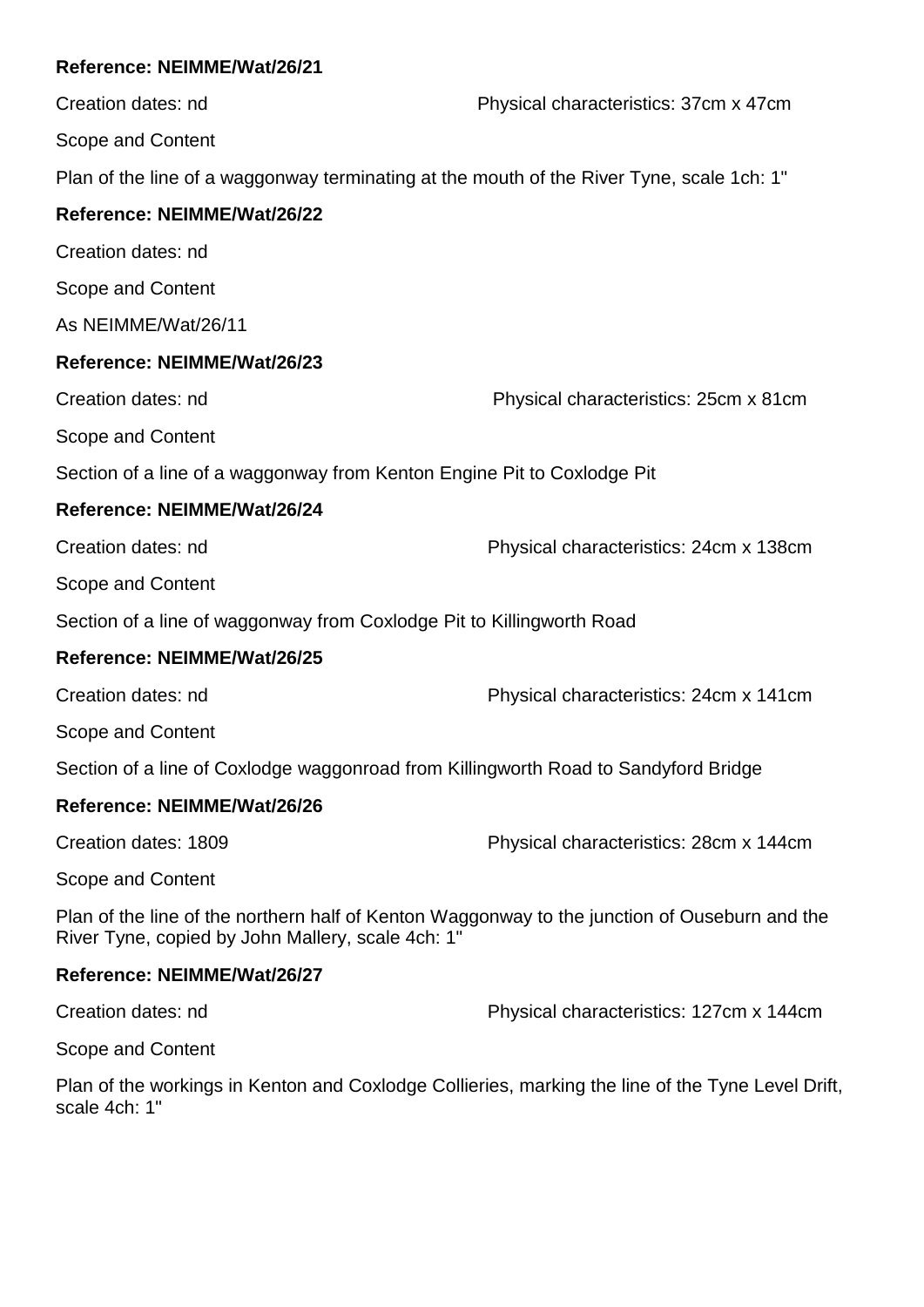Creation dates: nd Physical characteristics: 66cm x 71cm Scope and Content

Plan of the workings in Gosforth Colliery, scale ½ch: 1"

# **Reference: NEIMME/Wat/26/29**

Creation dates: nd Physical characteristics: 74cm x 63cm

Scope and Content

Plan of the workings in Gosforth, marking Brandling Pit Dyke and areas of thrust, scale 10yds: 1"

# **Reference: NEIMME/Wat/26/30**

Creation dates: July 1817 Physical characteristics: 66cm x 72cm

Scope and Content

Plan of the workings in South Gosforth adjoining Old Heaton Banks, surveyed by J. Watson and J.

King, scale 11yds: 1"

# **Reference: NEIMME/Wat/26/31**

Creation dates: 1800 Physical characteristics: 194cm x 133cm

Scope and Content

Estimate plan of part of Longbenton and East Benton and of Gosforth, property of Charles John

Brandling, surveyed by John Fryer, marking an area of land owned by Balioll College, Oxford, Gosforth Park and Killingworth Moor, scale 4ch: 1"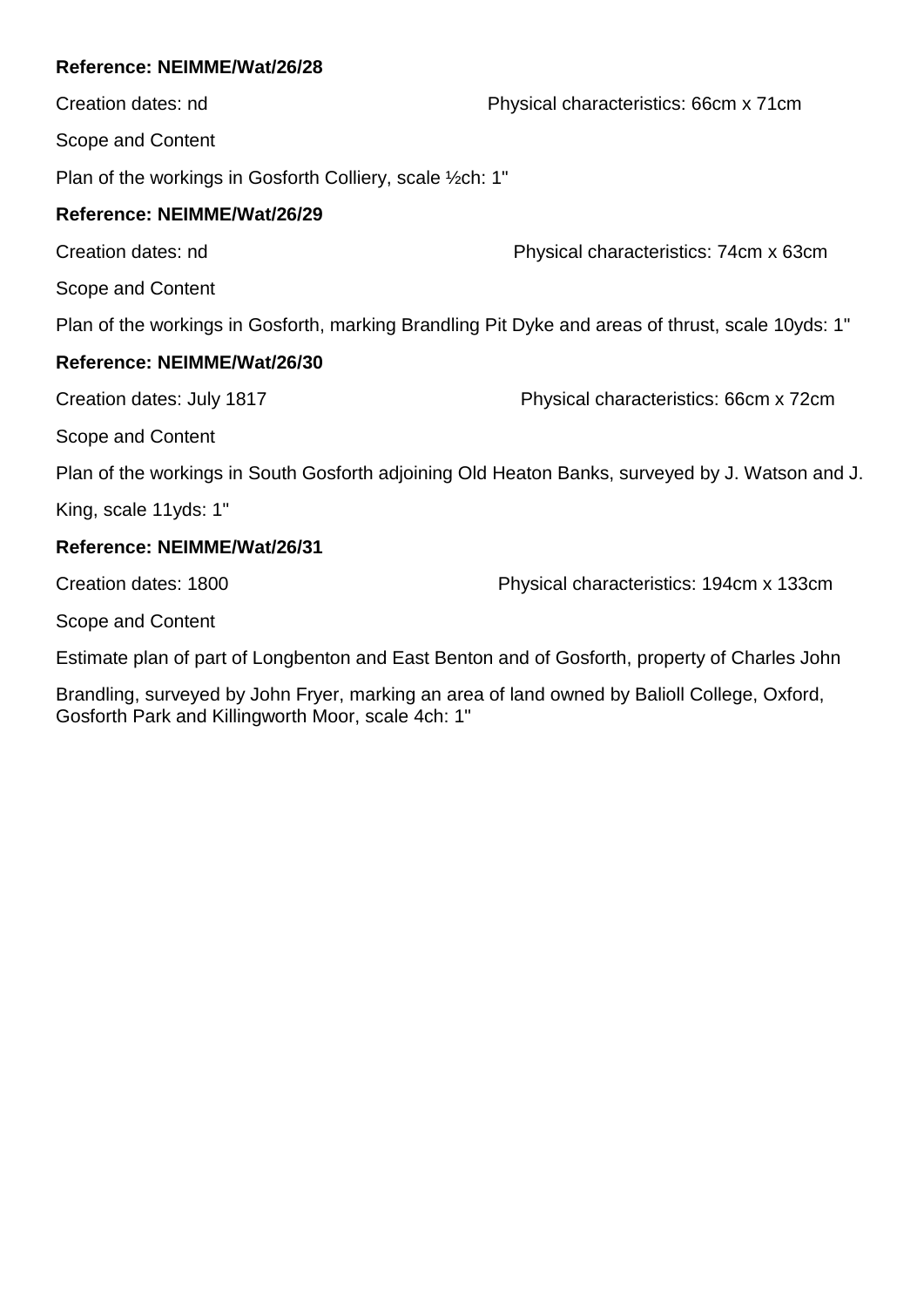# **NEIMME/Wat/27 WATSON PLANS FOR THE Parish of All Saints, Newcastle.**

Creation dates: 1797 - 1855

BOUND VOLUME OF COLLIERY AND ESTATE PLANS.

## **Reference: NEIMME/Wat/27/1**

Creation dates: nd Physical characteristics: Scale 8ch: 1", 48cm x 55cm

Scope and Content

Estimate plan of Red Barnes, Ouseburn and Byker, property of Sir Matthew White Ridley, Sir John

Lawson, Corporation of Newcastle and Hargreave and Ibbotson, marking Heaton Hall

## **Reference: NEIMME/Wat/27/2**

Creation dates: nd Physical characteristics: 43cm x 54cm

Scope and Content

As NEIMME/Wat/1, showing area where coal may be wrought

## **Reference: NEIMME/Wat/27/2a**

Creation dates: nd Physical characteristics: Scale 4ch: 1", 54cm x 45cm

Scope and Content

Estate plan of Shieldfield and Red Barnes, Sir John Lawson's ground and Sir Matthew White Ridley's ground

#### **Reference: NEIMME/Wat/27/3**

Creation dates: 1798 Physical characteristics: 42cm x 65cm

Scope and Content

Plan of 3 fields belonging to Sir John Lawson, tenanted by the owners of Heaton Colliery, surveyed by J. Dodds, marking a mill, scale 2ch: 1"

# **Reference: NEIMME/Wat/27/4**

Creation dates: nd Physical characteristics: 34cm x 47cm

Scope and Content

Unidentified plan

#### **Reference: NEIMME/Wat/27/5**

Creation dates: nd Physical characteristics: 18cm x 26cm

Scope and Content

Plan of a piece of ground at Byker Hill, in the possession of Matthew Wilson, tenant, belonging to the Corporation of Newcastle, indicating that part of the ground is to be used as a stone quarry, scale 2ch: 1"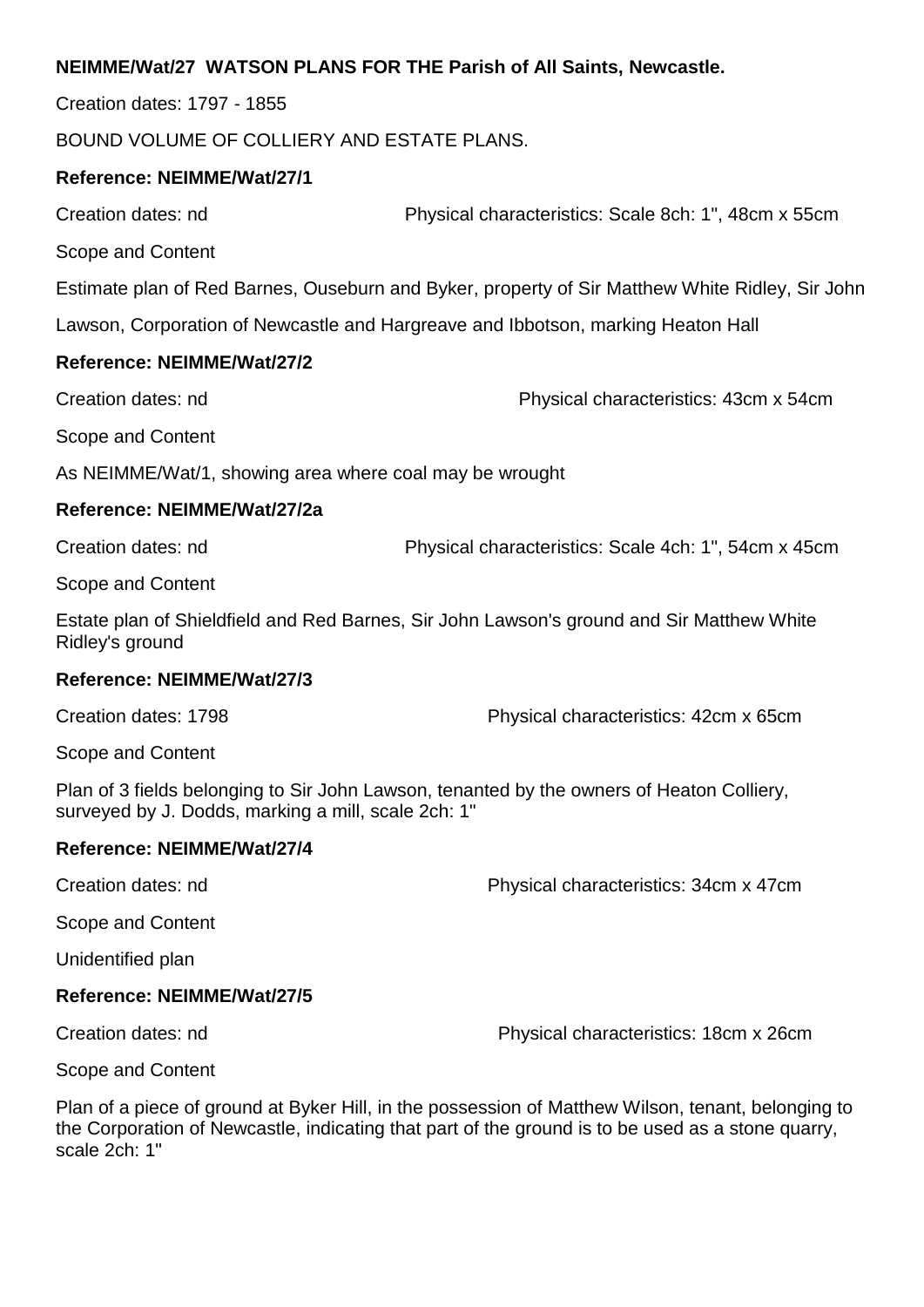Creation dates: nd Physical characteristics: 76cm x 76cm

Scope and Content

Plan of unidentified workings

# **Reference: NEIMME/Wat/27/7**

Creation dates: [1855] Physical characteristics: 57cm x 75cm, printed

Scope and Content

Section of the intended docks at Ouseburn, lithographed by M and M.W. Lambert, Newcastle

Related Material

See also NEIMME/Wat/27/9, NEIMME/Wat/27/10

# **Reference: NEIMME/Wat/27/8**

Scope and Content

As NEIMME/Wat/27/7

# **Reference: NEIMME/Wat/27/9**

Creation dates: 1855 Physical characteristics: 57cm x 77cm, printed

Scope and Content

Plan of the proposed docks at Ouseburn, Newcastle, lithographed M. and M.W. Lambert, Newcastle, scale 3ch: 1"

Related Material

See also NEIMME/Wat/27/7, NEIMME/Wat/27/10

# **Reference: NEIMME/Wat/27/10**

Creation dates: 1855 Physical characteristics: 42cm x 53cm, printed

Scope and Content

Plan of the proposed docks at Ouseburn, Newcastle, designed by W.A. Brooks, engineer, lithographed by M. and M.W. Lambert, showing shipyards, pottery, bottle and alkali works, scale 4ch: 1"

Related Material

See also NEIMME/Wat/27/7, NEIMME/Wat/27/9

# **Reference: NEIMME/Wat/27/11**

Creation dates: 1850 Physical characteristics: 66cm x 101cm

Scope and Content

Plan and section of Ouseburn Bridge and approaches, lithographed by M. and M.W. Lambert, scale 2ch: 1"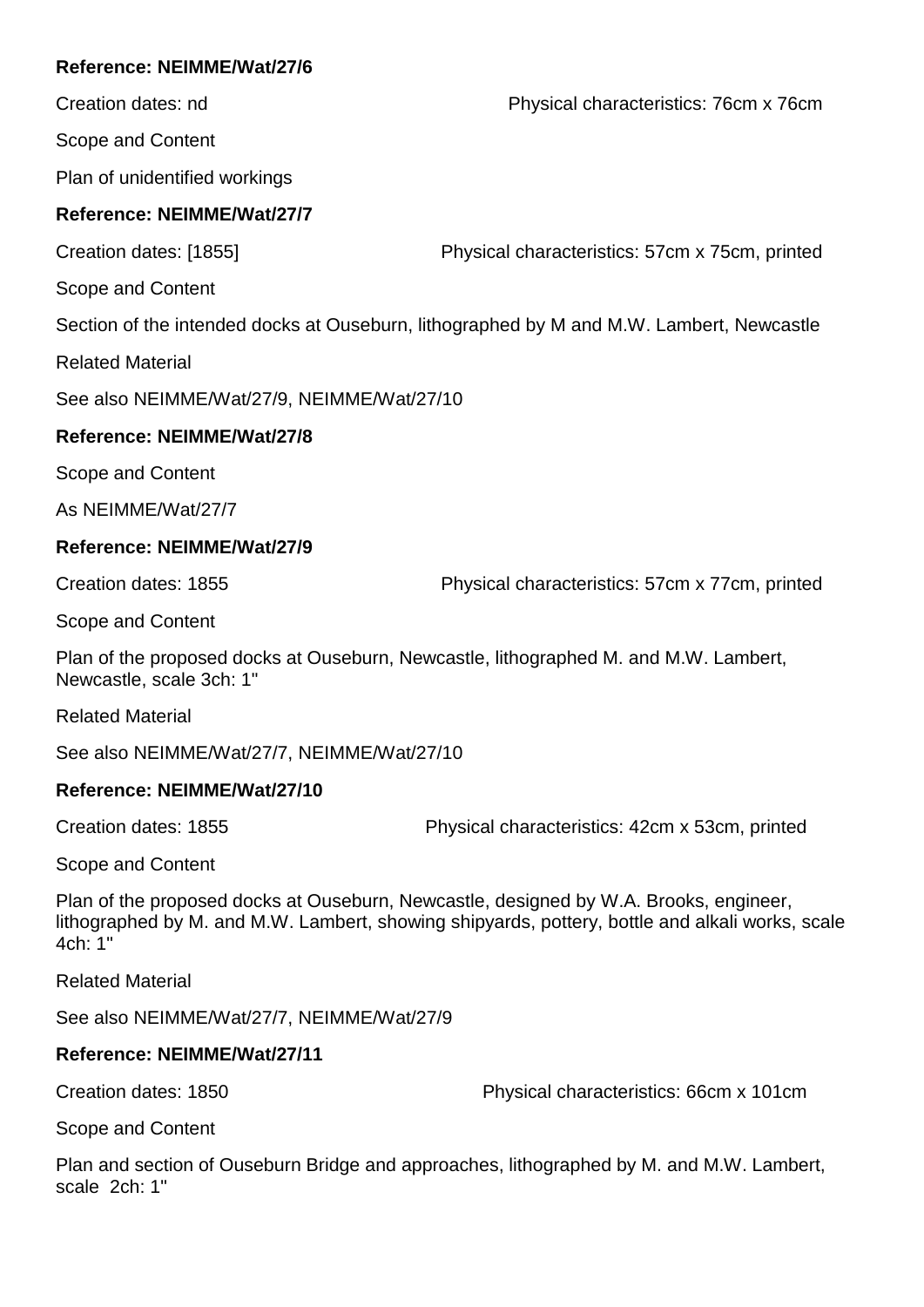| Reference: NEIMME/Wat/27/12                                                                                                                    |                                        |
|------------------------------------------------------------------------------------------------------------------------------------------------|----------------------------------------|
| Scope and Content                                                                                                                              |                                        |
| Copy of NEIMME/Wat/27/11 above, signed by Thomas Bell                                                                                          |                                        |
| Reference: NEIMME/Wat/27/13                                                                                                                    |                                        |
| Creation dates: Jan 1805                                                                                                                       | Physical characteristics: 152cm x 33cm |
| Scope and Content                                                                                                                              |                                        |
| Plan of the line of Heaton Colliery Waggonway, scale 4ch: 1"                                                                                   |                                        |
| Reference: NEIMME/Wat/27/14                                                                                                                    |                                        |
| Creation dates: nd                                                                                                                             | Physical characteristics: 94cm x 47cm  |
| Scope and Content                                                                                                                              |                                        |
| Plan of workings in Little Benton, Longbenton and Kenton                                                                                       |                                        |
| Reference: NEIMME/Wat/27/15                                                                                                                    |                                        |
| Creation dates: nd                                                                                                                             | Physical characteristics: 37cm x 100cm |
| Scope and Content                                                                                                                              |                                        |
| Plan of the boundary between St Lawrence and Byker Estates, drawn by J. Bell, scale 1ch: 1"                                                    |                                        |
| Reference: NEIMME/Wat/27/16                                                                                                                    |                                        |
| Creation dates: nd                                                                                                                             | Physical characteristics: 57cm x 71cm  |
| Scope and Content                                                                                                                              |                                        |
| Section of an unidentified [drop], scale 1': 1/2"                                                                                              |                                        |
| Reference: NEIMME/Wat/27/17                                                                                                                    |                                        |
| Creation dates: 1832 - 1833                                                                                                                    | Physical characteristics: 135cm x 40cm |
| Scope and Content                                                                                                                              |                                        |
| Section of strata to the Low Main Coal at St Lawrence Colliery, drawn by William Watson, scale<br>2fath: 1"                                    |                                        |
| Reference: NEIMME/Wat/27/18                                                                                                                    |                                        |
| Creation dates: Aug 1831                                                                                                                       | Physical characteristics: 74cm x 54cm  |
| Scope and Content                                                                                                                              |                                        |
| Plan and elevation of the proposed gears and drop for the staith for St. Lawrence Colliery,<br>surveyed by John Bell, scale 11yds: 1", 10': 1" |                                        |
| Reference: NEIMME/Wat/27/19                                                                                                                    |                                        |
| Creation dates: 1832                                                                                                                           | Physical characteristics: 54cm x 28cm  |
| Scope and Content                                                                                                                              |                                        |
| Section of strata to the High Main Seam at St Lawrence Colliery, scale 2fath: 1"                                                               |                                        |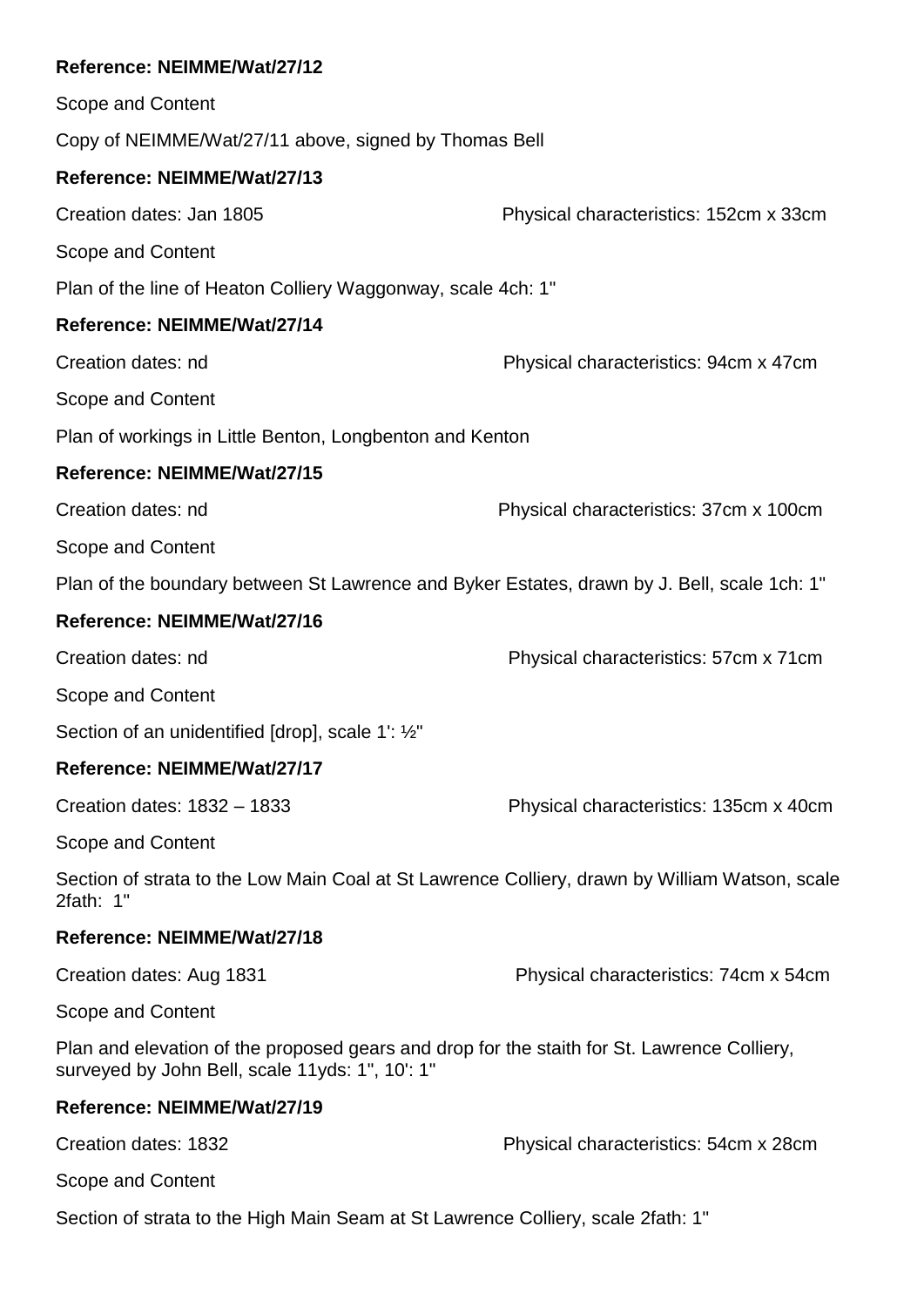Creation dates: nd Physical characteristics: 42cm x 33cm

Scope and Content

Reference /21

# **Reference: NEIMME/Wat/27/21**

Creation dates: 1797 Creation dates: 1797

Scope and Content

Plan of several houses etc belonging to Sir Matthew White Ridley and Co, Thomas Smith, Sheriff R Hodge and others showing the proposed alterations necessary for improving the carriage road down the North Shore, marking Ballast Hills Burial Ground

# **Reference: NEIMME/Wat/27/22**

Creation dates: nd Physical characteristics: 49cm x 36cm

Scope and Content

Plan of fields [Rough Close], scale 4ch :1"

# **Reference: NEIMME/Wat/27/23**

Creation dates: nd

Scope and Content

As NEIMME/Wat/27/22

# **Reference: NEIMME/Wat/27/24**

Creation dates: nd Physical characteristics: 67cm x 48cm

Scope and Content

Plan of Walker Grounds, Hunters Farm, property of Sir Henry Lawson, Byker Farm, property ofMatthew Ridley, Gowerlys Farm, property of William Bonner and Dentshole Farm, property of Matthew Ridley, all on the North Shore, marking pits and sites of High and Hope Engines

# **Reference: NEIMME/Wat/27/24a**

Creation dates: 10 April 1810

Scope and Content

Valuation of coal seams under Rough Closes and Dentshole, property of Miss Greenwell, by John

Watson

# **Reference: NEIMME/Wat/27/24b**

Creation dates: Aug 1809

Scope and Content

Account of the state of the coal under Rough Closes and the possibility of it being extracted by outstroke by Gateshead Park Colliery, leased by Messrs Liddell and Co, signed by T. Straker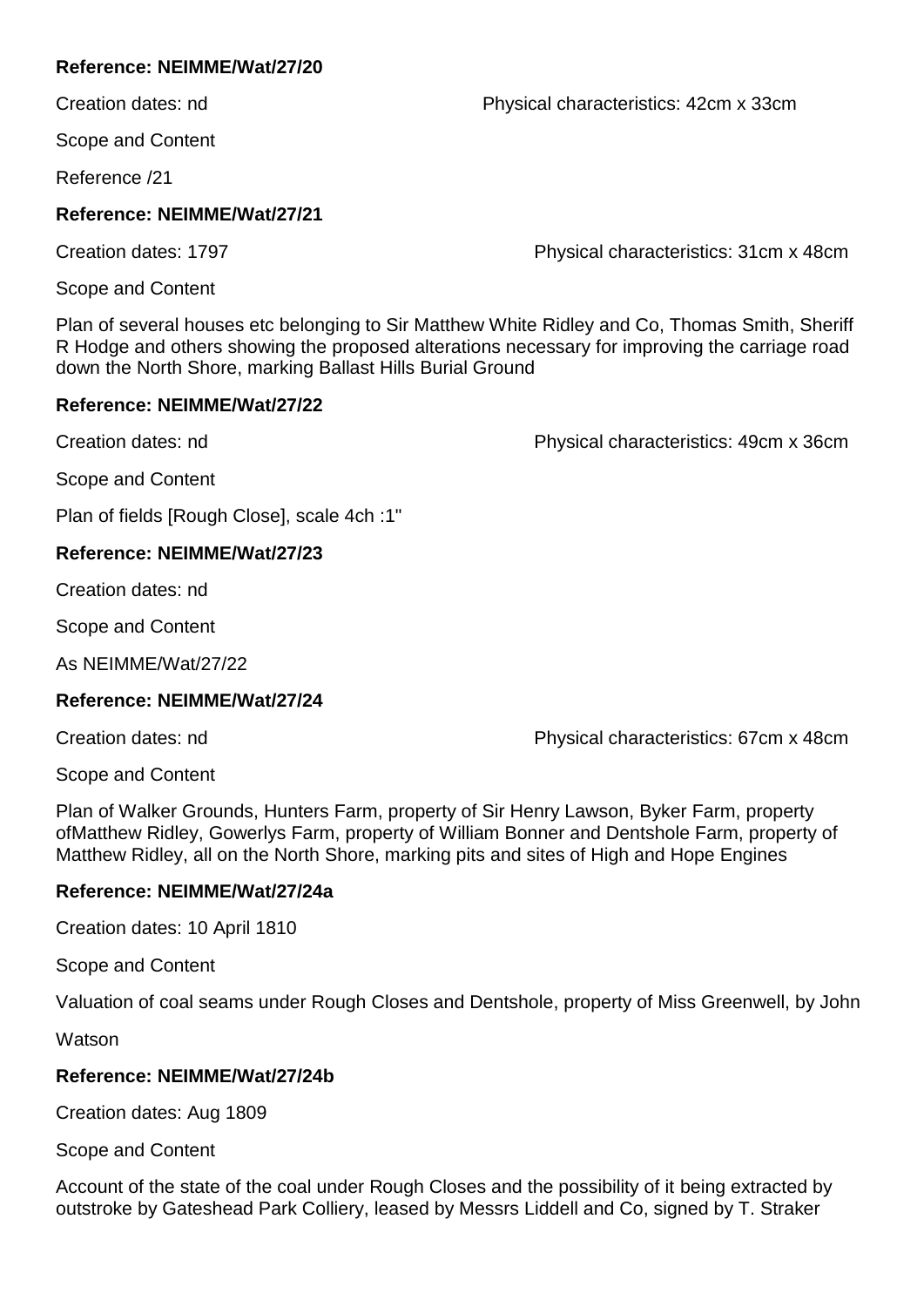Creation dates: Nov 1823 Physical characteristics: 41cm x 51cm Scope and Content Sketch of the fire clay drift at Dent's Hole on the Tyne, scale 1ch: 1" **Reference: NEIMME/Wat/27/26** Creation dates: nd Physical characteristics: 51cm x 66cm Scope and Content Plan of Gateshead Park and Salt Meadows Estates, part of Tyne Main Colliery, marking barrier between Byker and Gateshead Park and a spinning mill on the Ouseburn, scale 3ch: 1" **Reference: NEIMME/Wat/27/27** Creation dates: 1837 Physical characteristics: 66cm x 99cm Scope and Content Plan of St Lawrence Colliery showing the working in the Bensham Seam, scale 2ch: 1" **Reference: NEIMME/Wat/27/28** Creation dates: nd Physical characteristics: 140cm x 42cm Scope and Content Section of strata in the Low Main Seam at St Anthony's Colliery, scale 3fath: 1" **Reference: NEIMME/Wat/27/29** Creation dates: nd Physical characteristics: 122cm x 90cm Scope and Content Plan of workings in the Low Main Seam, St Anthony's Colliery **Reference: NEIMME/Wat/27/30** Creation dates: 1800 Physical characteristics: 87cm x 75cm Scope and Content

Plan of workings under the Tyne from Felling to St Anthony's Collieries, showing the trespass by the owners of St Anthony's Colliery into Felling, scale 2ch: 1"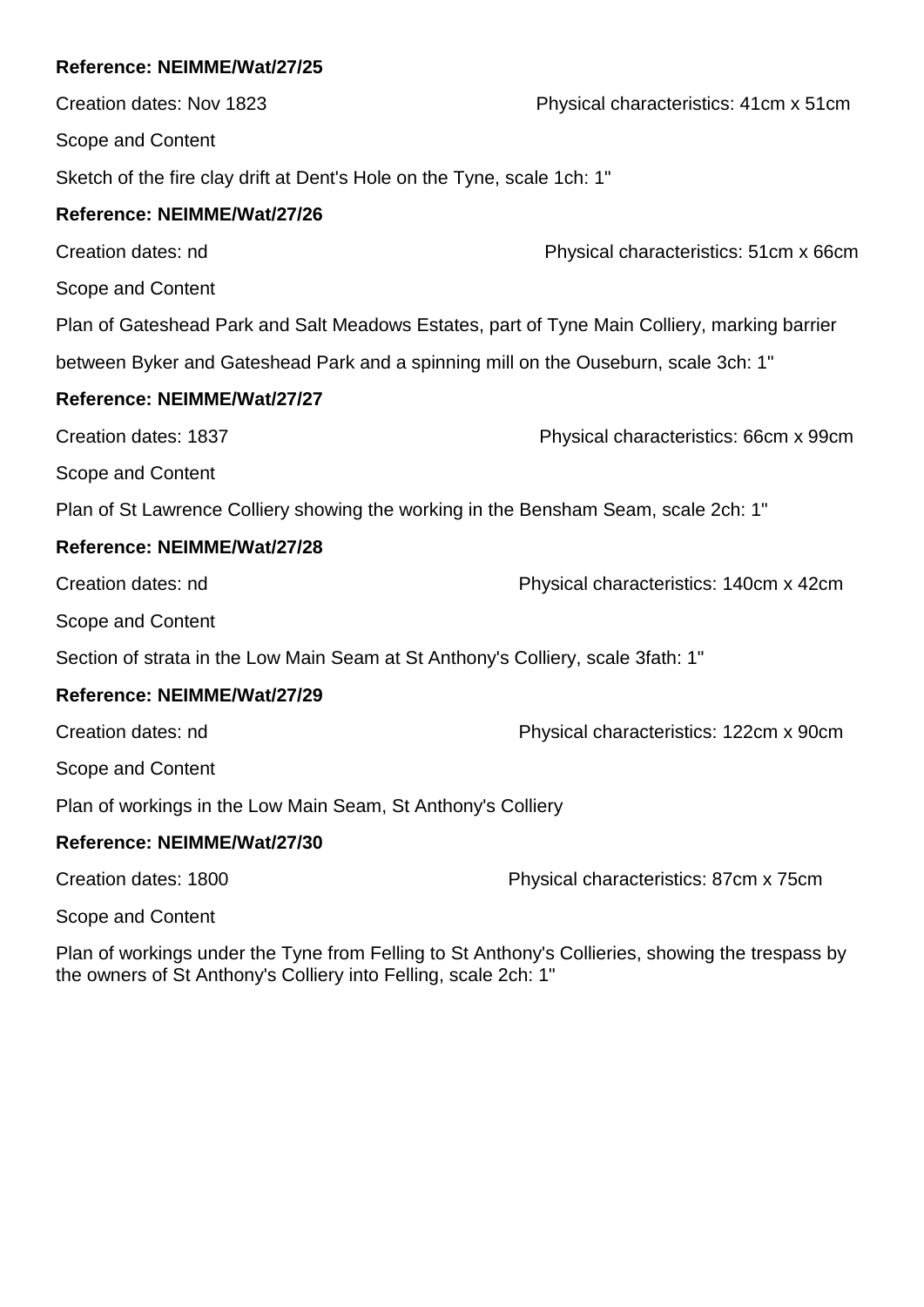# **NEIMME/Wat/28 WATSON PLANS FOR THE Parishes of St John and St**

### **Andrew, Newcastle.**

Creation dates: 1801 - 1857

Scope and Content

BOUND VOLUME OF COLLIERY AND ESTATE PLANS.

VOLUME IS MARKED WITH THE ORIGINAL SHELF NUMBER. THIS ORIGINAL SHELF NUMBER HAS BEEN RETAINED, PREFACED BY THE IDENTIFIER WAT/

## **Reference: NEIMME/Wat/28/1**

Creation dates: 1802 Physical characteristics: 37cm x 50cm

Scope and Content

Plan of Newcastle and Gateshead, engraved by I.A. Kidd, published by Vint and Anderson scale

200yds: 1"

Related Material

See History of Newcastle, by John Baillie, 1801.

## **Reference: NEIMME/Wat/28/1a**

Creation dates: 1833 Physical characteristics: 127cm x 70cm

Scope and Content

Plan and sections of lands where the works of the Newcastle Subscription Water Company are to be carried out, surveyed by W.E. Gillespie under the direction of Joshua Richardson, civil engineer, scale 10ch: 1"

# **Reference: NEIMME/Wat/28/2**

Creation dates: 23 April 1827 Physical characteristics: Scale 3ch: 1", 137cm x 117cm

Scope and Content

Plans of part of Newcastle showing projects in progress for the improvement of the water supply, by John Watson

#### **Reference: NEIMME/Wat/28/2a**

Creation dates: nd Physical characteristics: 49cm x 69cm

Scope and Content

Plan and section of a reservoir and drifts near Spring Gardens, Newcastle, for collecting and

conveying water to Newcastle, showing old mine workings, scale 8': 1"

# **Reference: NEIMME/Wat/28/2b**

Creation dates: nd Physical characteristics: 40cm x 29cm

Scope and Content

Spring Gardens section of NEIMME/Wat/28/2 above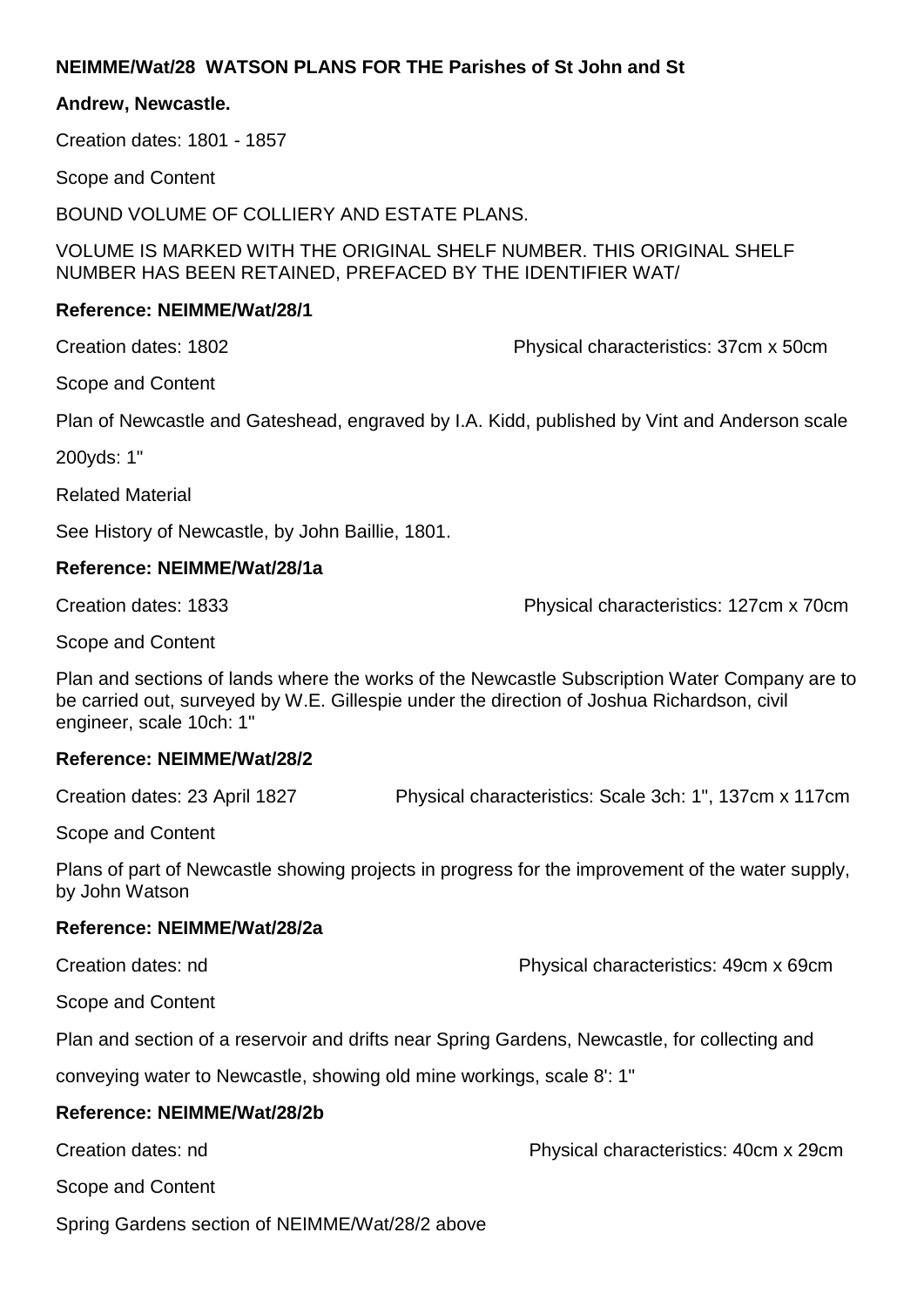| Reference: NEIMME/Wat/28/3                                                            |                                                                                                |
|---------------------------------------------------------------------------------------|------------------------------------------------------------------------------------------------|
| Creation dates: nd                                                                    | Physical characteristics: 66cm x 47cm                                                          |
| Scope and Content                                                                     |                                                                                                |
| As NEIMME/Wat/28/2b, showing pits, reservoir and Ponteland Road, scale 1ch: 1"        |                                                                                                |
| Reference: NEIMME/Wat/28/4                                                            |                                                                                                |
| Creation dates: nd                                                                    | Physical characteristics: 65cm x 98cm                                                          |
| Scope and Content                                                                     |                                                                                                |
| Ground plan of a dwelling house in Oxford Street, Newcastle                           |                                                                                                |
| Reference: NEIMME/Wat/28/5                                                            |                                                                                                |
| Creation dates: nd                                                                    | Physical characteristics: 48cm x 60cm                                                          |
| Scope and Content                                                                     |                                                                                                |
| Plan of Elswick Estate and Colliery, giving details of borings, scale 10ch: 1"        |                                                                                                |
| Reference: NEIMME/Wat/28/6                                                            |                                                                                                |
| Creation dates: nd                                                                    | Physical characteristics: 120cm x 77cm                                                         |
| Scope and Content                                                                     |                                                                                                |
| Plan of workings in the Beaumont Seam, Benwell                                        |                                                                                                |
| Reference: NEIMME/Wat/28/7                                                            |                                                                                                |
| Creation dates: nd                                                                    | Physical characteristics: 129cm x 77cm                                                         |
| Scope and Content                                                                     |                                                                                                |
|                                                                                       | Plan of workings in Benwell, showing pits and borings in the Beaumont Seam and Low Main Seam   |
| and boathouses on the Tyne, scale 41/2ch: 1"                                          |                                                                                                |
| Reference: NEIMME/Wat/28/8                                                            |                                                                                                |
| Creation dates: nd                                                                    | Physical characteristics: 60cm x 49cm                                                          |
| Scope and Content                                                                     |                                                                                                |
| Sketch of the workings in the High Main Seam under the Ordnance Depot near Newcastle, | bordering on Elswick, marking the line of whole coal, quarry and Ponteland Road, scale 1ch: 1" |

Creation dates: nd Physical characteristics: 77cm x 94cm

Scope and Content

Estate plan of Fenham, property of William Ord, showing workings in the Beaumont Seam, scale 4ch: 1"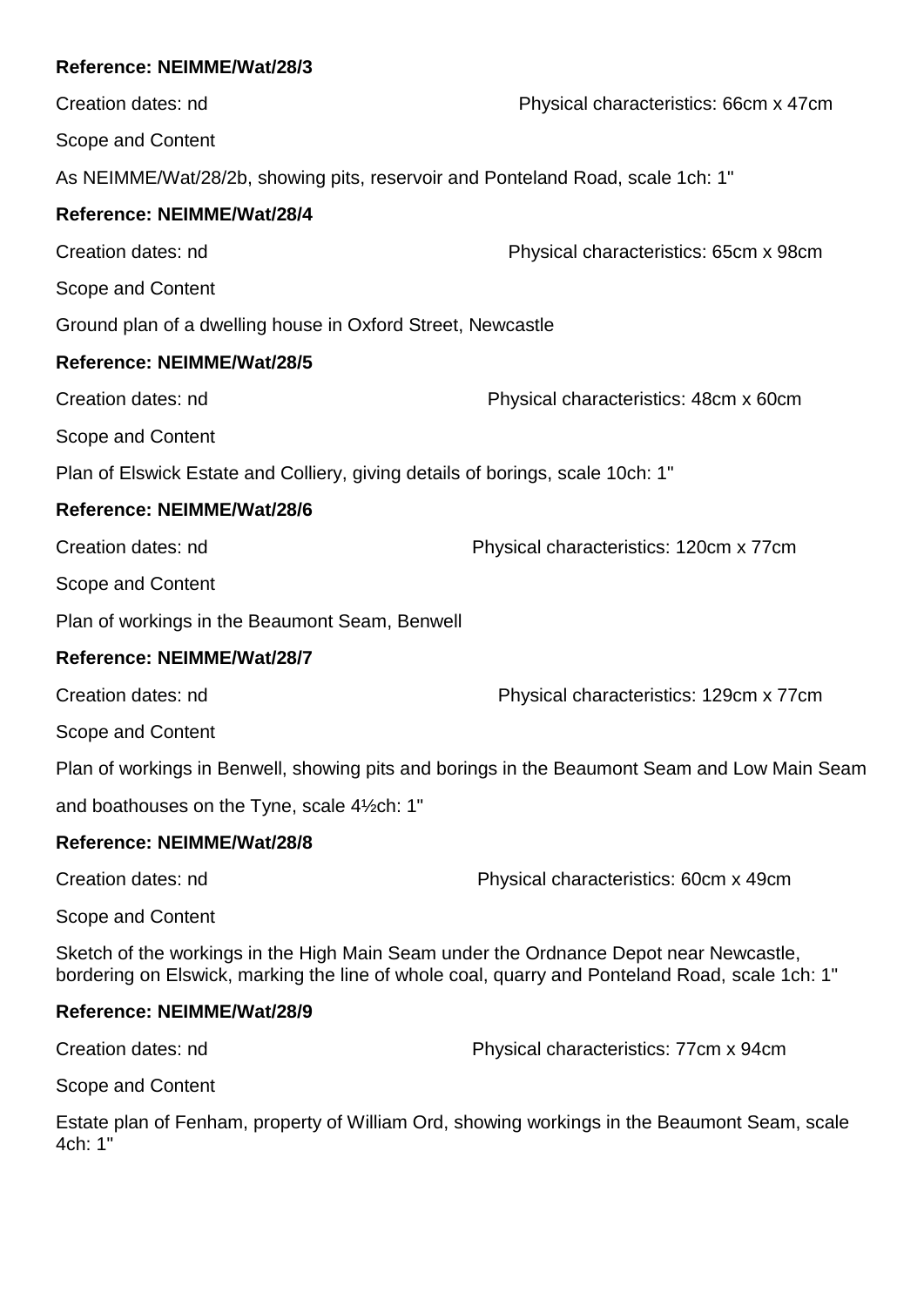Creation dates: nd Physical characteristics: 44cm x 56cm Scope and Content Plan of an unidentified estate [Spital Tongues] property of Mr Kent, 18 acres, scale 2ch: 1" **Reference: NEIMME/Wat/28/11** Creation dates: nd Physical characteristics: 44cm x 28cm Scope and Content Plan of unidentified workings **Reference: NEIMME/Wat/28/12** Creation dates: nd Physical characteristics: 40cm x 56cm Scope and Content Plan of Spital Tongues, property of Magdalene Hospital, 19 acres, scale 2ch: 1" **Reference: NEIMME/Wat/28/13** Creation dates: nd Physical characteristics: 112cm x 114cm Scope and Content Plan of unidentified estate **Reference: NEIMME/Wat/28/14** Creation dates: nd Physical characteristics: 85cm x 65cm Scope and Content Plan of Newcastle and estate plan of Jesmond, marking boreholes **Reference: NEIMME/Wat/28/15** Creation dates: nd Physical characteristics: 65cm x 101cm Scope and Content Plan of unidentified estate **Reference: NEIMME/Wat/28/16** Creation dates: March 1814 Physical characteristics: 58cm x 49cm Scope and Content Sketch of mills and buildings, property of Mr Darnell and workings in the Main Coal Seam [Fenham], scale 1ch: 1" Related Material See Wat/2/9 p.350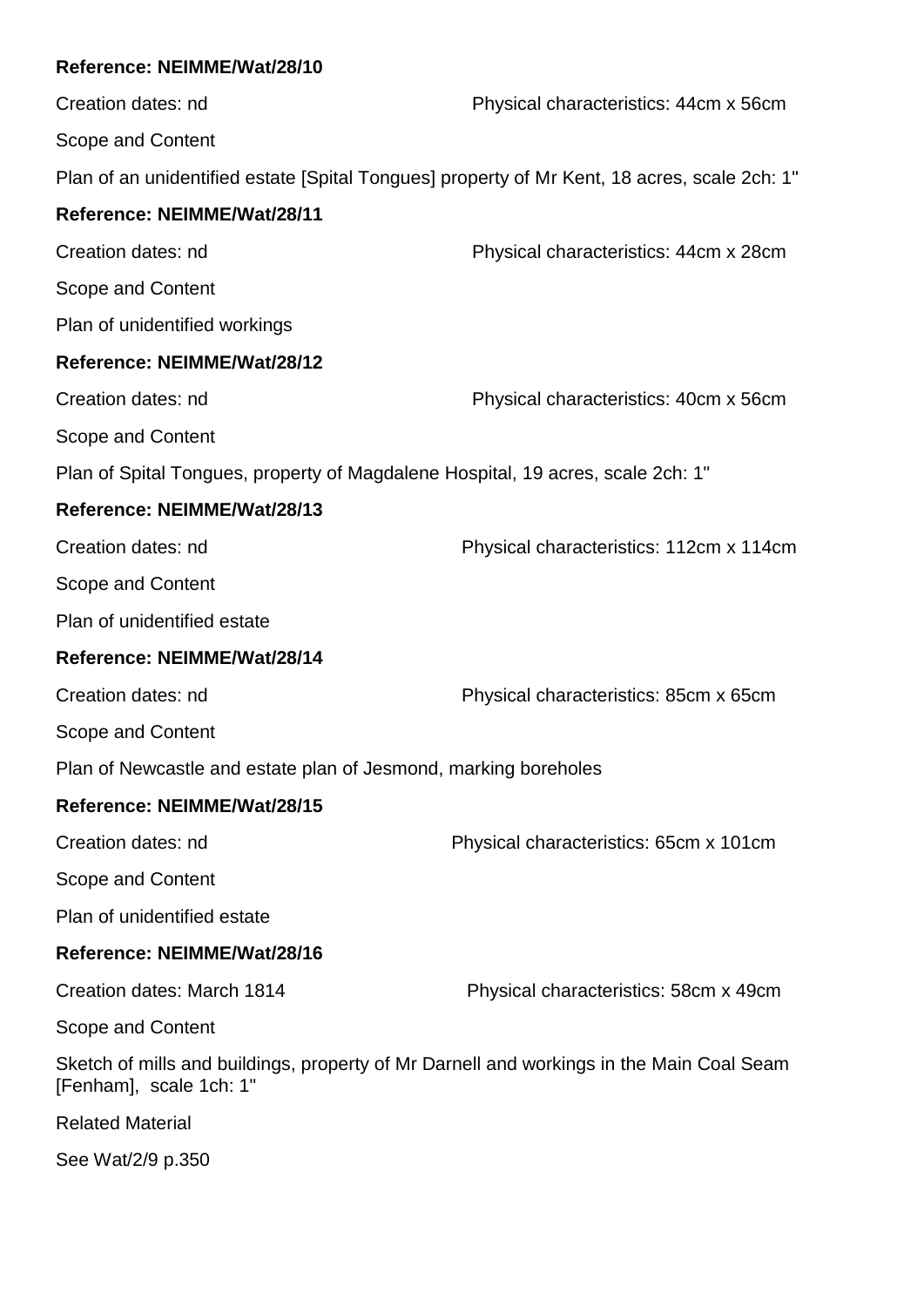Creation dates: 30 March 1814 Scope and Content Report re Darnell's Mills' workings to the Mayor of Newcastle by John Watson **Reference: NEIMME/Wat/28/18** Creation dates: nd Physical characteristics: 98cm x 32cm. Scope and Content Plan of the boundery between Town Moor and Coxlodge Estate **Reference: NEIMME/Wat/28/19** Creation dates: 15 March 1832 Physical characteristics: 127cm x 99cm Scope and Content Plan of Newcastle Town Moor, Castle Leazes and Nuns Moor showing the proposed division of coalmines intended to be offered to be let by proposal, scale 4ch: 1" **Reference: NEIMME/Wat/28/20** Creation dates: nd Physical characteristics: 100cm x 66cm. Scope and Content Estate plan of Brunton, property of the Hospital of St Mary Magdelene, Newcastle, scale 5ch: 1" **Reference: NEIMME/Wat/28/21** Creation dates: nd Physical characteristics: 131cm x 96cm Scope and Content Plan of unidentified estate [Jesmond] **Reference: NEIMME/Wat/28/22** Physical characteristics: 80cm x 85cm Scope and Content Sketch of workings in the High Main Seam at Jesmond Colliery, scale 2ch: 1" **Reference: NEIMME/Wat/28/23** Creation dates: nd Physical characteristics: 130cm x 76cm Scope and Content Plan of a proposed waggonway from Jesmond to the River Tyne, scales 1Ch: 1", 4ch: 1" **Reference: NEIMME/Wat/28/24** Creation dates: nd Physical characteristics: 65cm x 50cm Scope and Content Plan of workings in High Main Seam, Jesmond Colliery, showing pits, scale 4ch x 1"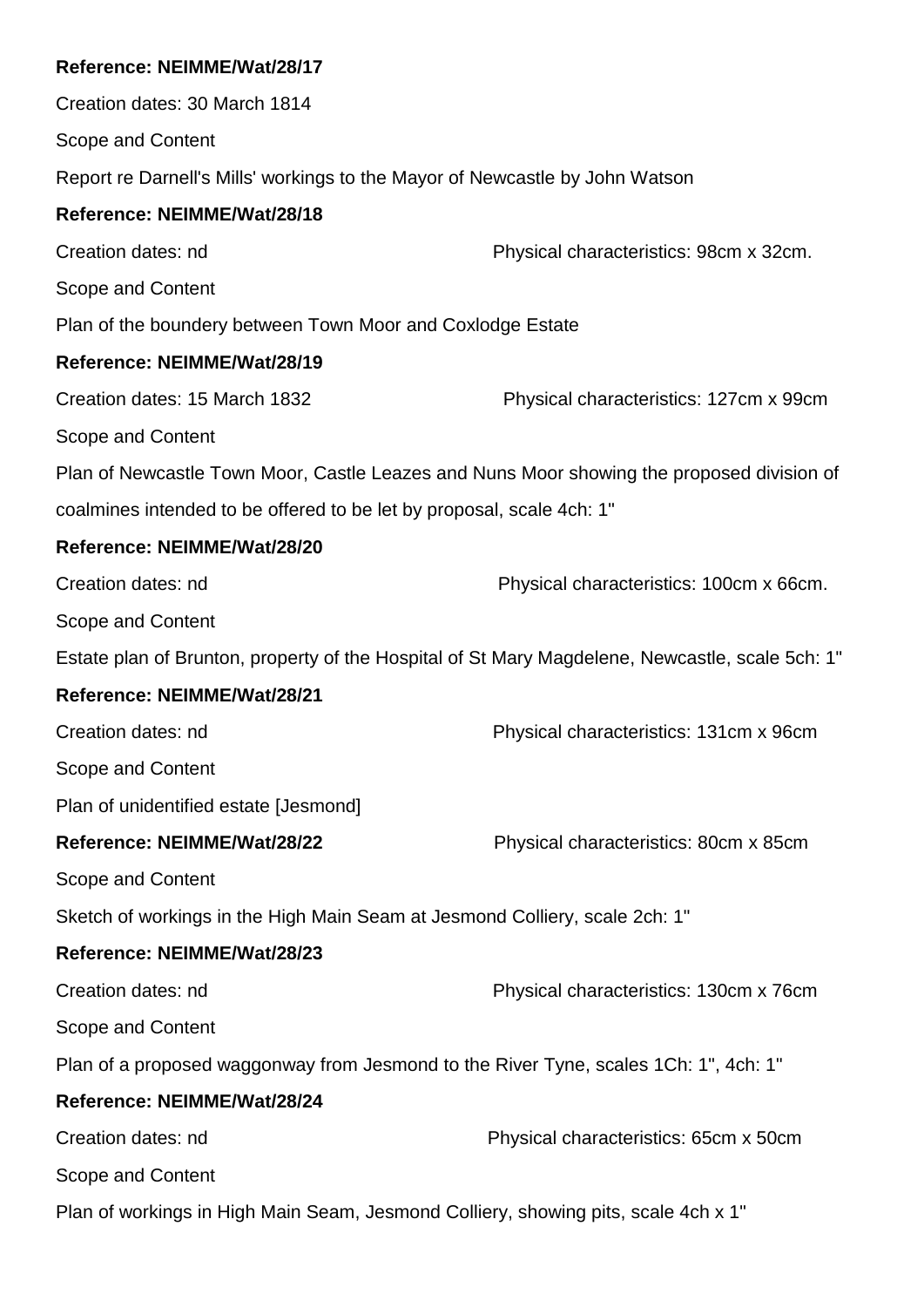Creation dates: nd Physical characteristics: 66cm x 92cm

Scope and Content

Plan of workings [Jesmond].

# **Reference: NEIMME/Wat/28/26**

Creation dates: nd Physical characteristics: 65cm x 165cm

Scope and Content

Plan of barrier left against the Ouseburn from Heaton Colliery, showing pits and thrusts, scale 1ch: 1"

# **Reference: NEIMME/Wat/28/27**

Creation dates: [1857] Physical characteristics: 55cm x 74cm

Scope and Content

Estate plan of Shieldfield and Ouseburn, property of the representatives of the late William James,

scale 3ch x 1"

# **Reference: NEIMME/Wat/28/28**

Creation dates: nd Physical characteristics: 59cm x 86cm

Scope and Content

Royalty plan of Red Barns, Newcastle, property of Sir Matthew White Ridley and Sir Henry Lawson, copy of a map drawn by Straker, showing boreholes, pits, Chapman Hunter's winning near the Ouseburn, a downcast dyke and proposed boundary of coal to be under lease, scale 2ch: 1"

# **Reference: NEIMME/Wat/28/29**

Creation dates: 19 April 1805 Physical characteristics: 31cm x 31cm

Scope and Content

Plan of Stots Hall Farm near Jesmond, property of St Mary's Hospital, the Duke of Portland, John

Andrews and J. Blenkinsop Coulson with additions made by John Bell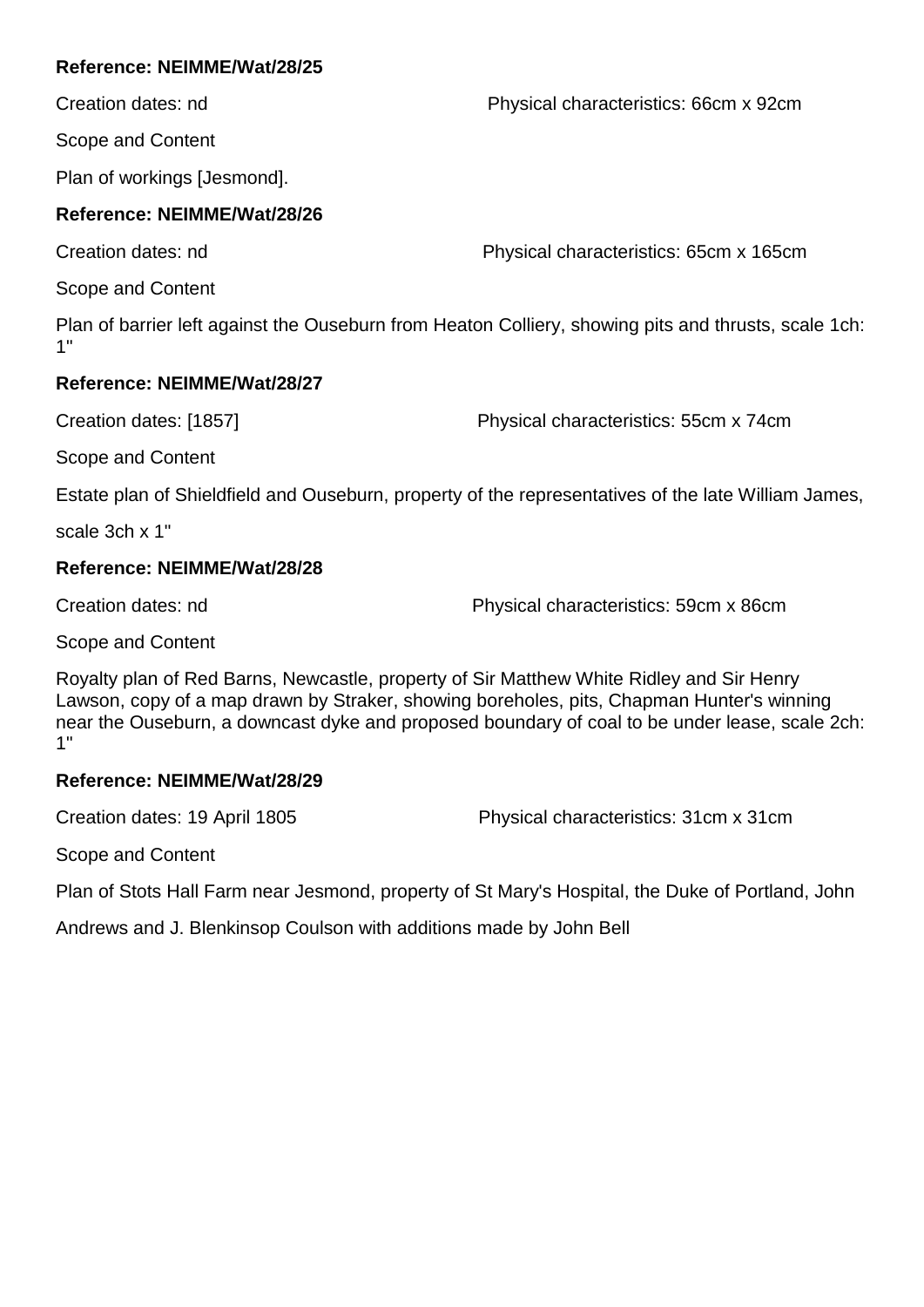# **NEIMME/Wat/29 WATSON PLANS FOR THE Parishes of Gateshead,**

# **Whickham, Ryton, Washington, Wearmouth and Heworth.**

Creation dates: 1753 - 1874

Scope and Content

BOUND VOLUME OF COLLIERY AND ESTATE PLANS.

VOLUME IS MARKED WITH THE ORIGINAL SHELF NUMBER. THIS ORIGINAL SHELF NUMBER HAS BEEN RETAINED, PREFACED BY THE IDENTIFIER WAT/

Related Material

NEIMME/Wat/29/11 - 18 - see "Reports of the late John Smeaton

made on various occasions in the course of his employment as a civil

engineer" second edition, London: N.Taylor, 1837. Vol 2, pp.133-5, PI.

XVIII.

# **Reference: NEIMME/Wat/29/1**

Creation dates: July 1786 Physical characteristics: Scale 3½ch: 1", 108cm x 84cm

Scope and Content

Plan of workings in High Main Coal, Gateshead Park, showing the line of barrier of coal between

Felling and the River Tyne, the line of Tyne Main Drift, the Metal Coal water level line, Fryer's Goose Engines, and a staith

# **Reference: NEIMME/Wat/29/2**

Creation dates: nd Physical characteristics: 108cm x 75cm

Scope and Content

Estate plan of Gateshead Park, showing line of Tyne Level Drift, and a staith, scale 4ch: 1"

# **Reference: NEIMME/Wat/29/3**

Creation dates: [1797] Physical characteristics: 103cm x 76cm

Scope and Content

Plan of Gateshead Park Colliery workings in the Upper Main Coal Seam, showing line of Tyne Level Drift, a staith, and Fryer's Goose Engines, scale 3ch: 1"

# **Reference: NEIMME/Wat/29/4**

Creation dates: July 1827 Physical characteristics: 87cm x 59cm

Scope and Content

Sketch of workings made in High Main Coal Seam at Fryer's Goose, part of Gateshead Park Colliery,for the purpose of showing how far they had approached towards St Lawrence property, belonging to the Corporation of Newcastle upon Tyne, scale 2ch: 1"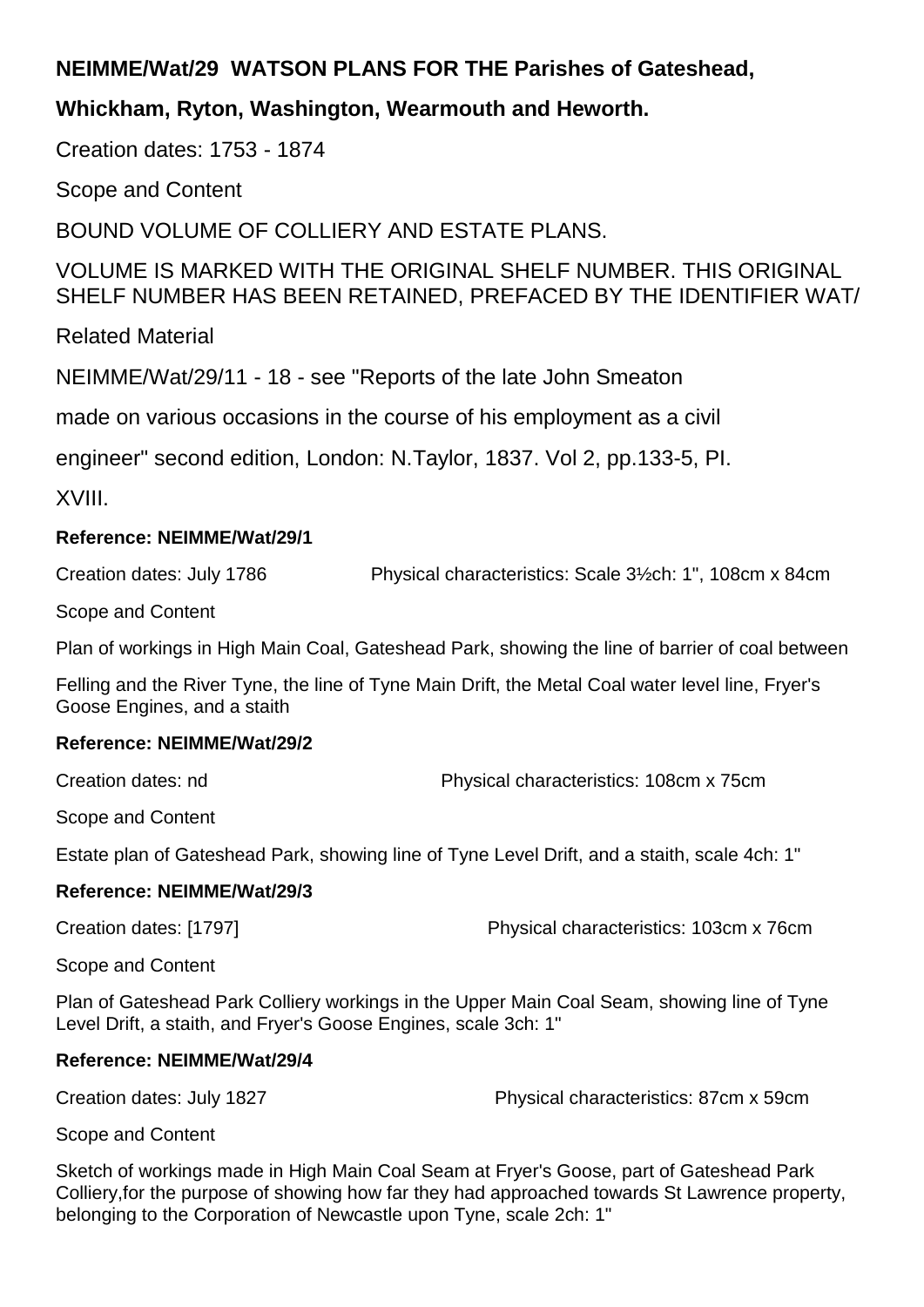Creation dates: 1753 Physical characteristics: 38cm x 50cm

Scope and Content

Sketch of workings at Fryer's Goose, or Mr Lamb's ground, showing downcast dyke, a dyke or trouble, a drift, a staith and a raft yard

# **Reference: NEIMME/Wat/29/6**

Creation dates: nd Physical characteristics: 26cm x 41cm

Scope and Content

Plan of workings at Gateshead Park Colliery, scale 4ch: 1"

# **Reference: NEIMME/Wat/29/7**

Creation dates: May 1786 Physical characteristics: 128cm x 83cm

Scope and Content

Plan of workings in Upper Main Coal, Park Moor Colliery, showing dykes and a stone coal drift, scale 4ch: 1"

# **Reference: NEIMME/Wat/29/8**

Creation dates: April 1776 Physical characteristics: 111cm x 55cm

Scope and Content

Plan of Gateshead Fell Colliery with the workings in the Five Quarter Coal Seam, showing line of water

level drift from the engine in the Main Coal Seam and line of a supposed downcast dyke, scale 4ch: 1"

# **Reference: NEIMME/Wat/29/9**

Creation dates: nd Physical characteristics: 64cm x 53cm

Scope and Content

Plan of workings at Friars Goose and [part of Gateshead Park Colliery] scale 4ch: 1"

# **Reference: NEIMME/Wat/29/10**

Creation dates: nd Physical characteristics: 38cm x 60cm

Scope and Content

Estate plan of Tyne Main, formerly Gateshead Park, including a reference to the plan, scale 4ch: 1"

# **Reference: NEIMME/Wat/29/11**

Creation dates: May 1783 Physical characteristics: 79cm x 144cm

Scope and Content

Plan of the foundations for a water gin for drawing coals at the Bank Pit, and also of a fire engine for returning the water, scale 4': 1"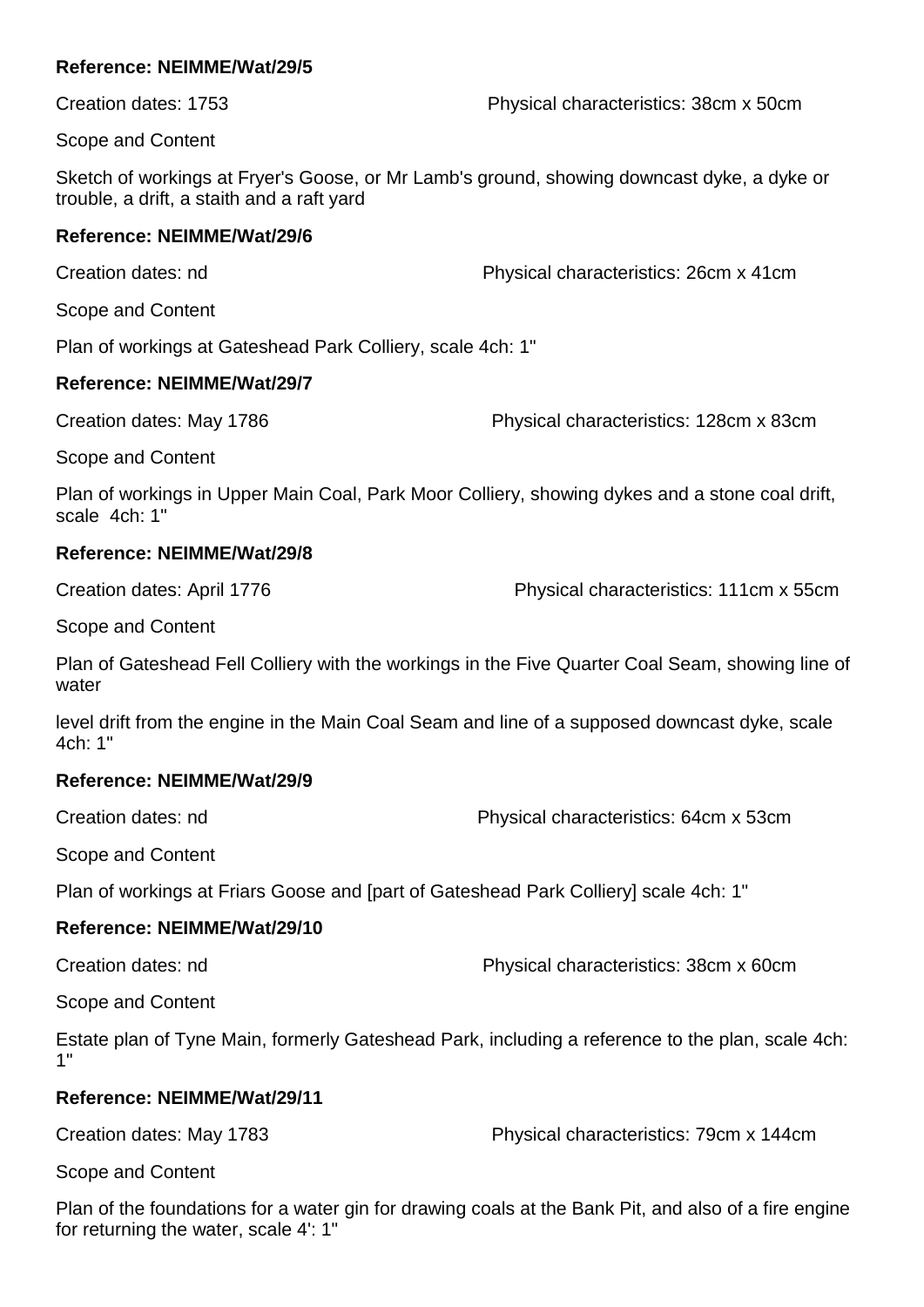Creation dates: May 1783 Physical characteristics: 64cm x 54cm

Scope and Content

Sketch of a wheel [part of 11 above?], scale 2': 1"

# **Reference: NEIMME/Wat/29/13**

Creation dates: 1783 Physical characteristics: 37cm x 54cm

Scope and Content

Sketch for fixing the count wheel work, [part of 11 above?], scale 2': 1"

# **Reference: NEIMME/Wat/29/14**

Creation dates: May 1783 Physical characteristics: 64cm x 55cm

Scope and Content

Elevation and plan of a fire engine for returning the water to the water coal gin at Bank Pit, scale 4' x 1"

# **Reference: NEIMME/Wat/29/15**

Creation dates: May 1783 Physical characteristics: Scale 4'; 1", 38cm x 55cm

Scope and Content

Upwright plan of the pit head frame together with the friction wheel with the application of the convoys and their communications, plan of the friction wheel and of the frame for the convoys, and plan of the pit head frame [at Bank Pit]

# **Reference: NEIMME/Wat/29/16**

Creation dates: May 1783 Physical characteristics: 54cm x 37cm

Scope and Content

Design for the barrel and frame for the water coal gin [at Banks Pit], scale 4': 1"

# **Reference: NEIMME/Wat/29/17**

Creation dates: May 1783 Physical characteristics: 64cm x 55cm

Scope and Content

Elevation and plan of the water coal gin, scale 4': 1"

# **Reference: NEIMME/Wat/29/18**

Creation dates: May 1783 Physical characteristics: 64cm x 51cm

Scope and Content

Plan of water gin for drawing coals [at Bank Pit], scale 4': 1"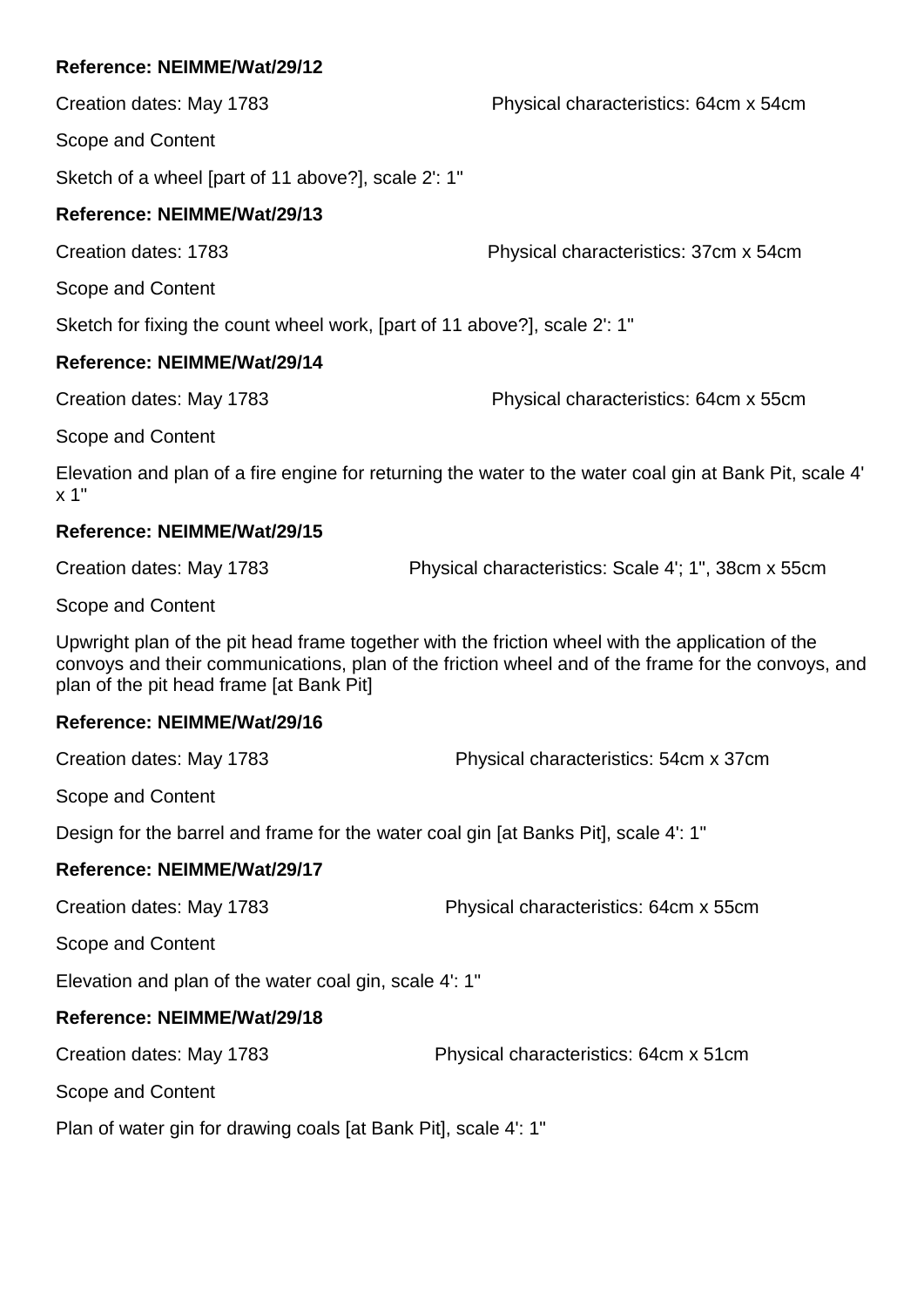Creation dates: nd Physical characteristics: 54cm x 42cm Scope and Content Plan of workings in Low Main Seam, Tyne Main Colliery, scale 4ch: 1" **Reference: NEIMME/Wat/29/20** Creation dates: Dec 1786 Physical characteristics: 64cm x 84cm Scope and Content Plan of Derwent Crook and Brecken Beds Collieries, Low Main Coal workings, scale 2ch: 1" **Reference: NEIMME/Wat/29/21** Creation dates: Dec 1786 Physical characteristics: 64cm x 84cm Scope and Content Plan of Derwent Crook and Brecken Beds Collieries Five Quarter Coal workings, scale 2ch: 1" **Reference: NEIMME/Wat/29/22** Creation dates: nd Physical characteristics: 38cm x 36cm Scope and Content Plan of Farnacres Estate, property of Sir Thomas Liddell, distinguishing the grounds under which Messrs Harvey and others are possessed of the coal mines etc, showing a downcast trouble and includes a reference **Reference: NEIMME/Wat/29/23** Creation dates: nd Physical characteristics: 56cm x 156cm Scope and Content Plan of shaft foot at Marley Hill Colliery, showing the arrangement of the engine sidings, branch ways and lead of ropes, scale 10': 1" **Reference: NEIMME/Wat/29/24** Creation dates: nd Physical characteristics: 69cm x 102cm Scope and Content Plan and section of underground roads for engines, Marley Hill Colliery, scales 4ch: 1", 40': 1" **Reference: NEIMME/Wat/29/25** Creation dates: nd Physical characteristics: 50cm x 64cm Scope and Content Plan of tub showing disconnecting apparatus, Marley Hill Colliery, scale 1': 1"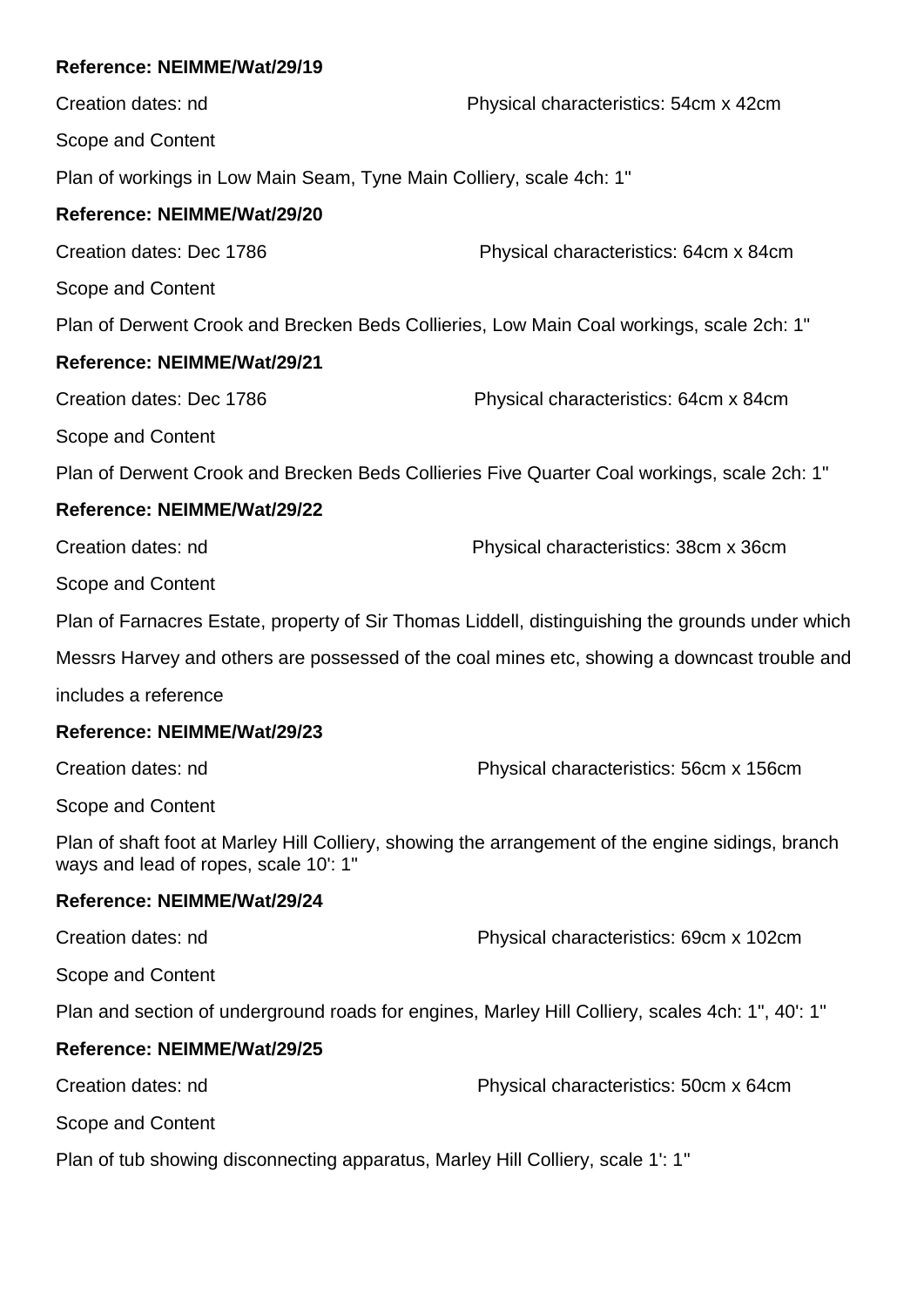Scope and Content

Plan of open fields in Crawcrook, describing the ridges or parcels of land belonging to each proprietor,

surveyed by Ralph Burton, drawn by John Mowbray, scale 6ch: 1", Description of fields is a separate black binder

## **Reference: NEIMME/Wat/29/27**

Creation dates: nd Physical characteristics: 31cm x 43cm

Scope and Content

Plan of unidentified copyhold and freehold land

# **Reference: NEIMME/Wat/29/28**

Creation dates: nd Physical characteristics: 64cm x 35cm

Scope and Content

Plan of workings under Peatmyres freehold and copyhold land and the land belonging to the Rev

Robert Croft, scale 4ch: 1"

# **Reference: NEIMME/Wat/29/29**

Creation dates: 1821 Physical characteristics: 64cm x 96cm

Scope and Content

Plan of the freehold lands in Crawcrook Town fields, according to the late division, with part of the

ancient freehold lands, also a section showing the depth of the Townley seam at Wylam Colliery and asection showing the depth of the Townley seam at Crawcrook Colliery, signed by Thomas G. Hall scale 4ch: 1", 40fath: 1"

# **Reference: NEIMME/Wat/29/30**

Creation dates: 1828 Physical characteristics: 40cm x 53cm

Scope and Content

Plan and section of a proposed turnpike road from Newcastle to Blaydon, Co Durham, with certain

branches therefrom, surveyed by E. Grace, lithographed by Lambert, showing staiths at Benwell and Derwent Haugh, and a papermill at Scotswood, scale 20ch: 1", 100': 1"

# **Reference: NEIMME/Wat/29/31**

Creation dates: 1828

Scope and Content

As NEIMME/Wat/29/30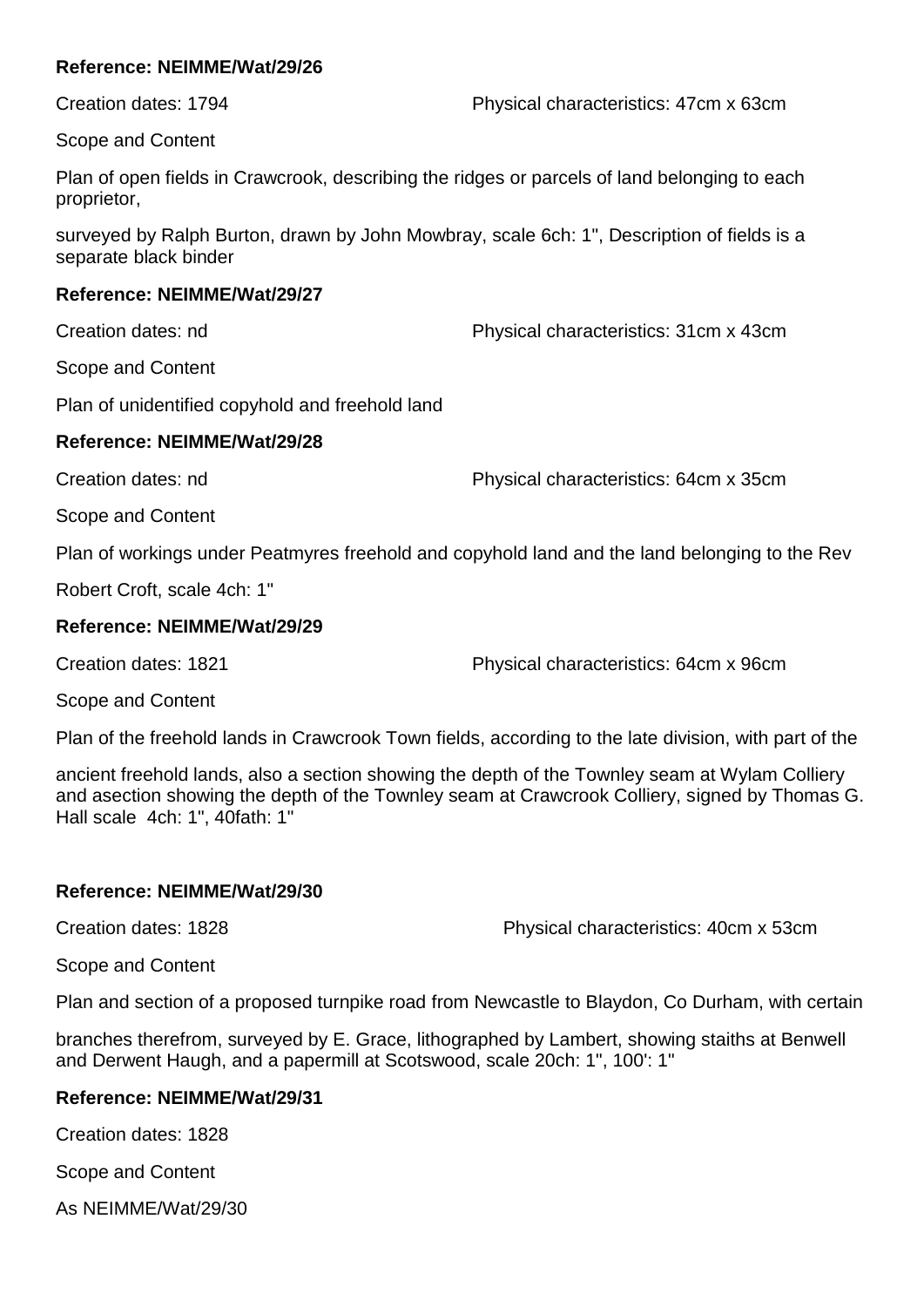Creation dates: nd Physical characteristics: 139cm x 97cm

Scope and Content

Plan of workings in the Main Coal Seam, Bowes's Main Colliery, showing names of field owners in the area

# **Reference: NEIMME/Wat/29/33**

Creation dates: nd Physical characteristics: 88cm x 64cm

Scope and Content

Plan of workings in the Six Quarter Coal Seam, Bowes's Main Colliery

# **Reference: NEIMME/Wat/29/34**

Creation dates: nd Physical characteristics: 84cm x 64cm

Scope and Content

Plan of workings in the Five Quarter Coal Seam, Bowes's Main Colliery

# **Reference: NEIMME/Wat/29/35**

Creation dates: nd Physical characteristics: 100cm x 130cm

Scope and Content

Estate plan of Hylton and Hylton Ferry, property of the Earl of Strathmore, Barmston, property of Lord Londonderry, Washington and North Biddick, scale 8ch: 1"

# **Reference: NEIMME/Wat/29/36**

Creation dates: 1782 Physical characteristics: 56cm x 78cm

Scope and Content

Estate plan of Usworth, property of Bernard Shaw, surveyed by J. Fryer, scale 4ch: 1"

# **Reference: NEIMME/Wat/29/37**

Creation dates: nd Physical characteristics: 68cm x 101cm

Scope and Content

Plan of Springwell and Mount Farms, [Usworth], showing line of an old waggonway and a stone drift, scale 4ch: 1"

# **Reference: NEIMME/Wat/29/38**

Creation dates: nd Physical characteristics: 49cm x 63cm

Scope and Content

Plan of part of Springwell Colliery workings, showing furnace in the workings, scale 2ch: 1"

**Reference: NEIMME/Wat/29/39** Creation dates: nd Physical characteristics: 115cm x 64cm

Scope and Content

Plan of surveys around Heworth village, scale 3ch: 1"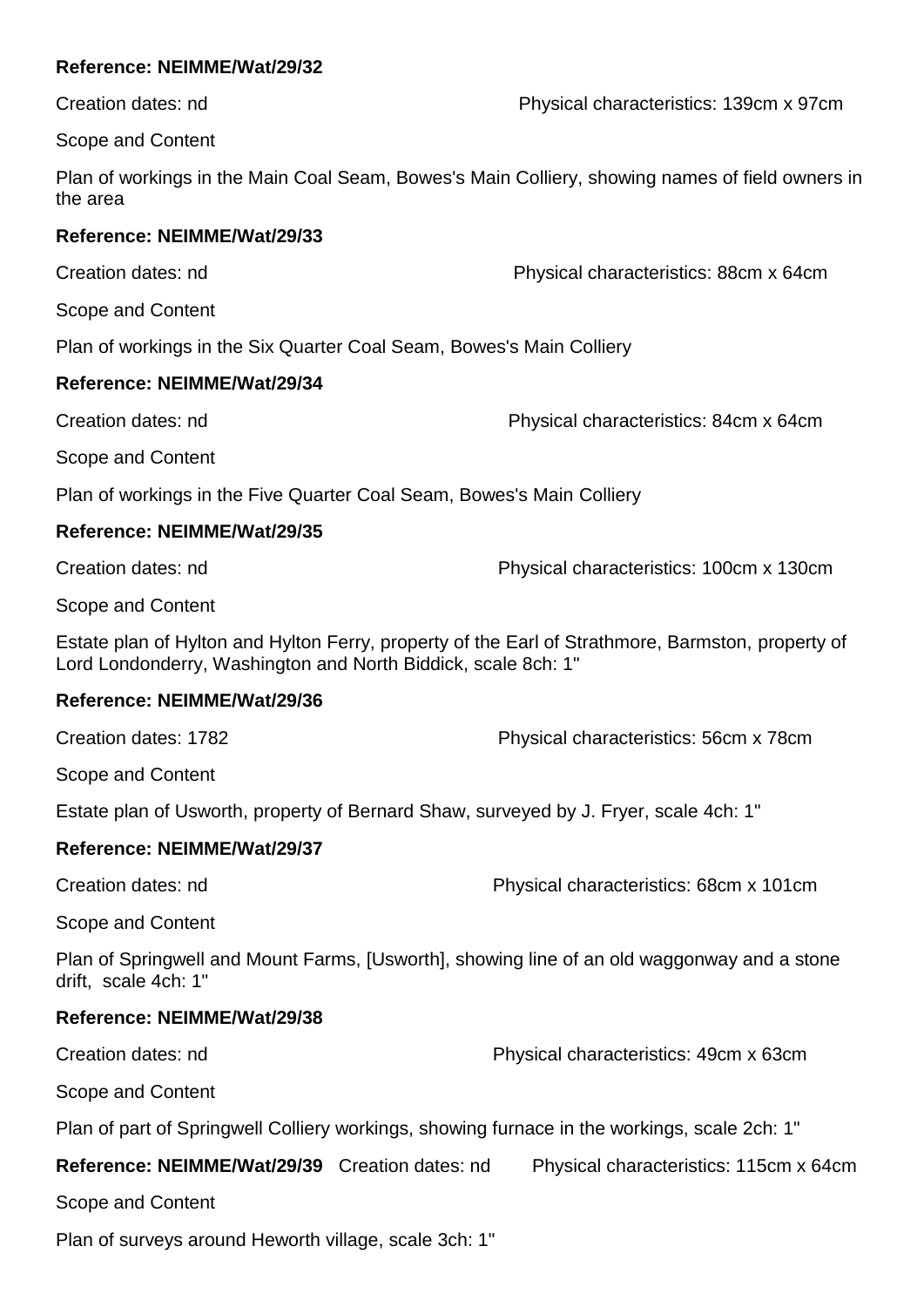Creation dates: 1817 Physical characteristics: 59cm x 85cm

Scope and Content

Plan of the extent of the trespass made into Heworth Colliery in the Low Main Seam by the lessees of Sheriff Hill Colliery, surveyed by Messrs Buddle, King, Fenwick and others, scale 2ch: 1"

## **Reference: NEIMME/Wat/29/41**

Creation dates: nd Physical characteristics: 46cm x 71cm, printed

Scope and Content

Plan of railways in Pelaw Branch No 1, lithographed by M. and M.W. Lambert of Newcastle, showing the line of the York and Newcastle railway, Felling Colliery railway and Sheriff Hill Colliery railway, Gateshead Park railway and Team Lane railway, scale 5ch: 1"

## **Reference: NEIMME/Wat/29/42**

Creation dates: nd Physical characteristics: 46cm x 73cm, printed

Scope and Content

Section and cross section of railways in Pelaw Branch No 1, lithographed by M. and M.W. Lambert of Newcastle, scales 5ch: 1", 50': 1"

# **Reference: NEIMME/Wat/29/43**

Creation dates: 1800 Physical characteristics: Scale 8ch: 1", 54cm x 99cm

Scope and Content

Plan of the manor or lordship of Hylton, property of the Earl of Strathmore, surveyed by John Fryer

# **Reference: NEIMME/Wat/29/44**

Creation dates: nd Physical characteristics: 51cm x 76cm

Scope and Content

As NEIMME/Wat/29/43

# **Reference: NEIMME/Wat/29/45**

Creation dates: nd Physical characteristics: 63cm x 96cm

Scope and Content

General arrangement of a pumping engine [Engine No 304], for Hylton Colliery, scale 2': 1"

# **Reference: NEIMME/Wat/29/46**

Creation dates: nd Physical characteristics: 62cm x 96cm

Scope and Content

Plan of bedplate and foundation for No 304 engine, [Hylton Colliery], scale 2': 1"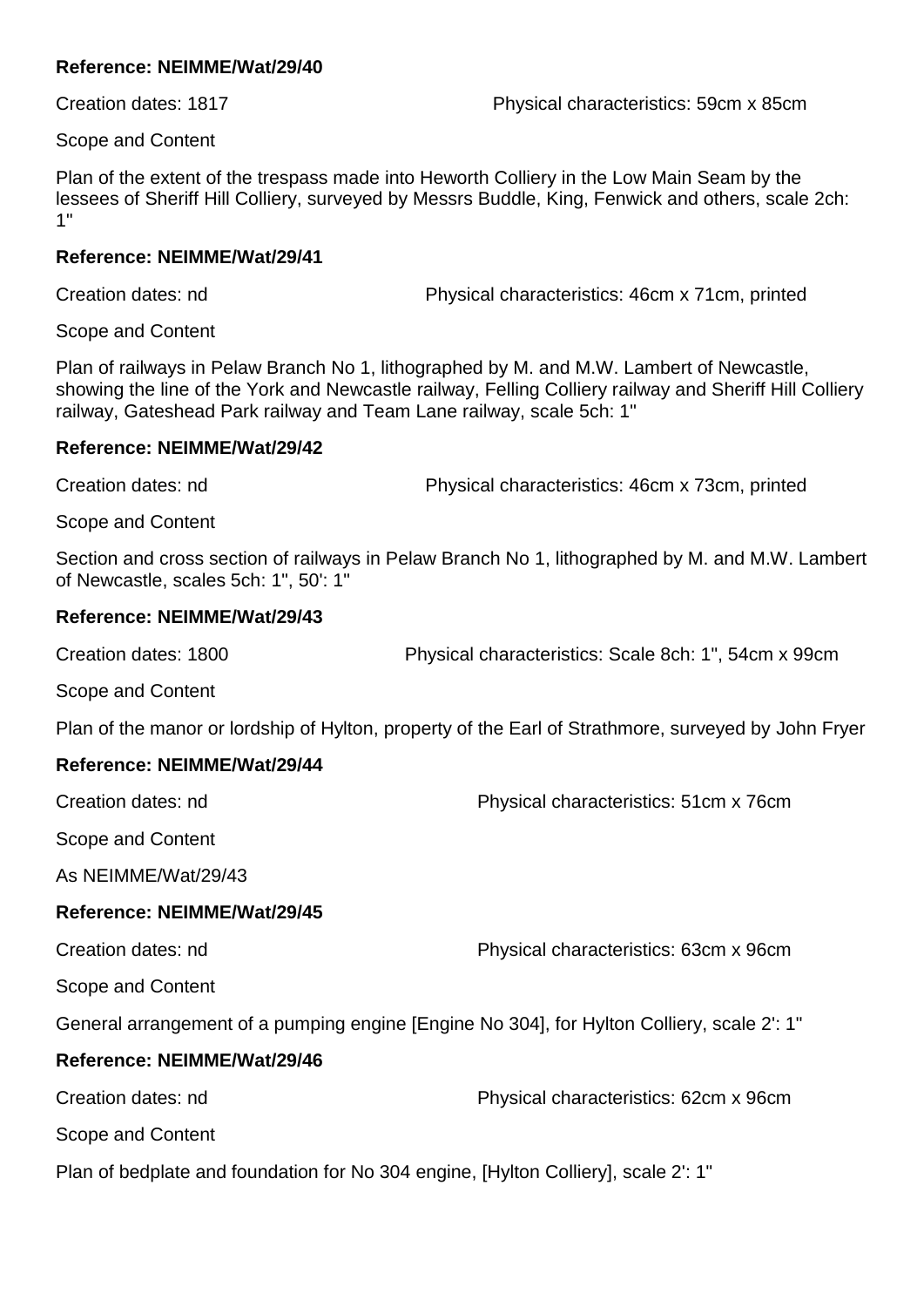Creation dates: Sept 1874 Physical characteristics: 64cm x 95cm Scope and Content Plan for slide gear for No 304 engine, [Hylton Colliery], signed with initials R.G.C **Reference: NEIMME/Wat/29/48** Creation dates: March 1874 Physical characteristics: 49cm x 64cm Scope and Content Plan of montion bars for No 304 engine, [Hylton Colliery], signed with initials R.G.C **Reference: NEIMME/Wat/29/49** Creation dates: nd Physical characteristics: 48cm x 96cm Scope and Content Plan of crosshead and piston rod for No 304 engine, [Hylton Colliery], scale 1': 3" **Reference: NEIMME/Wat/29/50** Creation dates: nd Physical characteristics: 63cm x 93cm Scope and Content Plan of cylinder and piston for No 304 engine, [Hylton Colliery] **Reference: NEIMME/Wat/29/51** Creation dates: nd Physical characteristics: 64cm x 49cm Scope and Content Plan of workings at Tyne Main and [Shipcote?] Collieries, Gateshead, scale 4ch: 1" **Reference: NEIMME/Wat/29/52** Creation dates: Sept 1783 Physical characteristics: 92cm x 90cm Scope and Content

Plan of Bank Pit Field, property of the Right Honourable Lord Ravensworth, scale 10yds: 1"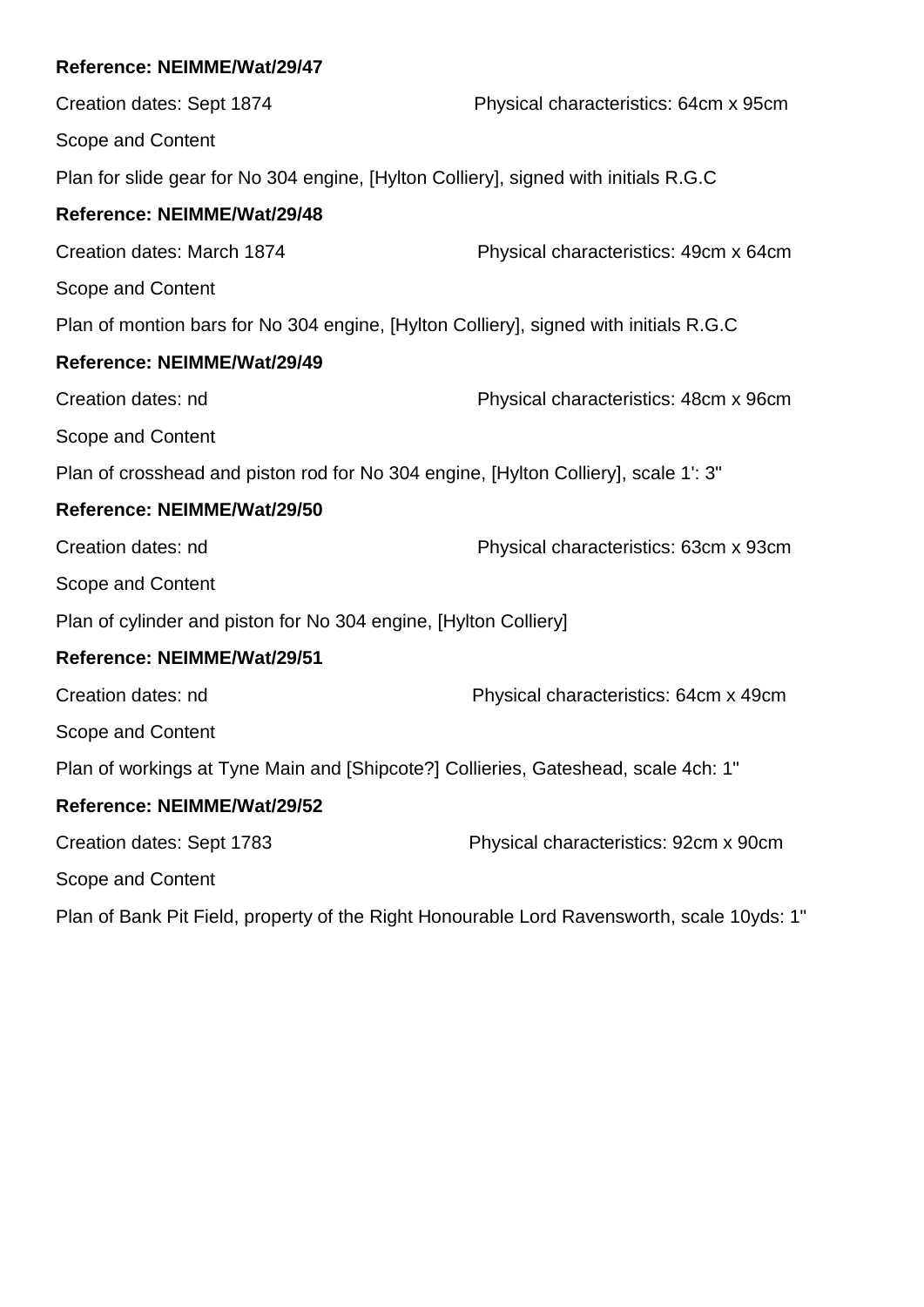|                                                                                                                                   |  | NEIMME/Wat/30 WATSON PLANS FOR THE Parish of Jarrow.                    |
|-----------------------------------------------------------------------------------------------------------------------------------|--|-------------------------------------------------------------------------|
| Creation dates: 1750-1846                                                                                                         |  |                                                                         |
| Scope and Content                                                                                                                 |  |                                                                         |
|                                                                                                                                   |  | BOUND VOLUME OF COLLIERY AND ESTATE PLANS.                              |
| VOLUME IS MARKED WITH THE ORIGINAL SHELF NUMBER. THIS ORIGINAL SHELF<br>NUMBER HAS BEEN RETAINED, PREFACED BY THE IDENTIFIER WAT/ |  |                                                                         |
| Reference: NEIMME/Wat/30/1                                                                                                        |  |                                                                         |
| Creation dates: nd                                                                                                                |  | Physical characteristics: 50cm x 37cm                                   |
| Scope and Content                                                                                                                 |  |                                                                         |
| Section of strata sunk through C Pit, Hebburn Colliery, from the thrill to the Main Seam, scale<br>1fath: $1"$                    |  |                                                                         |
| <b>Reference: NEIMME/Wat/30/2</b>                                                                                                 |  |                                                                         |
| Creation dates: [1797]                                                                                                            |  | Physical characteristics: Scale [4ch: 1"], 125cm x 133cm                |
| Scope and Content                                                                                                                 |  |                                                                         |
| Plan of workings in Hebburn and Walker                                                                                            |  |                                                                         |
| Reference: NEIMME/Wat/30/3                                                                                                        |  |                                                                         |
| Creation dates: nd                                                                                                                |  | Physical characteristics: 86cm x 64cm                                   |
| Scope and Content                                                                                                                 |  |                                                                         |
|                                                                                                                                   |  | Sketch of the boundary between 2 collieries [? Jarrow], scale [2ch: 1"] |
| Reference: NEIMME/Wat/30/4                                                                                                        |  |                                                                         |
| Creation dates: nd                                                                                                                |  | Physical characteristics: 87cm x 59cm                                   |
| Scope and Content                                                                                                                 |  |                                                                         |
| As NEIMME/Wat/30/3                                                                                                                |  |                                                                         |
| Reference: NEIMME/Wat/30/5                                                                                                        |  |                                                                         |
| Creation dates: [1780]                                                                                                            |  | Physical characteristics: 60cm x 77cm                                   |
| Scope and Content                                                                                                                 |  |                                                                         |
| Colliery plan of Heworth, property of the Dean and Chapter of Durham Cathedral, scale 4ch: 1"                                     |  |                                                                         |
| Reference: NEIMME/Wat/30/6                                                                                                        |  |                                                                         |
| Creation dates: 27 April 1750                                                                                                     |  | Physical characteristics: 75cm x 54cm                                   |
| Scope and Content                                                                                                                 |  |                                                                         |
| Plan of Jarrow Colliery, showing pits the course of 2 great dykes and Heworth, scale 8ch: 1"                                      |  |                                                                         |
|                                                                                                                                   |  |                                                                         |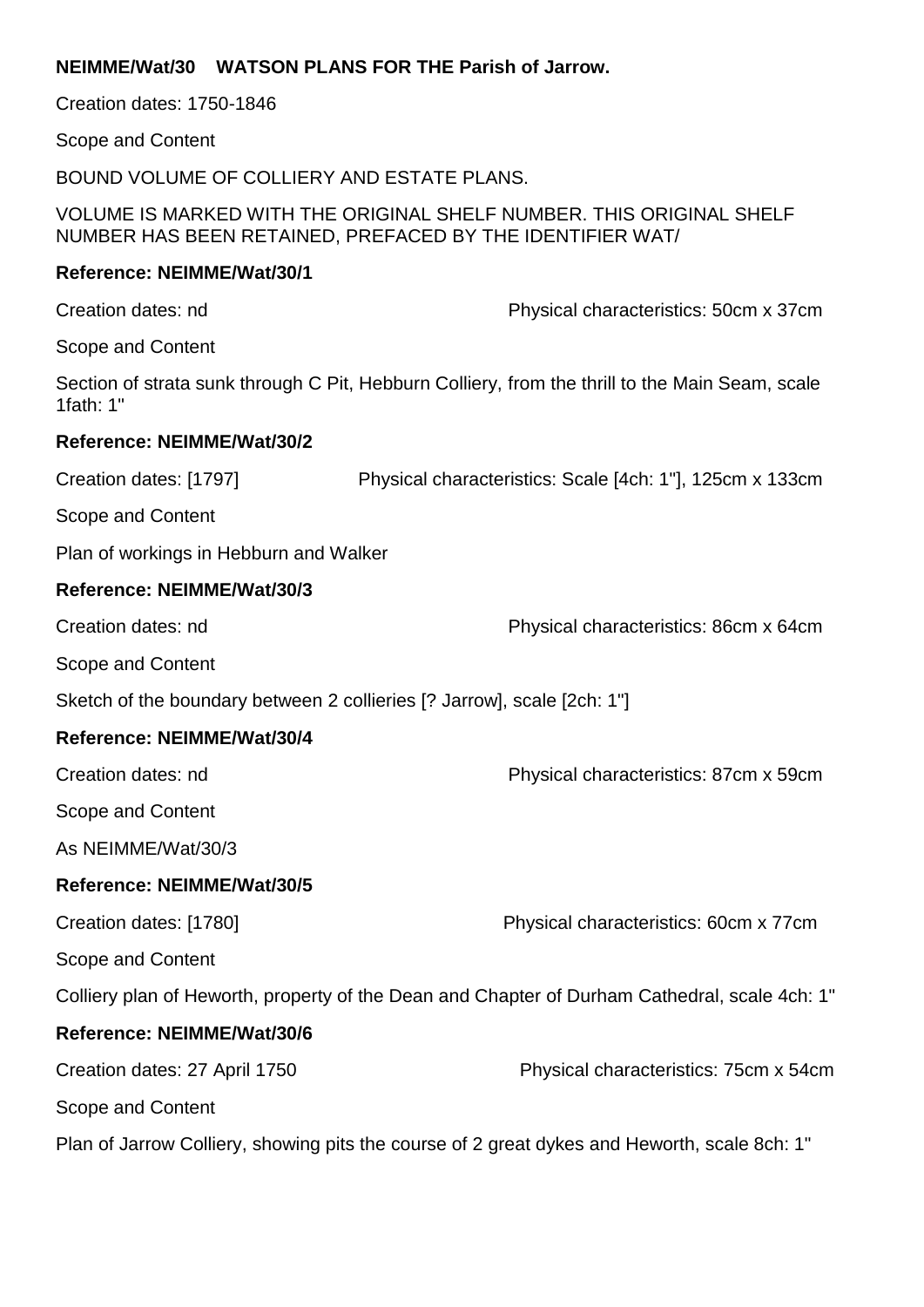Creation dates: April 1750 Physical characteristics: 53cm x 75cm Scope and Content Plan of Jarrow Colliery, property of the Dean and Chapter of Durham Cathedral and the Bishop of Durham, surveyed by John Watson, scale 8ch: 1" **Reference: NEIMME/Wat/30/8** Creation dates: [1830] Physical characteristics: 160cm x 163cm Scope and Content Plan of the workings in Jarrow **Reference: NEIMME/Wat/30/9** Creation dates: 1833 Physical characteristics: 150cm x 190cm Scope and Content Plan of the workings in the Bensham Seam, Jarrow, scale 2ch: 1" **Reference: NEIMME/Wat/30/10** Creation dates: nd Physical characteristics: 41cm x 52cm Scope and Content Profile of Jarrow Colliery east of the dykes, showing the Bensham seam workings, scales 8yds: 1", 4fath: 1" **Reference: NEIMME/Wat/30/11** Creation dates: [1823] Physical characteristics: 128cm x 155cm Scope and Content Plan of workings in Jarrow, giving details of borings **Reference: NEIMME/Wat/30/12** Creation dates: nd Physical characteristics: 98cm x 260cm Scope and Content Plan of the River Tyne showing Jarrow Grange and Hebburn Colliery, including a new winning in Percy Main

# **Reference: NEIMME/Wat/30/13**

Creation dates: nd Physical characteristics: 100cm x 255cm

Scope and Content

As NEIMME/Wat/12, showing a line of an intended waggonway and Nicholson and Horn's proposed dock at Jarrow, scale 4ch: 1"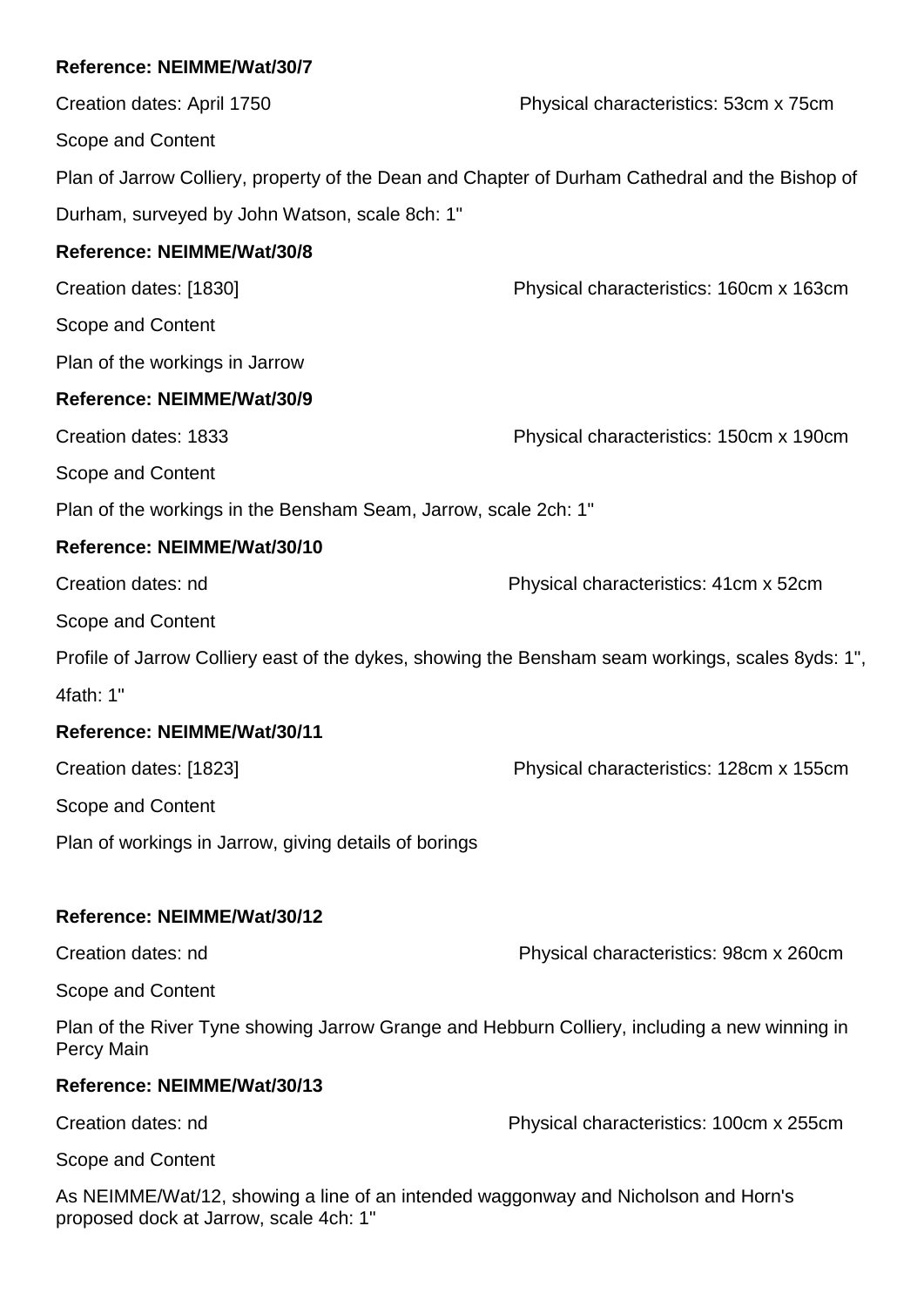Creation dates: 1845 Physical characteristics: 64cm x 100cm, printed

Scope and Content

Plan and sections of docks to be constructed at Jarrow and of proposed branch railways and approaches in connection therewith, lithographed by M. and M.W. Lambert of Newcastle, scale 4ch: 1"

## **Reference: NEIMME/Wat/30/15**

Creation dates: 1831 Physical characteristics: 40cm x 72cm, printed

Scope and Content

Plan and section of an intended line of a railway from South Shields to Monkwearmouth and 2 branches, surveyed by T.O. Blackett for F. Giles, civil engineer, engraved by W. Collard, scales 4": 1 mile, 100': 1"

# **Reference: NEIMME/Wat/30/16**

Creation dates: nd Physical characteristics: 64 x 85cm

Scope and Content

Estate plan of land belonging to Ogle and Robert Green [South Shields], showing borehole and a new winning, scale 2ch: 1"

# **Reference: NEIMME/Wat/30/17**

Creation dates: 1760 Creation dates: 1760

Scope and Content

Estate plan of Shields Haugh, property of the Dean and Chapter of Durham, surveyed by John Watson, scale 4ch: 1"

# **Reference: NEIMME/Wat/30/18**

Creation dates: 1846 Physical characteristics: 64cm x 85cm, printed

Scope and Content

Plan and section of the proposed Tyne Dock, lithographed by M. and M.W. Lambert, Newcastle, scales 4ch: 1", 40': 1"

# **Reference: NEIMME/Wat/30/19**

Creation dates: nd Physical characteristics: 40cm x 26cm

Scope and Content

Plan of a quay on the River Tyne, showing the line of waggonway, Glassworks belonging to Barrass Russell and Co, Saltworks belonging to Mr Hurry and Hutchinson's house

# **Reference: NEIMME/Wat/30/20**

Creation dates: 1809 Physical characteristics: 127cm x 165cm

Scope and Content

Plan of Temple Main Colliery, property of S. Temple, surveyed by John Bell, scale 2ch: 1"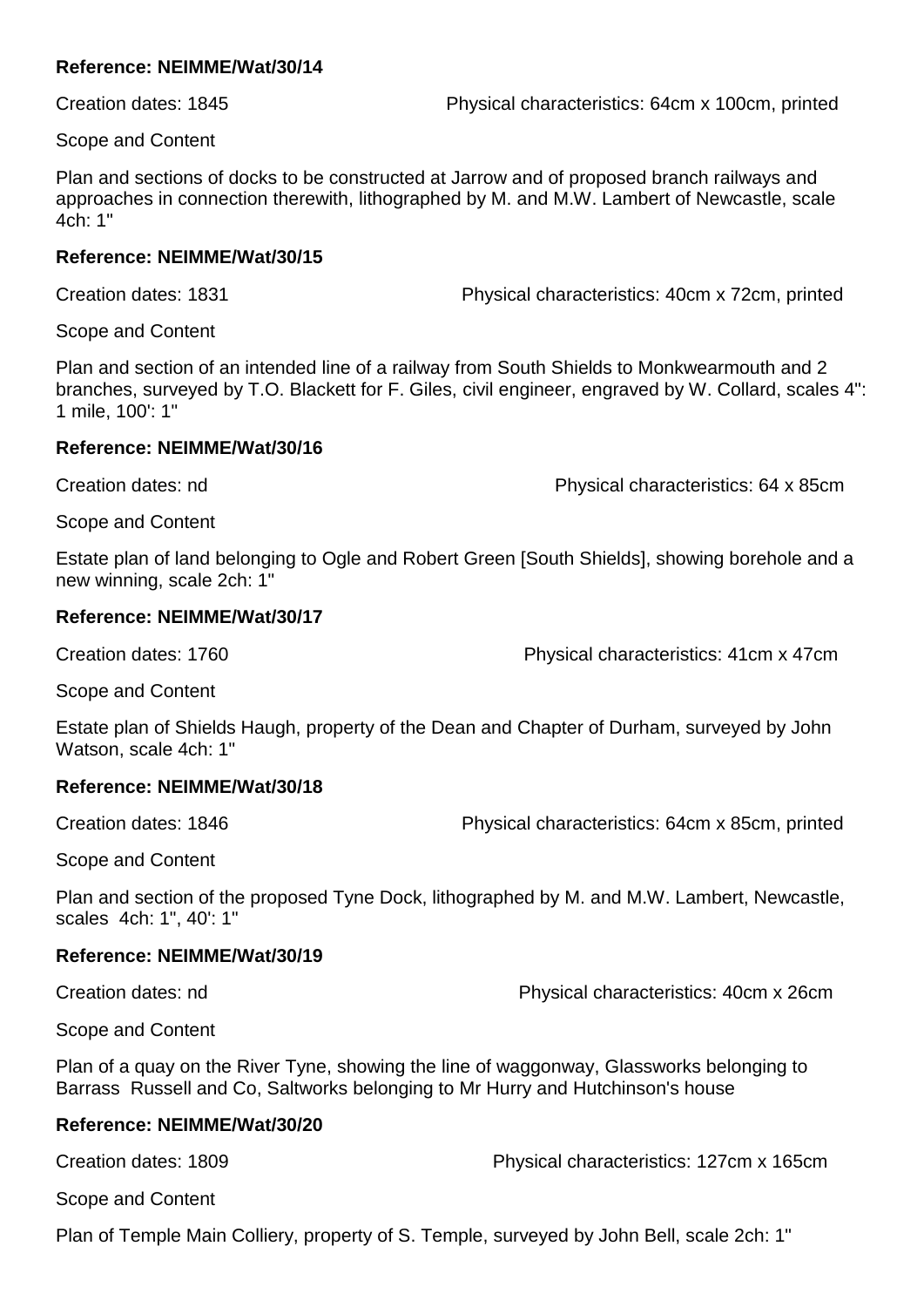# **NEIMME/Wat/31 WATSON PLANS FOR THE Parishes of Chester-le-**

# **Street, Houghton-le-Spring, Lanchester and Easington.**

Creation dates: 1739-1860

Scope and Content

BOUND VOLUME OF COLLIERY AND ESTATE PLANS.

VOLUME IS MARKED WITH THE ORIGINAL SHELF NUMBER. THIS ORIGINAL SHELF NUMBER HAS BEEN RETAINED, PREFACED BY THE IDENTIFIER WAT/

## **Reference: NEIMME/Wat/31/1**

Creation dates: nd Physical characteristics: 55cm x 48cm

Scope and Content

Estate plan of Ravensworth Town fields and Chowdene ancient enclosures

## **Reference: NEIMME/Wat/31/2**

Creation dates: nd Physical characteristics: 61cm x 71cm

Scope and Content

Estate plan of Birtley, property of Thomas Maddison, showing workings under the estate, giving name and owner of each field and including a key, scale 3ch: 1"

## **Reference: NEIMME/Wat/31/3**

Creation dates: 1759 – 1760 Physical characteristics: Scale [4ch: 1"], 45cm x 58cm

Scope and Content

Plan of land belonging to Mrs Margaret Carrick, in Birtley, also plan of workings in the Low Main Coal Seam, surveyed by Thomas Stokoe and Thomas Humble

# **Reference: NEIMME/Wat/31/4**

Creation dates: 1759 – 1760 Physical characteristics: 45cm x 58cm

Scope and Content

Plan of land belonging to Mrs Margaret Carrick, in Birtley, also plan of workings in Hutton Coal Seam, surveyed by Thomas Stokoe and Thomas Humble, scale 2ch: 1"

# **Reference: NEIMME/Wat/31/5**

Creation dates: Oct 1801 Physical characteristics: 49cm x 36cm

Scope and Content

Plan of workings in the Five Quarter Seam at Harraton Outside Colliery, scale 8ch: 1"

# **Reference: NEIMME/Wat/31/6**

Creation dates: Oct 1801 Physical characteristics: 48cm x 37cm

Scope and Content

Plan of workings in the Main Coal Seam at Harraton Outside Colliery, scale 8ch: 1"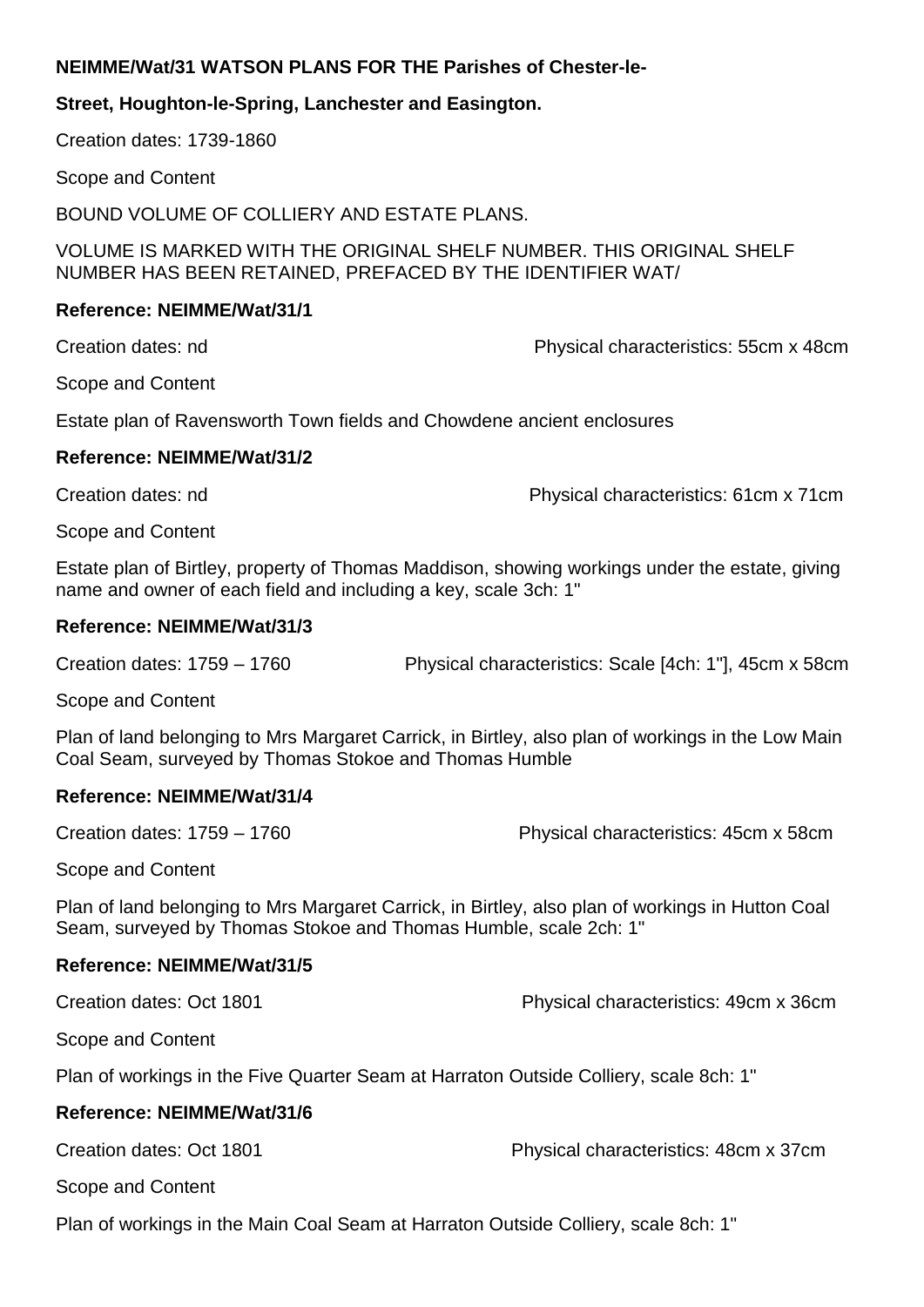Creation dates: June 1794 Physical characteristics: 20cm x 30cm

Scope and Content

Plan of the state of Harraton Sixth Pit's workings at the time the misfortune happened, scale 22yds: 1"

# **Reference: NEIMME/Wat/31/8**

Creation dates: 1772 Physical characteristics: 74cm x 105cm

Scope and Content

Estate plan of Lumley, showing carriage roads through the estate, scale 4ch: 1"

# **Reference: NEIMME/Wat/31/9**

Creation dates: nd Physical characteristics: 27cm x 45cm

Scope and Content

Plan of railways running through the Earl of Durham's estates, the Earl of Scarbrough's estate, the

township of Lambton and the township of Bourn-Moor, showing the line of the Earl of Durham's railway, projected line of railway "No 2" and the projected line of the railway independent of the Earl of Scarbrough, scale 20ch: 1"

# **Reference: NEIMME/Wat/31/10**

Creation dates: 1739 Physical characteristics: 49cm x 61cm

Scope and Content

Estate plan of Tanfield Lea [Leigh], Hedley Common and Beamish, surveyed by "TS and JM", scale 12ch: 1"

# **Reference: NEIMME/Wat/31/11**

Creation dates: Sept 1770 Physical characteristics: 59cm x 48cm

Scope and Content

Plan of workings in Hutton Seam, Bushblades Colliery, property of George Silvertop, showing line of barrier between Harelaw Grounds and Bushblades Colliery, the line of a waggonway and the site of a fire engine, scale 3ch: 1"

# **Reference: NEIMME/Wat/31/12**

Creation dates: 1833 Physical characteristics: 72cm x 59cm

Scope and Content

Survey of Twizell estate, in the township of Edmondsley and the parish of Chester-le-Street, property of Thomas Wade junior, surveyed by Robert Robson, showing line of the railway from Beamish, Shield Row to the River Wear, the railway from Stanley to the River Wear, property of Norton John Davison, and the Stanhope and Tyne railway, scale 100yds: 1"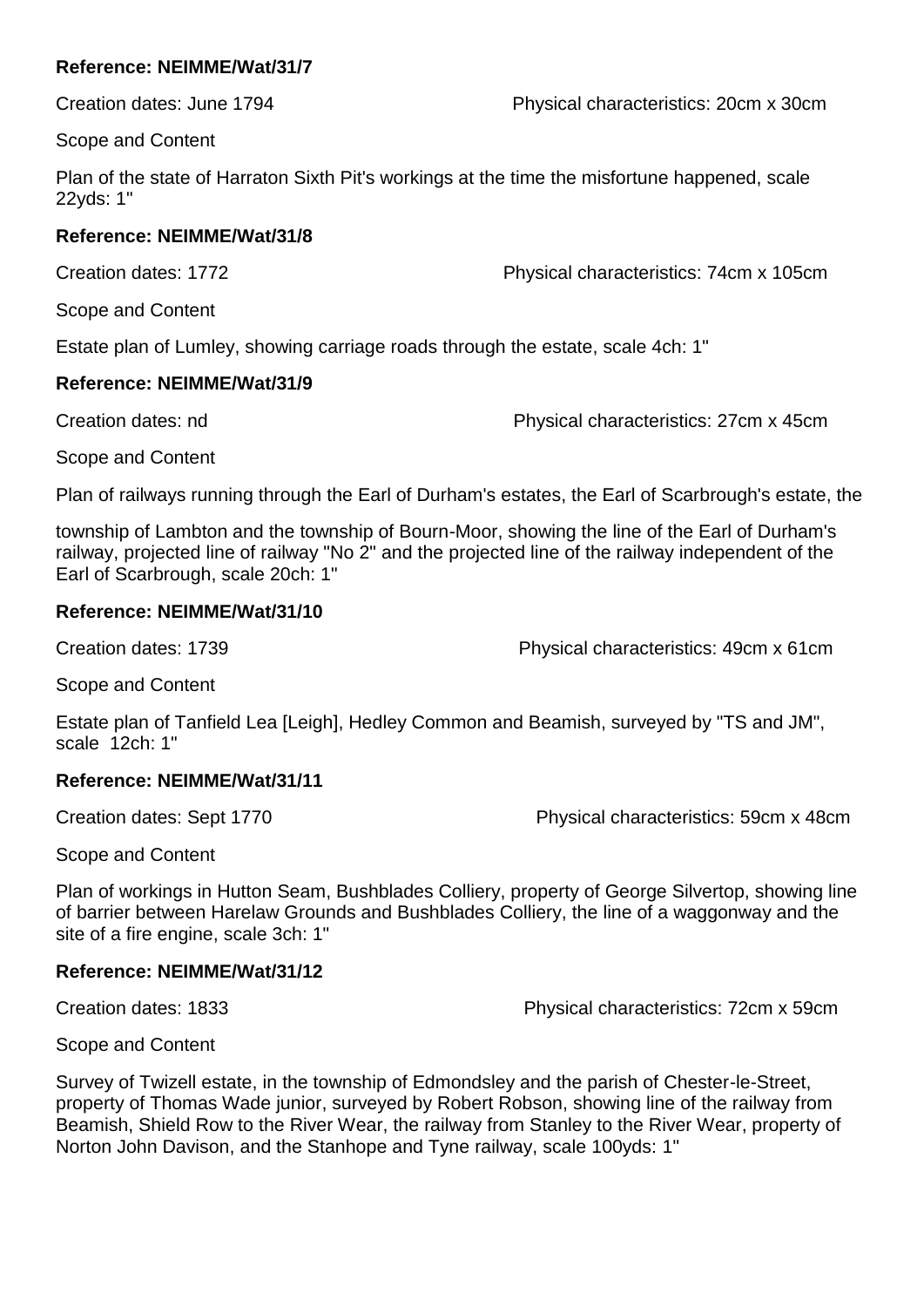Creation dates: 1750 Physical characteristics: 56cm x 61cm

Scope and Content

Plan of Westerleigh, alias Tanfield Moor Edge copyhold land, showing the situation of the pits and the course of the 20 fathom dyke therein, surveyed by John Watson senior

## **Reference: NEIMME/Wat/31/14**

Creation dates: 1750 Physical characteristics: Scale 4ch: 1", 39cm x 56cm

Scope and Content

Plan of Westerleigh, alias Tanfield Moor Edge copyhold land, showing the situation of the pits and the course of the 20 fathom dyke therein, and also the situation of the pits already sunk in Bushblades, surveyed by John Watson senior

## **Reference: NEIMME/Wat/31/15**

Creation dates: nd Physical characteristics: 55cm x 37cm

Scope and Content

Plan of an unidentified piece of land

# **Reference: NEIMME/Wat/31/16**

Creation dates: 1749 Physical characteristics: 39cm x 56cm

Scope and Content

Plan of Tanfield-Town-Head estate, property of the Right Honourable Lords Windsor and Dunkerron, surveyed by John Watson senior, scale 4ch: 1"

# **Reference: NEIMME/Wat/31/17**

Creation dates: 1806 Physical characteristics: 61cm x 127cm

Scope and Content

Plan of Lanchester Common, Kyo freehold grounds, the Pea grounds, Shield Row and Stanley, under which Sir Thomas Henry Liddell and partners are lessees of the coal, surveyed by William Ramsey, scale 8ch: 1"

# **Reference: NEIMME/Wat/31/18**

Creation dates: nd Physical characteristics: 54cm x 75cm

Scope and Content

Estate plan of Kip Hill and Beamish South Moor, scale 4ch: 1"

# **Reference: NEIMME/Wat/31/19**

Creation dates: 1750 Physical characteristics: 55cm x 76cm

Scope and Content

Estate plan of Pontop, showing the situation of the pits with the extent of the workings towards the north and outburst, and the course of several dykes which appear in the colliery, surveyed by JohnWatson senior, scale 100yds: 1"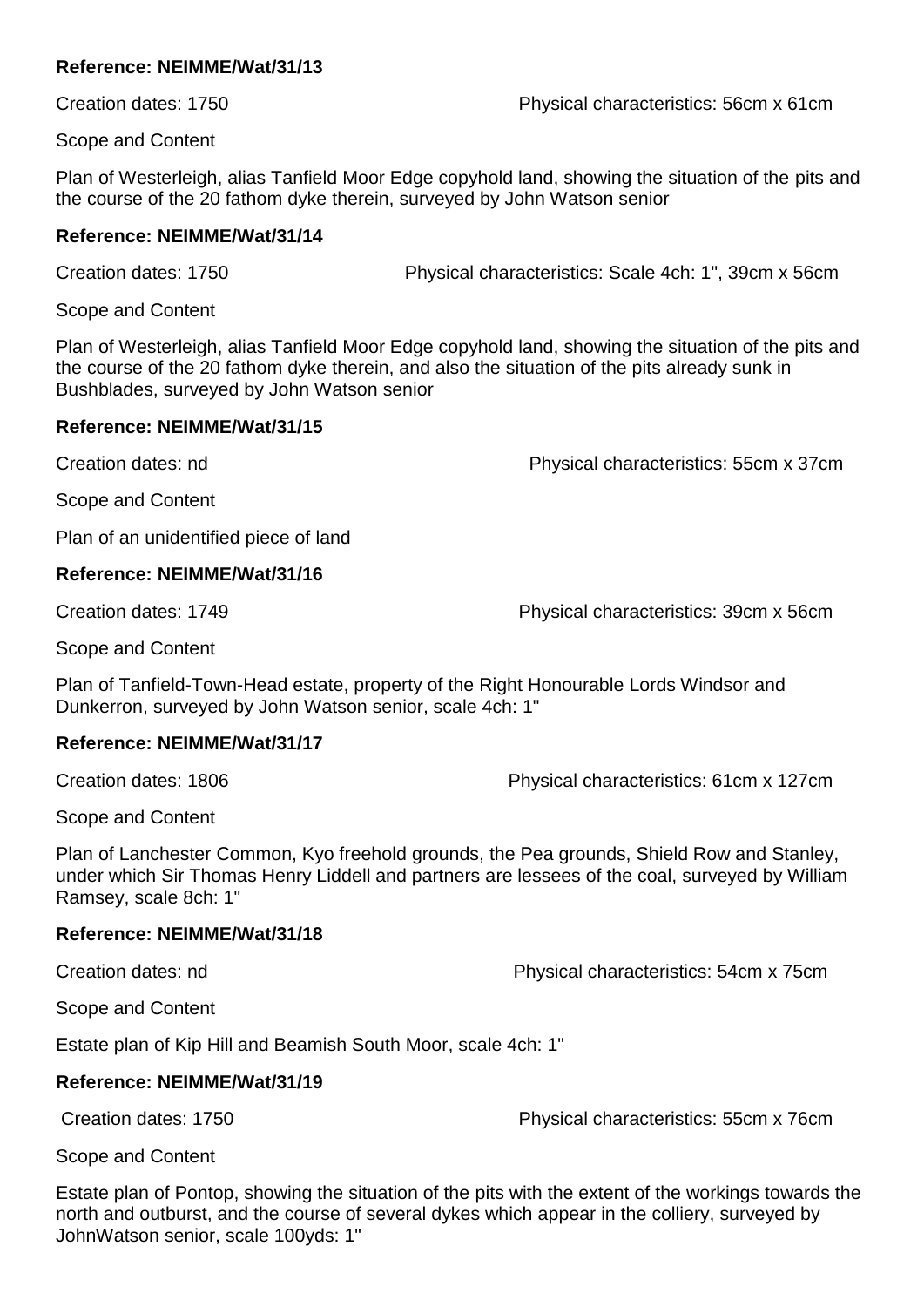| Creation dates: nd                                                                  | Physical characteristics: 49cm x 62cm                                                        |
|-------------------------------------------------------------------------------------|----------------------------------------------------------------------------------------------|
| Scope and Content                                                                   |                                                                                              |
| Estate plan of Pontop showing pits and workings, scale 100yds: 1"                   |                                                                                              |
| Reference: NEIMME/Wat/31/21                                                         |                                                                                              |
| Creation dates: nd                                                                  | Physical characteristics: 48cm x 58cm                                                        |
| Scope and Content                                                                   |                                                                                              |
| Estate plan of Pontop, showing outburst of Hutton Seam, scale 4ch: 1"               |                                                                                              |
| Reference: NEIMME/Wat/31/22                                                         |                                                                                              |
| Creation dates: nd                                                                  | Physical characteristics: 33cm x 41cm                                                        |
| Scope and Content                                                                   |                                                                                              |
|                                                                                     | Plan of Greencroft Common, property of William Greenwell and George Clavering, scale 4ch: 1" |
| Reference: NEIMME/Wat/31/23                                                         |                                                                                              |
| Creation dates: nd                                                                  | Physical characteristics: 92cm x 85cm                                                        |
| Scope and Content                                                                   |                                                                                              |
| Plan of workings in Hutton Seam under Little Eppleton estate, scale 3ch: 1"         |                                                                                              |
| Reference: NEIMME/Wat/31/24                                                         |                                                                                              |
| Creation dates: nd                                                                  | Physical characteristics: 92cm x 85cm                                                        |
| Scope and Content                                                                   |                                                                                              |
| Plan of workings in High Main Coal Seam under Little Eppleton estate, scale 2ch: 1" |                                                                                              |
| Reference: NEIMME/Wat/31/25                                                         |                                                                                              |
| Creation dates: nd                                                                  | Physical characteristics: 127cm x 100cm                                                      |
| Scope and Content                                                                   |                                                                                              |
| Estate plan of [Ellemore?] and Low Haswell                                          |                                                                                              |
| Reference: NEIMME/Wat/31/26                                                         |                                                                                              |
| Creation dates: nd                                                                  | Physical characteristics: 122cm x 102cm                                                      |
| Scope and Content                                                                   |                                                                                              |
| Estate plan of Little Eppleton freehold                                             |                                                                                              |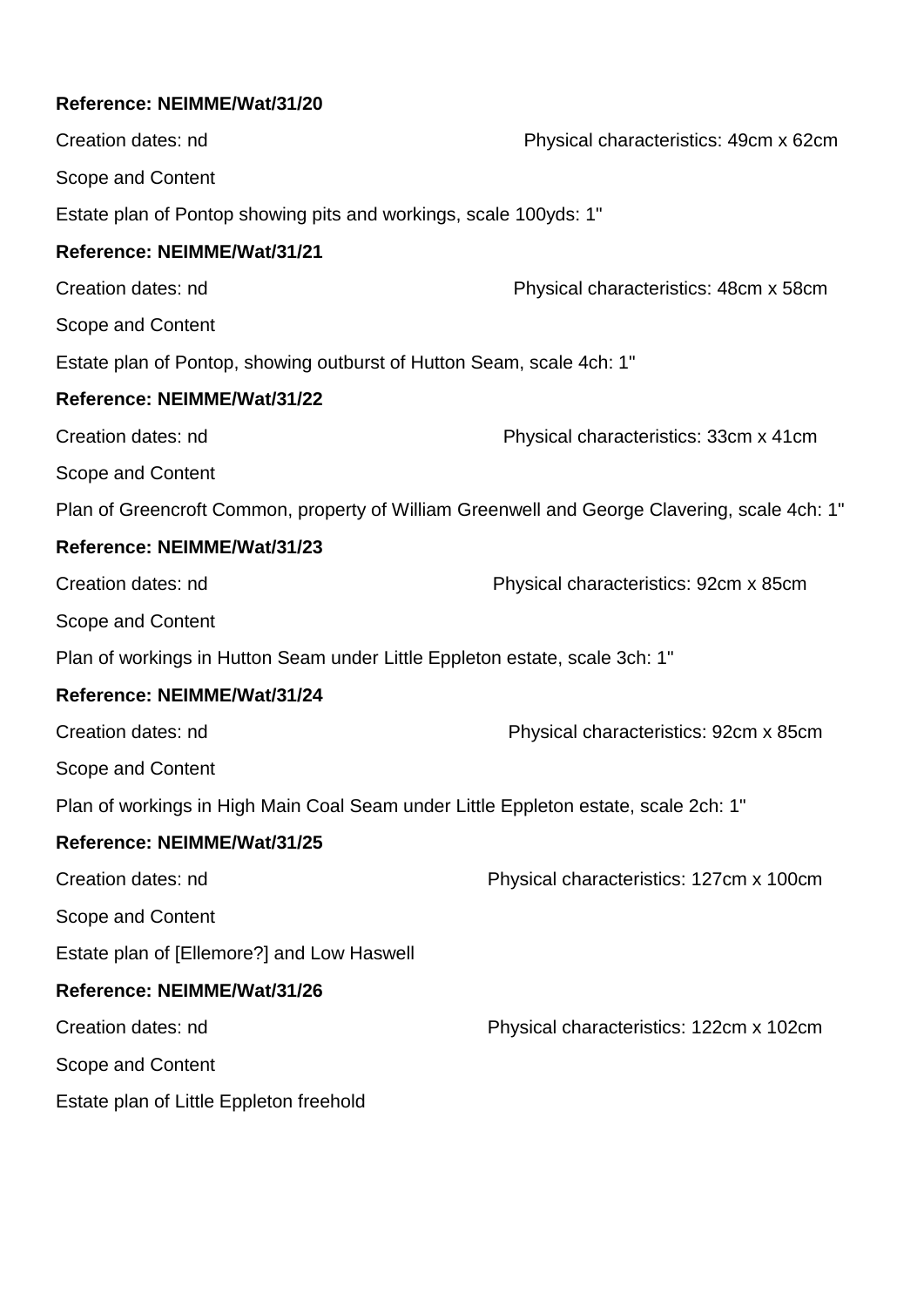Creation dates: May 1824 Physical characteristics: 92cm x 64cm

Scope and Content

Sketch of Ellemore, Low Haswell, Hasting House and part of Hetton on the Hill, property of George Baker, and also part of Hetton ground adjoining thereto, property of John Lyon and others, showing water level line and proposed lines of waggonways

## **Reference: NEIMME/Wat/31/28**

Creation dates: 1796 Physical characteristics: 61cm x 87cm

Scope and Content

Sketch of Ellemore, Hasting House, Low Haswell and Hetton on the Hill, property of George Baker

# **Reference: NEIMME/Wat/31/29**

Creation dates: nd Physical characteristics: 91cm x 110cm

Scope and Content

Estate plan of Great Eppleton, property of F. Mascall

# **Reference: NEIMME/Wat/31/30**

Creation dates: 1796 Physical characteristics: 61cm x 104cm

Scope and Content

Sketch of Ellemore, Hasting House, Low Haswell and Hetton on the Hill, property of George Baker

# **Reference: NEIMME/Wat/31/31**

Creation dates: nd Physical characteristics: 53cm x 76cm, printed

Scope and Content

Engraving of Hetton Colliery, from which are raised a depth of 300 yards the Hetton and Lyons

Wallsend, the Lyons Main, the Old Duck's and Denmark's Main Coals, with a view of the horizontal and inclined engines and staiths on the banks of the River Wear, near Sunderland, drawn by J.L. Harding, printed by C. Hullmandel, projected and managed by Arthur Mowbray

#### **Reference: NEIMME/Wat/31/32**

Creation dates: nd Physical characteristics: 23cm x 31cm Scope and Content Engraving of Hetton Colliery, drawn by J.D. Harding on stone, printed by C. Hullmandel **Reference: NEIMME/Wat/31/33** Creation dates: nd Physical characteristics: 23cm x 31cm, printed Scope and Content

Engraving of Hetton staiths, drawn on stone by J.D. Harding, printed by C. Hullmandel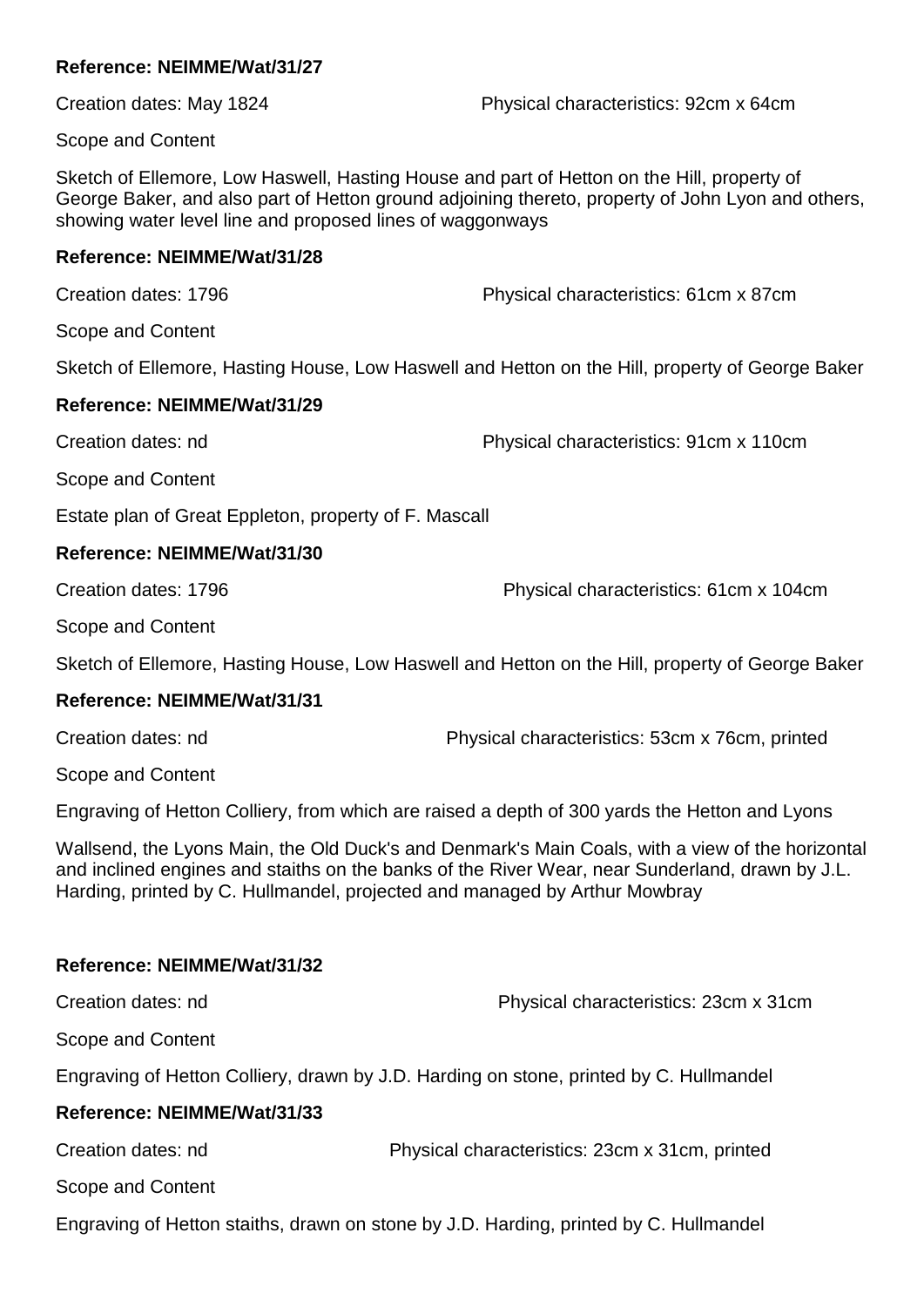Creation dates: nd [post 1820] Physical characteristics: 44cm x 56cm, printed

Scope and Content

Perspective view of Hetton Colliery, the horizontal, inclined and self acting planes with the locomotive and other engines on the railway and the staiths and self discharging depot on the banks of the River Wear near Sunderland, including a brief history of the colliery and the names of its principal employees, also a section of the strata of the pit and strata sunk through, scale 20yds: 1"

## **Reference: NEIMME/Wat/31/35**

Creation dates: 1805 Physical characteristics: 44cm x 59cm

Scope and Content

Engraving of a view of Hoganas Stenkolsgrufvor. Sweden, and quay on the east coast of Oresund, 2 miles north of Helsingborg, engraved by M.R. Heland, printed at Bollquist, title of print is in Swedish

## **Reference: NEIMME/Wat/31/36**

Creation dates: Feb 1824 Physical characteristics: 68cm x 56cm

Scope and Content

Section of the Main Coal Seam at Hetton Colliery and strata immediately above and below the same, in the outstroke drift between Mr Pemberton's and Mr Fox's grounds, and a section of the Hutton Seam at Hetton Colliery and strata immediately above and below the same in the outstroke drifts as stated above, scale 24': 1"

# **Reference: NEIMME/Wat/31/37**

Creation dates: Feb 1824

Scope and Content

Observations relative to both sections in NEIMME/Wat/31/36 above

# **Reference: NEIMME/Wat/31/38**

Creation dates: 20 Dec 1860 Physical characteristics: 64cm x 80cm, printed

Scope and Content

Plan of boilers, furnaces, flues etc in East and West Minor Pits, Hetton Colliery, before the explosion, lithographed by Andrew Reid of Newcastle, scale 50 links: 1"

# **Reference: NEIMME/Wat/31/39**

Creation dates: 1860

Scope and Content

As NEIMME/Wat/31/38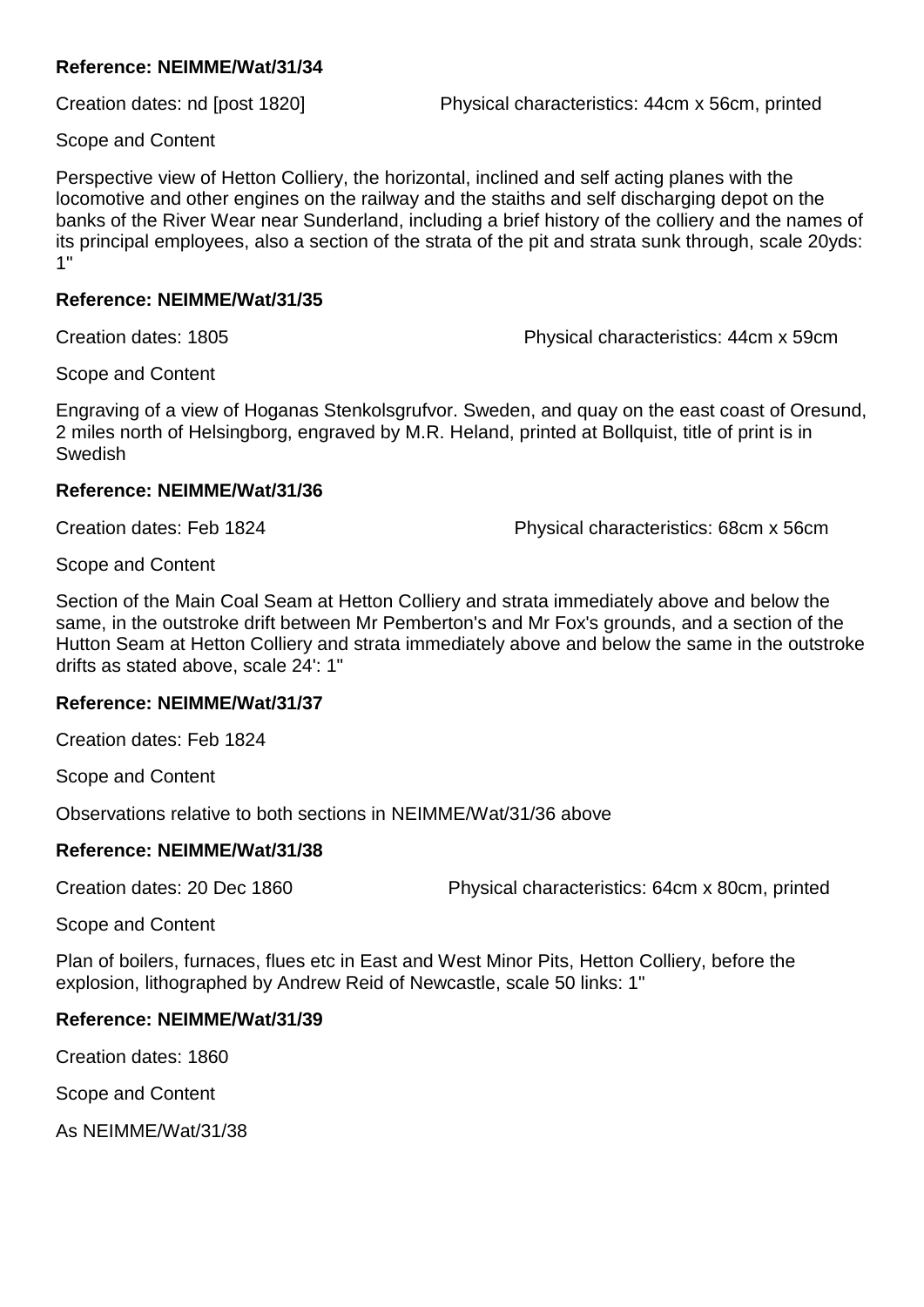Scope and Content

Plan of boilers, flue, furnaces etc at East and West Minor Pits, Hetton Colliery, after the explosion,

lithographed by Andrew Reid of Newcastle, showing stables and line of waggonway, indicating centre and direction of explosion, scales 50 links: 1", 10': 1½"

# **Reference: NEIMME/Wat/31/41**

Creation dates: 1860

Scope and Content

As NEIMME/Wat/31/40

## **Reference: NEIMME/Wat/31/42**

Creation dates: c.1860 Physical characteristics: Scale 8ch: 1", 50cm x 64cm, printed

Scope and Content

Plan of ventilation in East and West Minor Pits, Hetton Colliery, lithographed by Andrew Reid of

Newcastle, showing positions where bodies were found and lists names of persons killed, also gives a summary of quantities of air in the pits

## **Reference: NEIMME/Wat/31/43**

Creation dates: nd c.1860

Scope and Content

As NEIMME/Wat/31/42

# **Reference: NEIMME/Wat/31/44**

Creation dates: 1821 Physical characteristics: 93cm x 58cm

Scope and Content

Section of strata and upright view of the different sets of pumps at Resolution Pit and staples, Rainton Colliery, drawn by T.O. Blackett

#### **Reference: NEIMME/Wat/31/45**

Creation dates: April 1830 Physical characteristics: 115cm x 79cm

Scope and Content

Plan of workings in Hutton Seam, North Hetton Colliery, scale 4ch L 1"

# **Reference: NEIMME/Wat/31/46**

Creation dates: nd Physical characteristics: 77cm x 36cm

Scope and Content

Plan of workings in Hutton Seam, North Hetton Colliery, scale 8ch: 1"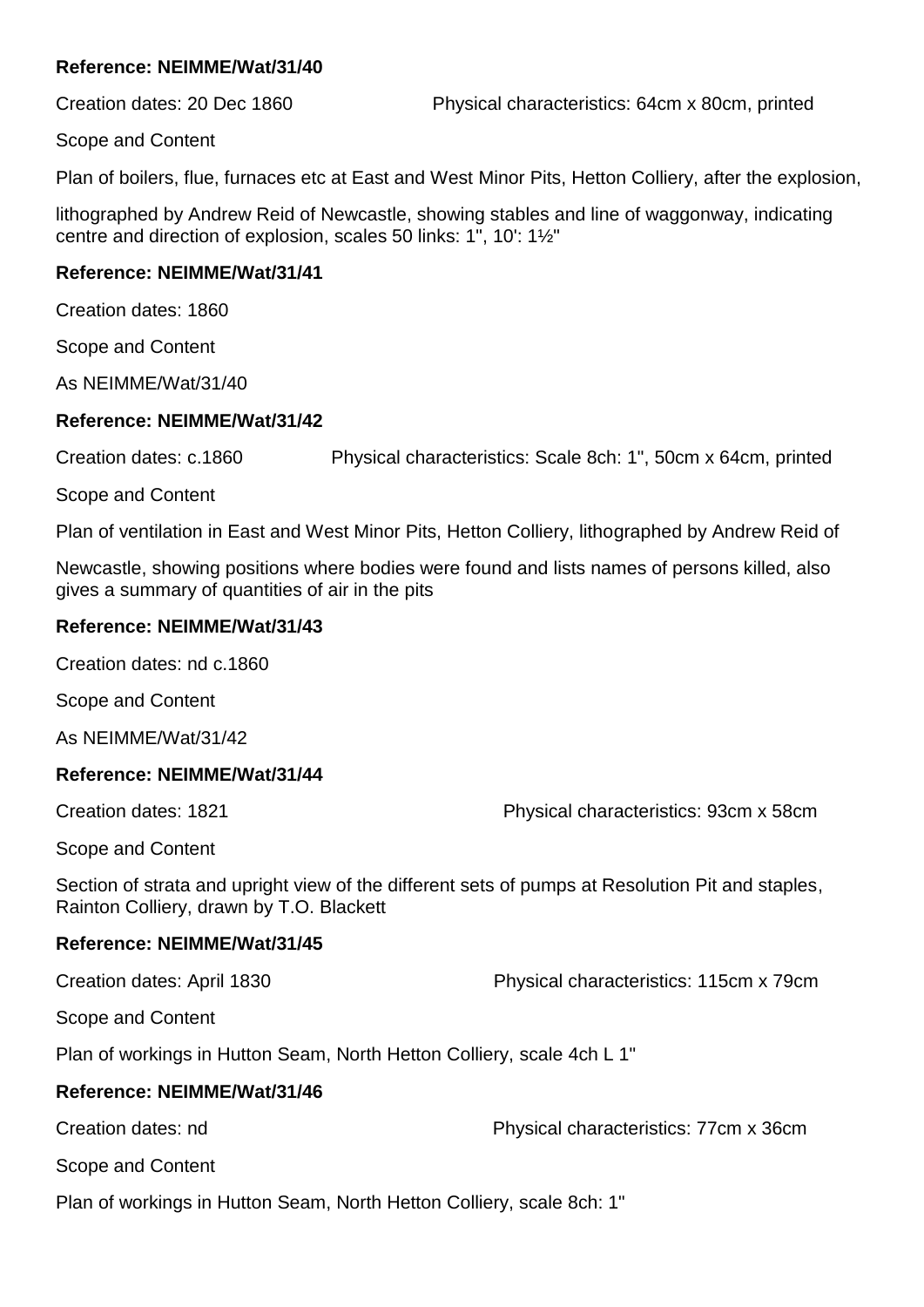Creation dates: 1834 Physical characteristics: 64cm x 104cm

Scope and Content

Plan of workings in High Main Seam, Hetton Colliery, scale 4ch: 1"

# **Reference: NEIMME/Wat/31/48**

Creation dates: nd Physical characteristics: 32cm x 40cm

Scope and Content

Plan of workings at [North Hetton Colliery?], showing the line of the barrier, scale 4ch: 1"

# **Reference: NEIMME/Wat/31/49**

Physical characteristics: 20cm x 32cm

Scope and Content

Plan of workings in Hutton Seam and Main Coal Seam, [Hetton Colliery], 2 plans

# **Reference: NEIMME/Wat/31/50**

Creation dates: nd Physical characteristics: 84cm x 53cm

Scope and Content

Estate plan of [Hetton?] and Ryhope, showing line of Durham and Sunderland railway and railway to Seaham Harbour, scale 16ch: 1"

# **Reference: NEIMME/Wat/31/51**

Creation dates: nd Physical characteristics: 64cm x 87cm

Scope and Content

Plan of workings in [Shotton] Colliery and section showing the line of Five Quarter Seam, Main Coal Seam, Low Main Coal Seam, Hutton Seam and Harvey Seam, and the line of a stone drift

# **Reference: NEIMME/Wat/31/52**

Creation dates: nd Physical characteristics: 64cm x 63cm

Scope and Content

Plan of workings at[Shotton?]Colliery, and section showing line of Five Quarter Seam, Main Coal

Seam, Low Main Seam, Hutton Seam and Harvey Seam, and the line of a stone drift

# **Reference: NEIMME/Wat/31/53**

Creation dates: nd Physical characteristics: 41cm x 32cm

Scope and Content

Plan of Hutton Seam Staple showing proposed alterations, scale 1': 1"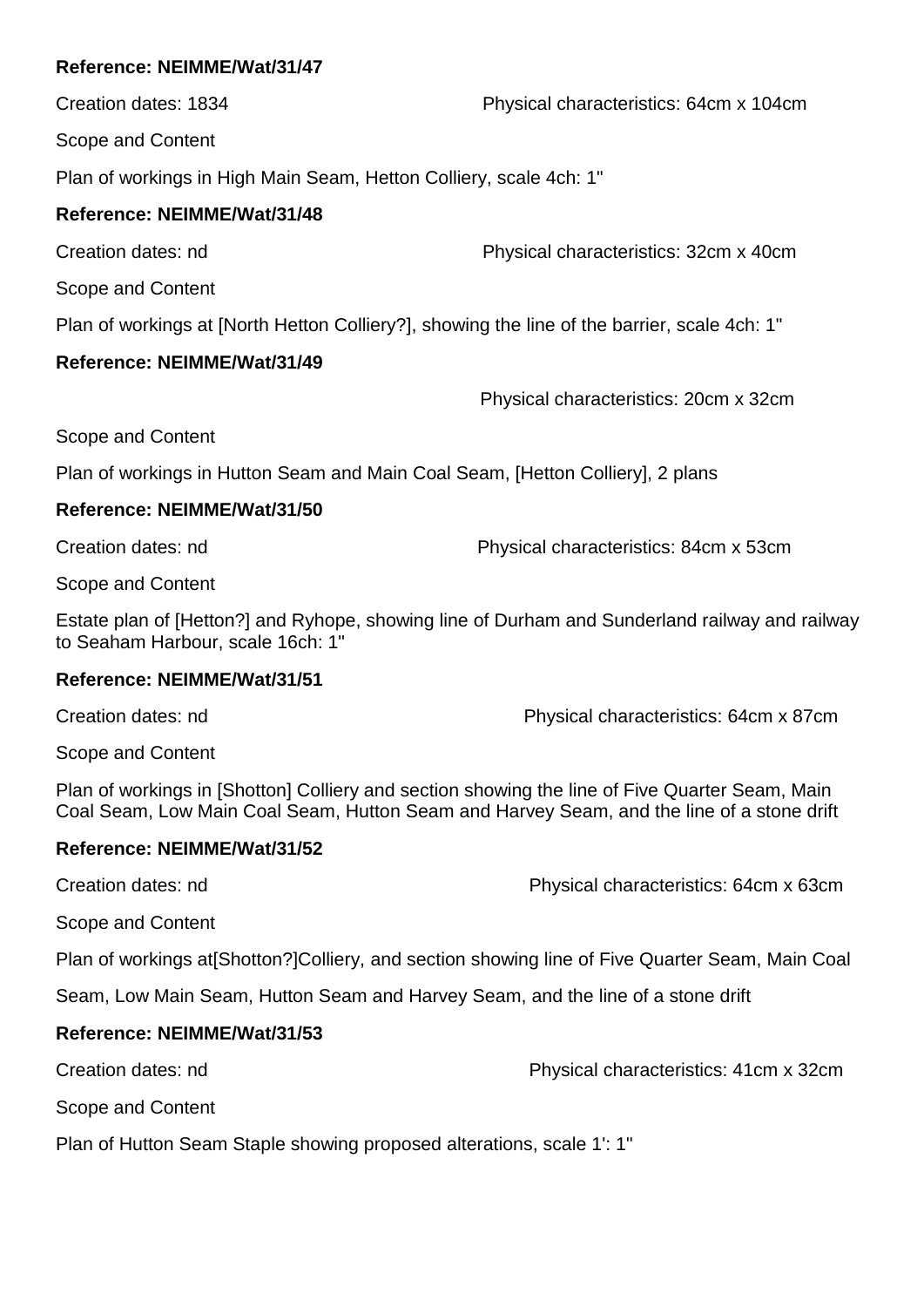Scope and Content

Plan of several coalfields in the Wear district, property of the Thornley Coal Company, Lord Durhamand the Marquis of Londonderry, also Hetton, Haswell, North Hetton, South Hetton Coal Companies,also Quarrington or Crow Trees continued with the Clarence Railway to the River Tees, scale 32ch: 1"

#### **Reference: NEIMME/Wat/31/55**

Creation dates: 1770 Physical characteristics: 74cm x 102cm

Scope and Content

Plan of Eden, Black Hill and Low Beggar Bush estates, property of Ralph Lambton, surveyed by

Thomas Forster, giving names of fields and their acreage, scale 4ch: 1"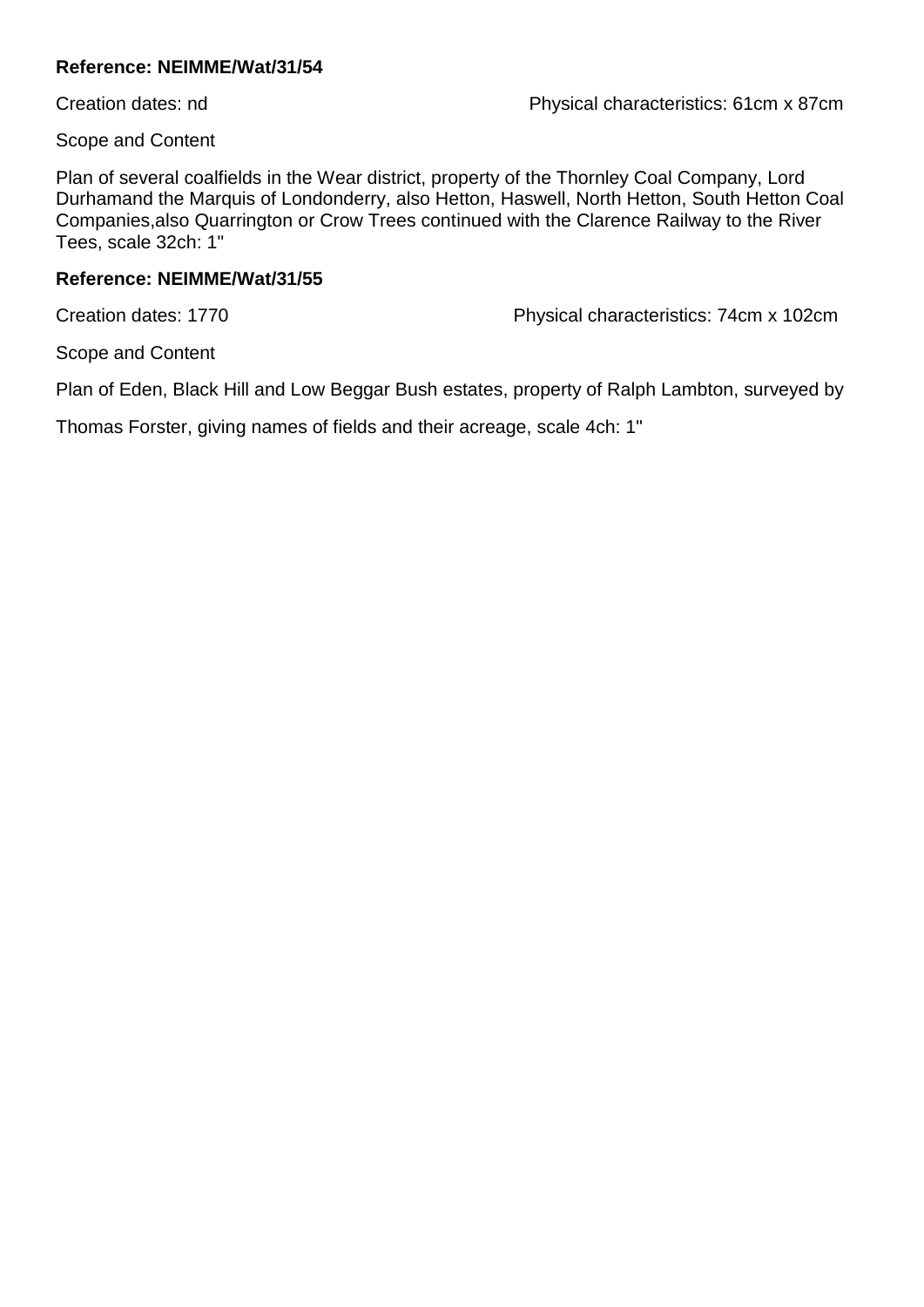### **NEIMME/Wat/32 WATSON PLANS FOR THE Parish of St Andrews Auckland, Durham.**

Creation dates: 1762 - 1850

Scope and Content

#### **Reference: NEIMME/Wat/32/1**

Creation dates: nd Physical characteristics: Scale 2': 1", 99cm x 77cm

Scope and Content

Plan of an engine at[Byers Green?] Colliery

#### **Reference: NEIMME/Wat/32/2**

Creation dates: nd Physical characteristics: 100cm x 59cm

Scope and Content

Ground plan of a pumping engine and winding engine house, at [Byers Green Colliery] also drawings of several components of the engine, scale 3': 1"

#### **Reference: NEIMME/Wat/32/3**

Creation dates: nd Physical characteristics: 64cm x 78cm

Scope and Content

Ground plan of 40 horse winding engine house at ByersGreen? Colliery, scale 4': 1"

#### **Reference: NEIMME/Wat/32/4**

Creation dates: 1840 Physical characteristics: 33cm x 54cm

Scope and Content

Plan of the covering in of the boilers at the Michael Pit, Byers Green Colliery, scale 8': 1"

#### **Reference: NEIMME/Wat/32/5**

Creation dates: nd Physical characteristics: 44cm x 52cm

Scope and Content

Ground plan of an engine house at[Byers Green?] Colliery scale 8': 1"

#### **Reference: NEIMME/Wat/32/6**

Creation dates: 1841 Physical characteristics: 141cm x 165cm

Scope and Content

Plan of Byers Green Colliery, showing workings in the Main Seam, showing a quarry on the banks of the River Wear, scale 3ch: 1"

#### **Reference: NEIMME/Wat/32/7**

Creation dates: nd Physical characteristics: 97cm x 86cm Scope and Content Estate plan of Newfield? and Byers Green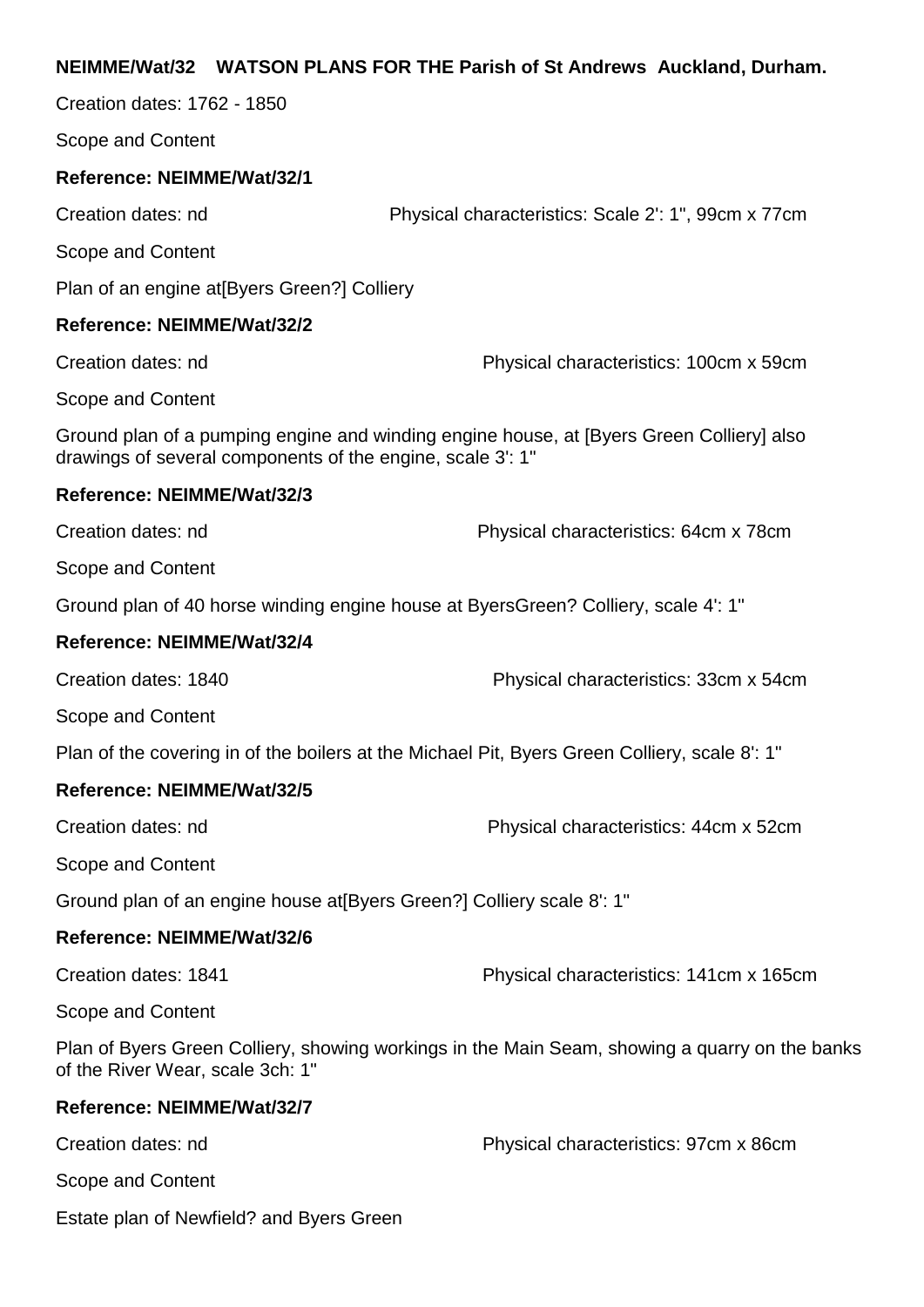# **Reference: NEIMME/Wat/32/8** Creation dates: 1850 Physical characteristics: 76cm x 152cm Scope and Content Plan of the royalties of Whitworth, Byers Green, Newfield and Hunwick showing the position of the respective collieries and the Byers Green Branch of the Clarence Railway, scale 6ch: 1" **Reference: NEIMME/Wat/32/9** Creation dates: 1840 Physical characteristics: 59cm x 71cm Scope and Content Plan of lands in the township of Byers Green under which the Byers Green Coal Company have a lease of the coal, showing the line of the West Durham railway, scale 6ch: 1" **Reference: NEIMME/Wat/32/10** Creation dates: nd Physical characteristics: 28cm x 64cm Scope and Content Plan of unidentified land **Reference: NEIMME/Wat/32/11** Creation dates: nd Physical characteristics: 41cm x 39cm Scope and Content Plan of unidentified workings **Reference: NEIMME/Wat/32/12** Creation dates: nd Physical characteristics: 80cm x 56cm Scope and Content Estate plan of Byers Green, distinguishing between ancient copyhold land and enclosed moorland **Reference: NEIMME/Wat/32/13** Creation dates: nd Physical characteristics: 35cm x 45cm Scope and Content Plan of lands in Byers Green, scale 12ch: 1" **Reference: NEIMME/Wat/32/14** Creation dates: 1840 Physical characteristics: 33cm x 54cm Scope and Content

Sketch of damaged ground at Newfield, near Bishop Auckland, showing line of an inclined plane, scale 1ch: 1"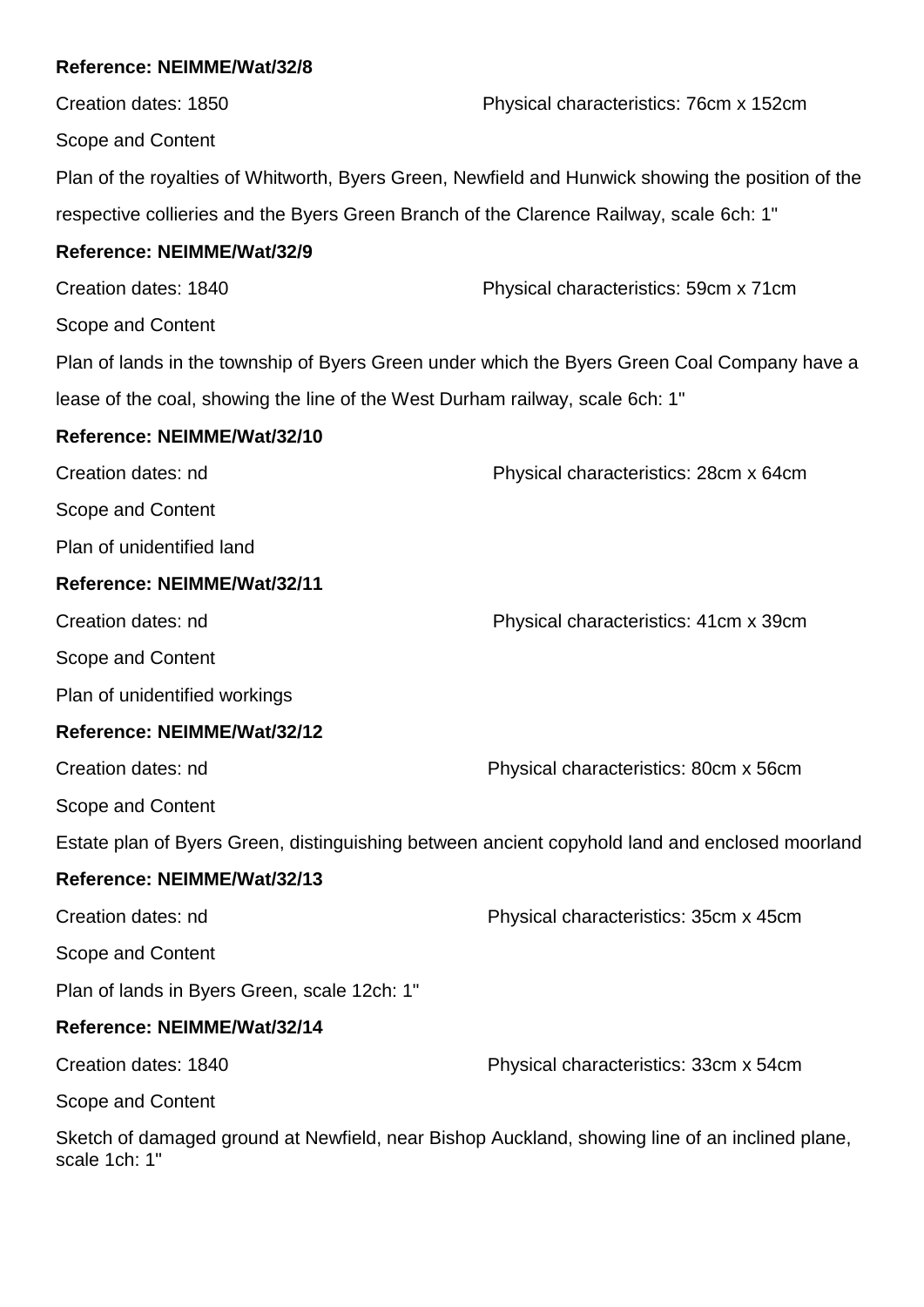| Reference: NEIMME/Wat/32/15                                                                                     |                                        |
|-----------------------------------------------------------------------------------------------------------------|----------------------------------------|
| Creation dates: nd                                                                                              | Physical characteristics: 33cm x 53cm  |
| Scope and Content                                                                                               |                                        |
| Plan of lands in Byers Green, showing boreholes and workings, scale 12ch: 1"                                    |                                        |
| Reference: NEIMME/Wat/32/16                                                                                     |                                        |
| Creation dates: nd                                                                                              | Physical characteristics: 41cm x 33cm  |
| Scope and Content                                                                                               |                                        |
| Plan of lands in Byers Green, showing boreholes, scale 12ch: 1"                                                 |                                        |
| Reference: NEIMME/Wat/32/17                                                                                     |                                        |
| Creation dates: nd                                                                                              | Physical characteristics: 52cm x 64cm  |
| Scope and Content                                                                                               |                                        |
| Plan of grounds at Newfield, property of the Byers Green Coal Company, near Bishop Auckland,<br>scale 16yds: 1" |                                        |
| Reference: NEIMME/Wat/32/18                                                                                     |                                        |
| Creation dates: nd                                                                                              | Physical characteristics: 97cm x 54cm  |
| Scope and Content                                                                                               |                                        |
| Plan of portion of Byers Green branch of the Clarence Railway, scale 1ch: 1"                                    |                                        |
| Reference: NEIMME/Wat/32/19                                                                                     |                                        |
| Creation dates: 1840 - 1841                                                                                     | Physical characteristics: 157cm x 49cm |
| Scope and Content                                                                                               |                                        |
| Section of strata in Michael Pit, Byers Green Colliery, surveyed by William Watson                              |                                        |
| Reference: NEIMME/Wat/32/20                                                                                     |                                        |
| Creation dates: 1840                                                                                            | Physical characteristics: 68cm x 99cm  |
| Scope and Content                                                                                               |                                        |
| Plan of proposed building sites at Newfield, property of the Byers Green Coal Company, scale<br>12yds: 1"       |                                        |
| Reference: NEIMME/Wat/32/21                                                                                     |                                        |
| Creation dates: nd                                                                                              | Physical characteristics: 65cm x 90cm  |
| Scope and Content                                                                                               |                                        |
| Plan of workings at Newfield, showing line of troubles                                                          |                                        |
|                                                                                                                 |                                        |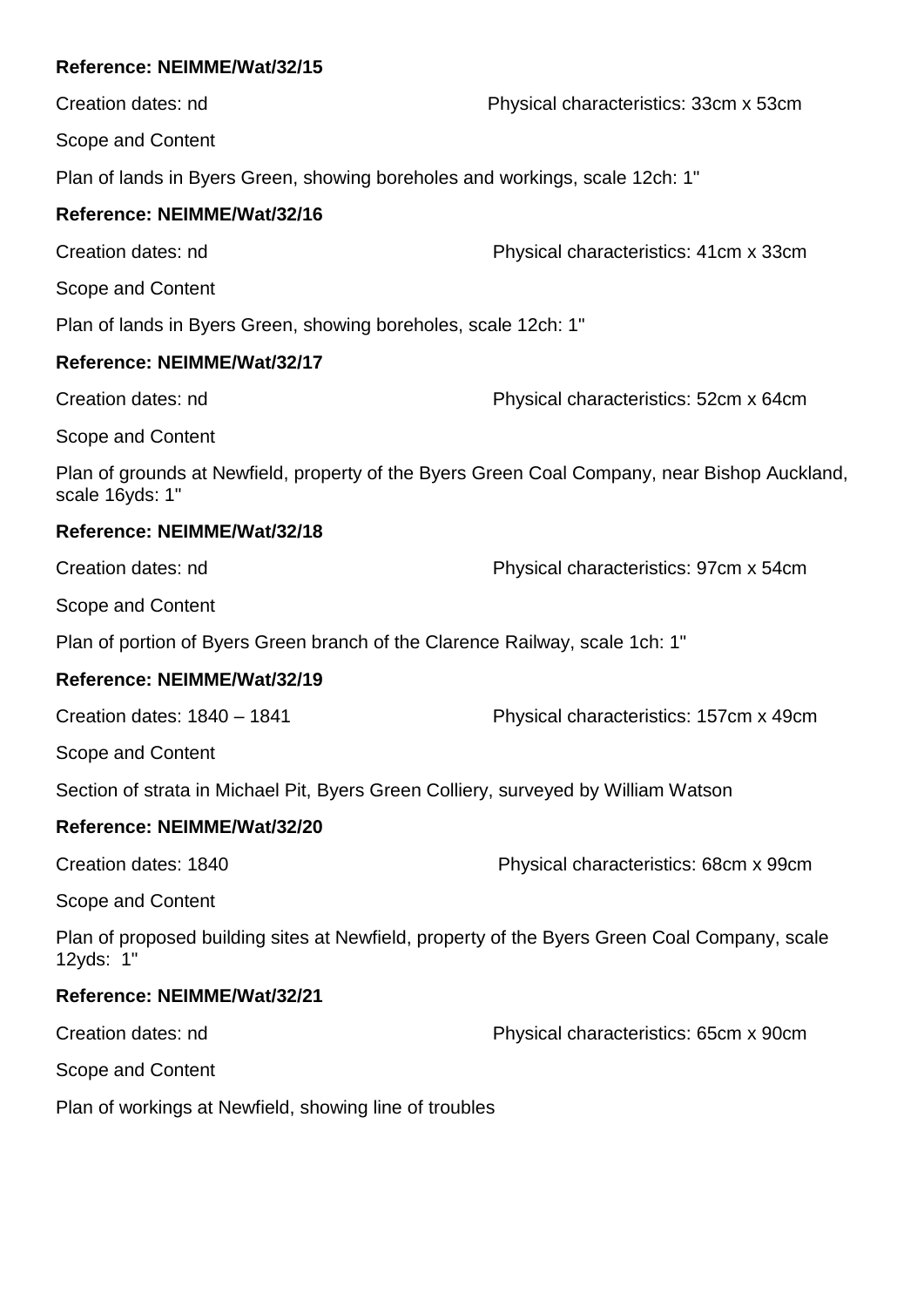borehole

Creation dates: nd Physical characteristics: 21cm x 34cm Scope and Content Estate plan of Newfield, giving names of owners of fields and showing the line of a railway **Reference: NEIMME/Wat/32/23** Creation dates: nd Physical characteristics: 33cm x 41cm Scope and Content Plan of workings around Newfield, scale 2ch: 1" **Reference: NEIMME/Wat/32/24** Creation dates: nd Physical characteristics: 21cm x 33cm Scope and Content Estate plan of Newfield, giving names of owners of fields and showing the line of a railway **Reference: NEIMME/Wat/32/25** Creation dates: nd Physical characteristics: 99cm x 75cm Scope and Content Plan of workings around Newfield, scale 2ch: 1" **Reference: NEIMME/Wat/32/25a** Creation dates: nd Scope and Content Calculations concerning [Newfield Estate] **Reference: NEIMME/Wat/32/26** Creation dates: nd Physical characteristics: 75cm x 54cm Scope and Content Plan of an engine house at [Newfield] **Reference: NEIMME/Wat/32/27** Creation dates: nd Physical characteristics: 60cm x 45cm Scope and Content As NEIMME/Wat/32/26 **Reference: NEIMME/Wat/32/28** Creation dates: nd Physical characteristics: 107cm x 66cm Scope and Content Section of strata at Newfield Pit, Bitchburn borehole, Furnace Mill borehole and Hunwick village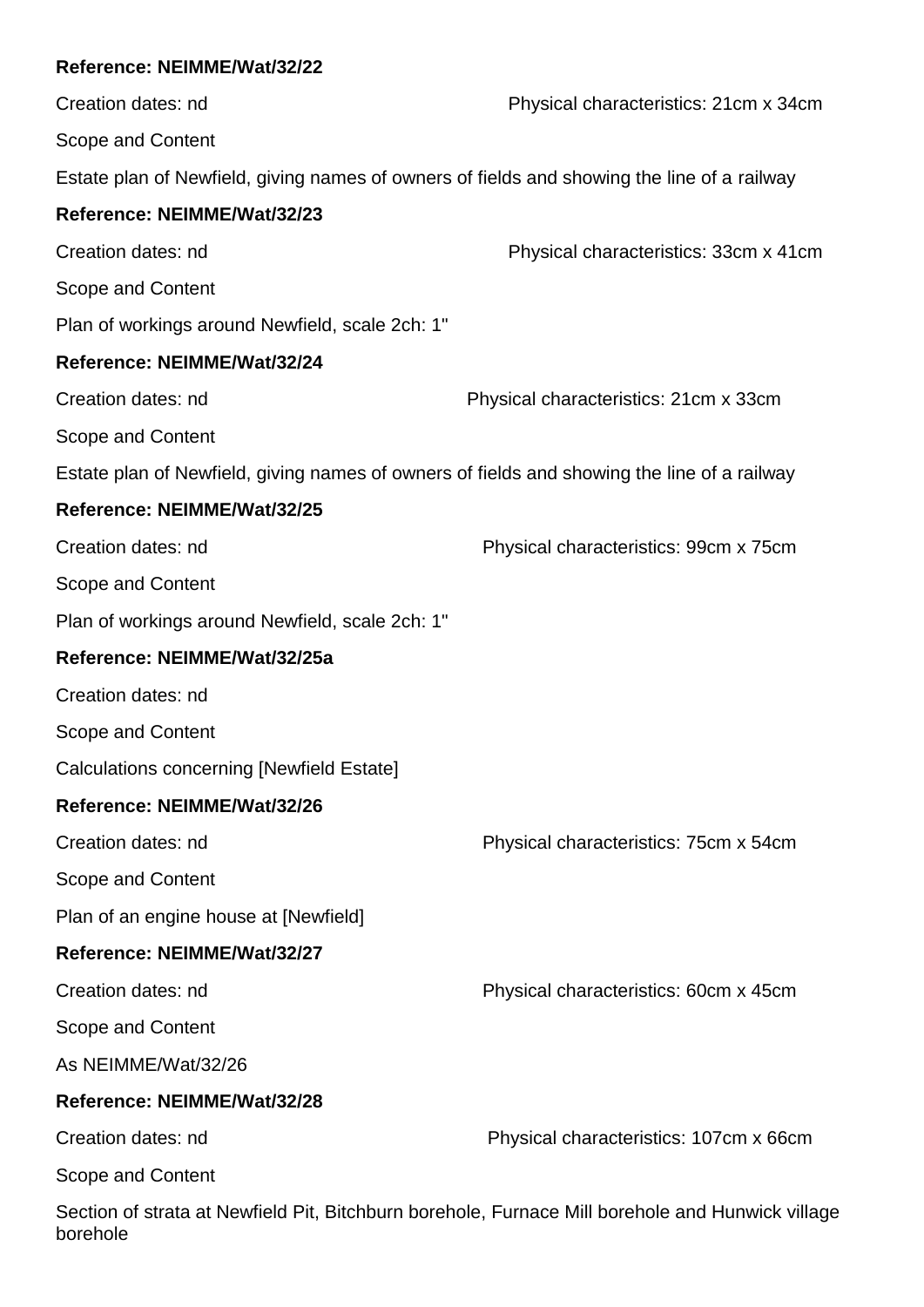Creation dates: 1844 Physical characteristics: 62cm x 74cm Scope and Content Plan of grounds at Helmington and Oaks Row, surveyed by William Watson, showing line of West Durham railway and position of Quarry Burn Brewery, scale 4ch: 1" **Reference: NEIMME/Wat/32/30** Creation dates: 1806 Physical characteristics: 37cm x 61cm Scope and Content Plan of Quarry Burn Hill in the township of Hunwick and Helmington and parish of St Andrew, Auckland, Durham, surveyed by John Bell senior, scale 3ch: 1" **Reference: NEIMME/Wat/32/31** Creation dates: 1843 Physical characteristics: 36cm x 61cm Scope and Content Plan of an estate at Quarry Burn, property of Mr Thomas Graham, in the township of Hunwick, surveyed by John Lee, scale 3ch: 1" **Reference: NEIMME/Wat/32/32** Creation dates: nd Physical characteristics: 40cm x 48cm Scope and Content

Sketch of the underground workings of the Barnard Pit, Newfield Colliery, showing the line of West

Durham railway and a private railway to the colliery, scale 2ch: 1"

# **Reference: NEIMME/Wat/32/33**

Creation dates: nd Physical characteristics: 39cm x 36cm

Scope and Content

Plan of the freehold in Hunwick estate, property of Matthew Bell, showing Furnace Mill and boreholes, and the line of West Durham railway, scale 16ch: 1"

# **Reference: NEIMME/Wat/32/34**

Creation dates: 1841 Physical characteristics: 30cm x 40cm

Scope and Content

Plan of grounds at Helmington near Bishop Auckland, surveyed by William Watson, showing the line of

West Durham railway and the position of the top of the incline, scale 4ch: 1"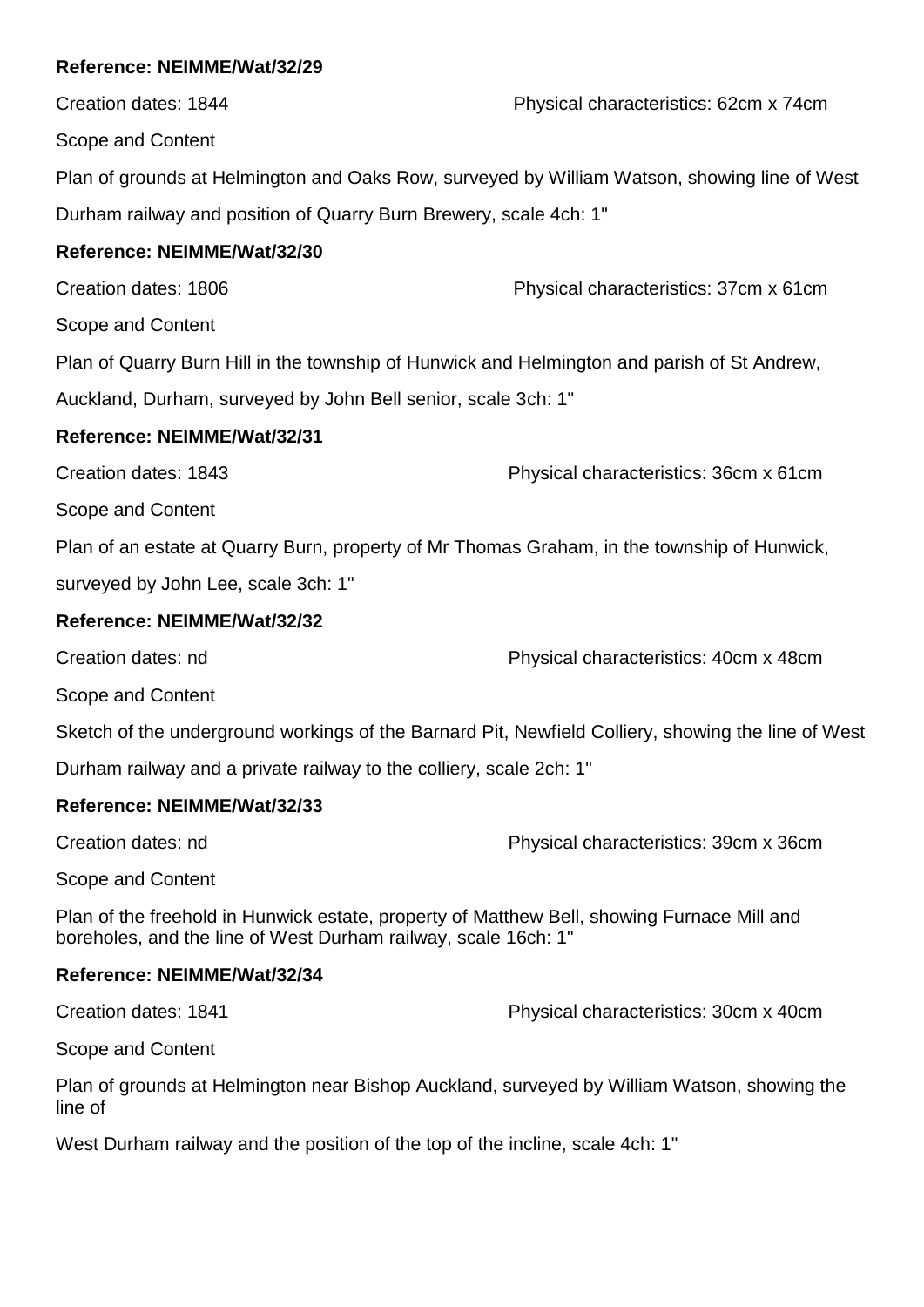Creation dates: nd Physical characteristics: 48cm x 39cm

Scope and Content

Plan of Bitchburn estate near Bishop Auckland, showing boreholes and the line of West Durham

railway, scale 16ch: 1"

### **Reference: NEIMME/Wat/32/36**

Creation dates: nd Physical characteristics: 33cm x 41cm

Scope and Content

Plan of the freehold in Hunwick estate, property of Matthew Bell, showing Furnace Mill and the line of West Durham railway, scale 16ch: 1"

#### **Reference: NEIMME/Wat/32/37**

Creation dates: 1841 Physical characteristics: 34cm x 43cm

Scope and Content

Plan of grounds at Helmington near Bishop Auckland, showing the line of the West Durham railway and the position of the top of the incline, scale 4ch: 1"

### **Reference: NEIMME/Wat/32/38**

Creation dates: 1840 Physical characteristics: 29cm x 48cm

Scope and Content

Plan of grounds at Bitchburn, showing West Durham railway, Hunwick railway, and the line of a

proposed railway from Ditchburn scale 3ch: 1"

### **Reference: NEIMME/Wat/32/39**

Creation dates: 1841 Physical characteristics: 32cm x 41cm

Scope and Content

Plan of grounds at Helmington near Bishop Auckland, showing the line of West Durham railway and the position of the top of the incline, scale 4ch: 1"

### **Reference: NEIMME/Wat/32/40**

Creation dates: 1844 Physical characteristics: 17cm x 107cm

Scope and Content

Section of proposed railway from Ditchburn Colliery, scales 2ch: 1", 40': 1"

# **Reference: NEIMME/Wat/32/41**

Creation dates: 1762 Physical characteristics: 35cm x 49cm

Scope and Content

Estate plan of Binchester and Newton Cap Flatts, scale 12ch: 1"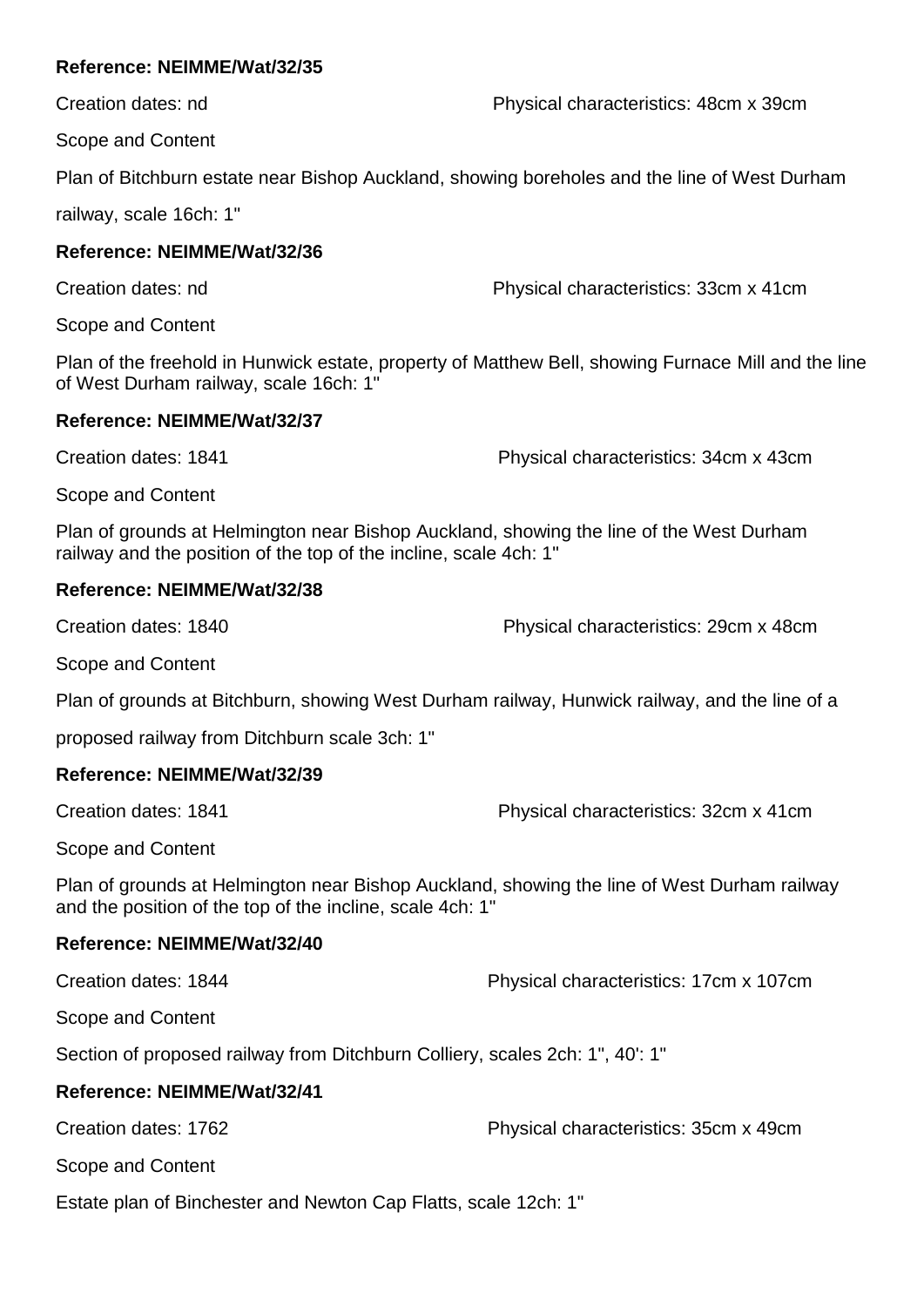Creation dates: nd Physical characteristics: 76cm x 97cm

Scope and Content

Royalty plan of Woodhouse Close, St Helens Auckland, Copy Crooks, Shildon, R. Surtees' lands,

Westerton, Black Boy, Eldon, R. Hildyard's lands, Midridge Grange estate, leased by Charles Attwood, Merrington, Leasingthorne and Ferry Hill collieries marked on the royalties

#### **Reference: NEIMME/Wat/32/43**

Creation dates: 1836

Physical characteristics: 153cm x 143cm

Scope and Content

Plan of workings in the Main Coal Seam, Woodhouse Close Colliery, scale 3ch: 1"

#### **Reference: NEIMME/Wat/32/44**

Creation dates: nd Physical characteristics: 116cm x 92cm

Scope and Content

Plan of Bishop Auckland, showing line of Wear Valley railway and the Bishop Auckland branch of the North Eastern railway, scale 4ch: 1"

### **Reference: NEIMME/Wat/32/45**

Creation dates: [1838] Physical characteristics: 20cm x 43cm, printed

Scope and Content

Plan of Newton Bridge near Bishop Auckland, showing how to build the bridge without centres, a

method to save expense in centres, and the general height of the water in winter, built by Wilfred

Shirley, scale 15': 1"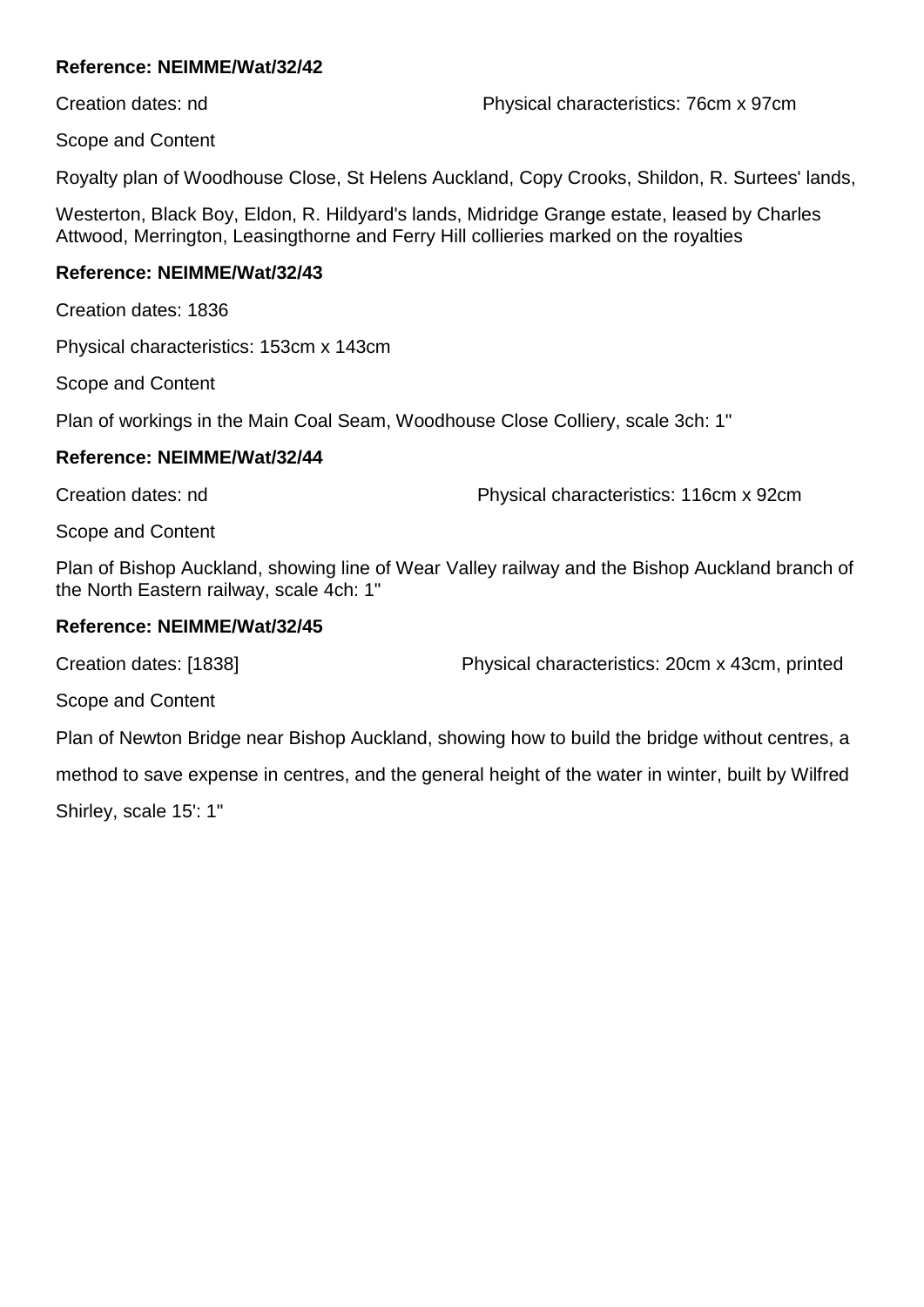### **NEIMME/Wat/33 WATSON PLANS FOR THE Parishes of Ouston, Birtley,**

#### **Pelton and Urpeth.**

Creation dates: 1765 - 1872

Scope and Content

BOUND VOLUME OF COLLIERY AND ESTATE PLANS.

#### **Reference: NEIMME/Wat/33/1**

Creation dates: 1816

Scope and Content

Survey of Ouston and Pelton estates, property of Sir Ralph Noel and Hylton Joliffe, and note concerning the same's lease at Ouston Colliery

#### **Reference: NEIMME/Wat/33/2**

Creation dates: 1841 Physical characteristics: 111cm x 158cm

Scope and Content

Estate plan of Urpeth and Kibblesworth, property of Sir Robert Bewick, copied from 1765 plan, surveyed by Thomas Forster, scale 4ch: 1", original plan 1765, copy 1841

#### **Reference: NEIMME/Wat/33/3**

Creation dates: nd Physical characteristics: 106cm x 150cm

Scope and Content

Plan of workings at Bewicke Main, showing the line of the boundary between Ouston and Urpeth, scale 2ch: 1"

#### **Reference: NEIMME/Wat/33/4**

Creation dates: 1816 Physical characteristics: 122cm x 111cm

Scope and Content

Plan of workings in the Hutton Seam at Ouston Colliery, showing a waggonway to the River Wear, upcast and downcast dykes, and boreholes, scale 4ch: 1"

### **Reference: NEIMME/Wat/33/5**

Creation dates: nd Physical characteristics: Scale 3ch: 1", 145cm x 121cm

Scope and Content

Plan of workings in [Urpeth] Colliery, showing upcast and downcast dykes, a sledge house, and an oil mill

#### **Reference: NEIMME/Wat/33/6**

Creation dates: 1872 Physical characteristics: 136cm x 104cm, printed

Scope and Content

Ordnance plan (Co Durham Sheet VII, 13) of royalties at North Birtley, property of Lord Ravensworth, Mr Humble and Messrs Humble and Atkinson, scale 1: 2500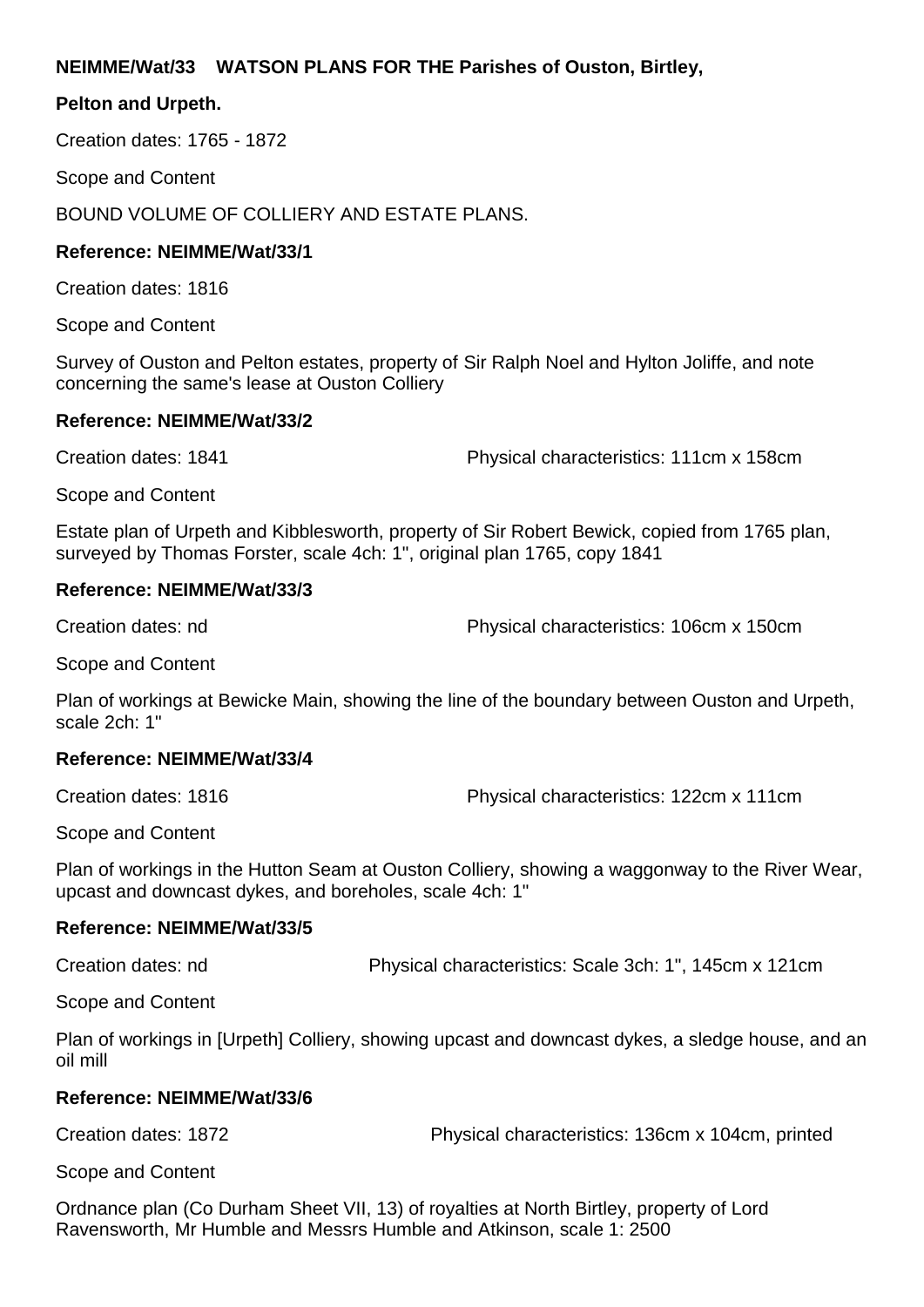Creation dates: nd Physical characteristics: 123cm x 93cm

Scope and Content

Plan of workings in [Hutton] Seam, Ouston Colliery, showing line of Beamish waggonway

### **Reference: NEIMME/Wat/33/8**

Creation dates: 1759-1760 Physical characteristics: 51cm x 61cm

Scope and Content

Copy of plan of land belonging to Mrs Margaret Carrick situated at Birtley, also plan of workings of Low Main Coal Seam, [Birtley Colliery], surveyed by Thomas Stokoe, William Brown and Thomas Humble, scale 2ch: 1", surveyed 1759 and 1760, copies 1872

#### **Reference: NEIMME/Wat/33/9**

Creation dates: nd c.1872

Scope and Content

As NEIMME/Wat/33/8

#### **Reference: NEIMME/Wat/33/10**

Creation dates: 1781 Physical characteristics: 47cm x 53cm

Scope and Content

Plan of workings in the Maudlin Seam on the south side of the main dyke, South Birtley Colliery, scale 3ch: 1"

#### **Reference: NEIMME/Wat/33/11**

Creation dates: 1814 Physical characteristics: 53cm x 64cm

Scope and Content

Plan of Birtley Bank ironstone workings in Warwick's ground, scale 2ch: 1"

### **Reference: NEIMME/Wat/33/12**

Creation dates: 1872 Physical characteristics: 63cm x 74cm

Scope and Content

Plan of an estate at Birtley, property of Thomas Maddison, showing the outburst of coal, scale 3ch: 1", original plan 1760, copy made 1872

### **Reference: NEIMME/Wat/33/13**

Creation dates: 1872 Physical characteristics: 49cm x 69cm

Scope and Content

Plan of workings in North Birtley, scale 1: 2500, original plan 1760, copy made 1872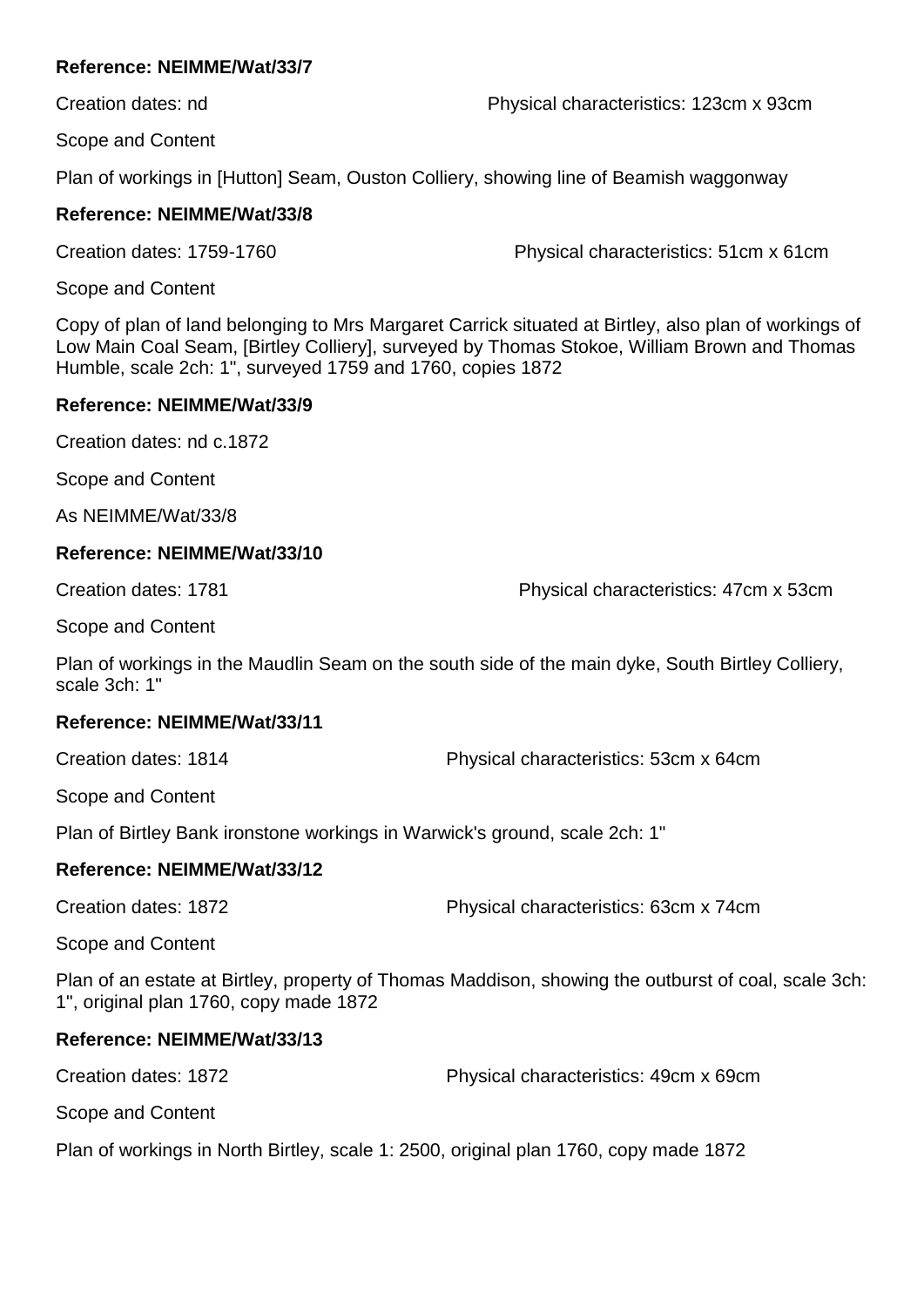Creation dates: nd Physical characteristics: 232cm x 188cm

Scope and Content

Plan of workings in Pelton Coalfield, showing the part of Pelton and Chester Common under which the coal is leased to Messrs Kingscote and partners, showing line of Waldridge Colliery waggonway and Beamish Colliery waggonway, and Whitehill Mill, scale 2ch: 1"

### **Reference: NEIMME/Wat/33/15**

Creation dates: nd Physical characteristics: 142cm x 139cm

Scope and Content

Plan of workings in Shiremoor, showing dykes, troubles and boreholes, and the line of Murton waggonway, scale 2ch: 1"

### **Reference: NEIMME/Wat/33/16**

Creation dates: nd Physical characteristics: 144cm x 126cm

Scope and Content

Plan of workings in Pelton Coalfield, showing the part of Pelton and Chester Common under which the coal is leased to Messrs Kingscote and partners, showing line of Waldridge Colliery waggonway, the Stanhope and Tyne Railway, and Whitehill Mill, scale 4ch: 1"

### **Reference: NEIMME/Wat/33/17**

Creation dates: 1835 Physical characteristics: Scale 8ch: 1", 53cm x 70cm

Scope and Content

Plan of Pelton Coalfield, leased by James Griffith to R.A.F. Kingscote and partners, showing Waldridge Colliery waggonway, Chester coal road and the Stanhope and Tyne Railway

### **Reference: NEIMME/Wat/33/18**

Creation dates: 1756 Physical characteristics: 107cm x 151cm

Scope and Content

Estate plan of Ouston and Pelaw, Pelton and Birtley, surveyed by Edward Barrass, showing lines of waggonways and a battery, scale 4ch: 1"

### **Reference: NEIMME/Wat/33/19**

Creation dates: nd Physical characteristics: 66cm x 59cm

Scope and Content

Plan of part of Pelton Common, Chester Common, Newfield, Harbottle Close, Oaks Common, Marley's copyhold, Whittle copyhold, Batus Green and Tribley Inlake, showing site of proposed winning, line of Waldridge Fell railway and line of Stanhope and Tyne Railway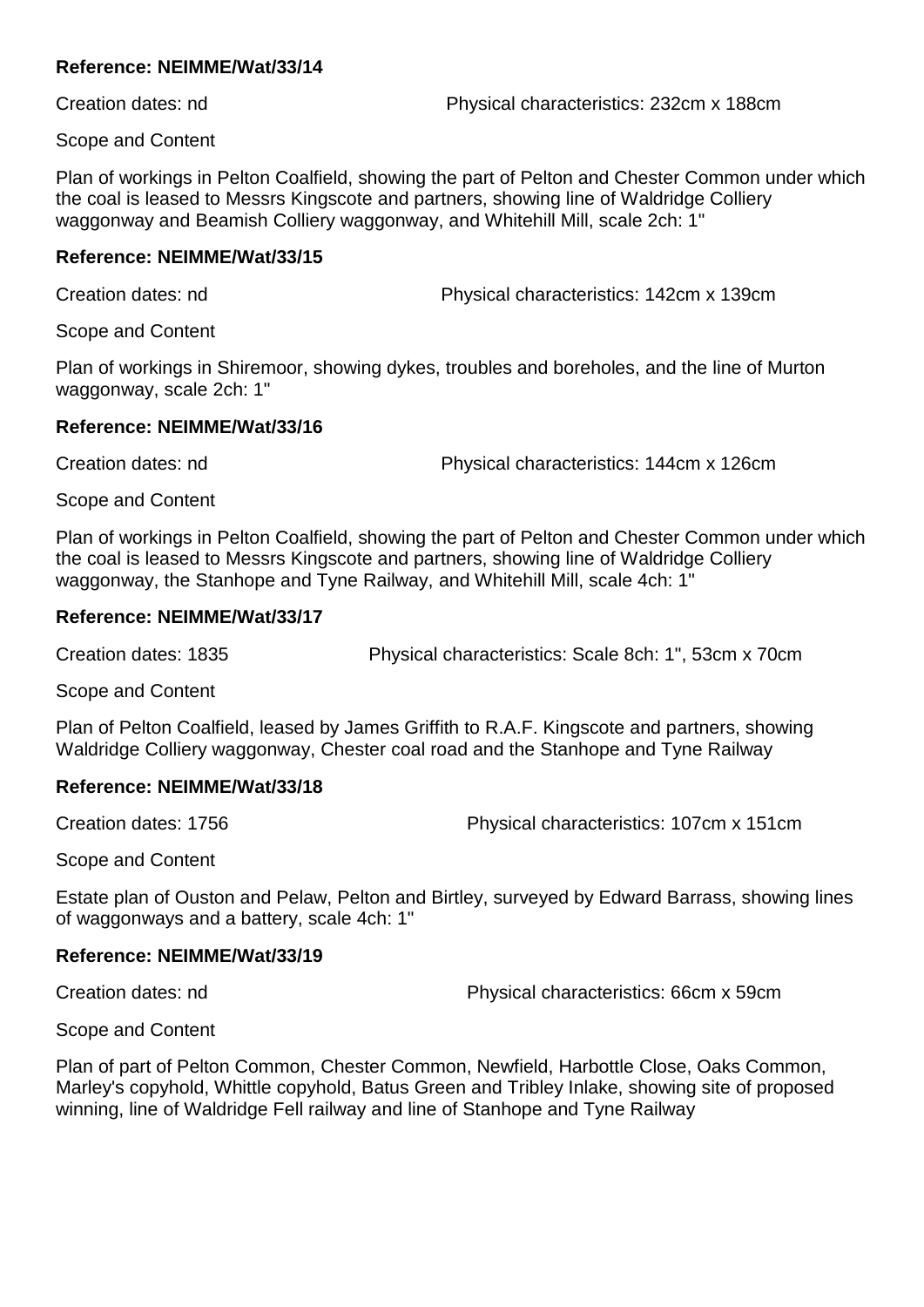Creation dates: 1820 Physical characteristics: 80cm x 52cm

Scope and Content

Plan of workings in Ouston, Birtley, Pelaw and part of Pelton estates, showing upcast and downcast dykes, a waggonway to the River Tyne and a waggonway from Beamish Colliery, a stone drift and boreholes, scale 6ch: 1"

#### **Reference: NEIMME/Wat/33/21**

Creation dates: nd Physical characteristics: 88cm x 124cm

Scope and Content

Estate plan of Kibblesworth, property of Caverley Bewick and Sir T.H. Liddell, showing a sledge house, scale 4ch: 1"

### **Reference: NEIMME/Wat/33/22**

Creation dates: nd Physical characteristics: 74cm x 119cm

Scope and Content

Plan of workings in Main Coal Seam, Urpeth Colliery, scale 4ch: 1"

### **Reference: NEIMME/Wat/33/23**

Creation dates: nd Physical characteristics: 128cm x 214cm

Scope and Content

Plan of workings in the Main Coal Seam, Urpeth Colliery, showing dykes and ditches, and a sledge house, Riding Mill and Oil Mill, scale 2ch: 1"

### **Reference: NEIMME/Wat/33/24**

Creation dates: nd Physical characteristics: 64cm x 119cm

Scope and Content

Plan of workings in High Main Coal Seam, Urpeth Colliery

### **Reference: NEIMME/Wat/33/25**

Creation dates: 1765 Physical characteristics: 106cm x 154cm

Scope and Content

Estate plan of Urpeth and Kibblesworth, property of Sir Robert Bewick, surveyed by Thomas Forster, scale 4ch: 1"

### **Reference: NEIMME/Wat/33/26**

Creation dates: nd Physical characteristics: 130cm x 216cm

Scope and Content

Plan of workings in the Hutton Seam, Urpeth Colliery, scale 2ch: 1"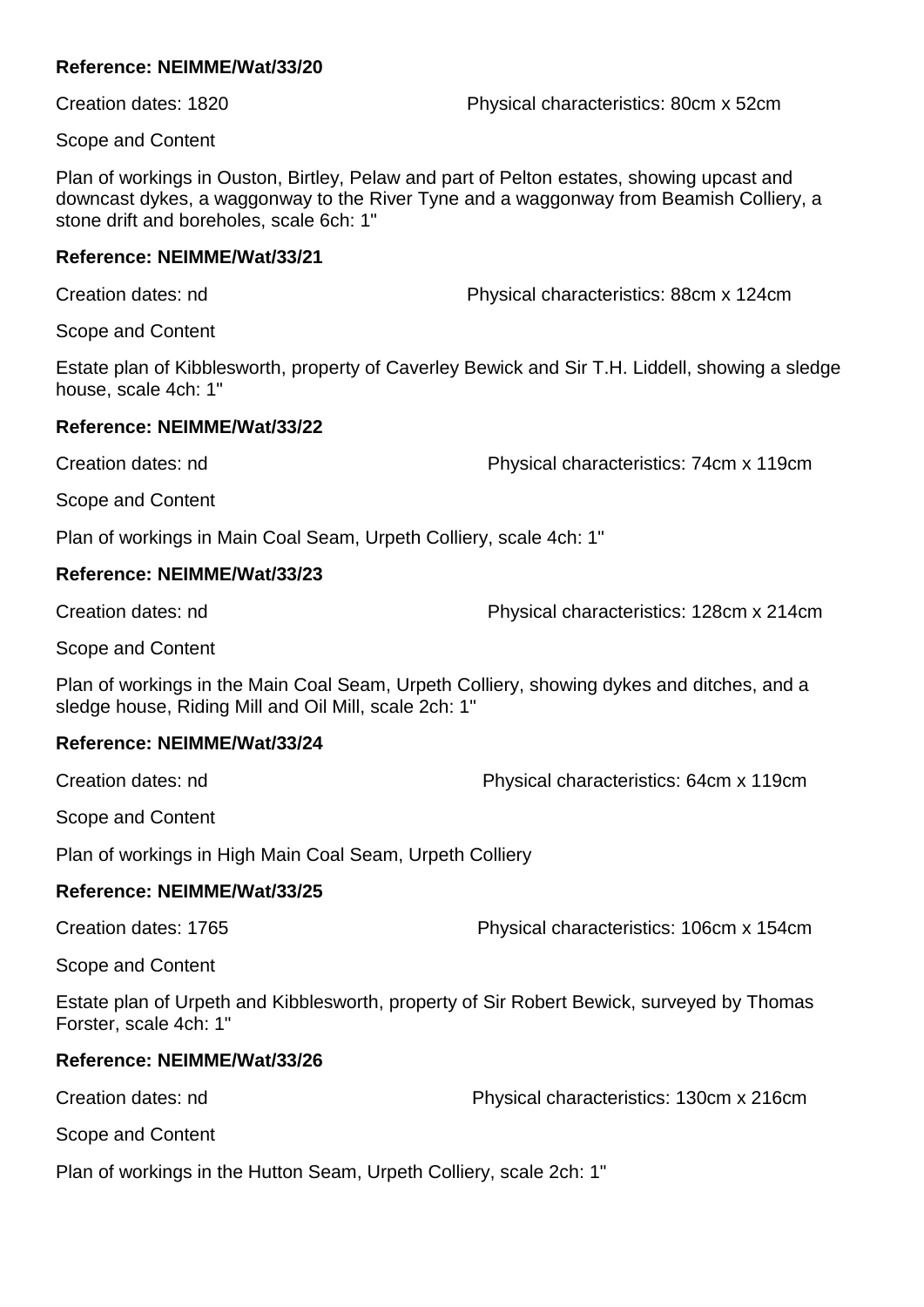|                             | NEIMME/Wat/34 WATSON PLANS FOR Durham General.                    |                                                                                                   |
|-----------------------------|-------------------------------------------------------------------|---------------------------------------------------------------------------------------------------|
| Creation dates: 1715 - 1868 |                                                                   |                                                                                                   |
| <b>Scope and Content</b>    |                                                                   |                                                                                                   |
|                             | BOUND VOLUME OF COLLIERY AND ESTATE PLANS.                        |                                                                                                   |
|                             |                                                                   | VOLUME IS MARKED WITH THE ORIGINAL SHELF NUMBER. THIS ORIGINAL SHELF                              |
|                             | NUMBER HAS BEEN RETAINED, PREFACED BY THE IDENTIFIER WAT/         |                                                                                                   |
| Reference: NEIMME/Wat/34/1  |                                                                   |                                                                                                   |
| Creation dates: nd          |                                                                   | Physical characteristics: 68cm x 93cm                                                             |
| Scope and Content           |                                                                   |                                                                                                   |
|                             |                                                                   | Estate plan of Little Usworth, Washington and Oxclose, showing the course of the Main Seam,       |
|                             |                                                                   | Maudlin Seam and Hutton Seam, showing waggonways to the River Tyne and River Wear and             |
|                             | Old Washington waggonway, scale 8ch: 1                            |                                                                                                   |
| Reference: NEIMME/Wat/34/2  |                                                                   |                                                                                                   |
| Creation dates: 1818        |                                                                   | Physical characteristics: 66cm x                                                                  |
| 132cm                       |                                                                   |                                                                                                   |
| Scope and Content           |                                                                   |                                                                                                   |
|                             | Estate plan of Satley, property of James Easton scale 2ch: 1"     |                                                                                                   |
| Reference: NEIMME/Wat/34/3  |                                                                   |                                                                                                   |
| Creation dates: 1834        |                                                                   | Physical characteristics: 68cm x                                                                  |
| 134cm                       |                                                                   |                                                                                                   |
| Scope and Content           |                                                                   |                                                                                                   |
|                             |                                                                   | Plan of estates at and near Witton le Wear, property of Robert Eden Duncombe Shafto, surveyed     |
|                             | by Anthony Reed of Middleham scale 6ch: 1"                        |                                                                                                   |
| Reference: NEIMME/Wat/34/4  |                                                                   |                                                                                                   |
| Creation dates: nd          |                                                                   | Physical characteristics: 25cm x                                                                  |
| 40cm                        |                                                                   |                                                                                                   |
| Scope and Content           |                                                                   |                                                                                                   |
|                             | Estate plan of Newfield, showing line of West Durham railway      |                                                                                                   |
| Reference: NEIMME/Wat/34/5  |                                                                   |                                                                                                   |
| Creation dates: nd          |                                                                   | Physical characteristics: 42cm x                                                                  |
| 52cm                        |                                                                   |                                                                                                   |
| Scope and Content           |                                                                   |                                                                                                   |
|                             |                                                                   | Estate plan of Bowdon Close, Low Fold, Willington Burn House and Low Dean, otherwise Sunny        |
|                             | Brow Farms in the parish of Brancepeth scale 9ch: 1"              |                                                                                                   |
| Reference: NEIMME/Wat/34/5a |                                                                   |                                                                                                   |
| Creation dates: 1839        |                                                                   | Physical characteristics: 41cm x                                                                  |
| 60cm                        |                                                                   |                                                                                                   |
| Scope and Content           |                                                                   |                                                                                                   |
|                             |                                                                   | Plan of Bowdon Close, Low Fold, Willington Burn House and Low Dean, otherwise Sunny Brow          |
|                             |                                                                   | Farms, in the parish of Brancepeth, drawn by T.Dixon, of Darlington from John Bell's survey scale |
| 9ch: 1"                     |                                                                   |                                                                                                   |
| Reference: NEIMME/Wat/34/6  |                                                                   |                                                                                                   |
| Creation dates: 1813        |                                                                   | Physical characteristics: 87cm x                                                                  |
| 85cm                        |                                                                   |                                                                                                   |
| Scope and Content           |                                                                   |                                                                                                   |
|                             | Estate plan of Southwick, property of John Stafford scale 4ch: 1" |                                                                                                   |
|                             |                                                                   |                                                                                                   |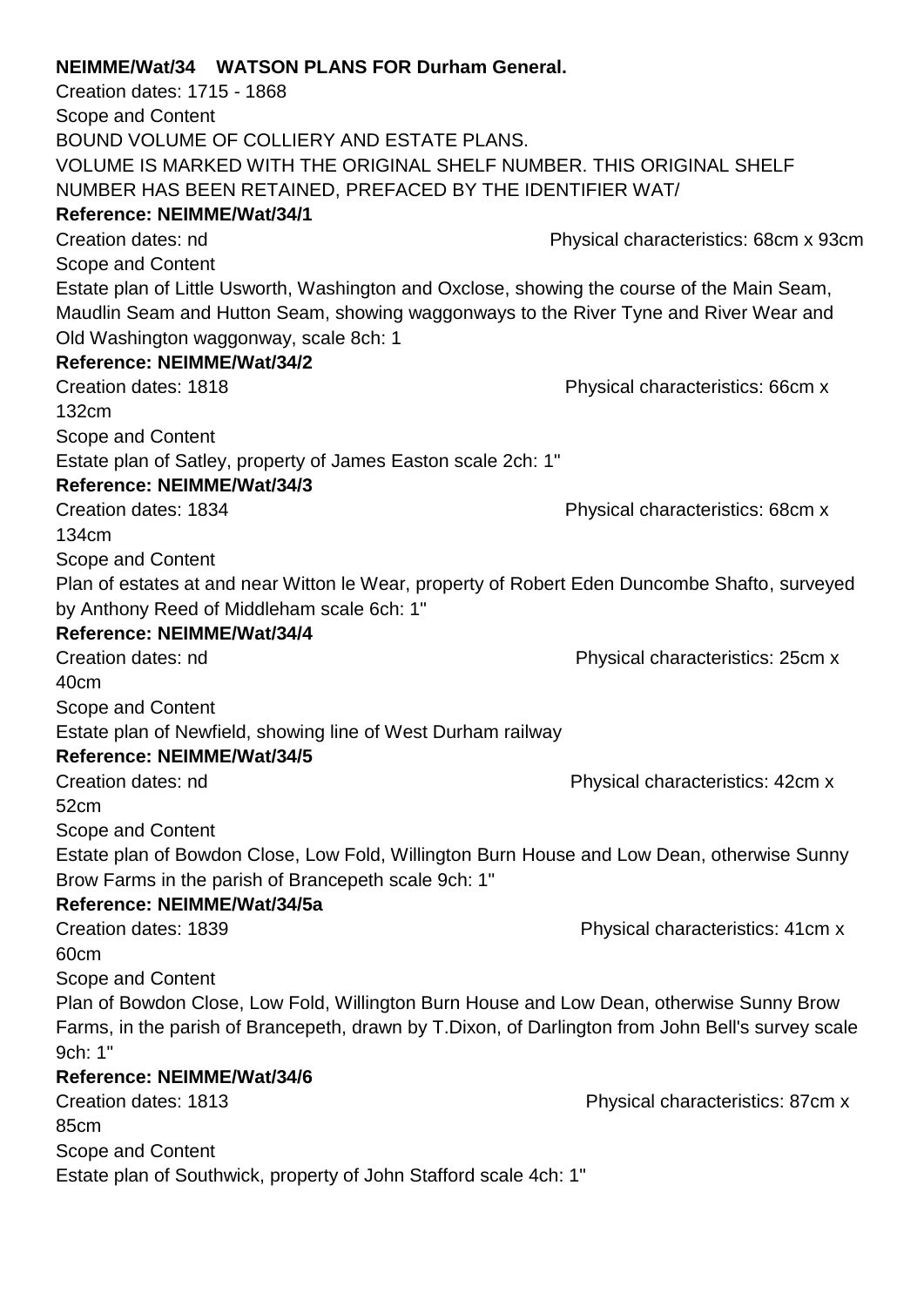# **Reference: NEIMME/Wat/34/7** Creation dates: 1821 **Creation dates: 1821** Physical characteristics: 64cm x 163cm Scope and Content Plan of workings in the two gin shafts and level at Tannhill Colliery, showing line of the Great Dyke and other dykes, trail ways, a railway, the course of drifts and the position of leading places scale 15fath: 1" **Reference: NEIMME/Wat/34/8** Creation dates: 1832 Physical characteristics: 44cm x 80cm Scope and Content Plan of Hartlepool before the commencement of the docks, showing the Inner Harbour and Hartlepool Slake scale 4ch: 1" **Reference: NEIMME/Wat/34/9** Creation dates: nd Physical characteristics: 74cm x 236cm Scope and Content Plan of Raybeck Hill with Stainmore Common, the royalty under which belongs to H.P. Pulleine, with the adjoining lands of Lartington Moor, property of Henry Witham scale 6ch: 1" **Reference: NEIMME/Wat/34/10** Creation dates: nd Physical characteristics: 67cm x 102cm Scope and Content Plan of workings at Milkwell Colliery, Hamsterley, and section of workings, showing coking ovens and the Consett branch of the North Eastern railway scales 1ch: 1", 20': 1" **Reference: NEIMME/Wat/34/11** Creation dates: 1824 Physical characteristics: 82cm x 127cm Scope and Content Plan of Usworth House estate, showing the boundaries of the royalty, surveyed by John Bell scale 3ch: 1" **Reference: NEIMME/Wat/34/12** Creation dates: nd Physical characteristics: 52cm x 72cm Scope and Content Estate plan of Pontop Pike, Bush Blades, Harperly and [Burnopfield] scale 10ch: 1" **Reference: NEIMME/Wat/34/13** Creation dates: nd Physical characteristics: 99cm x 67cm Scope and Content Sections of strata sunk through the new winning at Waldridge Colliery by Messrs Lowerby and Co, also describing a dyke or fissure met with south of the shaft, surveyed by James Scott scale 24': 1" **Reference: NEIMME/Wat/34/14** Creation dates: nd

Scope and Content As NEIMME/Wat/34/13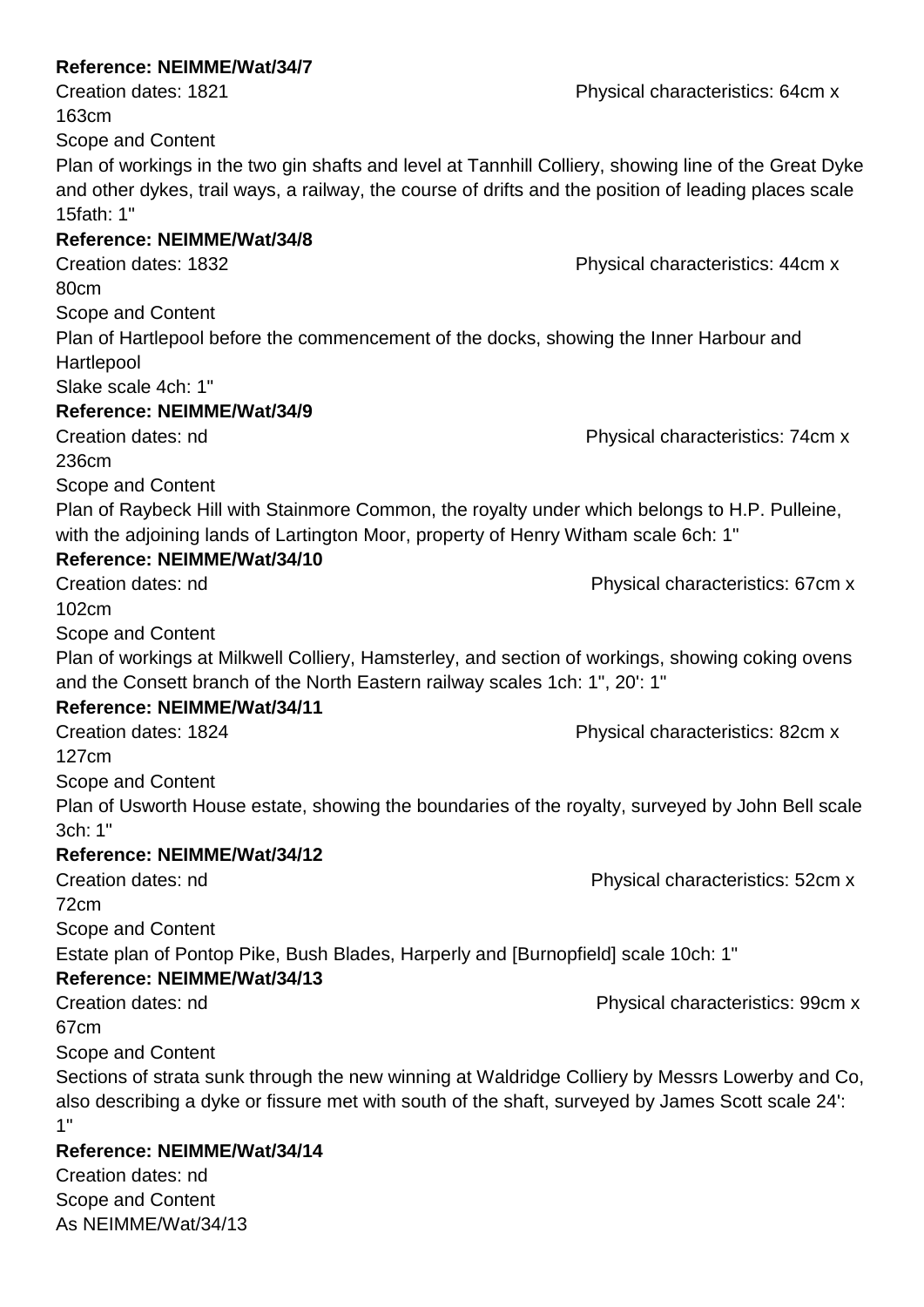| Reference: NEIMME/Wat/34/15                                                                 |                                       |
|---------------------------------------------------------------------------------------------|---------------------------------------|
| Creation dates: 1841                                                                        | Physical characteristics: 97cm x      |
| 94 <sub>cm</sub>                                                                            |                                       |
| Scope and Content                                                                           |                                       |
| Estate plan of Whitworth and Byers Green, property of Robert Eden Duncombe Shafto, surveyed |                                       |
| by Anthony Reed of Middleham, copied by William Watson, showing the Byers Green branch of   |                                       |
| the Clarence Railway, original plan 1834, copied 1841 Scale 6ch: 1",                        |                                       |
| Reference: NEIMME/Wat/34/16                                                                 |                                       |
| Creation dates: 1770                                                                        | Physical characteristics: 78cm x      |
| 41 <sub>cm</sub>                                                                            |                                       |
| Scope and Content                                                                           |                                       |
| Plan of workings in Washington Colliery                                                     |                                       |
| Reference: NEIMME/Wat/34/17                                                                 |                                       |
| Creation dates: nd                                                                          | Physical characteristics: 73cm x      |
| 98 <sub>cm</sub>                                                                            |                                       |
| Scope and Content                                                                           |                                       |
| Plan of the parish of Washington, scale 8ch: 1"                                             |                                       |
| Reference: NEIMME/Wat/34/18                                                                 |                                       |
| Creation dates: nd                                                                          | Physical characteristics: 86cm x 58cm |
| Scope and Content                                                                           |                                       |
| Estate plan of South East Durham showing Lambton, South Biddick, Lumley Estate, Murton,     |                                       |
| Newbottle Colliery grounds, Rainton Colliery grounds                                        |                                       |
| Reference: NEIMME/Wat/34/19                                                                 |                                       |
| Creation dates: nd                                                                          | Physical characteristics: 50cm x      |
| 119 <sub>cm</sub>                                                                           |                                       |
| Scope and Content                                                                           |                                       |
| Transverse section of the valley of denudation between Fulwell and Cleadon                  |                                       |
| Reference: NEIMME/Wat/34/20                                                                 |                                       |
| Creation dates: 1790                                                                        | Physical characteristics: 24cm x      |
| 39 <sub>cm</sub>                                                                            |                                       |
| Scope and Content                                                                           |                                       |
| Plan of Gateshead Park Colliery, showing dykes, the Tyne Level drift, the barrier between   |                                       |
| Gateshead Park and the River Tyne, and staiths, scale 3 <sup>3</sup> / <sub>4</sub> ch: 1"  |                                       |
| Reference: NEIMME/Wat/34/21                                                                 |                                       |
| Creation dates: nd                                                                          | Physical characteristics: 34cm x      |
| 51 <sub>cm</sub>                                                                            |                                       |
| Scope and Content                                                                           |                                       |
| Plan of workings at Gateshead Park Colliery, scale 2ch: 1"                                  |                                       |
| Reference: NEIMME/Wat/34/22                                                                 |                                       |
| Creation dates: 1794                                                                        | Physical characteristics: 47cm x      |
| 67 <sub>cm</sub>                                                                            |                                       |
| Scope and Content                                                                           |                                       |
| Plan of workings at Gateshead Park Colliery, scale 2ch: 1"                                  |                                       |
| Reference: NEIMME/Wat/34/23                                                                 |                                       |
| Creation dates: 1794                                                                        | Physical characteristics: 84cm x      |
| 56cm                                                                                        |                                       |
| Scope and Content                                                                           |                                       |
|                                                                                             |                                       |
| Plan of workings at Gateshead Park Colliery, scale 2ch: 1"                                  |                                       |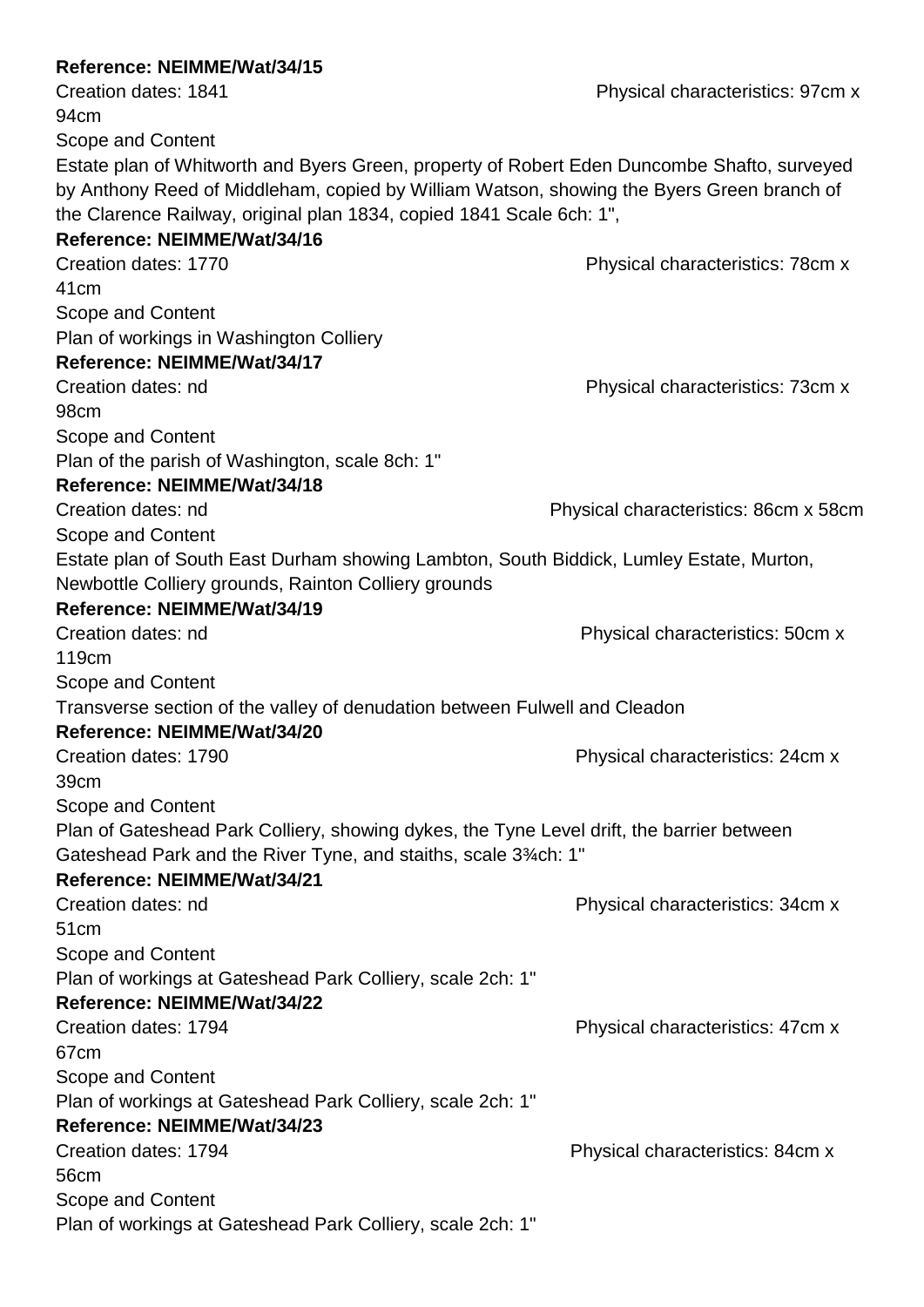| Reference: NEIMME/Wat/34/24                                                                          |                                       |
|------------------------------------------------------------------------------------------------------|---------------------------------------|
| Creation dates: nd                                                                                   | Physical characteristics: 54cm x 74cm |
| Scope and Content                                                                                    |                                       |
| Estate plan of Burnopfield, Tanfield Moor, Tanfield Lea [Leigh], Shield Row, North and South         |                                       |
| Causey, Hedley Common, Beamish, Kiphill, South Moor and Stanley estate, scale 12ch: 1"               |                                       |
| Reference: NEIMME/Wat/34/25                                                                          |                                       |
| Creation dates: 1715                                                                                 | Physical characteristics: 95cm x 64cm |
| Scope and Content                                                                                    |                                       |
| Survey of Tanfield Lea estate, property of Gilbert Spearman, surveyed by William Cuthbertson,        |                                       |
| showing dykes and the site of an engine, scale 6½ch: 1"                                              |                                       |
| <b>Related Material</b>                                                                              |                                       |
| See Prof. Henry Louis, "Early Steam Engines in the North of England". Transactions of the            |                                       |
| Institute of Mining Engineers, Vol. LXXX11, 1932, pp.526 - 530.                                      |                                       |
| Reference: NEIMME/Wat/34/26                                                                          |                                       |
| Creation dates: 1868                                                                                 | Physical characteristics: 98cm x 62cm |
| Scope and Content                                                                                    |                                       |
| Plan of land on Westwood Farm, showing line of tramway and Blaydon and Consett branch of the         |                                       |
| North Eastern Railway, scale 2ch: 1"                                                                 |                                       |
| Reference: NEIMME/Wat/34/27                                                                          |                                       |
| Creation dates: nd                                                                                   | Physical characteristics: 99cm x 48cm |
| Scope and Content                                                                                    |                                       |
| Plan of Low Main Seam in Washington Colliery, scale 3ch: 1"                                          |                                       |
| Reference: NEIMME/Wat/34/28                                                                          |                                       |
| Creation dates: 1779                                                                                 | Physical characteristics: 51cm x 40cm |
| Scope and Content                                                                                    |                                       |
| Plan of Hallgarth Farm, Ryton, property of Thomas Eyre, surveyed by James Easton, scale 3ch: 1"      |                                       |
| Reference: NEIMME/Wat/34/29                                                                          |                                       |
| Creation dates: nd                                                                                   | Physical characteristics: 42cm x 55cm |
| Scope and Content                                                                                    |                                       |
| Sketch of the township of Ebchester                                                                  |                                       |
| Reference: NEIMME/Wat/34/30                                                                          |                                       |
| Creation dates: 1845                                                                                 | Physical characteristics: 39cm x 47cm |
| Scope and Content                                                                                    |                                       |
| Sketch of land belonging to William Spearman, showing position of Roddy Moor Colliery, marking       |                                       |
| Crook and Auckland railway and West Durham railway, scale 4ch: 1"                                    |                                       |
| Reference: NEIMME/Wat/34/31                                                                          |                                       |
| Creation dates: nd                                                                                   | Physical characteristics: 71cm x 53cm |
| Scope and Content                                                                                    |                                       |
| Chart of Hartlepool Bay, showing proposed improvements, surveyed by R. Dodd, engineer,               |                                       |
| showing outer harbour high water, inner harbour, north, east and west batteries, the site of the old |                                       |
| pier and the site of proposed warping buoys, scale 220yds: 1"                                        |                                       |
| Reference: NEIMME/Wat/34/31a                                                                         |                                       |
| Creation dates: 1841                                                                                 | Physical characteristics: 33cm x 20cm |
| Scope and Content                                                                                    |                                       |
| Sketch of lands at Old Park, property of William Middleton and family, tenanted by Smart Atkinson    |                                       |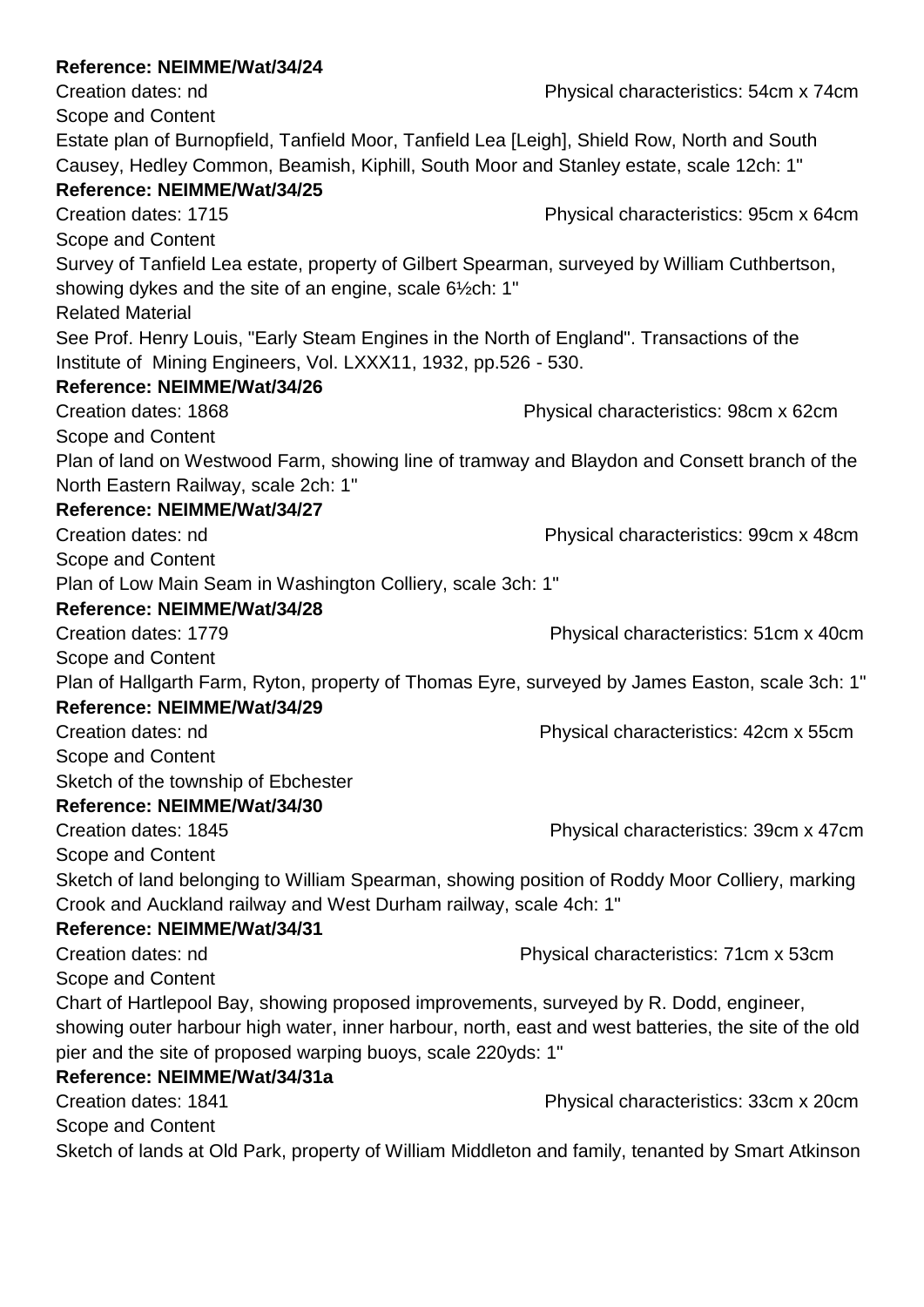Creation dates: 1816 **Physical characteristics: 47cm x 65cm** Scope and Content Plan of Mrs Wharton's grounds at Coundon, showing where a trespass has been made within her royalty in the Five Quarter Coal Seam from Mr Dixon's Colliery, surveyed by W. Stobard, scale 2ch: 1" **Reference: NEIMME/Wat/34/33** Creation dates: nd Physical characteristics: 53cm x 50cm Scope and Content Estate plan of lands in Crook and Billy Row, showing West Durham railway and Weardale Extension railway **Reference: NEIMME/Wat/34/34** Creation dates: nd Physical characteristics: 70cm x 58cm Scope and Content Estate plan of Rainton Colliery grounds, Hetton Colliery grounds, Hall Garth estate, Ellemore estate, Sherburn lands, Sherburn House estate **Reference: NEIMME/Wat/34/35** Creation dates: nd Physical characteristics: 31cm x 48cm Scope and Content Plan of workings at Whitworth Colliery, scale 2ch: 1" **Reference: NEIMME/Wat/34/36** Creation dates: nd Physical characteristics: 63cm x 53cm Scope and Content Plan of workings [at Gateshead], under the River Tyne, scale 2ch: 1" **Reference: NEIMME/Wat/34/37** Creation dates: nd Physical characteristics: 65cm x 48cm Scope and Content Sketch of workings in A Pit, Preston Grange Colliery, showing the line of the Great North Dyke, rise and dip ditches, and Ravenshaugh Toll Gate, scale 2ch: 1" **Reference: NEIMME/Wat/34/38** Creation dates: 1816 Physical characteristics: 109cm x 87cm Scope and Content Plan of workings under lands under which the coal belongs to the lessees of Elvet Colliery, held under the Dean and Chapter of Durham, copied from a colliery plan made by W.E. Walker, scale 2ch: 1" **Reference: NEIMME/Wat/34/39** Creation dates: nd Physical characteristics: 96cm x 150cm Scope and Content Plan of workings in High Main Seam, Felling Colliery, scale 2ch: 1" **Reference: NEIMME/Wat/34/40** Creation dates: 1806 Physical characteristics: 116cm x 129cm Scope and Content Plan of workings in Yard Coal Seam, Murton Colliery, showing the bords where the ironstone has been taken out by Messrs Bulmer and Co. Ltd, scale 2ch: 1"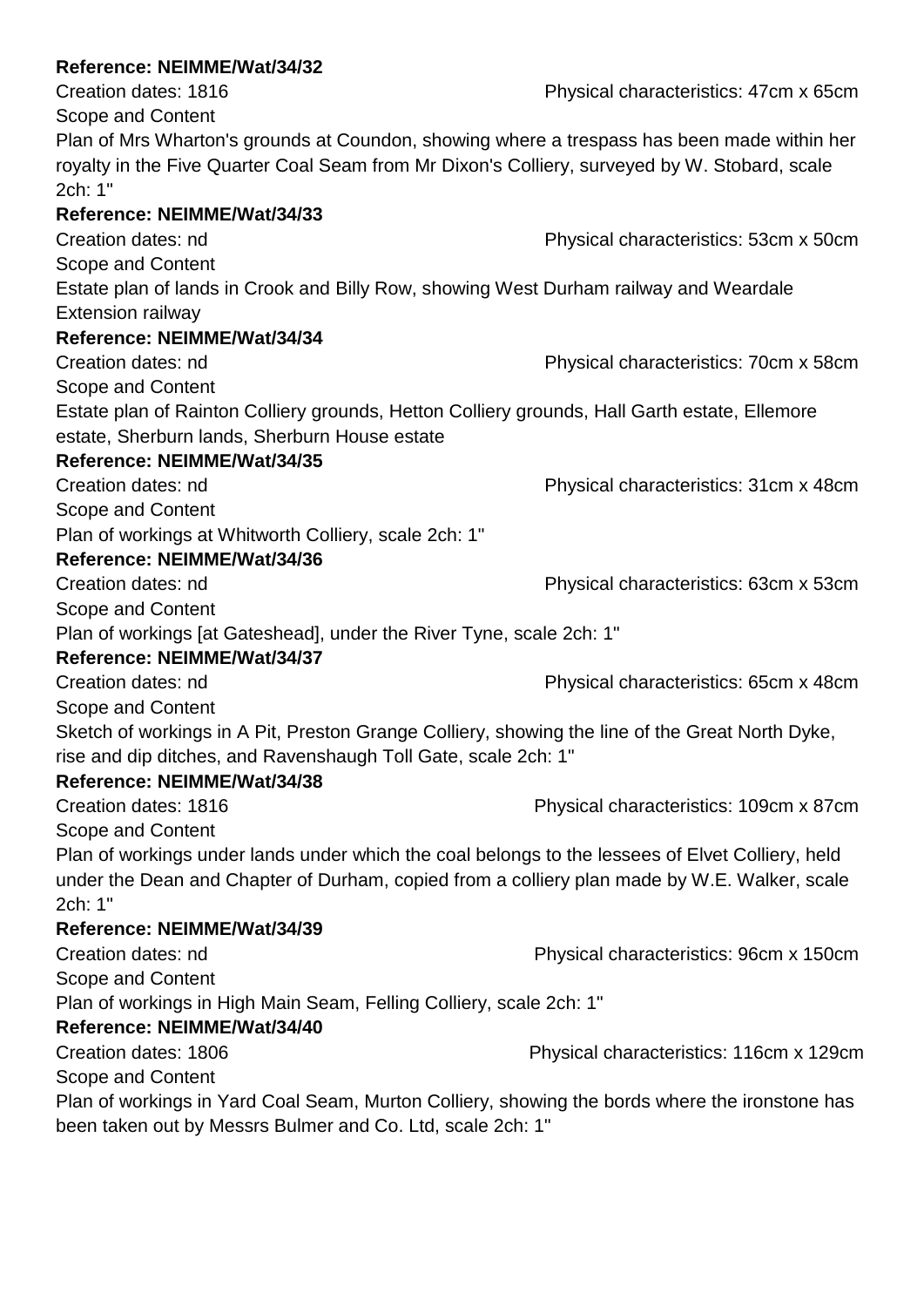Creation dates: [1809] Physical characteristics: 114cm x 131cm

Scope and Content Plan of workings in the Yard Coal Seam, Murton Colliery, showing dykes and including a note signed by Robert Walters, John Burnell and John Giffith concerning the use of the plan in a court case, scale 2ch: 1"

### **Reference: NEIMME/Wat/34/42**

Creation dates: 1799 Physical characteristics: 126cm x 116cm Scope and Content Plan of workings in Main Coal Seam, Murton Colliery, scale 2ch: 1" **Reference: NEIMME/Wat/34/43**

Creation dates: 1799 Physical characteristics: Scale 2ch: 1" 137cm x 149cm Scope and Content

Plan of workings in Main Coal Seam, Murton Colliery, showing dykes and the line of Murton waggonway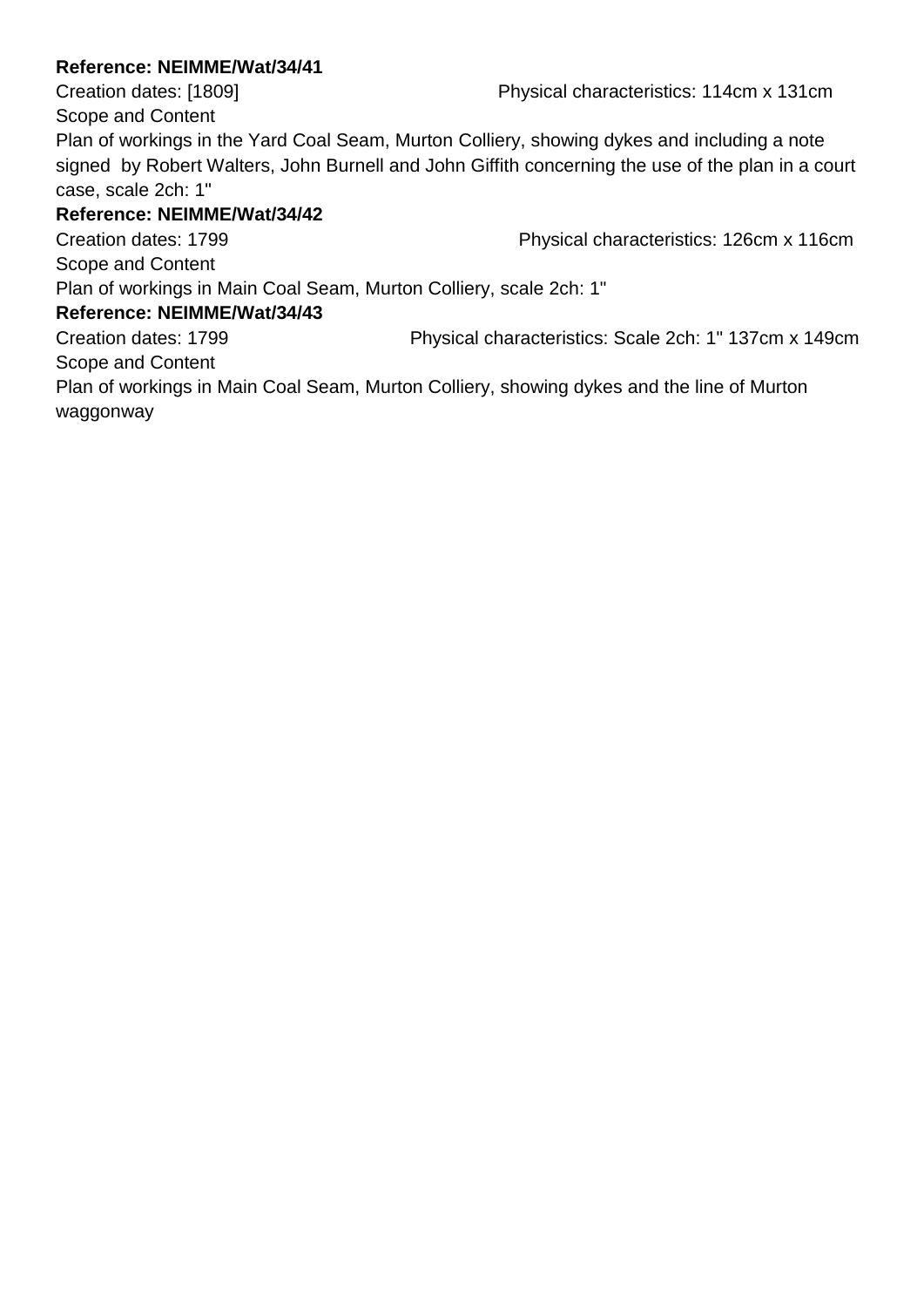### **NEIMME/Wat/35 WATSON PLANS FOR England and Wales, General.**

Creation dates: 1802 - 1859 Scope and Content BOUND VOLUME OF COLLIERY AND ESTATE PLANS.

### **Reference: NEIMME/Wat/35/1**

Creation dates: nd Physical characteristics: Scale 4ch: 1", 125cm x 144cm Scope and Content

Estate plan of Sheldon, near Birmingham, and Sheldon Colliery, showing boreholes, dykes and water level line

### **Reference: NEIMME/Wat/35/1a**

Creation dates: 1838 Physical characteristics: Scale approx. 18ch: 1", 31cm x 78cm, printed Scope and Content

Sections of the River Thames, appointed by the Corporation of London for colliers to anchor in on their entrance into the port, surveyed by W. May, lithographed by C.N. Frith, 7 St Michael's Alley, **Cornhill** 

### **Reference: NEIMME/Wat/35/2**

Creation dates: nd Physical characteristics: 57cm x 71cm, printed Scope and Content

Plan of the River Tees from Portrack to Yarm with the adjoining roads, engraved by Thomas Kitchin, engraver to the Duke of York

### **Reference: NEIMME/Wat/35/3**

Creation dates: 1802 Physical characteristics: Scale 1 mile: 1", 50cm x 67cm, printed Scope and Content

A draught of the entrance to the River Tees, carefully surveyed in January 1762 and most humbly dedicated and presented to the Right Honourable Master, Wardens, Assistants and Elder Brethren of the Corporation Trinity House, at Deptford Strand, surveyed by Joseph Dobson, pilot, sold wholesale, and retail by Christopher and Jennet, Stockton

# **Reference: NEIMME/Wat/35/4**

Creation dates: 1805 Physical characteristics: 53cm x 43cm, printed Scope and Content

A new survey of the River Tees, published by T. Appleby, North Shields

# **Reference: NEIMME/Wat/35/5**

Creation dates: nd Scope and Content NEIMME/Wat/35/3

### **Reference: NEIMME/Wat/35/6**

Scope and Content

Creation dates: nd Physical characteristics: Scale 2ch: 1", 67cm x 62cm

Plan of unidentified workings

### **Reference: NEIMME/Wat/35/7**

Creation dates: nd Physical characteristics: Scale 2ch: 1", 83cm x 88cm

Scope and Content

Plan of workings in Rose Pit, unidentified colliery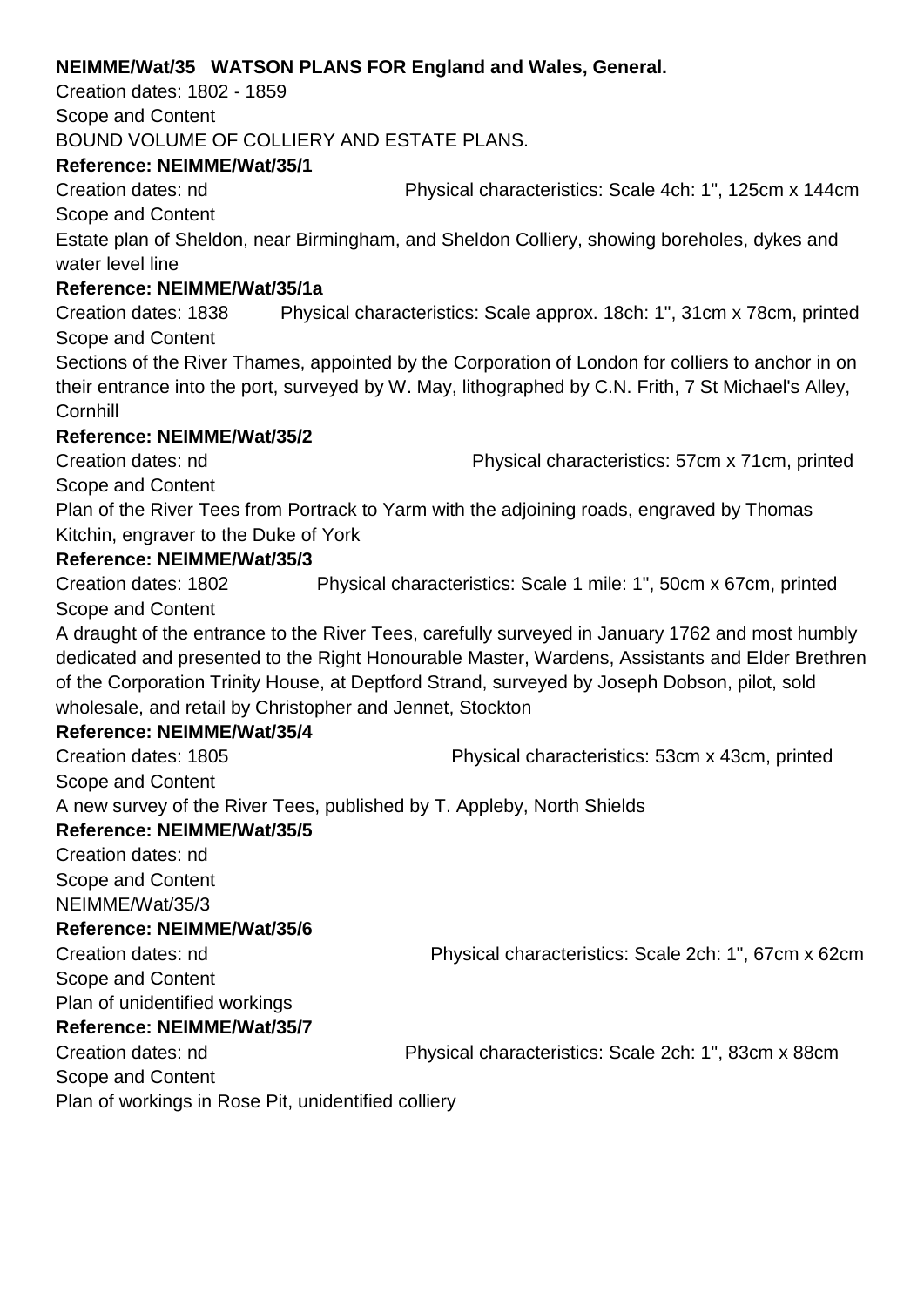| Reference: NEIMME/Wat/35/8                                                         |                                                                                                    |
|------------------------------------------------------------------------------------|----------------------------------------------------------------------------------------------------|
| Creation dates: 1834                                                               | Physical characteristics: Scale 2ch: 1", 42cm x 49cm                                               |
| Scope and Content                                                                  |                                                                                                    |
|                                                                                    | Sketch of workings in A Pit, Preston Grange Colliery, showing the Great North Dyke and the Great   |
| South Dyke                                                                         |                                                                                                    |
| Reference: NEIMME/Wat/35/9                                                         |                                                                                                    |
| Creation dates: 1832                                                               | Physical characteristics: Scale 1ch: 1", 49cm x 57cm                                               |
| Scope and Content                                                                  |                                                                                                    |
| dip ditches                                                                        | View of the workings in A Pit, Preston Grange Colliery, showing the Great North Dyke and rise and  |
| Reference: NEIMME/Wat/35/10                                                        |                                                                                                    |
| Creation dates: nd                                                                 | Physical characteristics: Scale 6ch: 1", 48cm x 58cm                                               |
| Scope and Content                                                                  |                                                                                                    |
|                                                                                    | Estate plan of Wrenthorpe, Yorkshire, showing boreholes and a water level line                     |
| Reference: NEIMME/Wat/35/11                                                        |                                                                                                    |
| Creation dates: nd                                                                 | Physical characteristics: 61cm x 52cm                                                              |
| Scope and Content                                                                  |                                                                                                    |
|                                                                                    | Plan of unidentified pits on land belonging to T. Cottingham and C. Stanley, scale 2ch: 1"         |
| Reference: NEIMME/Wat/35/12                                                        |                                                                                                    |
| Creation dates: nd                                                                 | Physical characteristics: 67cm x 98cm                                                              |
| Scope and Content                                                                  |                                                                                                    |
|                                                                                    | Plan of the township of Seacroft in the parish of Whitkirk in the West Riding of Yorkshire, scale  |
| 6ch: 1"                                                                            |                                                                                                    |
| Reference: NEIMME/Wat/35/13                                                        |                                                                                                    |
| Creation dates: nd                                                                 | Physical characteristics: 65cm x 56cm                                                              |
| Scope and Content                                                                  |                                                                                                    |
|                                                                                    | Plan of Cross Fell, Rodderup Fell, Flinty Fell and Ark Fell and the surrounding countryside,       |
| showing the position of lead mines                                                 |                                                                                                    |
| Reference: NEIMME/Wat/35/14                                                        |                                                                                                    |
| Creation dates: 1826                                                               | Physical characteristics: 83cm x 64cm                                                              |
| Scope and Content                                                                  |                                                                                                    |
|                                                                                    | Plan of part of Ness Colliery, Cheshire, property of Messrs Stanley and partners, showing a        |
| downcast dyke, a stone drift, an outburst of coal and boreholes                    |                                                                                                    |
| Reference: NEIMME/Wat/35/15                                                        |                                                                                                    |
| Creation dates: nd                                                                 | Physical characteristics: 64cm x 77cm                                                              |
| <b>Scope and Content</b>                                                           |                                                                                                    |
|                                                                                    | Plan of a borehole made at Workington by the defendant [Viscount Lowther], for the purpose of      |
|                                                                                    | proving a lower seam of coal in the plaintiff's [John Christian Curwen] premises, scale 2ch: 1"    |
| Reference: NEIMME/Wat/35/16                                                        |                                                                                                    |
| Creation dates: nd                                                                 | Physical characteristics: 25cm x 83cm, printed                                                     |
| Scope and Content                                                                  |                                                                                                    |
|                                                                                    | Section of strata in Rosedale Bed [North Yorkshire] and of the River Seven valley, lithographed by |
| Andrew Reid of Newcastle, scales 200': 1", 190': 1"<br>Reference: NEIMME/Wat/35/17 |                                                                                                    |
| Creation dates: 1832                                                               | Physical characteristics: 30cm x 49cm                                                              |
| Scope and Content                                                                  |                                                                                                    |
|                                                                                    | Sketch of the bottom of an unidentified pit, showing the line of a waggonway, scale 4: 1"          |
|                                                                                    |                                                                                                    |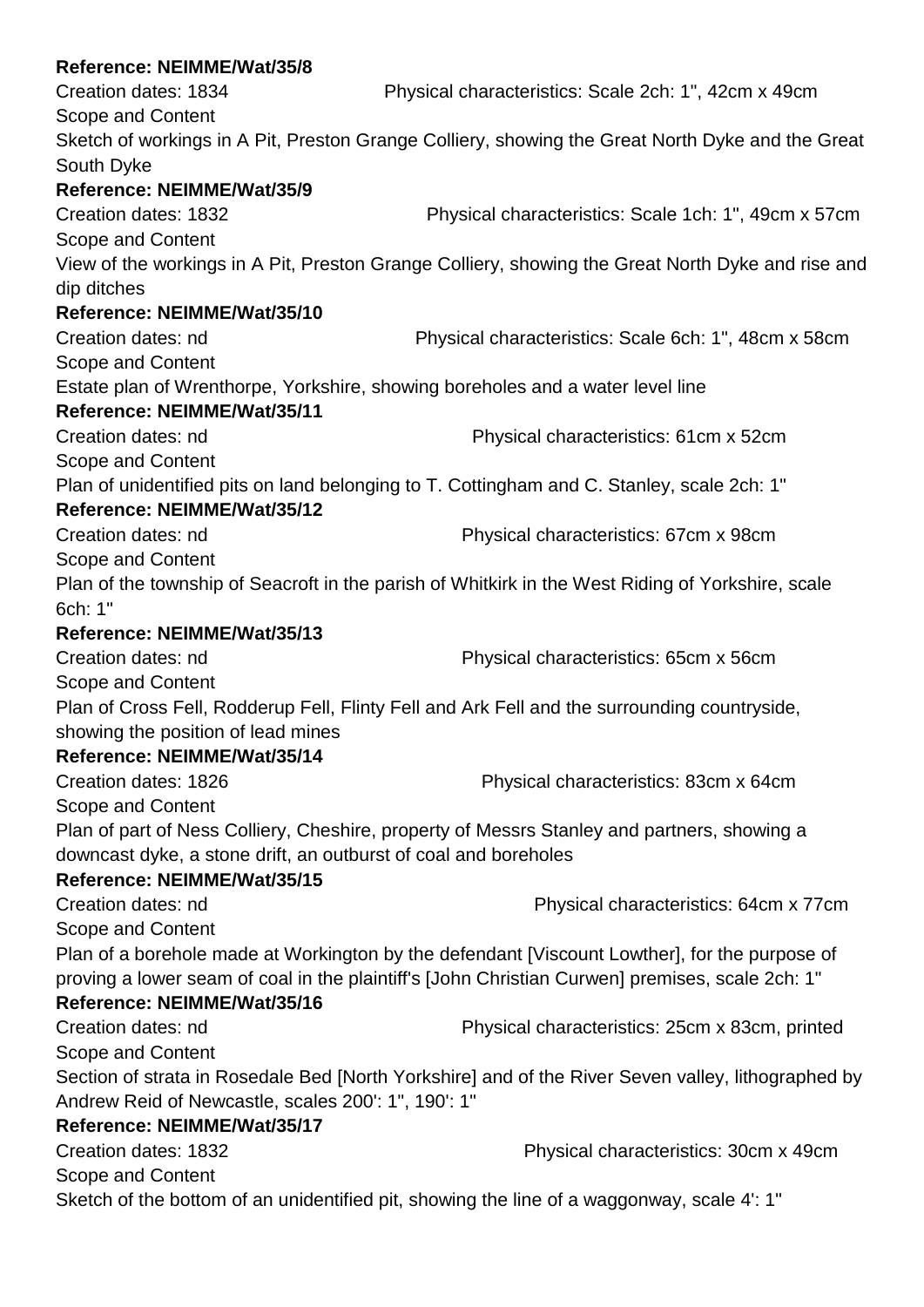Scope and Content

A section of the different strata of stone plate or coal, or any remarkable fossil from the top of Cross Fell to the coal seams which are worked below the level of the sea at Whitehaven, scale 15fath: 1"

# **Reference: NEIMME/Wat/35/19**

Scope and Content

Creation dates: nd Physical characteristics: 26cm x 45cm

Plan of Rosedale [North Yorkshire], showing supposed outcrops of ironstone, lithographed by Andrew Reid, showing boreholes, scale 1 mile: 6"

Related Material

See NEIMME/Wat/16

### **Reference: NEIMME/Wat/35/20**

Creation dates: nd Physical characteristics: 41cm x 34cm Scope and Content Plan of pits on the land between Hewer Hill and Monkhouse Hill [Cumberland], showing boreholes,

troubles and the outburst of coal

# **Reference: NEIMME/Wat/35/21**

Creation dates: Feb 1859 Physical characteristics: 25cm x 49cm Scope and Content

Section of strata on the west side of Rosedale [North Yorkshire], showing the position and supposed formation of the magnetic ore, lithographed by Andrew Reid of Newcastle, scale 100': 1"

### **Reference: NEIMME/Wat/35/22**

Creation dates: nd Physical characteristics: 49cm x 47cm Scope and Content

Transverse section of the Vale of Rosedale, [North Yorkshire], lithographed by Andrew Reid of Newcastle, scale 100': 1"

# **Reference: NEIMME/Wat/35/23**

Scope and Content

Creation dates: nd Physical characteristics: 12ch: 1". 44cm x 97cm

Plan of the manor and estate of Easington and Bowlby and also the Grinkle Park in the parish of Easington in the North Riding of Yorkshire

# **Reference: NEIMME/Wat/35/24**

Creation dates: nd Physical characteristics: 96cm x 98cm

Scope and Content

Plan of pits on Garforth grounds

# **Reference: NEIMME/Wat/35/25**

Creation dates: 1809 Physical characteristics: Scale 2ch: 1", 51cm x 44cm Scope and Content

Plan of part of the Duke of Portland's Colliery at Hewer Hill in Cumberland, showing troubles and boreholes

# **Reference: NEIMME/Wat/35/26**

Creation dates: 1809 Physical characteristics: Scale 2ch: 1", 47cm x 41cm Scope and Content

Plan of part of the Duke of Portland's Colliery at Warnell Fell, Cumberland, showing troubles and boreholes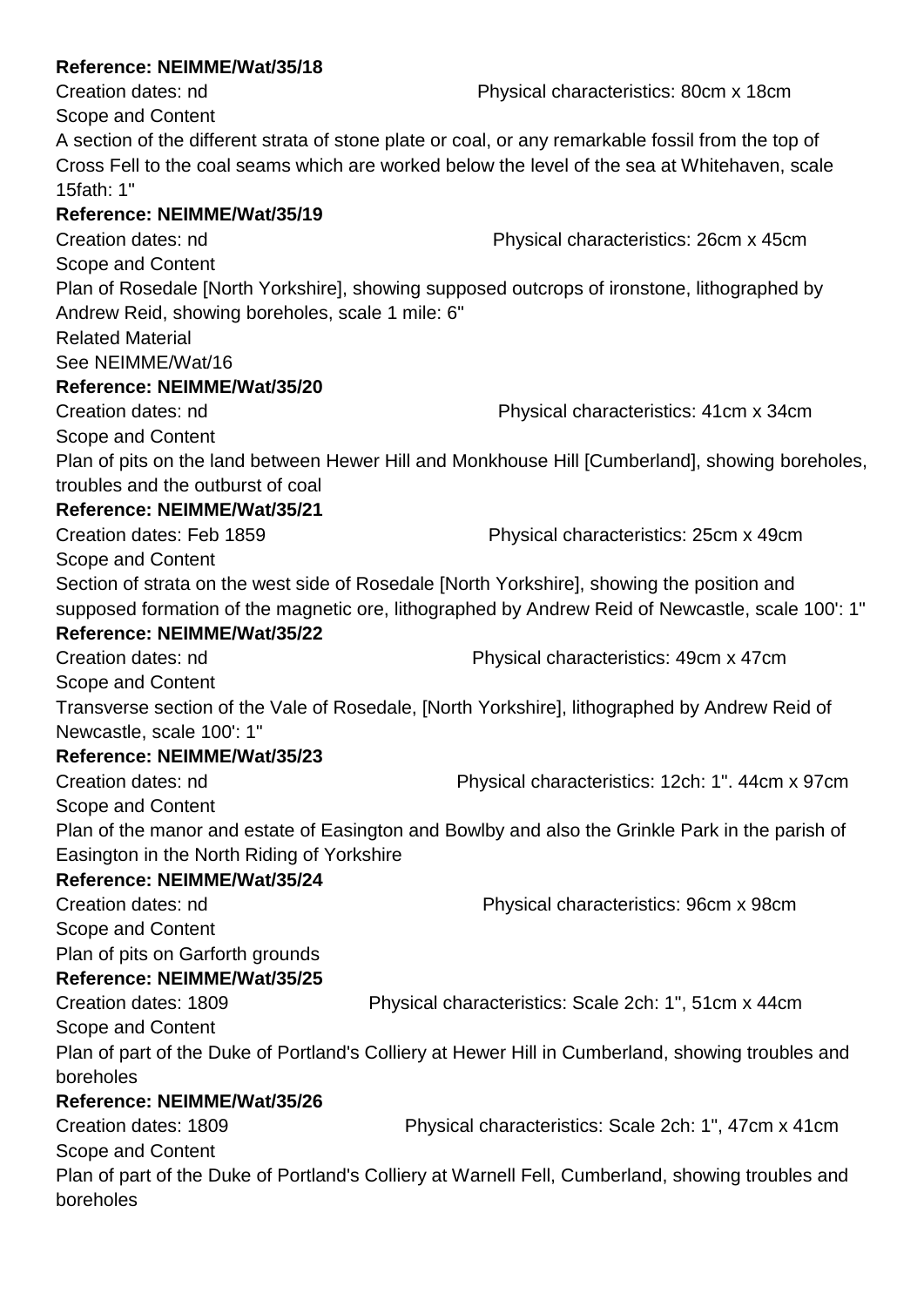# **Reference: NEIMME/Wat/35/27** Creation dates: nd Physical characteristics: 55cm x 43cm Scope and Content Plan of pits in an unidentified colliery **Reference: NEIMME/Wat/35/28** Creation dates: nd Physical characteristics: Scale 3ch: 1", 29cm x 143cm Scope and Content Plan of Leeds coal staith, the road from the same to the estate of Charles Brandling, and the closes occupied by Mr Brandling through which the road is cut **Reference: NEIMME/Wat/35/29** Creation dates: 1807 Physical characteristics: Scale 2ch: 1", 64cm x 96cm Scope and Content Plan of the estates of Charles Brandling and others in the township of Middleton in the parish of Rothwell, Yorkshire, surveyed by [Jonathon] Teal, showing a dyke and indicating where the coal is to be found, including an explanation of the plan **Reference: NEIMME/Wat/35/30** Creation dates: nd Physical characteristics: Scale 2ch: 1", 97cm x 110cm Scope and Content Plan of workings in King Pit Colliery, near Bowes, Yorkshire, property of Henry P. Pulleine **Reference: NEIMME/Wat/35/31** Creation dates: nd Physical characteristics: Scale 5ch: 1", 101cm x 64cm Scope and Content Plan of workings in King Pit Colliery, near Bowes, Yorkshire, property of Henry P. Pulleine **Reference: NEIMME/Wat/35/32** Creation dates: nd Physical characteristics: Scale 4ch: 1", 66cm x 84cm Scope and Content Section of strata in the Low Main Coal Seam on the estate of R.O. Gascoigne **Reference: NEIMME/Wat/35/33** Creation dates: nd Physical characteristics: Scale 6ch: 1", 97cm x 64cm Scope and Content Plan of the lordship of Bowes [Yorkshire] where the pits belong to Wingate Pulleine **Reference: NEIMME/Wat/35/34** Creation dates: 1821 Physical characteristics: Scale 6ch: 1", 129cm x 144cm Scope and Content Plan of estates in the parishes of West Bromwich, Wednesbury, Tipton and Handsworth in the county of Stafford, property of the trustees of the late T.C. Jervoise, surveyed by William Fowler **Reference: NEIMME/Wat/35/35** Creation dates: 1807 Physical characteristics: Scale 2ch: 1", 128cm x 152cm Scope and Content Plan of an estate at Willington Quay, Northumberland, property of the Corporation of Newcastle upon Tyne, with a part of Jarrow grounds, also showing the workings of the same made in the High Main Coal Seam of Temple Main Colliery **Reference: NEIMME/Wat/35/36** Creation dates: nd Physical characteristics: 74cm x 124cm Scope and Content Sections of strata at Netherton, Wrenthorp, Rigton and Bardsey, [North Yorkshire]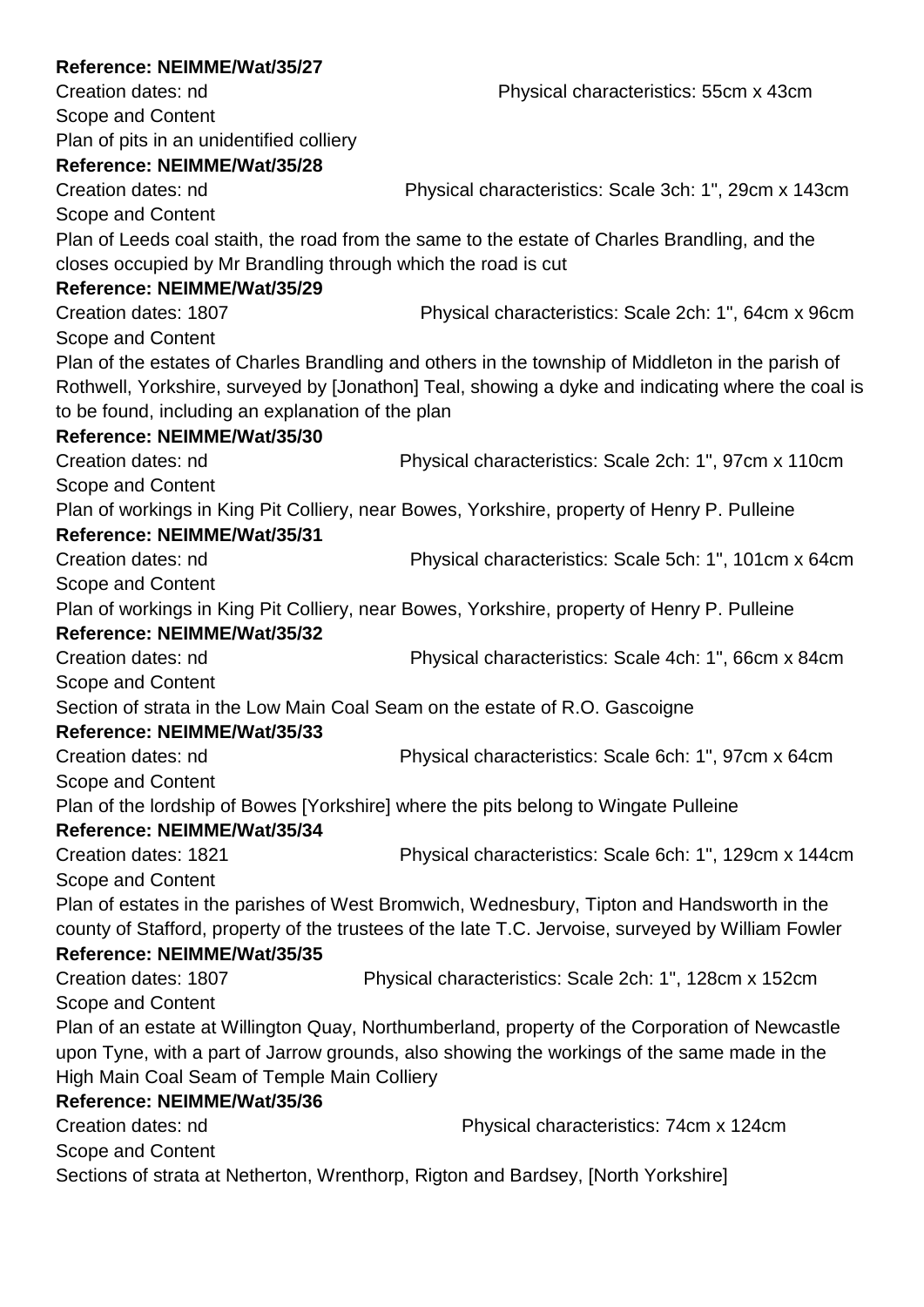Creation dates: nd Physical characteristics: Scale 6ch: 1", 64cm x 94cm

Scope and Content

Plan of the township of Allerton Bywater in the parish of Kippax, Yorkshire, showing freehold lands formerly belonging to George Lane Fox, together with copyhold lands within the manor and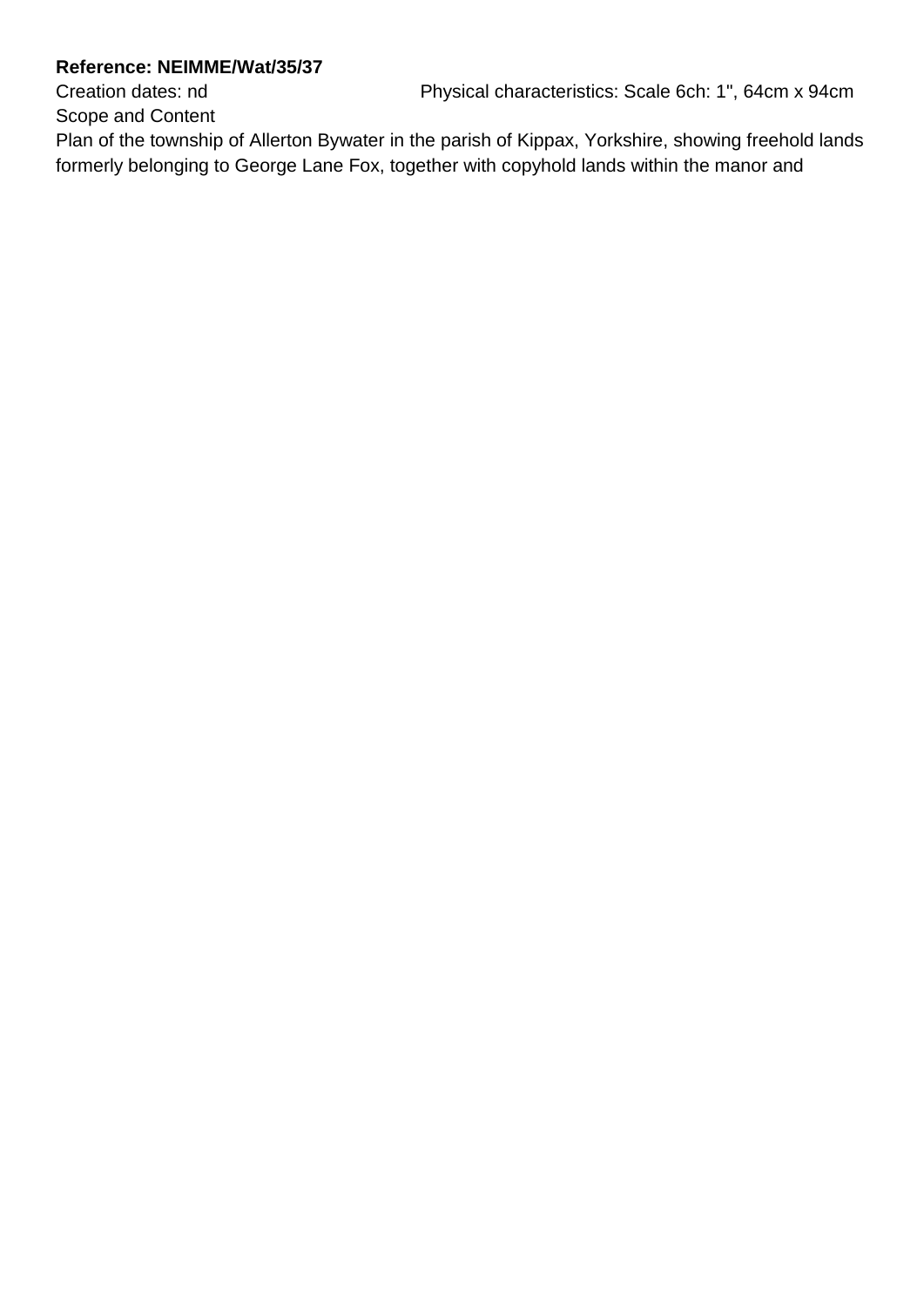### **NEIMME/Wat/35a WATSON PLANS FOR Scotland and Europe.**

Creation dates: 1817 - 1857

Scope and Content

BOUND VOLUME OF COLLIERY AND ESTATE PLANS.

VOLUME IS MARKED WITH THE ORIGINAL SHELF NUMBER. THIS ORIGINAL SHELF NUMBER HAS BEEN RETAINED, PREFACED BY THE IDENTIFIER WAT/

#### **Reference: NEIMME/Wat/35a/1**

Creation dates: nd Physical characteristics: 66cm x 86cm

Scope and Content

Geological Ordnance Survey of Cheshire (No.LXXX1, S.W.)

Surveyed by W.W. Smyth, Edward Hull, A.C. Ramsey and A.H. Green, engraved by Benjamin Baker and assistants, writing by J.W. Froggett, hills by J. Peake, sold by Edward Stanford, 26 and 27 Cockspur Street, Charing Cross, London, scale 1": 1 mile, geological information published in 1857, railways added up to 1879

#### **Reference: NEIMME/Wat/35a/2**

Creation dates: 1857 Physical characteristics: Scale 6": 1 mile, 65cm x 96cm, printed

Scope and Content

Geological survey of England and Wales, horizontal section No 41, section from south west to north east across Lower Lias, New Red Sandstone, Permian, the North Staffordshire Coalfield and

Carboniferous Limestone, through Norton, Whitmore Heath, Longton to Waterfall Low, surveyed by Edward Hull and A.H. Green, engraved by J.W. Lowry, 45 Robert Street, Hampstead Road, sold by Edward Stanford, 26 and 27 Cockspur Street, Charing Cross

#### **Reference: NEIMME/Wat/35a/3**

Creation dates: 1858 Physical characteristics: Scale 6": 1 mile, 65cm x 96cm, printed

Scope and Content

Geological survey of England and Wales, horizontal section No 42, section from west to east across the New Red Sandstone, the North Staffordshire Coalfield and Carboniferous Limestone through Talk, Endon and Parwich, surveyed by Edward Hull and A.H. Green, sold by Edward Stanford, 26 and 27 Cockspur Street, Charing Cross

### **Reference: NEIMME/Wat/35a/4**

Creation dates: 1868 Physical characteristics: Scale 6": 1 mile, 65cm x 96cm, printed

Scope and Content

Geological survey of England and Wales, horizontal section No 55, section west to east from the New Red Sandstone at Moore, across the Permian strata of Keel and Newcastle, the North Staffordshire Coalfield by Hanley and Cheddleton to the Millstone Grit of Morridge, surveyed by Edward Hull and A.H. Green, engraved by J.W. Lowry, sold by Edward Stanford, 26 and 27 Charing Cross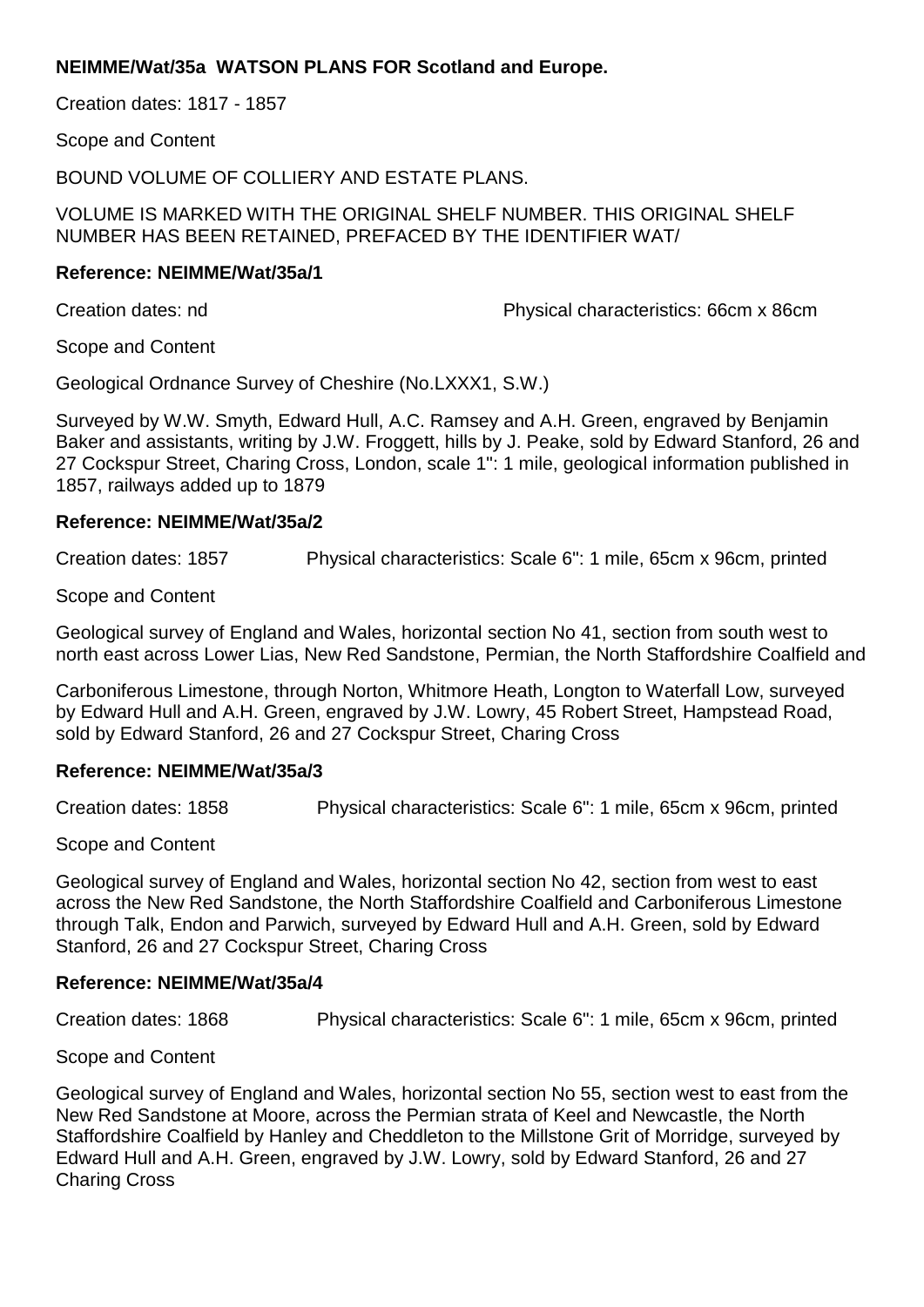# **Reference: NEIMME/Wat/35a/5** Creation dates: 1817 Physical characteristics: 110cm x 127cm Scope and Content Estate plan of Mostyn, [Flintshire], Wales showing pits **Reference: NEIMME/Wat/35a/6** Creation dates: nd Physical characteristics: 65cm x 133cm Scope and Content Estate plan of Mostyn, [Flintshire], and surrounding lands, showing line of Rigban Fault and a downcast dyke **Reference: NEIMME/Wat/35a/7** Creation dates: nd Scope and Content Description of strata in pits in an unidentified Welsh colliery **Reference: NEIMME/Wat/35a/8** Creation dates: nd Physical characteristics: 160cm x 12cm Scope and Content Section of minerals at the Ebbw Vale Company's Iron Works in Monmouthshire, scale 15yds: 1" **Reference: NEIMME/Wat/35a/9** Creation dates: nd Physical characteristics: 74cm x 148cm Scope and Content Plan of workings in the Three Yard Coal Seam at Mostyn Colliery, [Flintshire], showing furnaces, a foundry, two reservoirs, docks and a railway line, scale 30yds: 1" **Reference: NEIMME/Wat/35a/10** Creation dates: nd Physical characteristics: 76cm x 149cm Scope and Content Plan of workings in the Five Yard Coal Seam at Mostyn Colliery, [Flintshire], showing furnaces, a foundry, two reservoirs, docks and a railway line, scale 30yds: 1" **Reference: NEIMME/Wat/35a/11** Creation dates: nd Physical characteristics: 75cm x 96cm Scope and Content Plan of workings in the Two Yard Coal Seam at Mostyn Colliery, [Flintshire], showing furnaces, a foundry, two reservoirs, docks and a railway line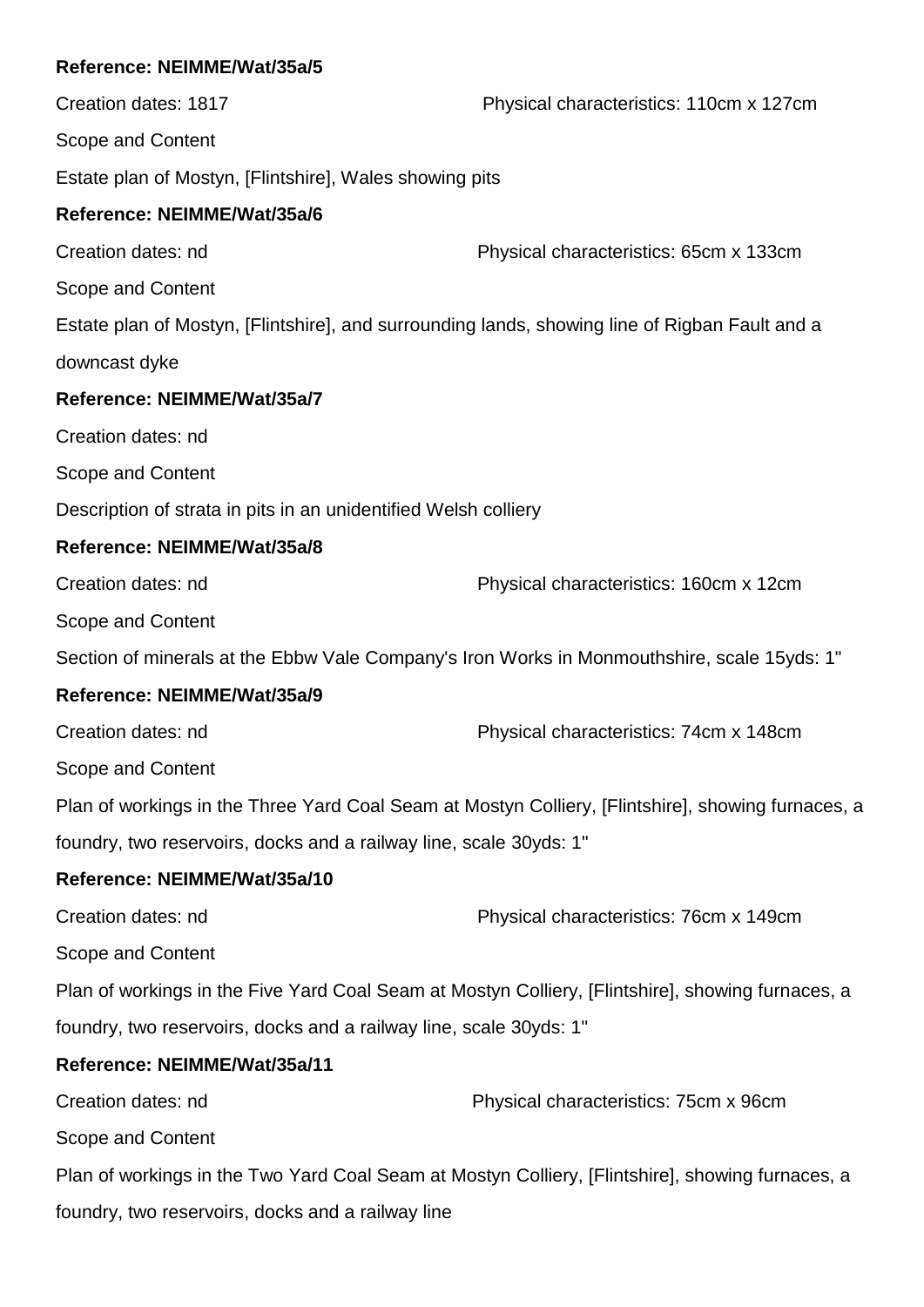Creation dates: 1834 Physical characteristics: 26cm x 80cm

Scope and Content

Section of minerals at Mostyn Colliery, Flintshire, showing downcast faults and dykes, scale 40yds: 1"

### **Reference: NEIMME/Wat/35a/13**

Creation dates: nd Physical characteristics: 65cm x 99cm

Scope and Content

Plan of workings in Durbog Coal Seam, Mostyn Colliery, [Flintshire], showing furnaces, a foundry, two reservoirs, docks and a railway line, scale 30yds: 1"

### **Reference: NEIMME/Wat/35a/14**

Creation dates: nd Physical characteristics: 38cm x 97cm

Scope and Content

Section of coal mines at Mostyn Colliery, [Flintshire], showing upcast and downcast dykes, scale

30yds: 1"

### **Reference: NEIMME/Wat/35a/15**

Creation dates: nd Physical characteristics: 48cm x 66cm

Scope and Content

Plan of workings in the Four Foot Coal Seam at Dee Green Colliery, [Flintshire], showing faults and dykes

### **Reference: NEIMME/Wat/35a/16**

Creation dates: nd Physical characteristics: 48cm x 64cm

Scope and Content

Plan of unidentified workings

### **Reference: NEIMME/Wat/35a/17**

Creation dates: 1828 Physical characteristics: Scale 2ch: 1", 55cm x 69cm

Scope and Content

Plan of workings in the Four Foot Coal Seam, 10th pit, Dee Green Colliery, [Flintshire]

### **Reference: NEIMME/Wat/35a/18**

Creation dates: 1827 Physical characteristics: Scale 2ch: 1", 56cm x 70cm

Scope and Content

Copy of plan of Dee Green Colliery in the parish of Flint, property of Thomas Eyton, surveyed by John Peters, endorsed by Peter Williams, Master Extraordinary in Chancery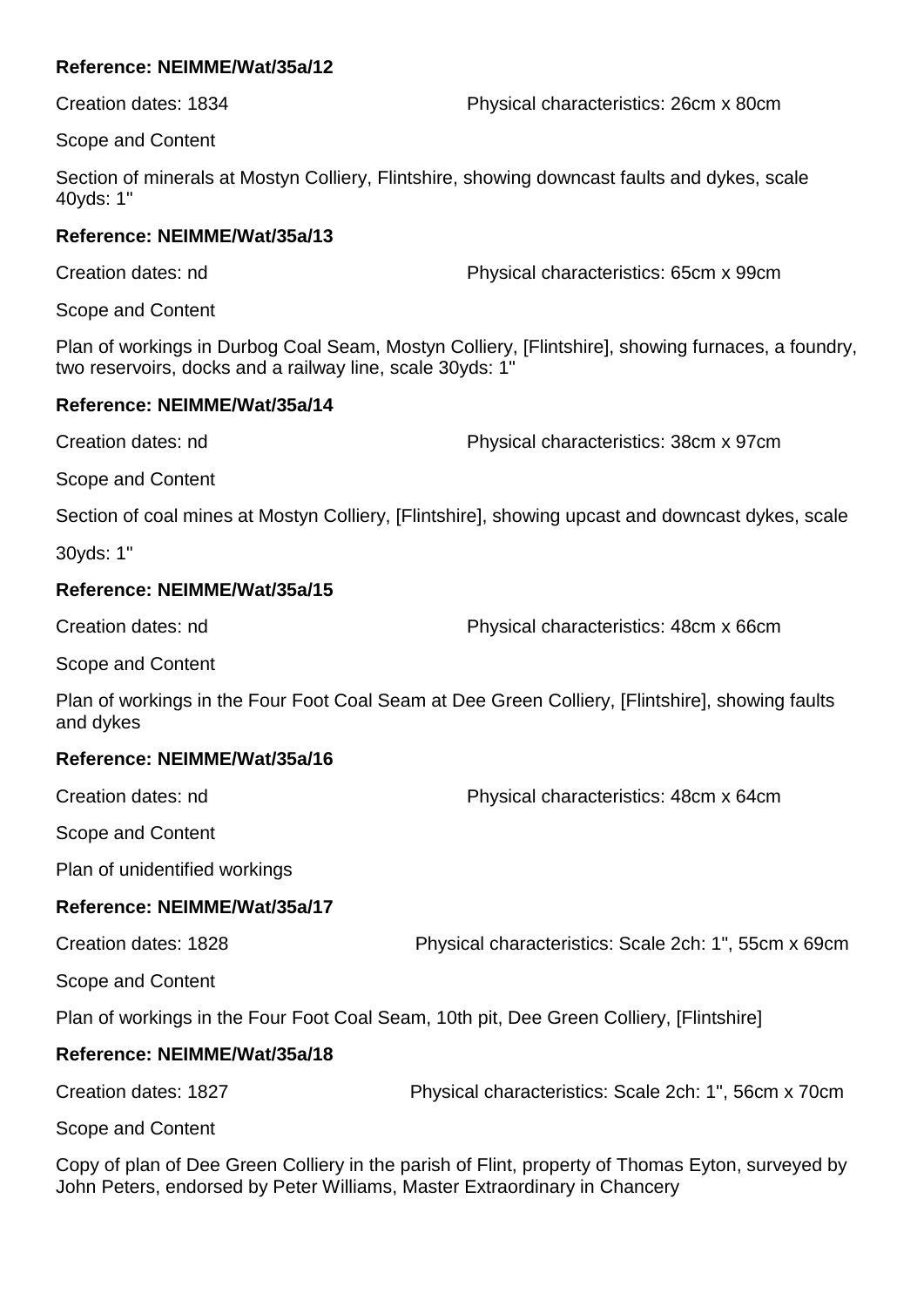Creation dates: 1850 Physical characteristics: Scale 2ch: 1", 103cm x 142cm20 Scope and Content Plan of workings in the Craigola Seam in Birchgrove Colliery, Swansea **Reference: NEIMME/Wat/35a/20** Creation dates: nd Physical characteristics: 104cm x 107cm Scope and Content Plan of unidentified workings **Reference: NEIMME/Wat/35a/21** Creation dates: nd Physical characteristics: 97cm x 124cm Scope and Content Estate plan of Neath, Ynis Y Mond, Dyf Eryn Clydach, Courthidyr estate and Drumma Hill, [Glamorgan], showing Gardners Fault, upcast and downcast dykes, the site of Neath Abbey Iron Works and Mine's Royal Copper Works **Reference: NEIMME/Wat/35a/22** Creation dates: nd Physical characteristics: 114cm x 98cm Scope and Content Plan of the estate of Kinmont in the parish of Cummertrees and Annan in the county of Dumries, property of the Marquis of Queensbury, surveyed by W. Crawford and Son of Cameron Bank, near Edinburgh **Reference: NEIMME/Wat/35a/23** Creation dates: 1809 Physical characteristics: 63cm x 53cm Scope and Content Plan of Gustaf IV Adolph Colliery in the parish of Vasby, in the province of Schonen, inthe county of Malmo, Sweden **Reference: NEIMME/Wat/35a/24** Creation dates: nd. c.1809 Physical characteristics: 75cm x 66cm Scope and Content

As NEIMME/Wat/23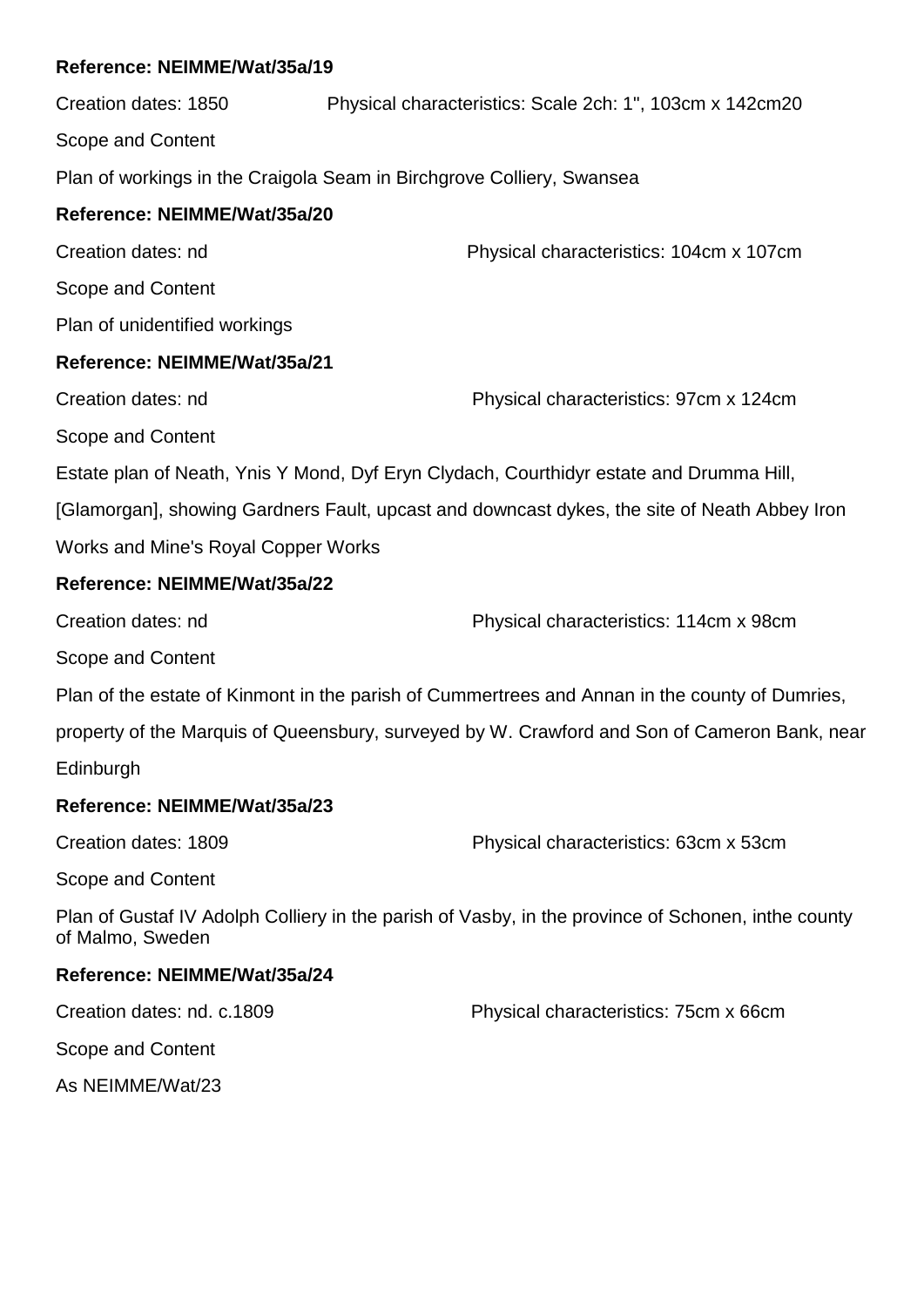### **NEIMME/Wat/38 WATSON COLLECTION OF VOLUMES OF PLANS**

# **AND MISCELLANEOUS DOCUMENTS**

Scope and Content

Volumes of plans and miscellaneous documents Wat/38/1 appears to

be part of the plans section, Wat/19-35 above, Wat/38/2, 4-6 probably

from the Watson Collection but Wat/38/7-8 appears to be strays from

elsewhere. Also includes a collection of pitmen's bonds and

documents relating to South Heaton Colliery

# **Reference: NEIMME/Wat/38/1**

Creation dates: 1768-1792 Physical characteristics: Leather bound volume, 60 x 50cm, 46 plans

Scope and Content

Volume of Colliery, Estate and Machinary Plans.

### **Reference: NEIMME/Wat/38/1/1**

Creation dates: [1778]

Scope and Content

Plan and section of a beam for Gateshead Park [pumping] engine, no scale

### **Reference: NEIMME/Wat/38/1/3**

Creation dates: 1778

Scope and Content

Plan of the underface of the regulator for the Gateshead Park [pumping] engine, no scale

### **Reference: NEIMME/Wat/38/1/5**

Creation dates: 1778

Scope and Content

Section of a link in the chain for the Gateshead Park engine, no scale

# **Reference: NEIMME/Wat/38/1/7**

Creation dates: 8 June 1781

Scope and Content

Plan and section of a cylinder at Saltwellside [Sattleside] Colliery, no scale

### **Reference: NEIMME/Wat/38/1/9**

Creation dates: 1768

Scope and Content

Plan of Gateshead Town Fields giving field names and acreages, scale 6ch: 1"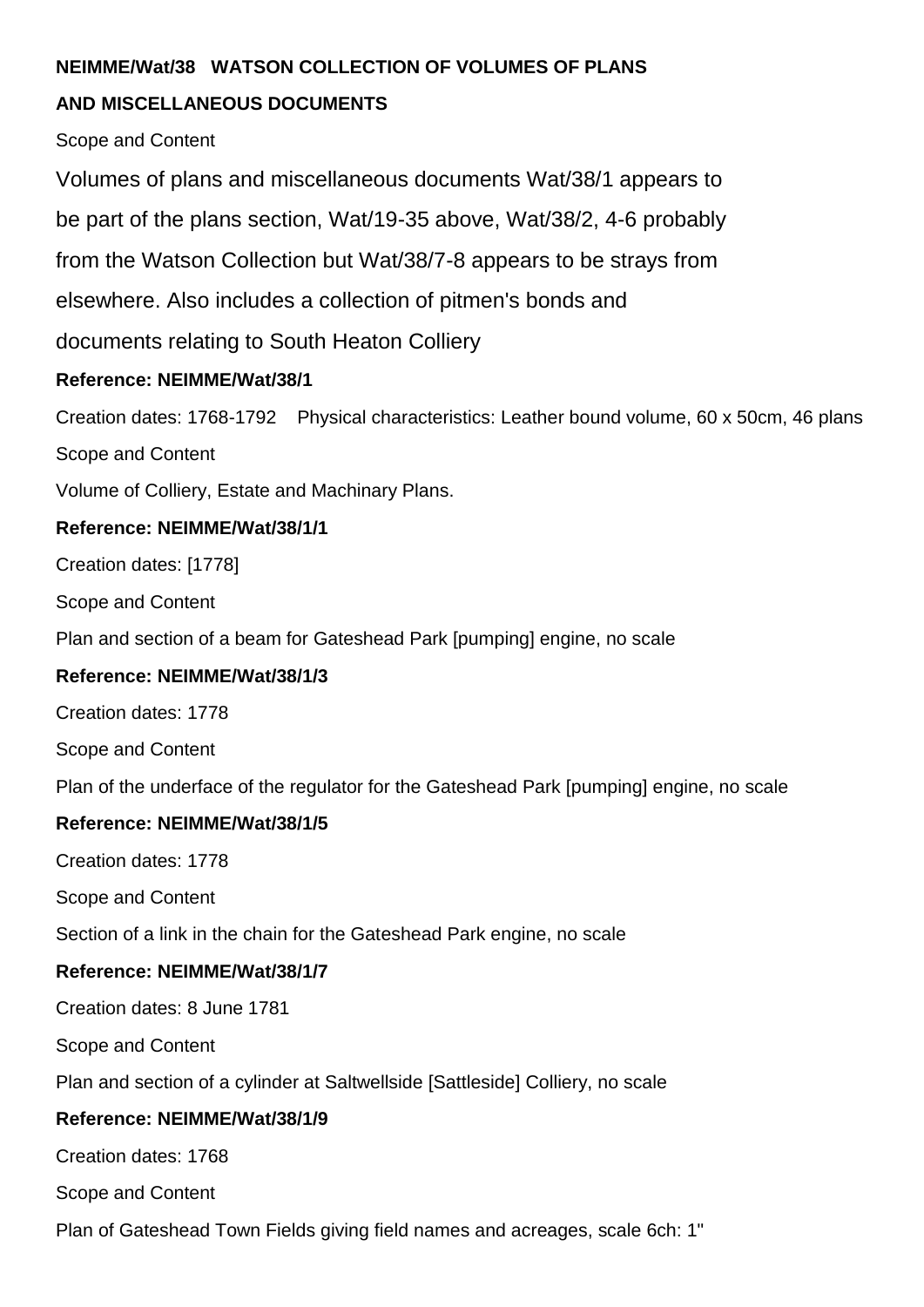Creation dates: April 1776

Scope and Content

Plan of Gateshead Fell Cooliery marking workings in the Five Quarter Seam, scale 6ch: 1"

### **Reference: NEIMME/Wat/38/1/13**

Creation dates: 28 March 1780

Scope and Content

Plan, elevation and section of a proposed timber bridge at Wylam, no scale

### **Reference: NEIMME/Wat/38/1/15**

Creation dates: 10 April 1780

Scope and Content

Plan of Callerton Colliery marking workings in the Upper Seam, giving field names and acreages, scale 3ch: 1"

### **Reference: NEIMME/Wat/38/1/17**

Creation dates: nd

Scope and Content

Plan of the harbour at Cullercoates, scale 3ch: 1"

# **Reference: NEIMME/Wat/38/1/18**

Creation dates: 6 May 1780

Scope and Content

Plan of the proposed waggonway and staith at Redheugh, scale 2ch: 1"

# **Reference: NEIMME/Wat/38/1/19**

Creation dates: nd

Scope and Content

Plan of the Washington Estate of the Bishop of Durham, marking field names, acreages and details of colliery leases, scale 8ch: 1"

# **Reference: NEIMME/Wat/38/1/20**

Creation dates: 1783

Scope and Content

Plan of Threap Moor between Tynemouth and Killingworth Moor, scale 4ch: 1"

### **Reference: NEIMME/Wat/38/1/21**

Creation dates: nd

Scope and Content Plan of lands at Pipe Hills near Redheugh giving acreages, no scale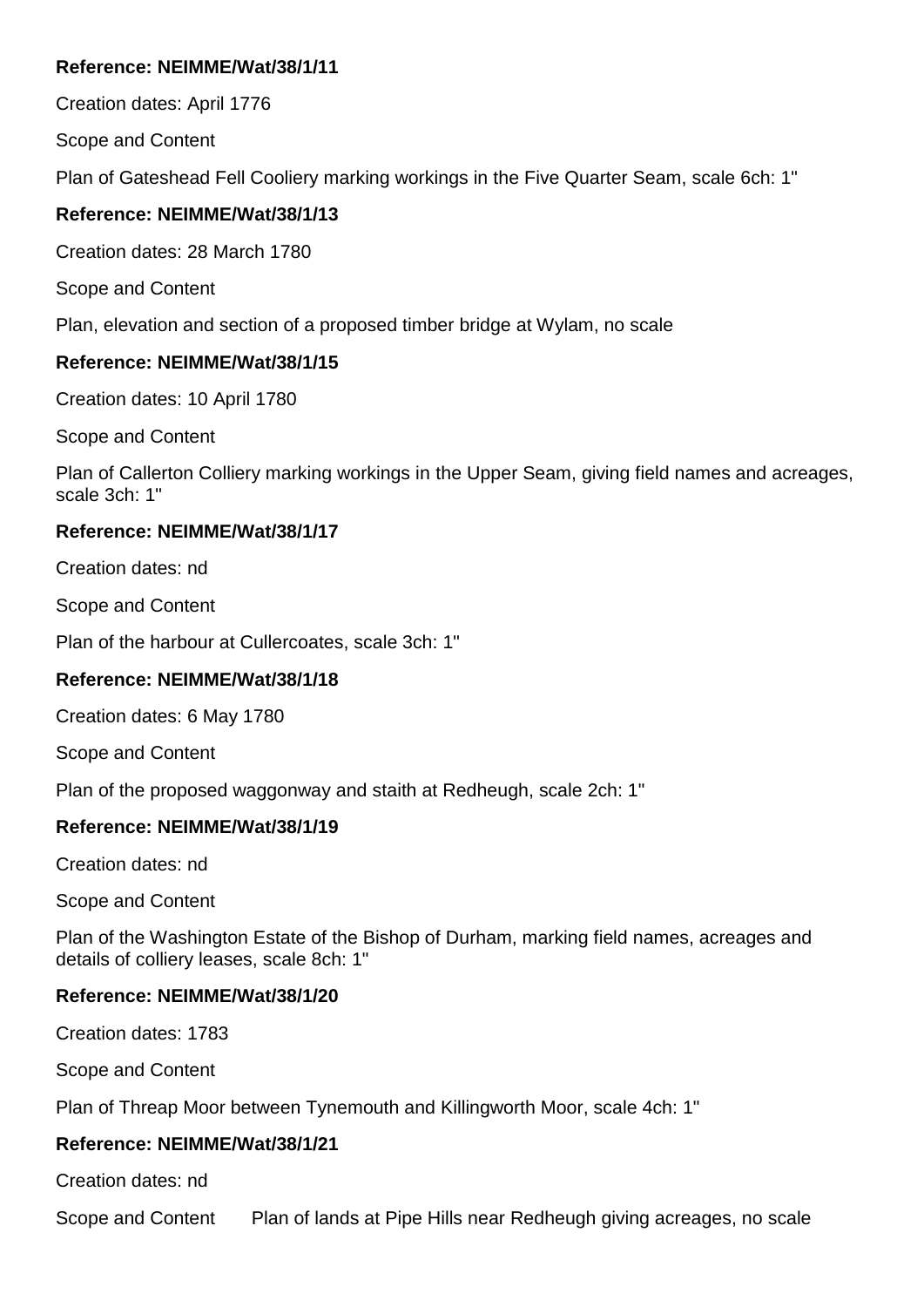Creation dates: nd Scope and Content Plan of Mickley East Moor, marking workings, no scale, Incomplete **Reference: NEIMME/Wat/38/1/25** Creation dates: 20 Dec 1792 Scope and Content Plan of workings from the Betty Pit, Gateshead Park Colliery, no scale, Incomplete **Reference: NEIMME/Wat/38/1/28** Creation dates: 10 Dec 1794 Scope and Content Plan of a piston for the Gateshead Park new engine, scale 1": 1' **Reference: NEIMME/Wat/38/1/29** Creation dates: nd Scope and Content Plan of the Crawcrook area showing waggonways, no scale, Incomplete **Reference: NEIMME/Wat/38/1/31** Creation dates: nd Scope and Content Unidentified Plan **Reference: NEIMME/Wat/38/1/33** Scope and Content Unidentified Plannd **Reference: NEIMME/Wat/38/1/35** Creation dates: nd Scope and Content Unidentified section of a beam engine for drawing coal, no scale **Reference: NEIMME/Wat/38/1/39** Creation dates: 15 Nov 1774 Scope and Content Plan of part of Thomas Riddell's estate near Swarland, Felton marking pits, scale 100yds: 1"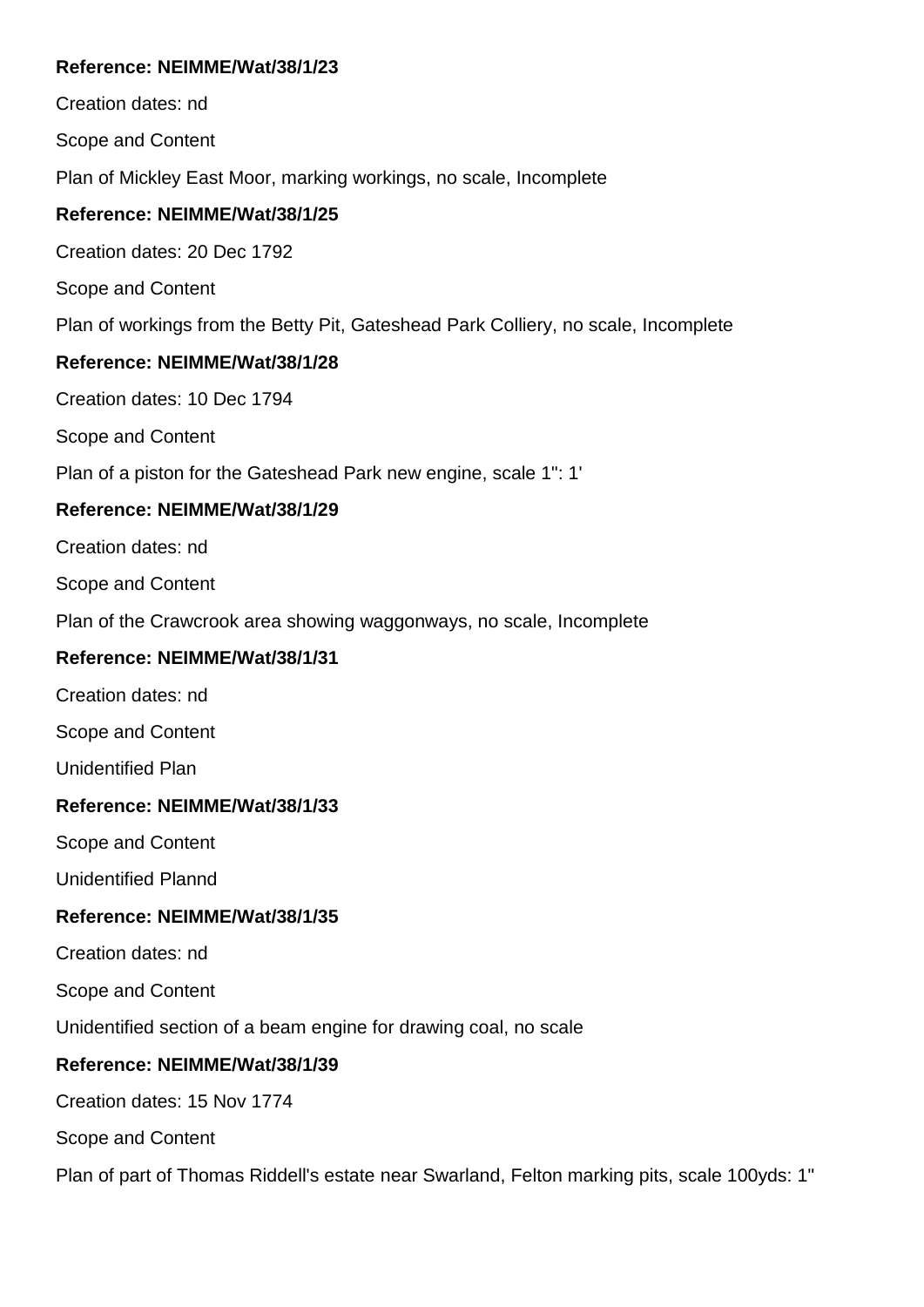Creation dates: nd

Scope and Content

Plan of the workings at Quarry Houes Colliery with details of working and drainage, no scale

### **Reference: NEIMME/Wat/38/1/43**

Creation dates: nd

Scope and Content

Plan of workings from the Betty Pit, Gateshead Park, scale 4ch: 1"

### **Reference: NEIMME/Wat/38/1/46**

Creation dates: nd

Scope and Content

Plan of Washington Colliery showing workings in the Low Main Seam, scale 3ch: 1"

### **Reference: NEIMME/Wat/38/2**

Creation dates: 1810 - 1828

Extent and Form: 5 bonds

Scope and Content

Volume containing pitman's bonds for work at Jay Pit, Gateshead Park, 1826, Hall Pit, Gateshead

Park, 1826, Gateshead Park Colliery, 1827 and 1828 and Byker, 1810, giving names and marks of pitman

### **Reference: NEIMME/Wat/38/3**

Creation dates: nd

Scope and Content

No document

### **Reference: NEIMME/Wat/38/4**

Creation dates: nd

Scope and Content

Notebook containing references to a plan of Westgate and Elswick estates (not included) giving field names, acreages and tenants

### **Reference: NEIMME/Wat/38/5**

Creation dates: nd

Scope and Content

Copy of NEIMME/Wat/38/4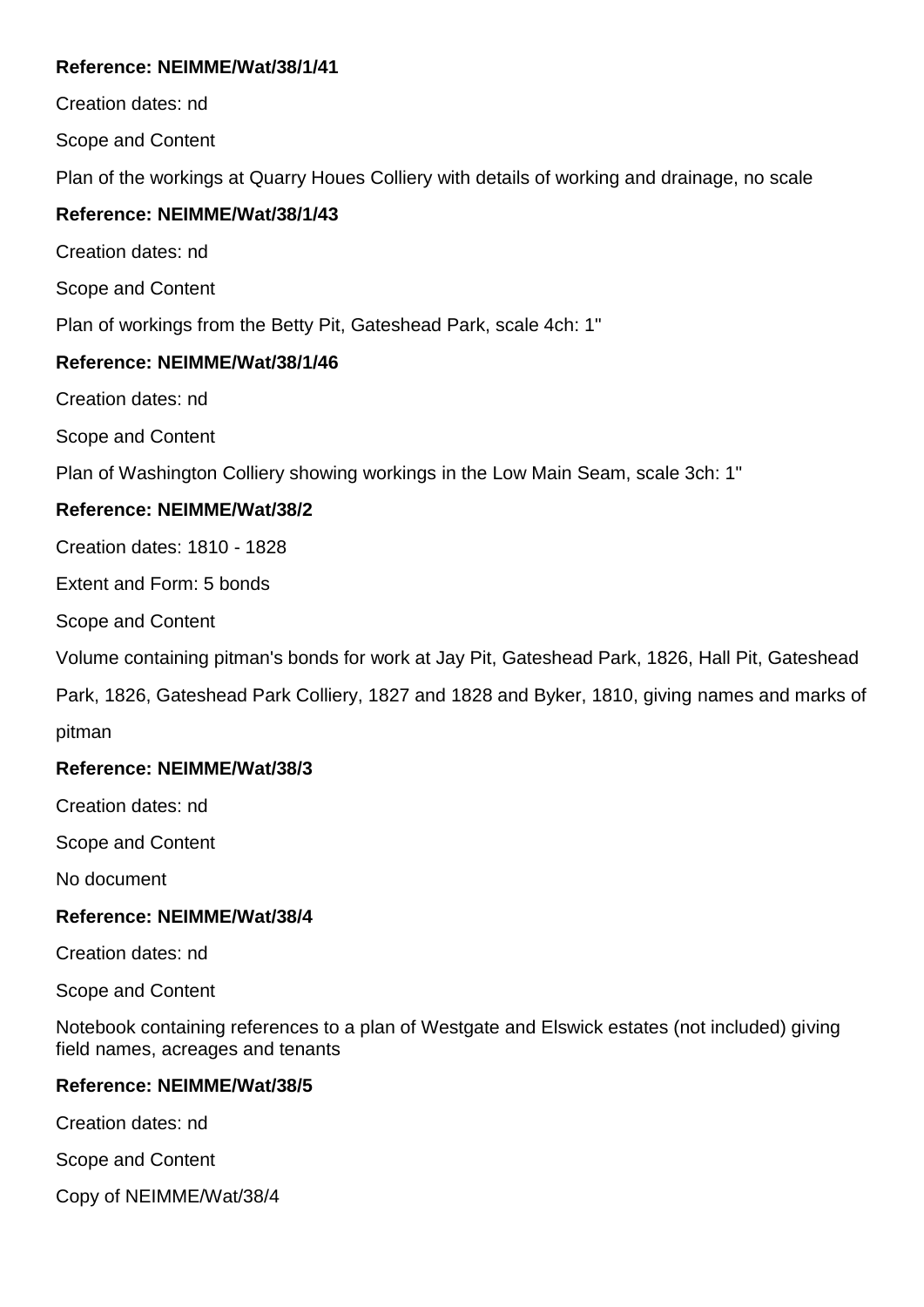Creation dates: 1793 - 1816

Location of Originals

The original bundle order has been retained.

Scope and Content

Bundle of documents re South Heaton Colliery

### **Reference: NEIMME/Wat/38/6/1**

Creation dates: 1793 - 1816

Extent and Form: 13 docs

Scope and Content

Accounts of coal lead from South Heaton

### **Reference: NEIMME/Wat/38/6/2**

Creation dates: 21 April 1802

Scope and Content

Report re Spanish Closes and Heaton Collieies by John Bedlington, George Dormond and William Casson

#### **Reference: NEIMME/Wat/38/6/3**

Creation dates: 1 May 1808

Scope and Content

Statement of terms for a lease of South Heaton Colliery from Sir John Lawson to William Harrison and others

### **Reference: NEIMME/Wat/38/6/4**

Creation dates: May 1808

Scope and Content

Estimate of the cost of winning Seghill and Burradon Collieries by Christopher Bedlington

### **Reference: NEIMME/Wat/38/6/5**

Creation dates: 19 April 1810

Scope and Content

Abstract of an agreement between Mrs. Ibbetson and Harrison, Cooke and Co. for a wayleave and staithroom at Byker

### **Reference: NEIMME/Wat/38/6/6**

Creation dates: 1810 - 1811

Scope and Content

Notebook containing measurements of narrow work at South Heaton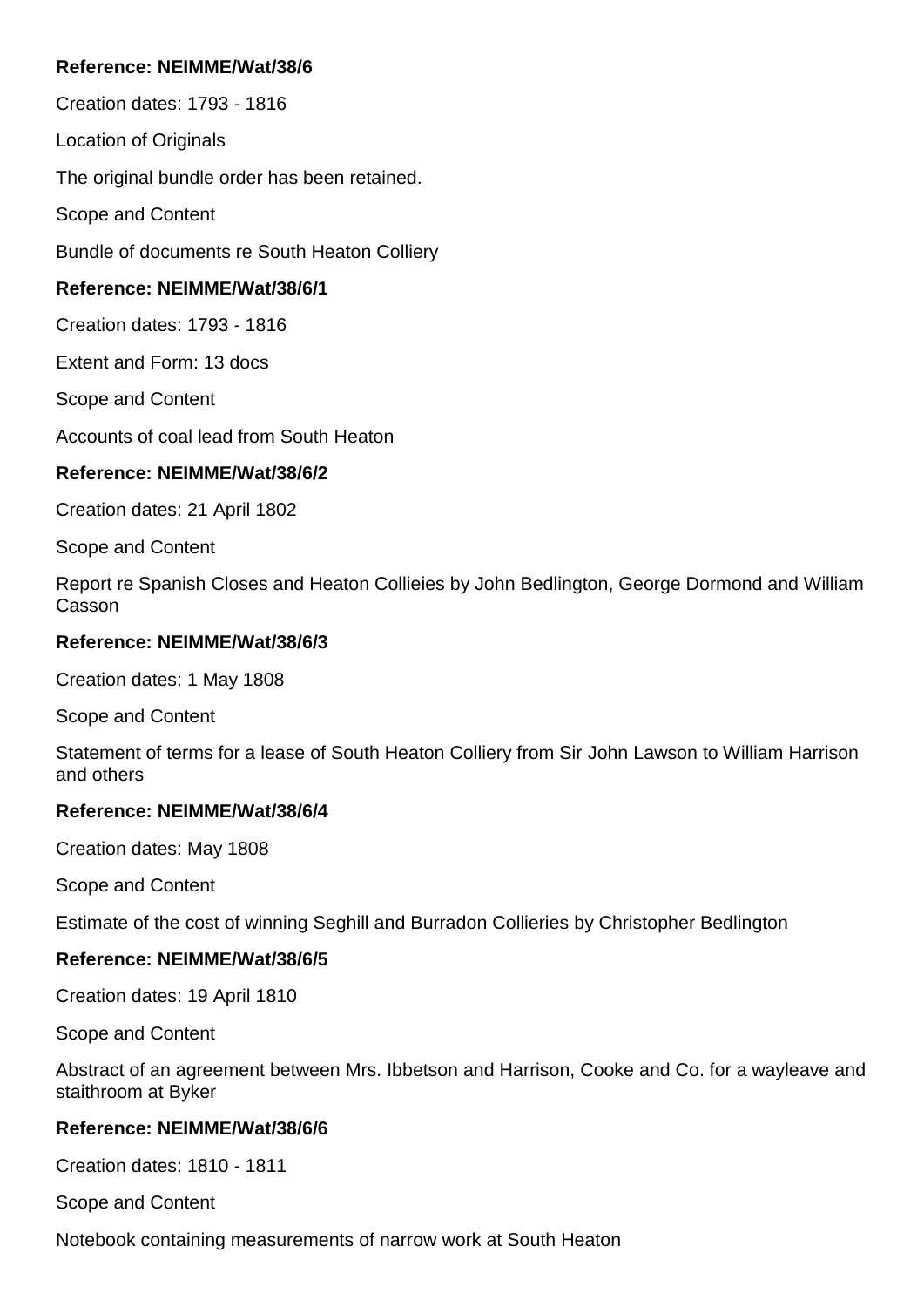Creation dates: May 1810

Scope and Content

Bill for costs of Harrison, Cooke and Co

### **Reference: NEIMME/Wat/38/6/8**

Creation dates: 7 Oct 1810

Scope and Content

Letter from William Stobbart to Thomas Easton re terms for a wayleave lease

### **Reference: NEIMME/Wat/38/6/9**

Creation dates: 1810 - 1811

Extent and Form: 10 letters

Scope and Content

Bundle of letters to Thomas Easton mainly re Harrison, Cooke and Co's waggonway lease

### **Reference: NEIMME/Wat/38/6/10**

Creation dates: 1810

Extent and Form: 3 docs

Scope and Content

Accounts of Harrison, Cooke and Co. with Thomas Easton

### **Reference: NEIMME/Wat/38/6/11**

Creation dates: 1810 - 1811

Extent and Form: 11 docs

Scope and Content

Bundle of various accounts, mainly of Harrison, Cooke and Co. re South Heaton

### **Reference: NEIMME/Wat/38/6/12**

Creation dates: 1810 - 1811

Scope and Content

Bundle of vouchers, mainly of Harrison, Cooke and Co

### **Reference: NEIMME/Wat/38/6/13**

Creation dates: 3, 17 April 1811

Scope and Content

Staith bills of Thomas Easton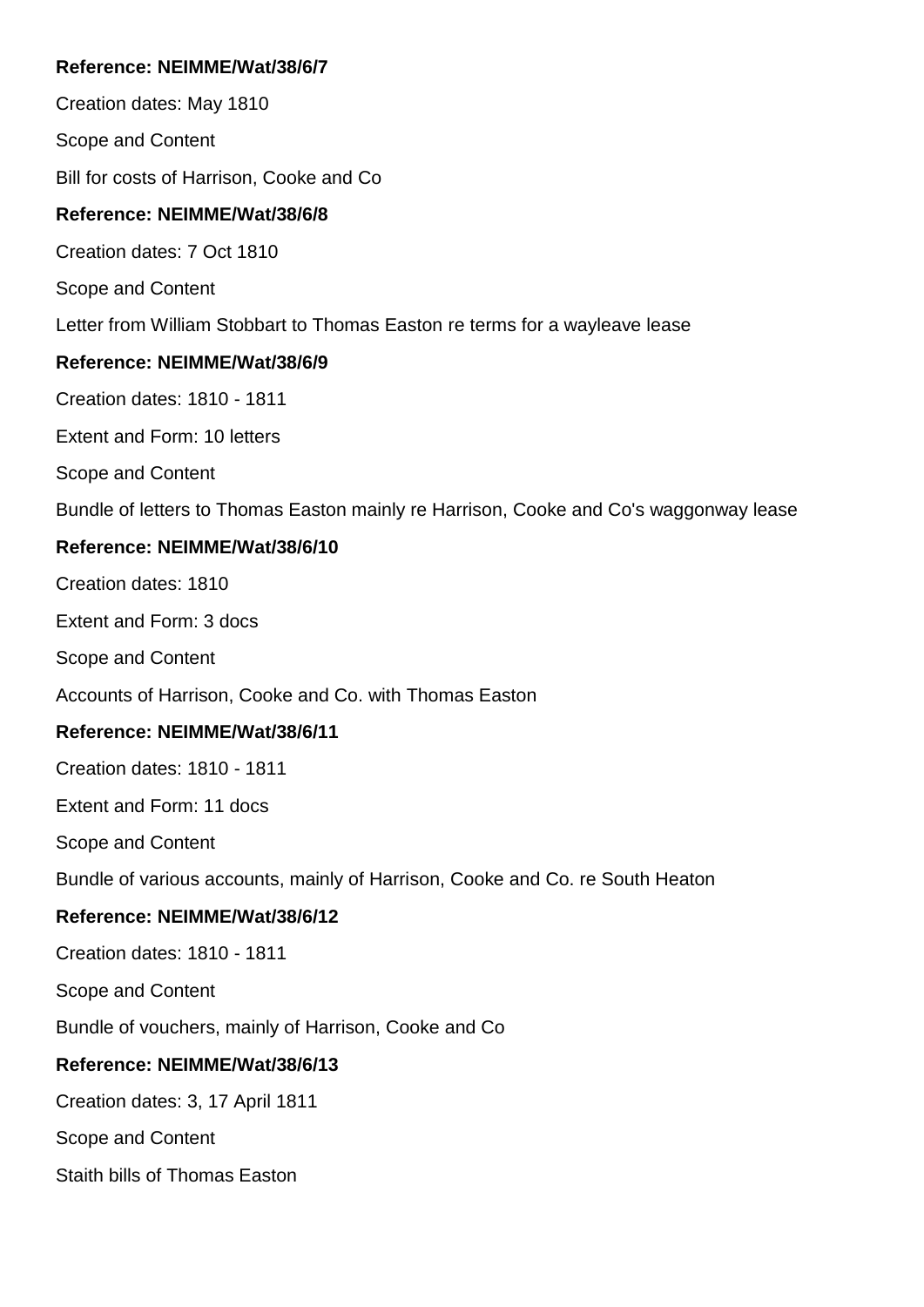Creation dates: 27 April 1811

Scope and Content

Notes re the progress of the flooding at South Heaton

### **Reference: NEIMME/Wat/38/6/15**

Creation dates: 27 April 1811

Scope and Content

Valuation of ground damaged by the waggonway, by John Dodd

### **Reference: NEIMME/Wat/38/6/16**

Creation dates: 1811

Scope and Content

Advertisement for the sale of the South Heaton waggonway

### **Reference: NEIMME/Wat/38/6/17**

Creation dates: c. 1810 - 1811

Extent and Form: 5 docs

Scope and Content

Account of crops on Mr. Lawson's estate at Byker

### **Reference: NEIMME/Wat/38/18**

Creation dates: [1811]

Scope and Content

Accounts of the sale of the waggonway

### **Reference: NEIMME/Wat/38/19**

Creation dates: nd

Scope and Content

Account of prices paid for hewing at Walker

### **Reference: NEIMME/Wat/38/7**

Creation dates: nd

Scope and Content

Folder of plans, many damaged or incomplete, of existing and proposed roads in the Allendale area, including plan of the proposed turnpike from Woolley to the Alston turnpike near Nenthead, giving names of owners and acreages of lands adjoining the roads, no scale